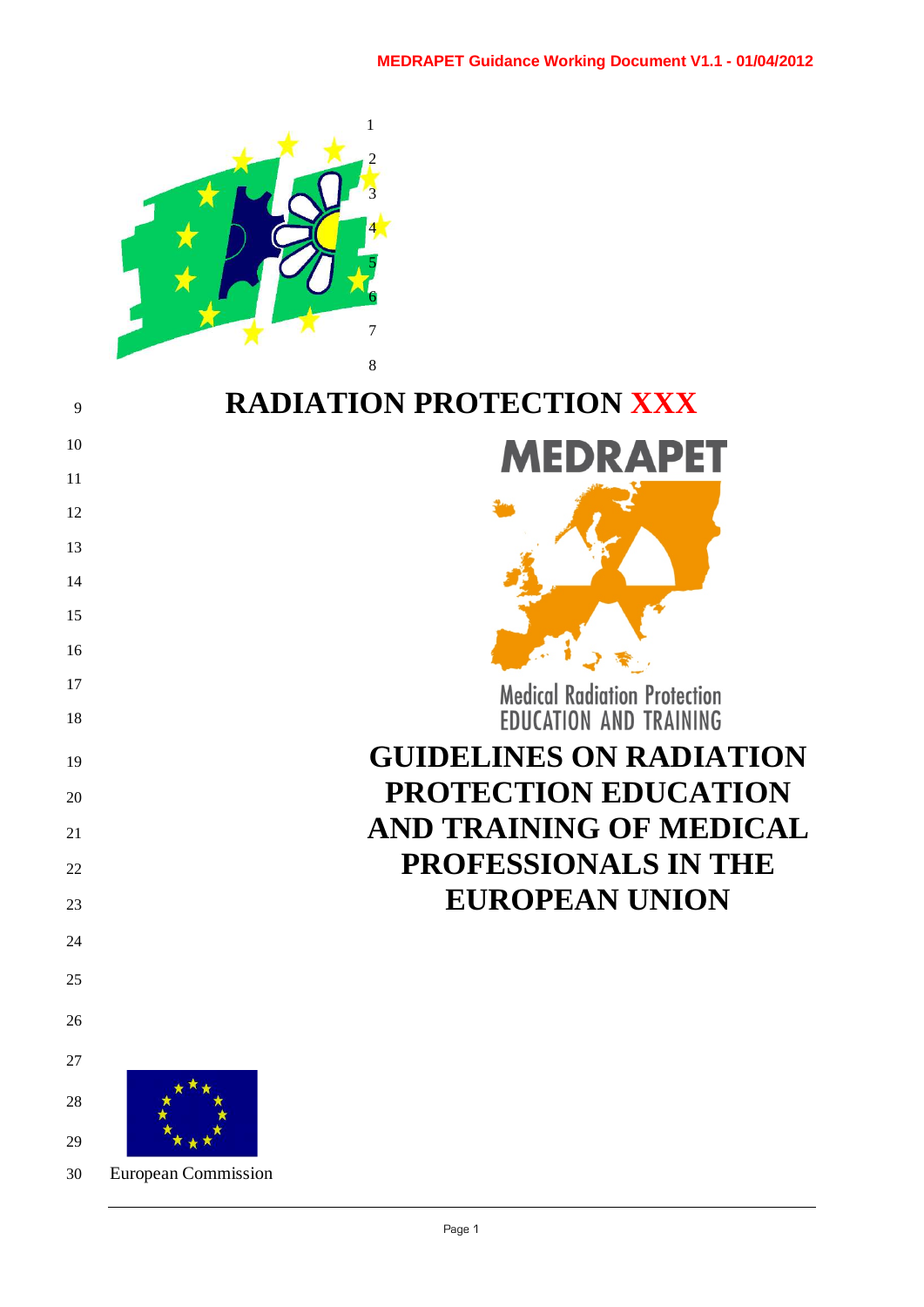European Commission

| $\boldsymbol{2}$ |                                                     |
|------------------|-----------------------------------------------------|
| 3                |                                                     |
| 4                |                                                     |
| 5                |                                                     |
| $\sqrt{6}$       | <b>Radiation Protection XXX</b>                     |
| $\tau$           |                                                     |
| $\,8\,$          |                                                     |
| $\overline{9}$   |                                                     |
| 10               | <b>GUIDELINES ON RADIATION PROTECTION EDUCATION</b> |
| 11               | AND TRAINING OF MEDICAL PROFESSIONALS IN THE        |
| 12               | <b>EUROPEAN UNION</b>                               |
| 13               |                                                     |
| 14               |                                                     |
| 15               |                                                     |
| 16               |                                                     |
| 17               |                                                     |
| 18               |                                                     |
| 19               |                                                     |
| 20               |                                                     |
| 21               |                                                     |
| 22               |                                                     |
| 23               |                                                     |
| 24               |                                                     |
| 25               |                                                     |
| 26               |                                                     |
| $27\,$           |                                                     |
| 28               |                                                     |
| 29               | <b>20XX</b>                                         |
| 30               |                                                     |
| 31               |                                                     |
| 32               | Directorate General XXXXX                           |
| 33               |                                                     |
| 34               |                                                     |
|                  |                                                     |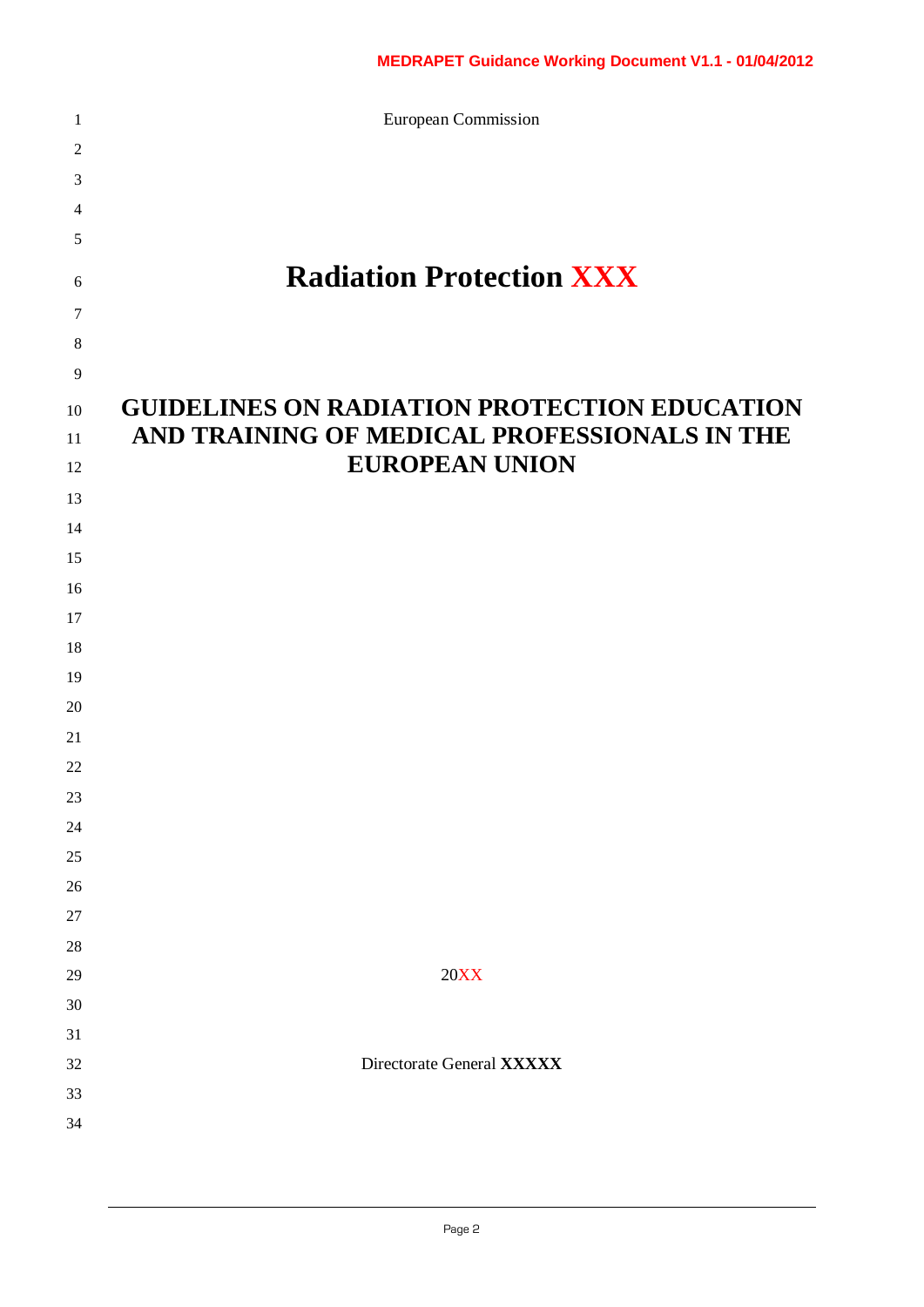|                | $1 \quad$ i. | <b>Preface</b> |                                          |
|----------------|--------------|----------------|------------------------------------------|
| 2              |              |                |                                          |
| 3              |              |                | TO BE WRITTEN BY THE EUROPEAN COMMISSION |
| $\overline{4}$ |              |                |                                          |
| 5              |              |                |                                          |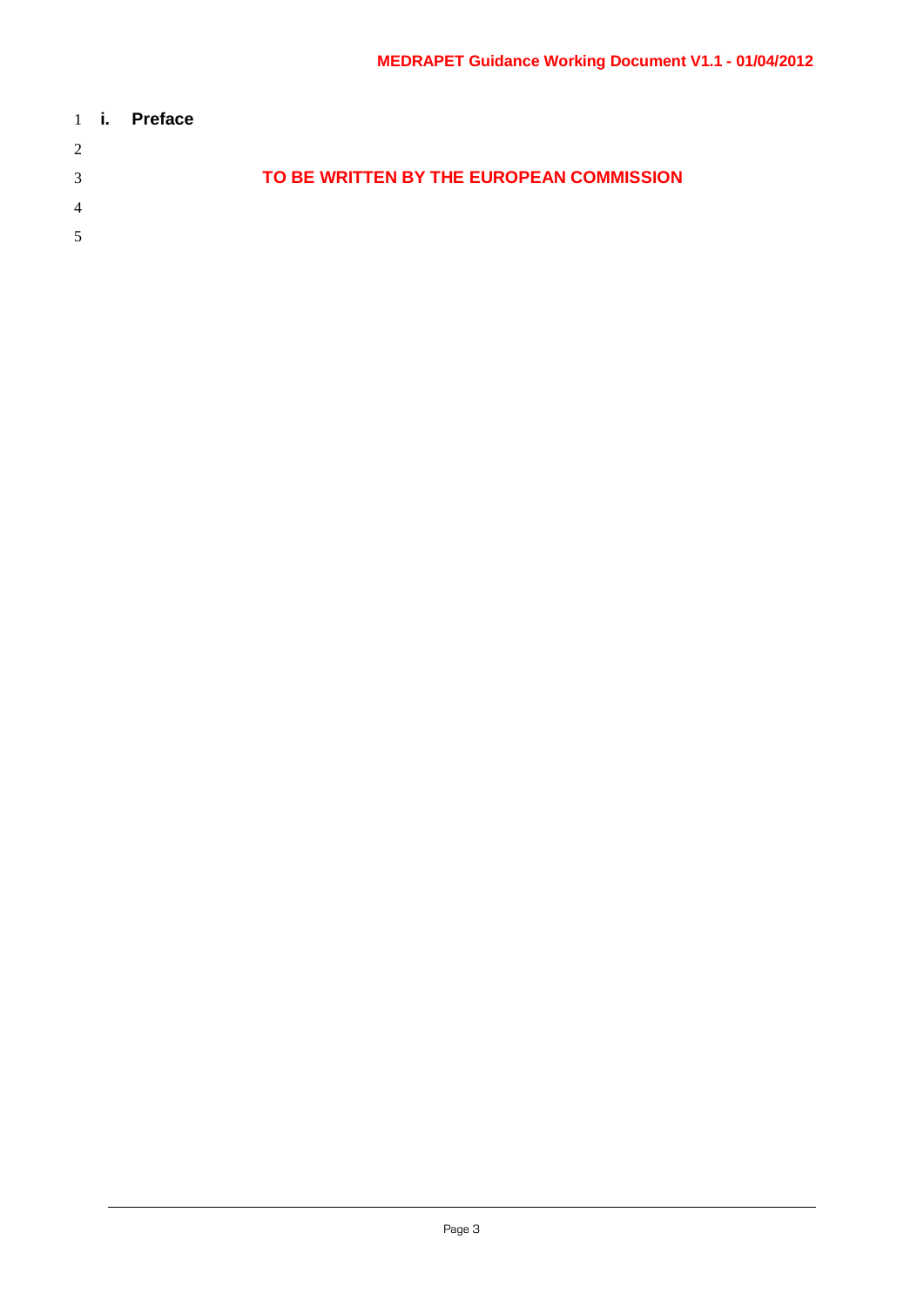|   | 1 ii. Executive Summary |                           |  |
|---|-------------------------|---------------------------|--|
| 2 |                         |                           |  |
| 3 |                         | <b>TO BE WRITTEN LAST</b> |  |
| 4 |                         |                           |  |
| 5 |                         |                           |  |
|   |                         |                           |  |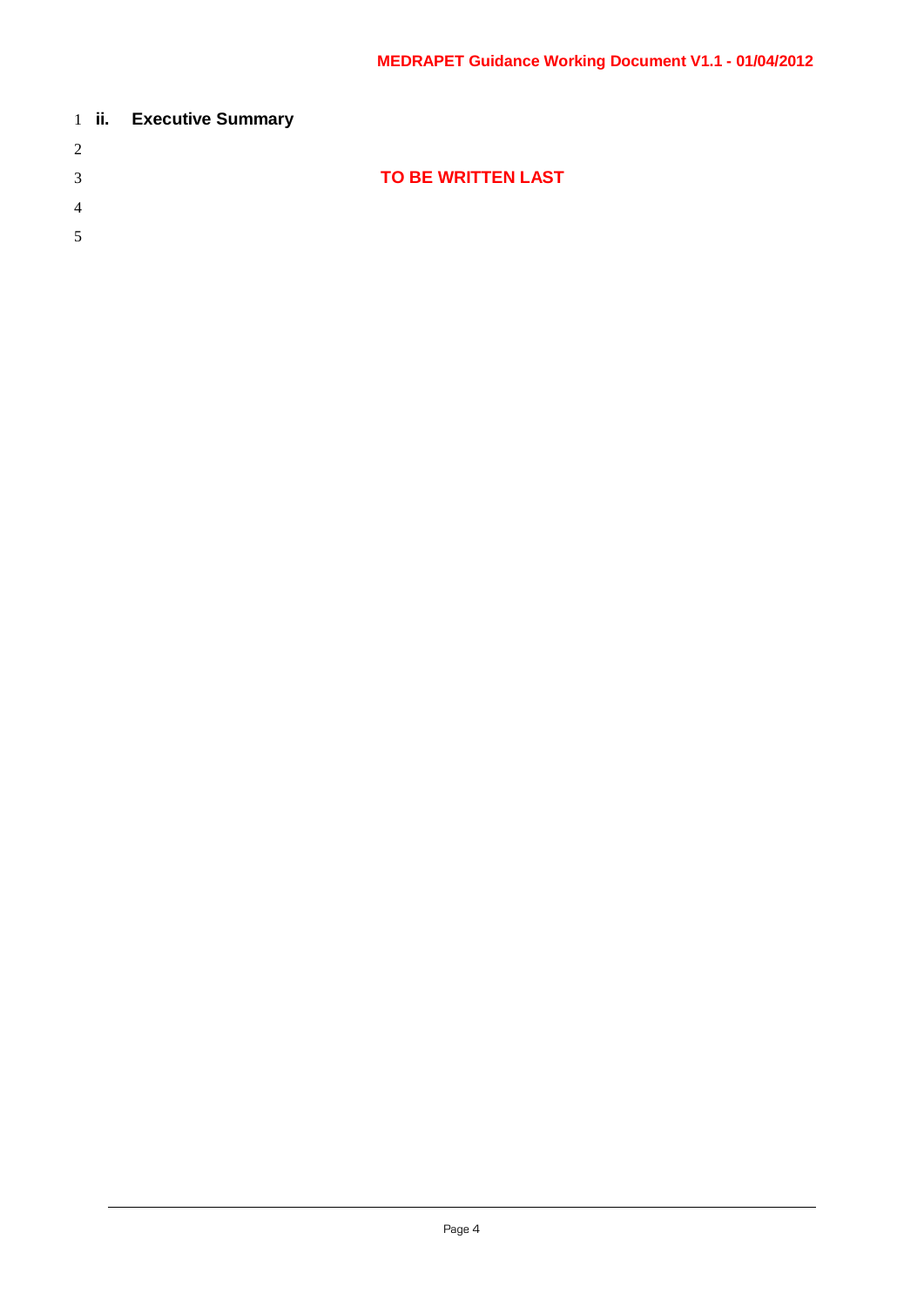## 1 **iii. Contents**

- 2
- 3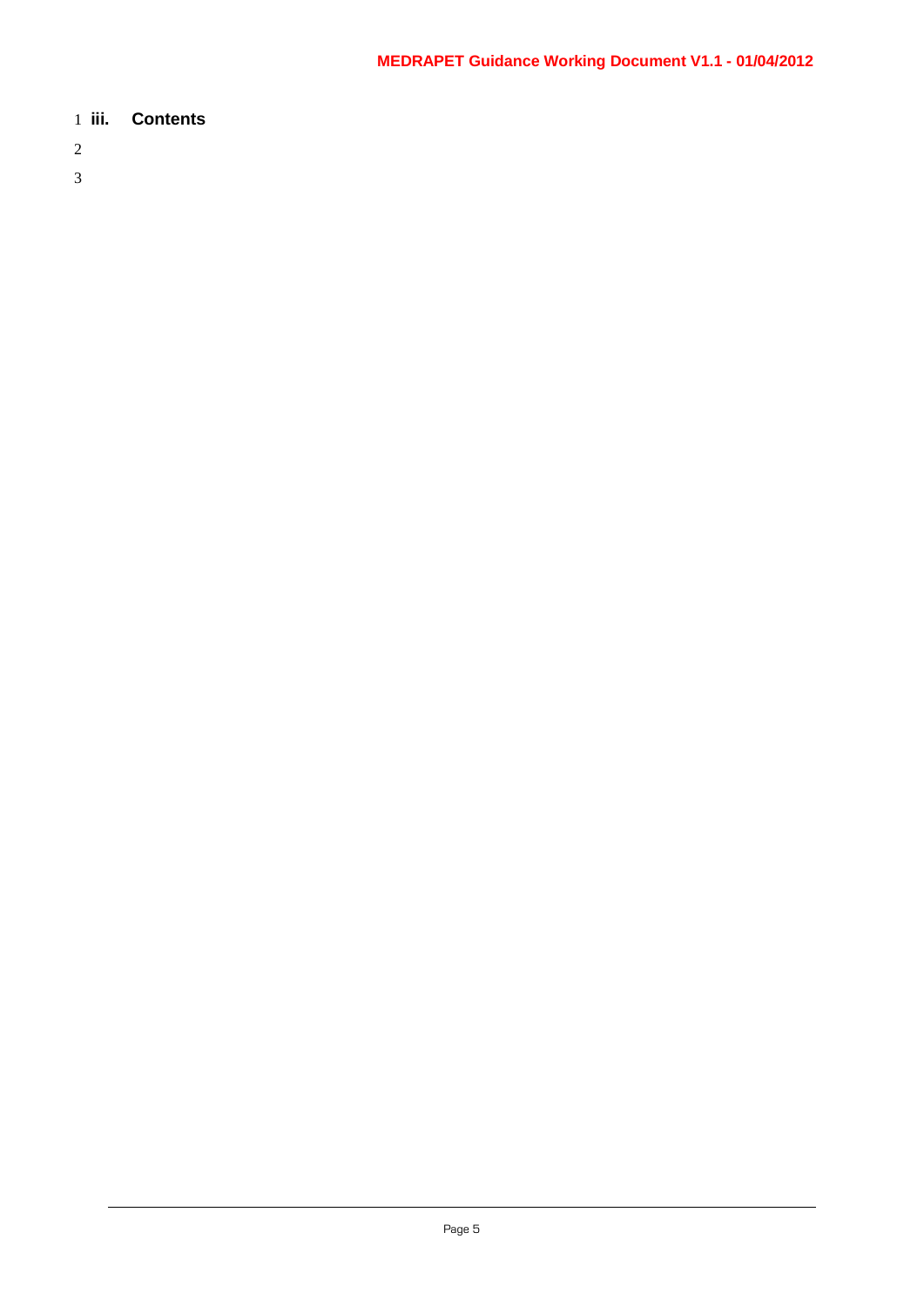#### **1. Introduction**

- Our knowledge on the effects of ionising radiation on the human body, allows us to comprehend the mechanisms via which it is rendered harmful, as well as the possibilities of using ionising radiation as a tool of diagnosis and treatment.
- It is very important to form, as patients or as professionals, the right perception of the dangers from exposure to ionising radiation. This perception constitutes a key factor for the equitable exploitation of the possibilities ionising radiation has to offer for diagnosis and treatment.
- Underestimation of the potential biological effects from exposure to ionising radiation may lead us to unjustifiable exposures and increase of the population collective dose with apparent negative consequences.
- Overestimation on the other hand, of the likely adverse effects may lead the professional towards unjustifiable stress and concerns, and the patient to self exclusion from exceptionally useful diagnostic procedures.
- Therefore,
- 16 The exposure to ionising radiation should be minimised as much as possible to an extent necessary to achieve the required diagnostic or therapeutic outcome.
- The correct risk assessment of the hazardous effects from exposure to ionising radiation as compared to the benefits involved should be carefully conducted in order to eliminate exaggerated perceptions.
- Education and training in general, and specifically training in the field of radiation protection are widely recognised as one of the basic components of optimisation programmes for medical exposures.
- International organisations such as ICRP [1, 2, 3], IAEA [4, 5, 6], WHO [7, ??], and the EC [8, ??], recognise the importance of education and training in reducing patient doses while maintaining the desired level of quality for diagnostic and therapeutic procedures.
- 1.1. Background
- Article 7 of the Council Directive 97/43/EURATOM of 30 June 1997 on health protection of individuals against the dangers of ionising radiation in relation to medical exposure lays down requirements for education and training [9]. See Appendix A for relevant extracts from this directive.
- The EC realised that certain aspects of this Article may require some clarification and orientation for MS and in 2000 has published the Radiation Protection Report 116 "*Guidelines on education and training in radiation protection for medical exposures*" [8]. This guideline containes some specific recommendations for the application of the Directive and it has served the Member States considerably well.
- However due to the rapid technological development of the past decade and due to the constantly growing use of ionising radiation in medicine called for an update of this document [10 find the reference].
- Today, medical procedures by far constitute the most significant man-made source of radiation exposure to people [11]. Since training in radiation protection is widely recognised as one of the basic components of optimization programmes for medical exposures, it is necessary to establish a high standard of education and training programmes harmonized at EU level.
- Therefore in 2010 the EC has initiated a project to perform a study on the implementation of the MED requirements on radiation protection education and training of medical professionals in the EU MS and to develop European Guidance containing appropriate recommendations for harmonisation at the EU level [12].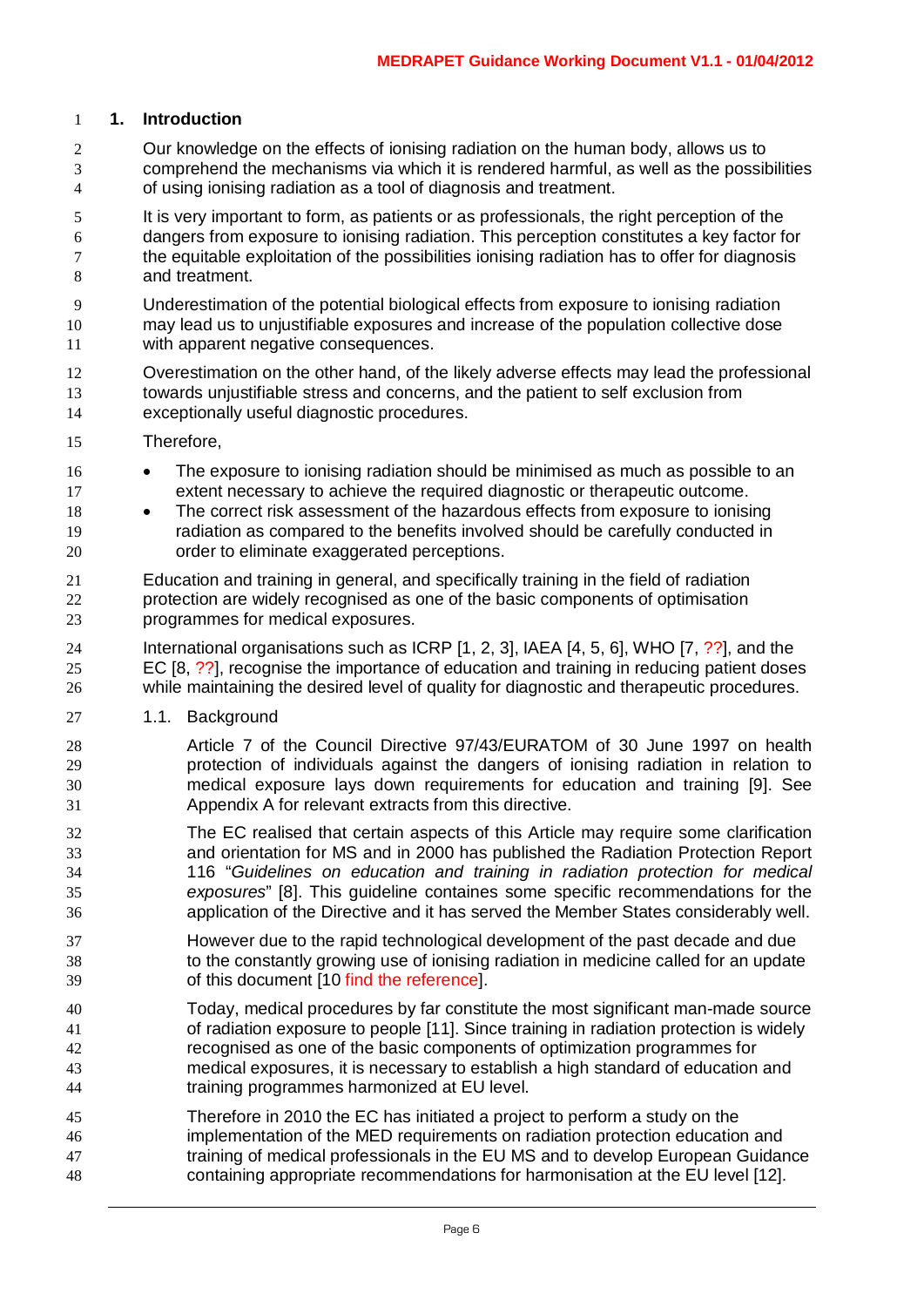| 1<br>2<br>3<br>4 | This project, with the title "Study on the Implementation of the Medical Exposures<br>Directive's Requirements on Radiation Protection Training of Medical<br>Professionals in the European Union", was awarded to a consortium consisting of<br>the following organisations: |
|------------------|-------------------------------------------------------------------------------------------------------------------------------------------------------------------------------------------------------------------------------------------------------------------------------|
| 5                | European Society of Radiology (ESR, Austria), (Coordinator)                                                                                                                                                                                                                   |
| 6                | European Federation of Radiographer Societies (EFRS, The Netherlands)                                                                                                                                                                                                         |
| 7                | European Federation of Organisations for Medical Physics (EFOMP, UK)                                                                                                                                                                                                          |
| 8                | European Society for Therapeutic Radiology and Oncology (ESTRO, Belgium)                                                                                                                                                                                                      |
| 9                | European Association of Nuclear Medicine (EANM, Austria)                                                                                                                                                                                                                      |
| 10               | Cardiovascular and Interventional Radiological Society of Europe (CIRSE, Austria)                                                                                                                                                                                             |
| 11               | The main objectives of this project were:                                                                                                                                                                                                                                     |
|                  |                                                                                                                                                                                                                                                                               |
| 12<br>13         | The conduction of an EU-wide study on radiation protection training of medical<br>professionals in the EU MS                                                                                                                                                                  |
| 14<br>15         | The organisation of a European Workshop on radiation protection training of<br>$\bullet$<br>medical professionals in the EU MS                                                                                                                                                |
| 16<br>17         | The development of a European Guidance document on radiation protection<br>$\bullet$<br>training of medical professionals                                                                                                                                                     |
| 18<br>19         | This document concentrates on the third objective taking into consideration the<br>outcomes of the first two.                                                                                                                                                                 |
| 20               | 1.2. MEDRAPET survey                                                                                                                                                                                                                                                          |
| 21               | Parts or the entire executive summary of the survey report will be copied here.                                                                                                                                                                                               |
| 22               |                                                                                                                                                                                                                                                                               |
| 23               | 1.3. Role of organizations                                                                                                                                                                                                                                                    |
| 24               | The organisations of healthcare professionals have as their prime objective to                                                                                                                                                                                                |
| 25               | maintain and improve the status of their profession and therefore provide                                                                                                                                                                                                     |
| 26<br>27         | recommendations to their members on the following main topics not necessarily in<br>the order listed:                                                                                                                                                                         |
| 28               | a) Education and Training                                                                                                                                                                                                                                                     |
| 29               | b) Level of Skills and Competence                                                                                                                                                                                                                                             |
| 30<br>31         | c) Continuous Professional Development<br>d) Ethical and Professional Code of practice                                                                                                                                                                                        |
| 32               |                                                                                                                                                                                                                                                                               |
| 33               | It is obvious that for the health care professions directly or indirectly involved with<br>the use of ionising radiation that radiation protection should form an indispensible                                                                                               |
| 34               | part of the above topics at the appropriate level for each profession.                                                                                                                                                                                                        |
| 35               | Professional Organisations exist at the national, regional and international level.                                                                                                                                                                                           |
| 36               | More often the regional and international organisations are networks of national                                                                                                                                                                                              |
| 37<br>38         | organisations and provide similar recommendations that aim for their harmonised<br>implementation at the regional or international level.                                                                                                                                     |
| 39               | The European healthcare professional organisations are therefore of paramount                                                                                                                                                                                                 |
| 40<br>41         | importance in the harmonisation of their professions, at least within Europe, and<br>thus ensuring the same level of KSC in their member states.                                                                                                                              |
|                  |                                                                                                                                                                                                                                                                               |
| 42<br>43         | The role of the relevant European healthcare professional organisations in the<br>MEDRAPET project, directly or indirectly, is very important for their input to the                                                                                                          |
| 44               | development of the guidance document and also for its dissemination and use.                                                                                                                                                                                                  |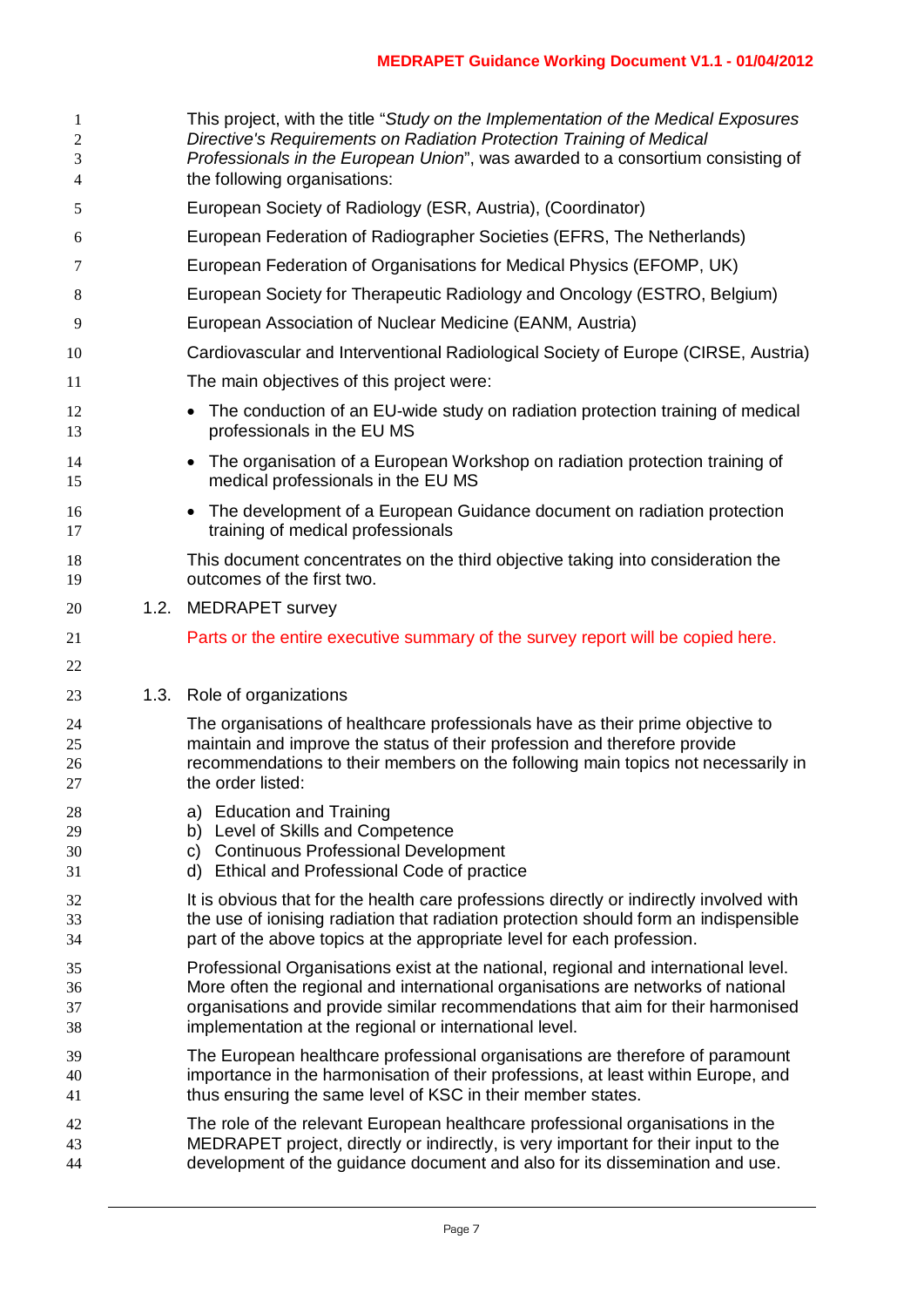The level of Knowledge, Skills and Competence (KSC) in Radiation Protection required from the different healthcare professionals vary according to their involvement with the use of ionising radiation. For example, the level for a referrer is very much lower than that for a practitioner in interventional radiology. More emphasis is also given to the curriculum content for the specific fields of application of ionising radiation, especially where specific KSC may be required depending on how ionising radiation is used and the likely radiobiological effects. For completeness and by taking the above into consideration, this document is divided in sections according to the disciplines of the healthcare professional involved with ionising radiation. All the KSC and Continuous Professional Development (CPD) at the required level are given so that each professional discipline can have these together in their section. Additionally, a number of annexes are provided that provide information on particular groups of patients and special applications. References [1] ICRP, "Education and Training in Radiological Protection for Diagnostic and Interventional Procedures", ICRP Publication 113, Ann. ICRP 39 (5), 1-68, 2009 [2] ICRP, "The 2007 Recommendations of the International Commission on Radiological Protection", ICRP Publication 103, Ann. ICRP 37(2-4), 1-332, 2007 [3] ICRP, "Radiological Protection in Medicine", ICRP Publication 105, ICRP 37(6), 1-63, 2008 [4] IAEA, "International Basic Safety Standards for protection against Ionizing Radiation and for the Safety of Radiation Sources", Safety Series No. 115, Vienna, 1996 [5] IAEA Training Course Series No. 18, "Postgraduate Educational Course in Radiation Protection and the Safety of Radiation Sources, Standard Syllabus", IAEA, Vienna, 2002 [6] IAEA Training Course Series No. 42, "Radiation Biology: A Handbook for Teachers and Students", IAEA, Vienna, 2010 [7] The Lancet, "Health Professionals for the new century: transforming education to strengthen health systems in an interdependent world", The Lancet and Education of 13 Health Professionals for the 21<sup>st</sup> Century Commission, November 29, 2010 [8] European Commission, RP 116, "Guidelines on Education and Training in Radiation Protection for Medical Exposures", Directorate-General Environment, 2000, [http://ec.europa.eu/energy/nuclear/radiation\\_protection/doc/publication/116.pdf](http://ec.europa.eu/energy/nuclear/radiation_protection/doc/publication/116.pdf) [9] Council Directive 97/43/Euratom of 30 June 1997 on health protection of individuals against the dangers of ionizing radiation in relation to medical exposure, and repealing Directive 84/466/EURATOM, Official Journal L-180 of 09.07.1997, p 22, [http://eur-](http://eur-lex.europa.eu/LexUriServ/LexUriServ.do?uri=CELEX:31997L0043:EN:HTML) [lex.europa.eu/LexUriServ/LexUriServ.do?uri=CELEX:31997L0043:EN:HTML](http://eur-lex.europa.eu/LexUriServ/LexUriServ.do?uri=CELEX:31997L0043:EN:HTML) [10] [11] UNSCEAR, "Sources and Effects of ionizing radiation: UNSCEAR 2008 Report to the General Assembly, with Scientic Annexes", Vol. 1, United Nations, New York, 2010 [12] Invitation to tender No. ENER/D4/212-2010 concerning "Study on the Implementation of the Medical Exposures Directive's Requirements on Radiation Protection Training of

1.4. The structure of this document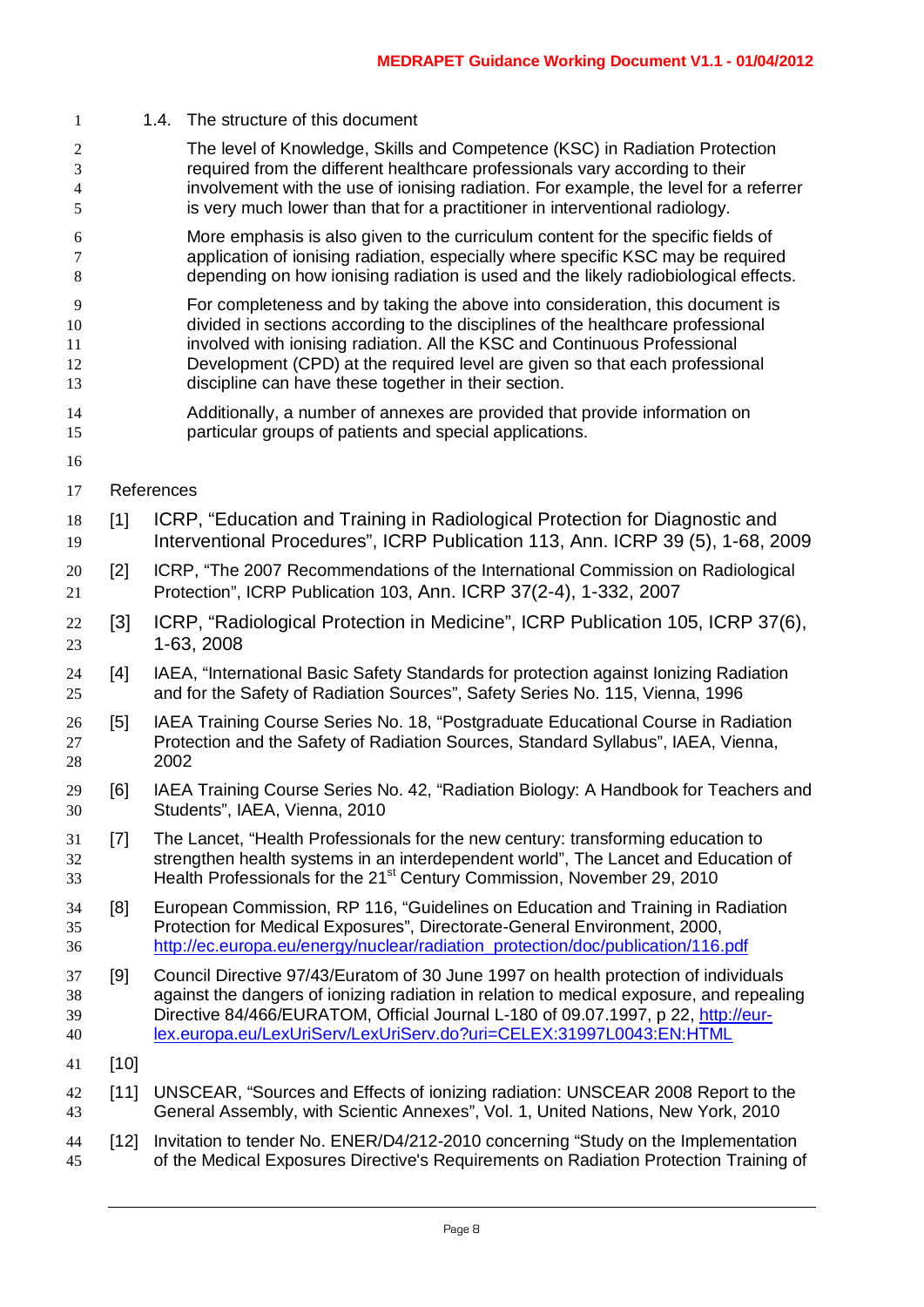- Medical Professionals in the European Union",
- [http://ec.europa.eu/dgs/energy/tenders/doc/2010/s092\\_137170\\_invitation.pdf](http://ec.europa.eu/dgs/energy/tenders/doc/2010/s092_137170_invitation.pdf)
- [13]
- 
- 
- 
-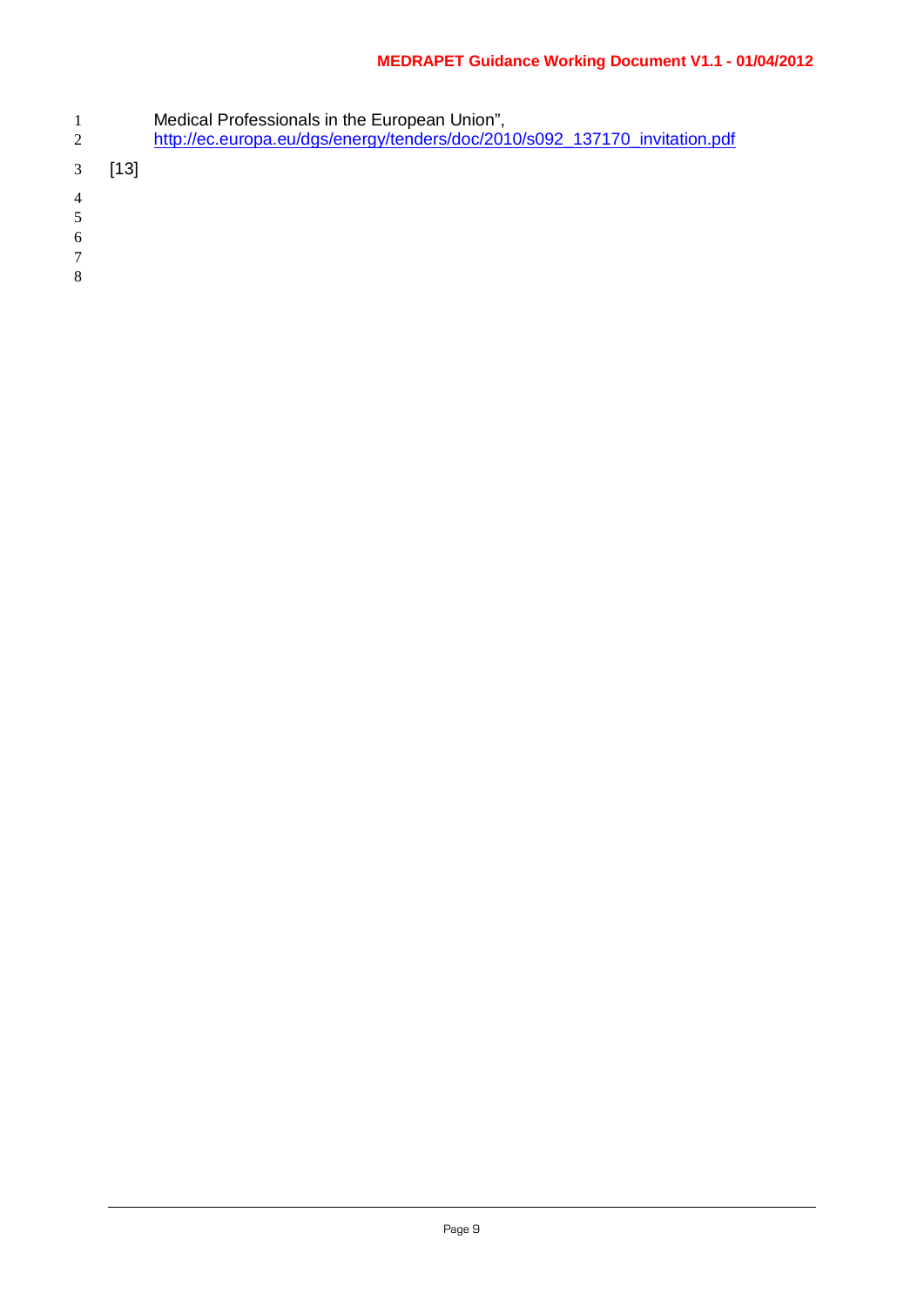#### **2. Basic learning outcomes for radiation protection**

- International meetings, publications and recommendations with regard to safety culture increasingly stress the need for education and training in the field of radiation protection. In addition, compliance with specific European directives concerning the implementation of coherent approach to education and training becomes crucial in a world of dynamic markets and increasing the workers mobility.
- International organisations as ICRP, IAEA, WHO etc, recognise the importance of education and training in reducing patients' doses while maintaining the desired level of quality in medical exposures, as well as precise therapeutic treatments.
- The basic guidance includes the general recommendation on radiation protection
- training of medical professionals. The proposal for basic syllabuses for the radiation protection training of different categories of medical professionals involved in different fields of applications of ionizing radiation in medicine is based on the appropriate level of education.
- The basic education for radiation protection must therefore be followed by structured training including further theoretical and practical courses. This training should include the legal aspects of the application of radiation in medicine and the responsibilities of the Competent Authority in radiation protection. Practical experience should involve working in a clinical environment.
- The syllabuses for Radiation protection should be prepared according to the European Qualifications Framework for Lifelong Learning, based on Knowledge, Skills and Competences (KSC) [1].
- The following groups of professionals have been identified
- 24  $\triangleright$  Radiologists
- 25  $\triangleright$  Radiographers
- 26  $\rightarrow$  Medical Physicists
- 27  $\rightarrow$  Radiation Oncologists
- 28 > Nuclear Medicine Specialists
- **Interventional Radiologists**
- Interventional Cardiologists
- Gastroenterologists
- Vascular Surgeons
- Orthopedic Surgeons
- Urologists
- Neurosurgeons
- $36 \rightarrow$  Pediatrics
- General Practitioners
- Emergency Doctors
- Dentists
- 40  $\triangleright$  Nurses
- A basic training program in radiation protection throughout Europe for the different groups of medical professionals in relation to their roles and responsibilities within their 43 health care system should be established (considered as mandatory).
- According to ICRP 113, the basic training program should include the following topics:
- 45  $\triangleright$  Radiation hazards.
- $46 \rightarrow$  Radiation quantities and units.
- $47 \rightarrow$  principles of RP.
- Radiation legislation and RP factors affecting patients and staff doses [2].
- The modules, recommended for medical applications of ionising radiation, were agreed in September 1999 at the International Conference on "Radiation protection: What are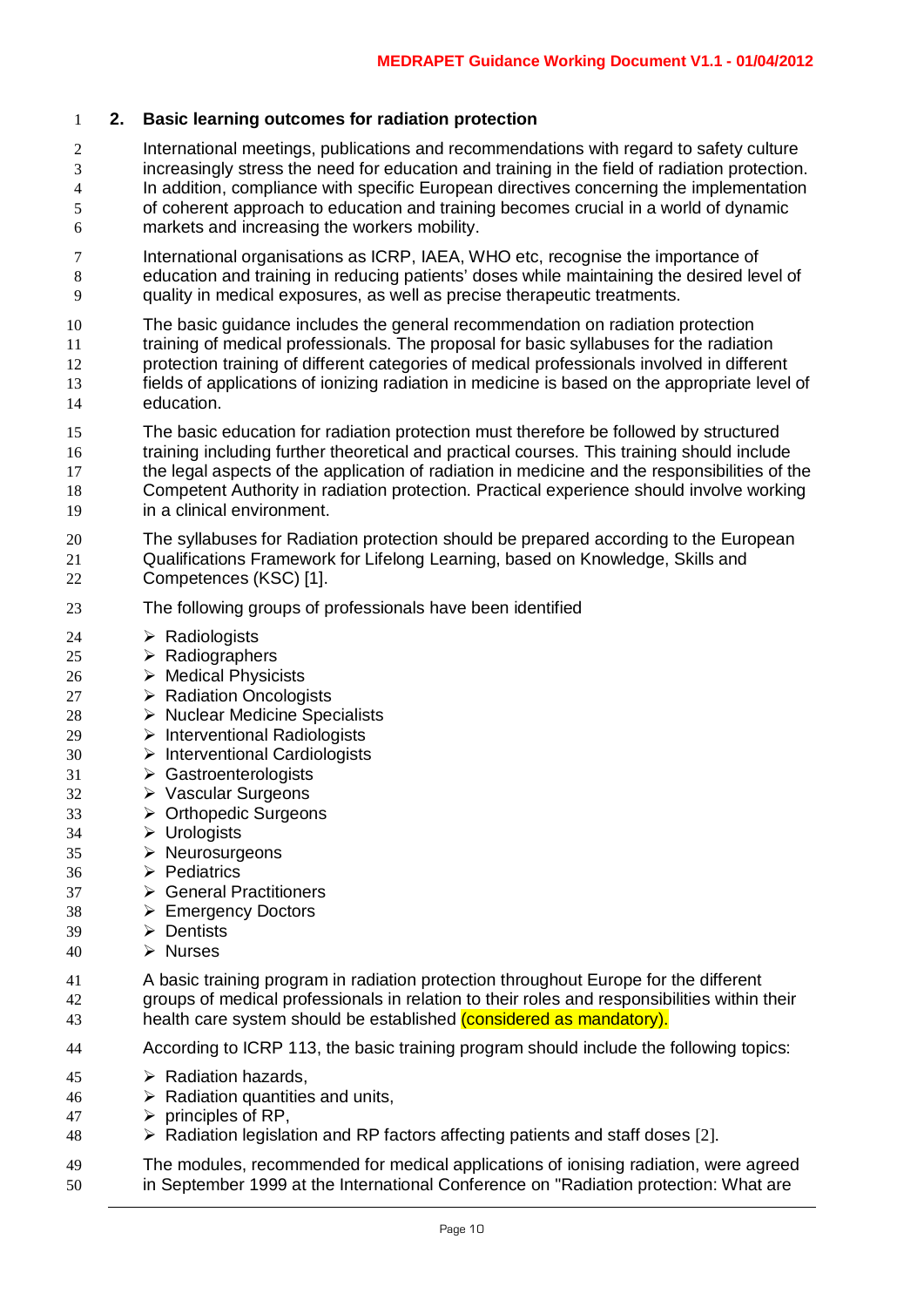- the future training needs?" organised by the "Institut National des Sciences et
- Techniques Nucléaires" in Saclay (France). For Medical Physicists, all the modules are recommended. For medical doctors and paramedical personnel, all the modules are recommended apart from 15, 16 and 20. These recommendations are published in RP 116 (2000).
- 6 1 Basic physics, mathematics and biology for radiation protection.<br>
2 Radiation sources of exposure.
- 2 Radiation sources of exposure.<br>3 Interaction of radiation with mat
- 8 3 Interaction of radiation with matter.<br>9 4 Dosimetric quantities and units.
- 4 Dosimetric quantities and units.
- 5 Theory of radiation detection and measurement.
- 6 Dosimetric calculations and measurements.
- 12 7 Biological effects of ionising radiation.
- 13 8 External dose assessment.<br>14 9 Internal dose assessment.
- 9 Internal dose assessment.
- 10 The role of International Organisations in radiation protection (not essential).
- 11 Conceptual framework of radiation protection.
- 12 Occupational radiation protection.
- 18 13 Waste safety.
- 14 Physical protection and security of sources.
- 15 Transport of radioactive material.
- 16 Public exposure control.
- 22 17 Intervention for protection of the public in chronic and acute exposure situations.
- 18 Medical exposures.
- 19 Regulatory control.
- 20 Communications on nuclear radiation transport and waste safety.
- 21 Emergency preparedness and response. Accident analysis.
- 22 Safe use of radiation sources in relation to specific practices [3].
- 28 A list of topics to be included in the training programmes in Radiation protection for the 29 different groups of professionals should be established. The following training areas<br>30 could provide examples of radiation protection programmes in diagnostic radiology could provide examples of radiation protection programmes in diagnostic radiology (VAÑO 1993):
- $32 \rightarrow$  The atomic structure and interaction of radiation
- $33 \rightarrow \mathbb{R}$  Radiological quantities and units
- Physical characteristics of X-ray machines
- Fundamentals of radiation detection
- Detectors used in diagnostic installations
- > Fundamentals of radiobiology: cell, systemic and whole body responses
- 38 > Radiation protection. General criteria
- Operational radiological protection
- General RP aspects in diagnostic radiology
- Particular aspects of patient and staff RP
- $\rightarrow$  Quality control and quality assurance
- National and European regulations and standards
- 44  $\triangleright$  Practical training [4]
- There are also British recommendations for areas of training in RP for nuclear medicine (HARDING, 89):
- Nature of ionising radiation and its interaction with tissue
- $48 \rightarrow$  Genetic and somatic effects and how to assess their risks
- Patient doses
- $50 \rightarrow$  Quality assurance and quality control
- $51 \rightarrow$  Dose limitation
- Pregnancy and breast feeding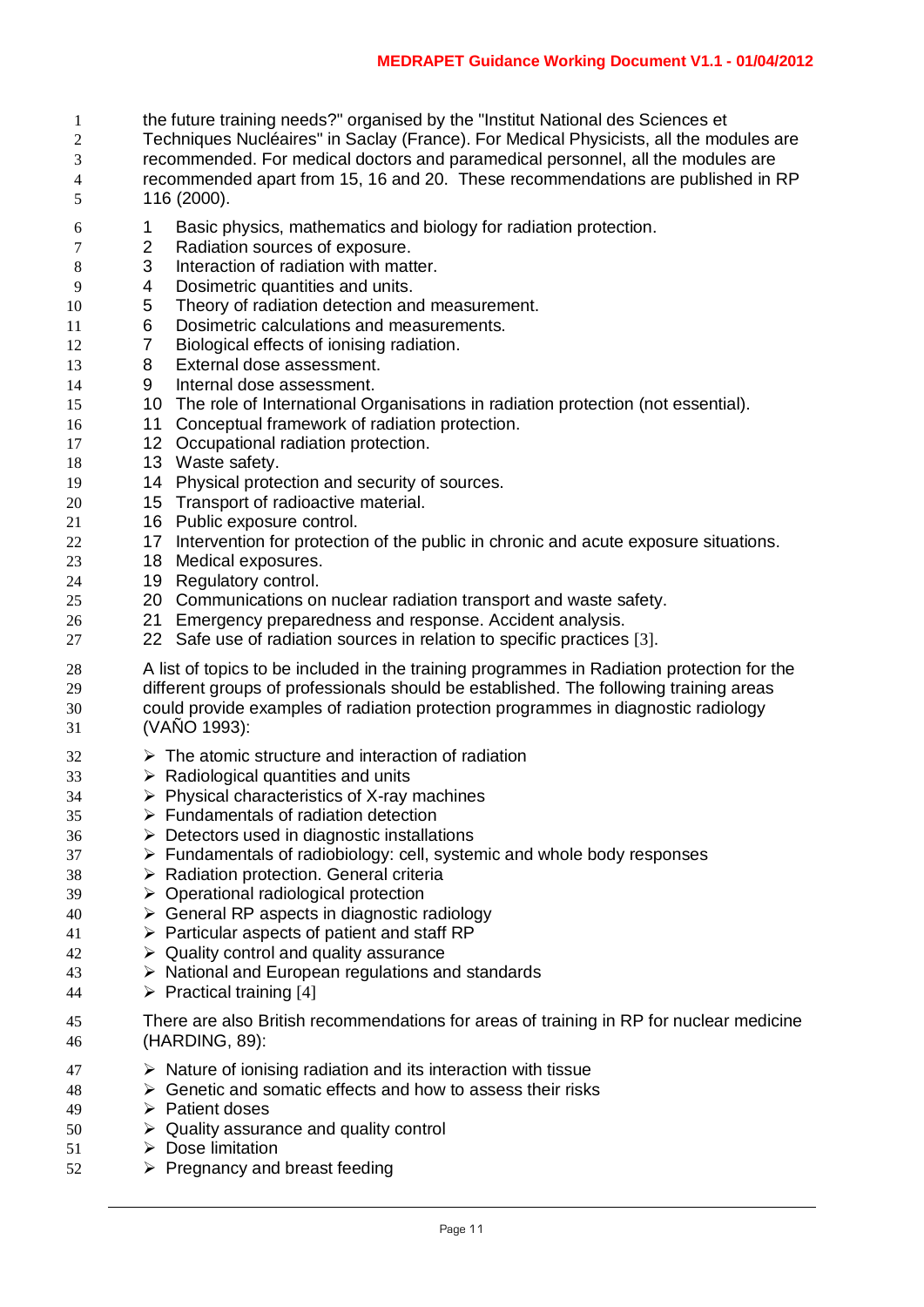- 1 > Unsealed sources
- $2 \rightarrow$  Organisation for radiation protection
- $3 \rightarrow$  Statutory responsibilities [5].

4 Considering all the references mentioned above, MEDRAPET WP 3 agreed that the<br>5 topics of Table 2.1 should be considered in the basic curriculum for the training in topics of Table 2.1 should be considered in the basic curriculum for the training in 6 radiation protection.

|  |  | <b>Table 2.1: Basic Topics in Curriculum</b> |
|--|--|----------------------------------------------|
|--|--|----------------------------------------------|

| <b>Training Area</b>                                                     | <b>DR</b><br><b>MD</b> | <b>RT</b><br>MD | <b>NM</b><br><b>MD</b> | CD<br><b>MD</b>         | <b>DT</b>      | <b>MD</b>      | <b>RD</b>      | <b>NU</b>               | <b>ME</b> |
|--------------------------------------------------------------------------|------------------------|-----------------|------------------------|-------------------------|----------------|----------------|----------------|-------------------------|-----------|
| 1. Atomic Structure, X-ray<br>production and interaction of<br>radiation | m                      | h               | h                      | $\mathbf{I}$            | I              | T              | m              | T                       | m         |
| 2. Nuclear structure and<br>radioactivity                                | m                      | h               | h                      | $\mathbf{I}$            | ۵۵             | ÷-             | m              | T                       | m         |
| 3. Radiological quantities and units                                     | m                      | h               | h                      | m                       | I              | T              | m              | $\overline{1}$          | m         |
| 4. Physical characteristics of the X-<br>ray machines                    | m                      | h               | T                      | m                       | I              | m              | m              | I                       | h         |
| 5. Fundamentals of radiation<br>detection                                | $\overline{1}$         | m               | h                      | $\overline{1}$          | I              | T              | m              | T                       | h         |
| 6. Fundamentals of radiobiology,<br>biological effects of radiation      | m                      | h               | h                      | m                       | I              | m              | m              | I                       | T         |
| 7. Risks of cancer and hereditary<br>disease and effective dose          | h                      | h               | h                      | h                       | $\overline{m}$ | $\overline{m}$ | m              | $\overline{\mathsf{m}}$ | I         |
| 8. Risks of deterministic effects                                        | h                      | h               | h                      | h                       | $\overline{m}$ | $\overline{m}$ | $\overline{m}$ | $\overline{\mathsf{m}}$ | I         |
| 9. General principles of RP                                              | h                      | h               | h                      | h                       | m              | m              | h              | $\overline{1}$          | m         |
| 10. Operational RP                                                       | h                      | h               | h                      | h                       | m              | m              | h              | m                       | m         |
| 11. Particular patient RP aspects                                        | h                      | h               | h                      | h                       | m              | h              | h              | m                       | m         |
| 12. Particular staff RP aspects                                          | h                      | h.              | h                      | h                       | m              | h              | h              | m                       | m         |
| 13. Typical doses from diagnostic<br>procedures                          | h                      | h               | h                      | h                       | h              | m              | h              | T                       | T         |
| 14. Risks from foetal exposure                                           | h                      | h               | h                      | $\overline{\mathsf{h}}$ | $\overline{m}$ | h              | h              | $\overline{\mathsf{m}}$ | Ī         |
| 15. Quality control and quality<br>assurance                             | m                      | h               | h                      | m                       | $\overline{1}$ | $\mathbf{I}$   | m              | I                       | h         |
| 16. National regulations and<br>international<br>standards               | m                      | m               | m                      | m                       | m              | m              | m              | $\overline{1}$          | h         |
|                                                                          |                        |                 |                        |                         |                |                |                |                         |           |
| Suggested number of training<br>hours                                    | 30-50                  | 40-60           | 30-50                  | 20-30                   | $10 - 15$      | 15-20          | 40-100         | $10 - 15$               | 40-60     |

8

9 DR/MD = Diagnostic Radiology Specialists (Medical Doctors)<br>10 RT/MD = Radiotherapy Specialists (Medical Doctors)

10 RT/MD = Radiotherapy Specialists (Medical Doctors)<br>11 MM/MD = Nuclear Medicine Specialists (Medical Doctors)

 $NM/MD$  = Nuclear Medicine Specialists (Medical Doctors)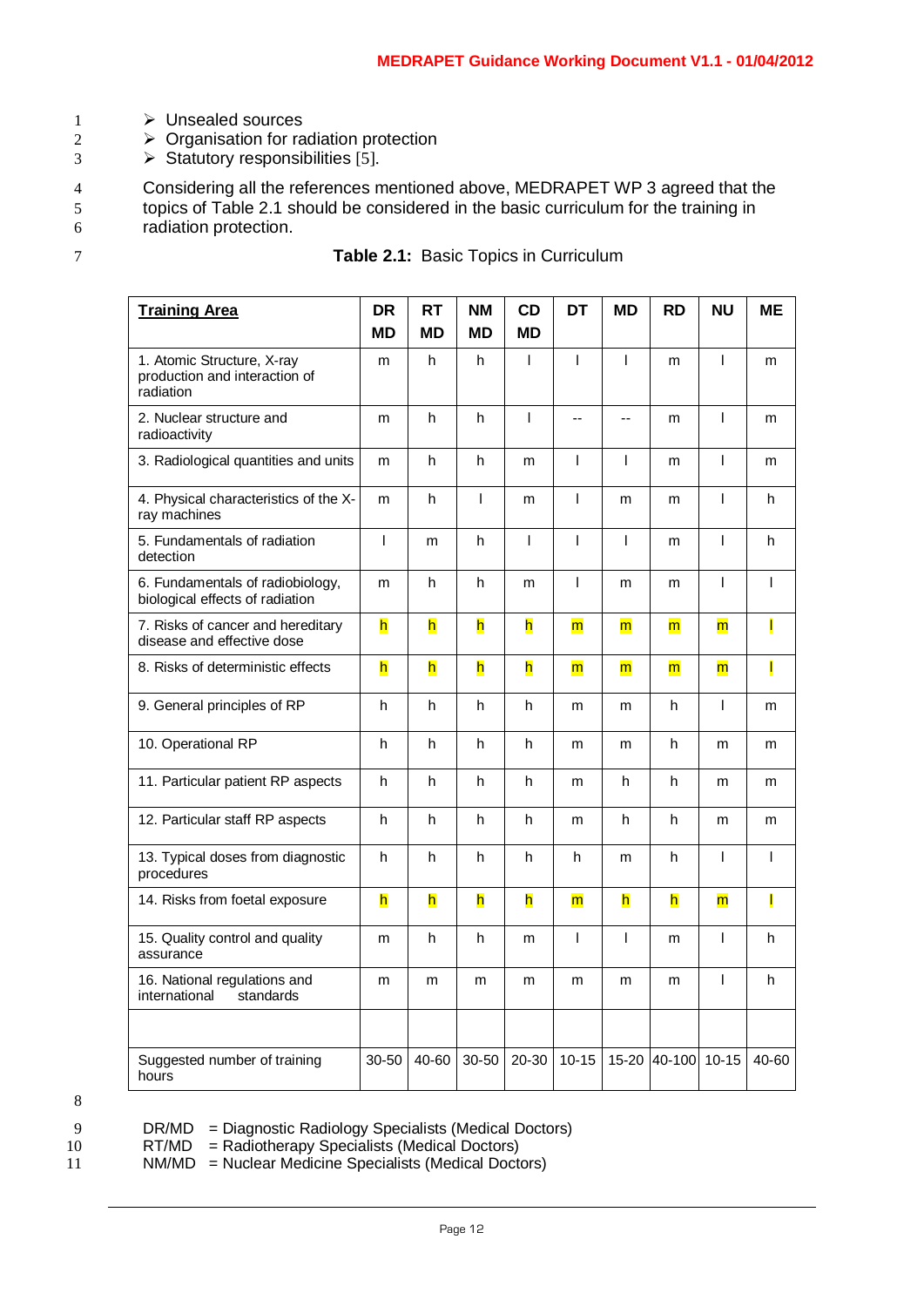|          |            | One additional training area on Radiopharmaceuticals: Handling, quality control and<br>detection should also be considered (h level). |
|----------|------------|---------------------------------------------------------------------------------------------------------------------------------------|
| 3        | CD/MD      | = Interventional Cardiology Specialists (Medical Doctors)                                                                             |
| 4        | DT         | $=$ Dentists                                                                                                                          |
|          | MD         | $=$ Other Medical Doctors using X-ray systems                                                                                         |
| 6        | RD.        | $=$ Radiographers                                                                                                                     |
|          |            | The term "radiographer" is understood to include radiographer, medical radiological                                                   |
| 8        |            | technologist, radiation therapy technologist or nuclear medicine technologist. Some                                                   |
| 9        |            | specific training depending of the kind of job will be needed. The EANM suggest 30-50                                                 |
| 10       |            | h for nuclear medicine technologists and one additional training area on                                                              |
| 11       |            | Radiopharmaceuticals: Handling, quality control and detection (h level).                                                              |
| 12       | <b>NU</b>  | = Nurses. Some specific training will be needed in Nuclear Medicine and Radiotherapy                                                  |
| 13       | ME         | = Maintenance Engineers                                                                                                               |
| 14<br>15 | framework. | Other groups of practitioners not included in the table should adapt their training in a similar                                      |
| 16       |            | Level of knowledge:                                                                                                                   |

- 
- 17 L = Low level of knowledge<br>18 m = Medium level of knowle m = Medium level of knowledge
- 19 h = High level of knowledge
-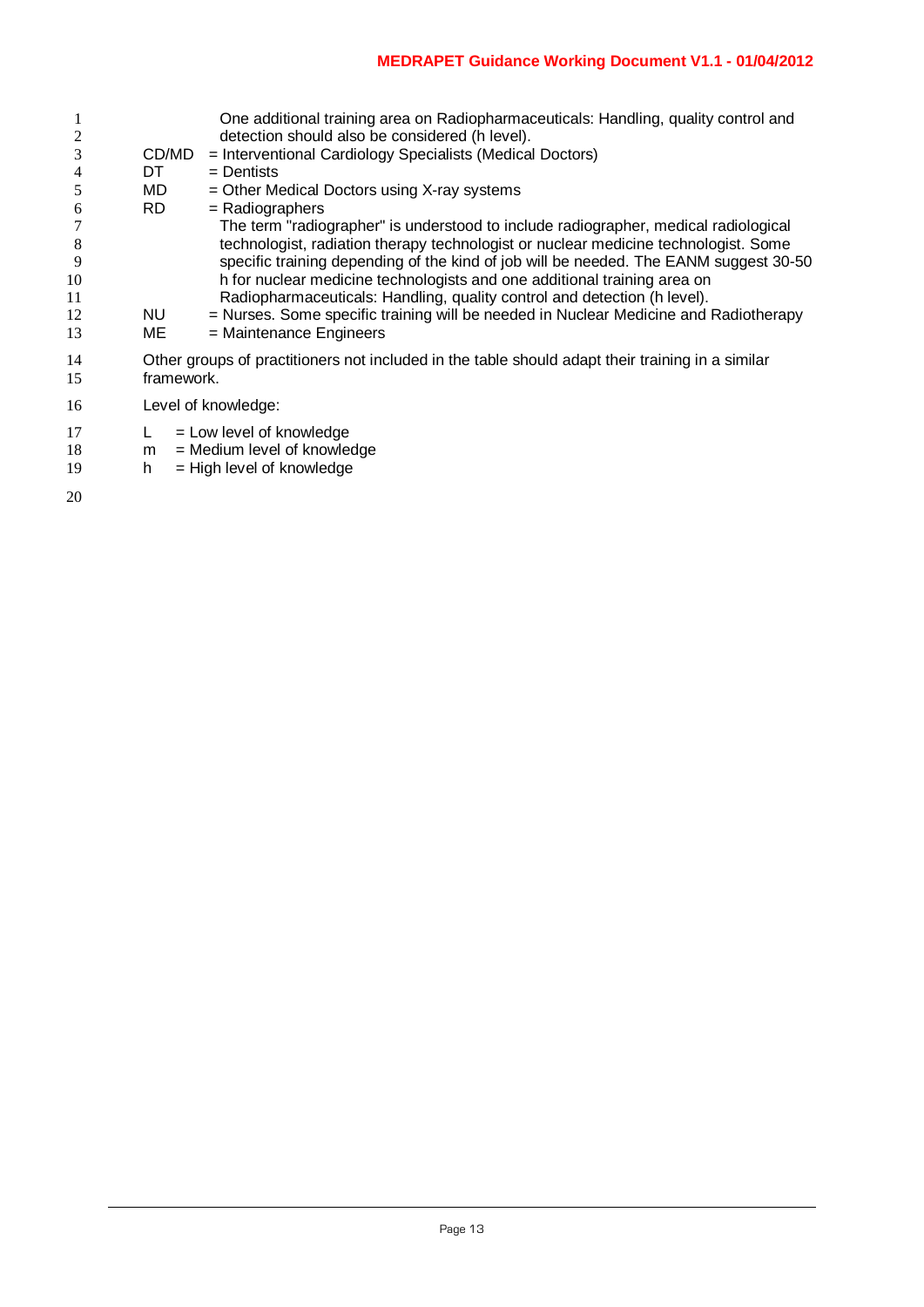| Knowledge                                                                                                                                                                                                                                                                                                                                                                                                                                                                                                                                                                                                                                                                                                                                                                                                                                                                                                                                                                                                                                                      | <b>Skills</b>                                                                                                                                                                                                                                                                                                                                                                                                                                                                                                                                                                                                                                                                                                                                                                                                      | <b>Competences</b>                                                                                                                                                                                                                                                                                                                                                                                                                                                                                                            |
|----------------------------------------------------------------------------------------------------------------------------------------------------------------------------------------------------------------------------------------------------------------------------------------------------------------------------------------------------------------------------------------------------------------------------------------------------------------------------------------------------------------------------------------------------------------------------------------------------------------------------------------------------------------------------------------------------------------------------------------------------------------------------------------------------------------------------------------------------------------------------------------------------------------------------------------------------------------------------------------------------------------------------------------------------------------|--------------------------------------------------------------------------------------------------------------------------------------------------------------------------------------------------------------------------------------------------------------------------------------------------------------------------------------------------------------------------------------------------------------------------------------------------------------------------------------------------------------------------------------------------------------------------------------------------------------------------------------------------------------------------------------------------------------------------------------------------------------------------------------------------------------------|-------------------------------------------------------------------------------------------------------------------------------------------------------------------------------------------------------------------------------------------------------------------------------------------------------------------------------------------------------------------------------------------------------------------------------------------------------------------------------------------------------------------------------|
| (facts, principles, theories,<br>practices)                                                                                                                                                                                                                                                                                                                                                                                                                                                                                                                                                                                                                                                                                                                                                                                                                                                                                                                                                                                                                    | (cognitive and practical)                                                                                                                                                                                                                                                                                                                                                                                                                                                                                                                                                                                                                                                                                                                                                                                          | (responsibility and autonomy)                                                                                                                                                                                                                                                                                                                                                                                                                                                                                                 |
| K1. Describe and explain atomic structure;<br>K2. Describe the nuclear structure and<br>explain the laws of radioactive decay;<br>K3. List and explain the fundamental<br>radiological quantities and units;<br>K4. Describe the physical characteristics of<br>the X-ray machines;<br>K5. Explain the fundamentals of radiation<br>detection;<br>K6. Explain the fundamentals of radiobiology<br>and the biological effects of radiation;<br>K7. Explain the relation between the effective<br>dose and the risk of cancer and hereditary<br>diseases;<br>K8. Explain the risks of deterministic effects;<br>K9. Describe the general principles of RP;<br>K10. Administer operational RP;<br>K11. Explain the particular patient RP<br>aspects;<br>K12. Explain the particular staff RP aspects;<br>K13. List and administer the typical doses<br>from diagnostic procedures;<br>K14. Explain the risk from foetal exposure;<br>K15. Arrange quality control and quality<br>assurance;<br>K16. List the National regulations and<br>international standards. | S1. Apply the general concept, principles, theory<br>and practices of physics to the solution of clinical<br>problems concerning the optimised clinical use of<br>medical devices and safety / Risk Management.<br>S2. Manage the reporting of measurements data,<br>assess the individual staff doses.<br>S3. Apply the knowledge when designing radiation<br>protection program in various circumstances.<br>S4. Carry out measurements for different types of<br>radiation;<br>S5. Apply principles of QC & QA<br>S6. Analyse the relationship between the doses<br>and deterministic effects;<br>S7. Analyse the importance of recoding the dose<br>imparted to every patient;<br>S8. Maintain the records of radiation exposure;<br>S9. Communicate the most important factors that<br>influence stuff doses. | C1. Implement the national regulation and international<br>standards.<br>C2. Implement the operational RP.<br>C3. Coordinate with other medical professionals, support<br>stuff and service users, relatives, carers and comforters<br>within own area of practice.<br>C4. Develop a dose monitoring program according to<br>recommendations and regulations.<br>C5. Advise the pregnant patient to avoid unnecessary<br>radiation.<br>C6. Develop a dose monitoring program according to<br>recommendations and regulations. |

1 **Table 2.2:** Basic Learning Outcomes for the Medical Professions in Radiation Protection (RP)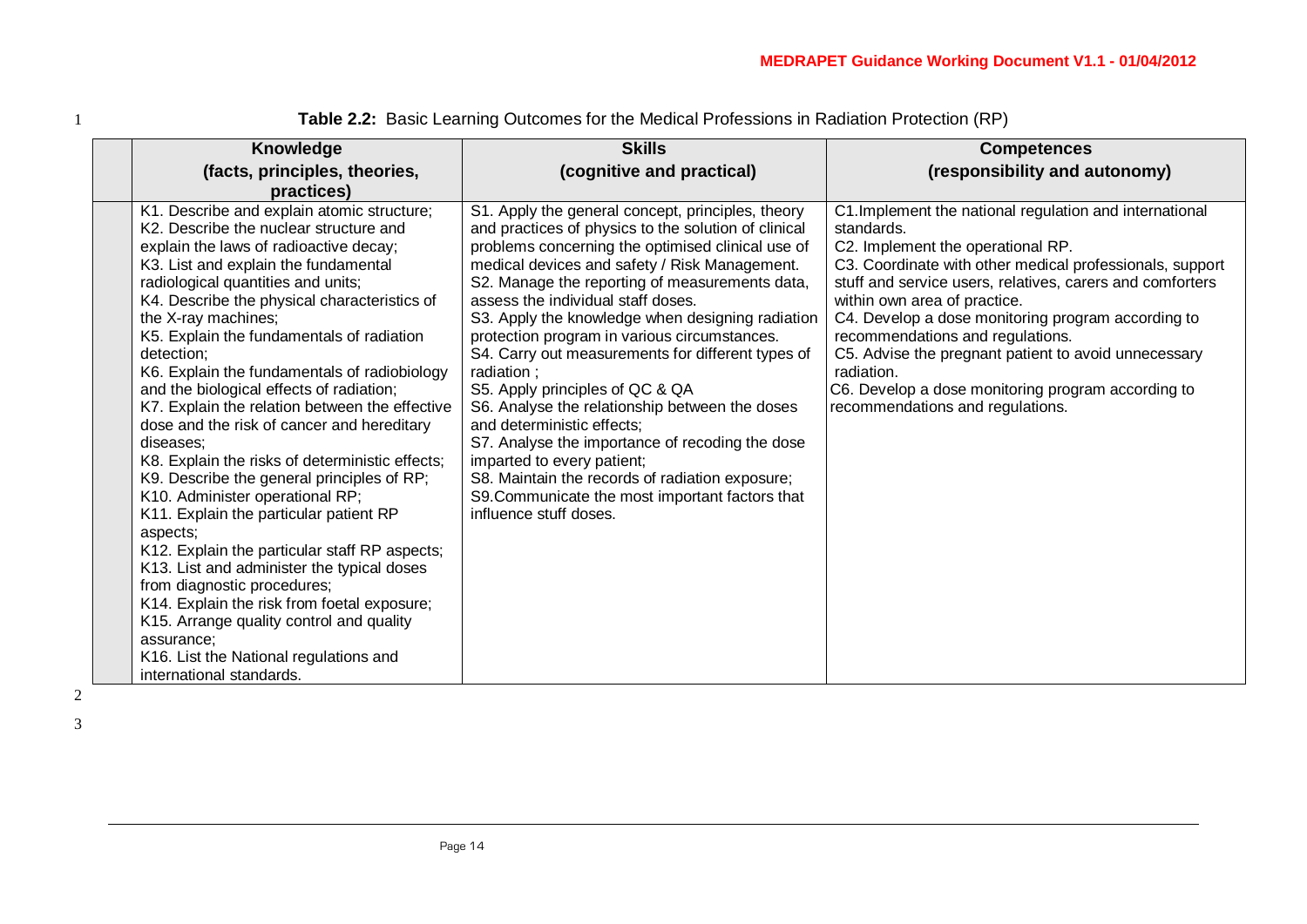## **References**

- [1] European Qualifications Framework for Lifelong Learning. Official Journal of the European Union 6.5.2008, [www.ec.europa.eu/education/lifelong-learning-](http://www.ec.europa.eu/education/lifelong-learning-policy/doc/eqf/brochexp_en.pdf)[policy/doc/eqf/brochexp\\_en.pdf](http://www.ec.europa.eu/education/lifelong-learning-policy/doc/eqf/brochexp_en.pdf)
- [2] Education and Training in Radiological Protection for Diagnostic and Interventional Procedures. International Commission on Radiological Protection (ICRP) Publication 113, Ann ICRP (2009) 39(5).
- 8 [3] EC, 2000a. Guidelines for Education and Training in Radiation Protection for Medical Exposures. Radiation Protection 116. European Commission, Directorate General Environment, Nuclear Safety and Civil Protection, Luxembourg. Available at, [www.ec.europa.eu/energy/nuclear/radiation\\_protection/doc/publication/116.pdf](http://www.ec.europa.eu/energy/nuclear/radiation_protection/doc/publication/116.pdf)
- 12 [4] Making the best use of a Department of Clinical Radiology. Guideline for Doctors. The Royal College of Radiologists. London. Fourth edition, 1998, VAÑO, 1993
- [5] Harding LK. Training in radiation protection for those physically directing medical exposures (nuclear medicine). Newsletter. Nucl Med Comm 1989; 10: 531-532.
- 
-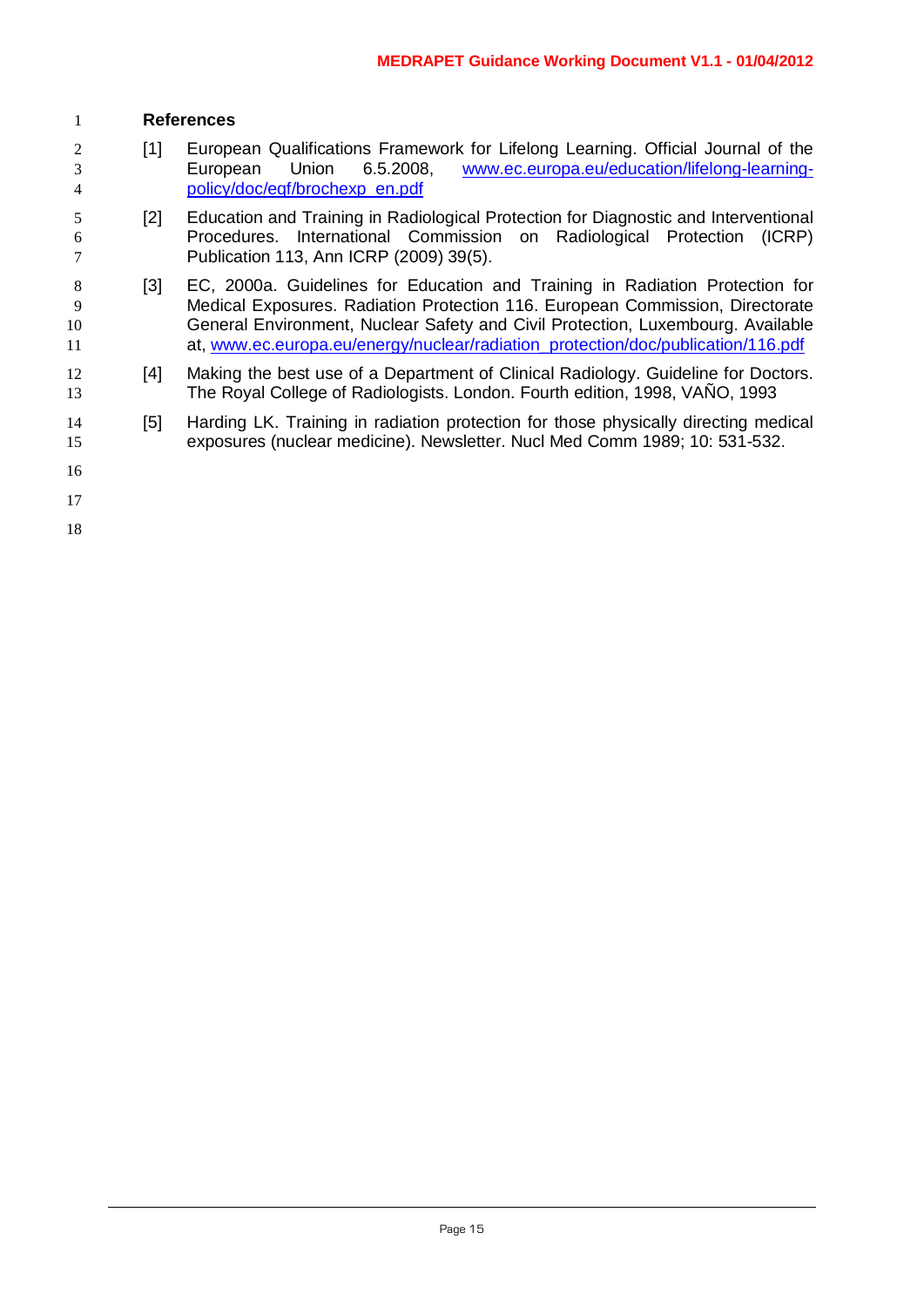#### **3. Learning outcomes for referrers**

 Radiological imaging involving use of ionizing radiations (x-rays or radioisotopes) is a major and increasing source of radiation exposure worldwide. In the past till 1970's when CT was introduced; the dominant imaging examination was radiography that involved very small radiation dose to patient typically a fraction of mSv or couple of mSv of 6 effective dose. Currently computed tomography (CT) dominates the scene and is the<br>
largest contributor to medical radiation dose patients receive. Typically, CT scans imp largest contributor to medical radiation dose patients receive. Typically, CT scans impart doses to organs that are 100 times higher than doses imparted by radiography. In general, a CT examination with typical dose of say 8 mSv implies dose equivalent to several hundreds of chest radiographs, taken as 0.02 mSv/chest X ray giving a figure of 400 in this very case. Many patients undergo multiple CT examinations and some also nuclear medicine examinations [1, 2].

- The radiation protection principles as laid down by the International Commission on Radiological Protection (ICRP) are justification and optimization [3]. They are incorporated into the European Basis Safety Standards [4]. Justification requires that the benefit for the patient must always outweigh the adjunct radiation risk. While referrers' are skilled to estimate benefit to an individual patient from a radiological procedure, consideration of radiation risk has not received the attention it deserves. Optimization in radiological examinations falls within the domain of radiologic professionals and justification is a joint responsibility of refers and radiological professionals.
- Medical exposure shall show a sufficient net benefit, weighing the total potential diagnostic or therapeutic benefits it produces, including the direct benefits to health or wellbeing of an individual and the benefits to society, against the individual detriment 24 that the exposure might cause, taking into account the efficacy, benefits and risks of available alternative techniques having the same objective but involving no or less exposure to ionizing radiation.
- Account shall also be taken of the radiation detriment from the exposure of the medical radiological staff and of other individuals.
- In particular:
- a) all new types of practices involving medical exposure shall be justified in advance before being generally adopted,
- existing types of practices involving medical exposure shall be reviewed whenever new, important evidence about their efficacy or consequences is acquired.
- (b) all individual medical exposures shall be justified in advance taking into account the specific objectives of the exposure and the characteristics of the individual involved.
- If a type of practice involving a medical exposure is not justified in general, a specific individual exposure of this type could be justified in special circumstances, to be evaluated on a case-by-case basis and documented.
- The referrer and the practitioner as specified by Member States, shall seek, where practicable, to obtain previous diagnostic information or medical records relevant to the planned exposure and consider these data to avoid unnecessary exposure.
- c) medical exposure for biomedical and medical research shall be examined by an ethics committee, set up in accordance with national procedures and/or by the competent authorities.
- (d) Specific justification for medical radiological procedures to be performed as part of a health screening programme shall be carried out by the health authority in conjunction with appropriate professional bodies.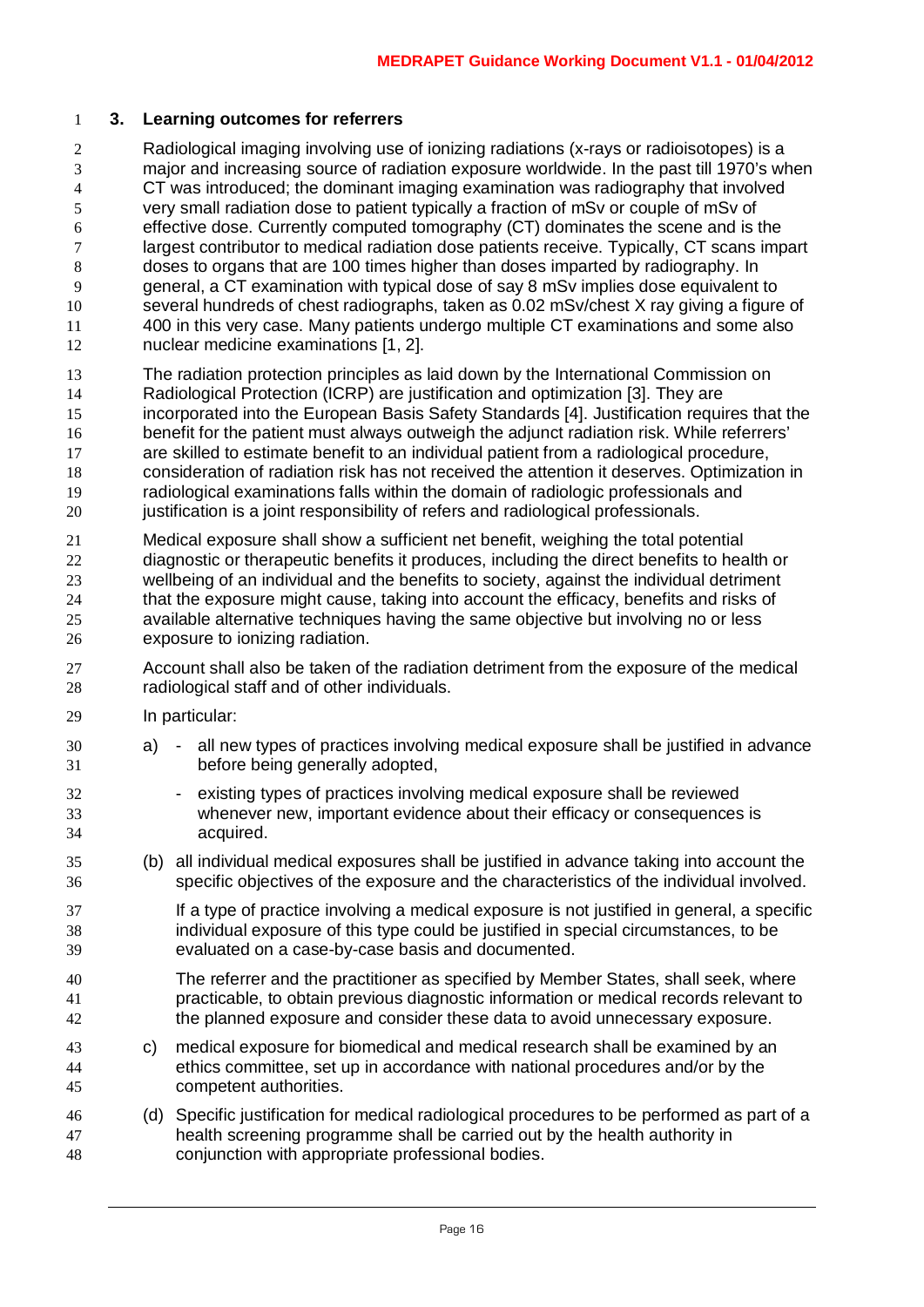- 2. Exposure of carers and comforters shall show a sufficient net benefit, taking into account also the direct health benefits to a patient, the benefits to the carer / comforter and the detriment that the exposure might cause.
- 3. Any medical radiological procedure on an asymptomatic individual, intended to be performed for early detection of disease shall be part of a health screening programme, or shall require specific documented justification for that individual by the practitioner, in consultation with the referrer, following guidelines from relevant professional bodies and competent authorities. Special attention shall be given to the provision of information to the patients, as required by Article 82 paragraph 3.
- 4. If an exposure cannot be justified, it shall be prohibited.
- The justification has been approached through establishment of "appropriateness criteria" or "referral guidelines" provided by professional bodies [5,6,7]. The European 13 Commission had issued a booklet with referral guidelines for imaging [8] for use by<br>14 health professionals referring patients for medical imaging. There have been health professionals referring patients for medical imaging. There have been considerations of updating these guidelines. However, updated guidelines from professional societies are available [5,6,7]. These publications constitute guidelines and aim to guide referring medical practitioners in the selection of the optimum procedure for a certain problem. In case there are alternatives that do not utilize radiation but yield results of similar clinical value, these guidelines encourage the avoidance of radiological procedures. Publications such as those mentioned above give very specific directions to help practitioners perform justification properly.
- A number of papers have been published indicating that 20% to 40% of CT scans could be avoided if clinical decision guidelines were followed although some studies provide still higher figures [1,9]. Further, many studies revealed very low awareness of the referral guidelines [10,11,12,13].
- The International Atomic Energy Agency (IAEA) has provided information for referrers through its website [14]. It includes the framework for justification, different levels at which justification is applied, responsibilities of referrers, how should justification be practiced, lists reasons for over-investigations and what knowledge is required for proper justification of a radiological procedure. It also amalgamates information from the EC publication and provides following guideline [xxx]:
- *When is an investigation useful and what are the reasons that cause unnecessary use of radiation?*
- According to the guidelines that were published by the European Commission (EC) in 2000 [8], and revised in 2008 [15], a useful investigation is one in which the result, either positive or negative, will alter a patient's management or add confidence to the clinician's diagnosis. According to the EC guidelines, there are some reasons that lead to wasteful use of radiation. With emphasis on avoiding unjustified irradiation of patients, the EC report has provided a check list for physicians referring patients for diagnostic radiological procedures:
- 41 HAS IT BEEN DONE ALREADY? It is important to avoid repeating investigations which have already been performed relatively recently. Sometimes it is not possible to accurately track the procedures history of patients. Furthermore, patients may not be able to inform the practitioner that they had a similar procedure recently. It is important to attempt retrieving previous patient procedures and reports, or at least procedure history when possible. Digital data stored in electronic databases may help in that direction.
- To help in avoiding repeating investigations, it is necessary to establish a tracking system for radiological examinations and patient dose. The IAEA has taken steps towards that direction by setting up the ["IAEA Smart-Card"](http://rpop.iaea.org/RPOP/RPoP/Content/News/smart-card-project.htm) project [16].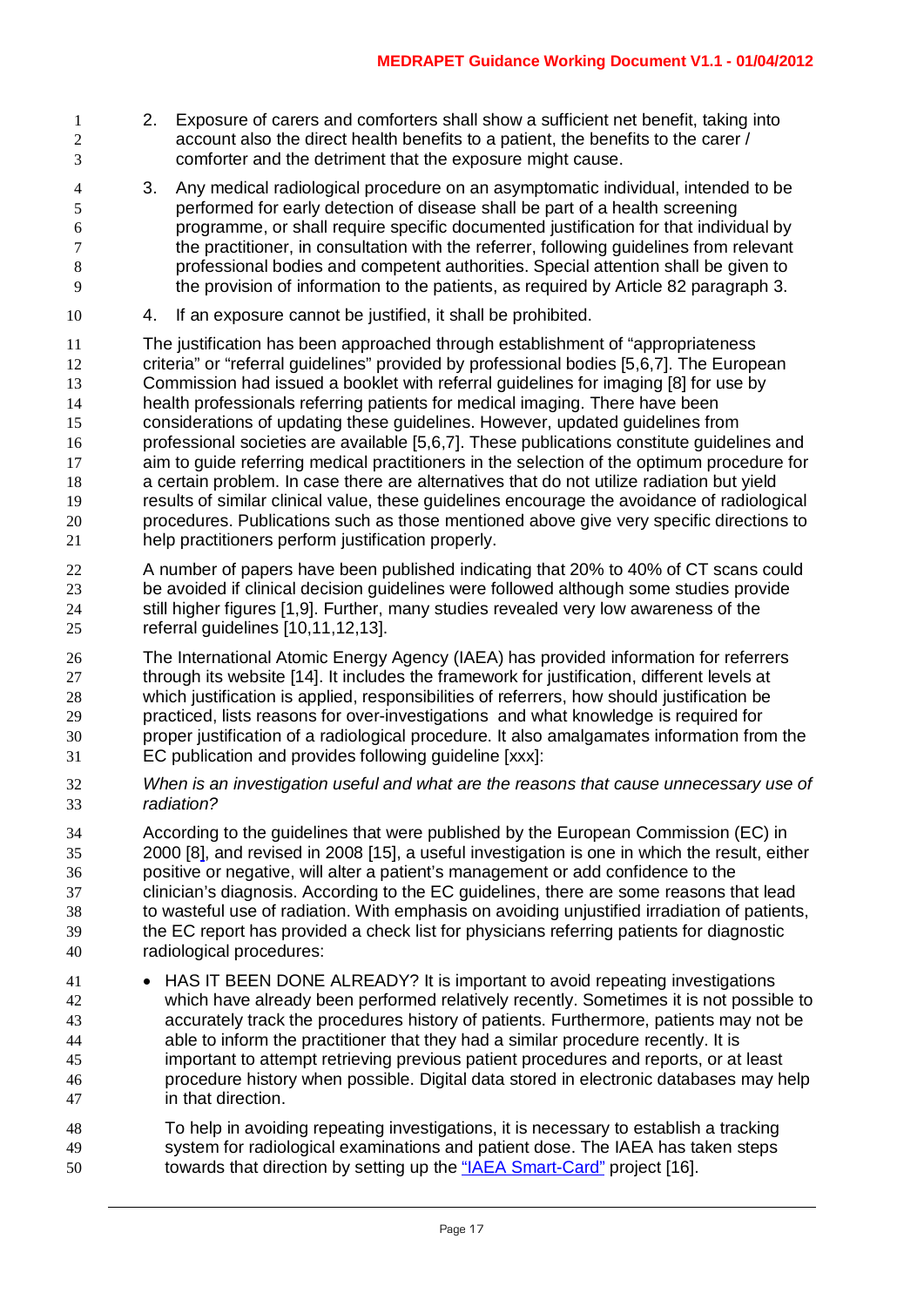- 1 DO I NEED IT? Performing investigations that are unlikely to produce useful results should be avoided, i.e. request procedures only if they will change patients' management. It is important for the practitioner to be sure that the finding that the investigation yields is relevant to the case under study.
- DO I NEED IT NOW? Investigating too quickly should be avoided. The referring medical practitioner should allow enough time to pass so that the disorder or impact of management of the disorder may be sufficiently evident.
- IS THIS THE BEST EXAMINATION? Doing the examination without taking into consideration the optimal contributions of safety, resource utilization and diagnostic outcome should be prevented. Discussion with an imaging specialist may help referring medical practitioners decide on proper modality and technique.
- HAVE I EXPLAINED THE PROBLEM? Failure to provide appropriate clinical information and address questions that the imaging investigation should answer should be avoided. Deficiencies here may lead to the wrong technique being used (e.g. the omission of an essential view).
- 16 ARE TOO MANY INVESTIGATIONS BEING PERFORMED? Over-investigating. Some clinicians tend to rely on investigations more than others. Some patients take comfort in being investigated.
- The referring medical practitioner should be aware about procedures which impart high radiation dose to patients in order to be more cautious in such cases. This does not mean that other procedures should be written without proper justification. A quantitative knowledge of doses of various procedures is useful for the referring medical practitioner. A review of radiation doses, what they mean and their role in risk assessment is available [17,18,19]. Some nuclear medicine procedures are also responsible for high radiation doses to patients and information on doses is available [20]. Information on radiation exposure in pregnancy is available [21].
-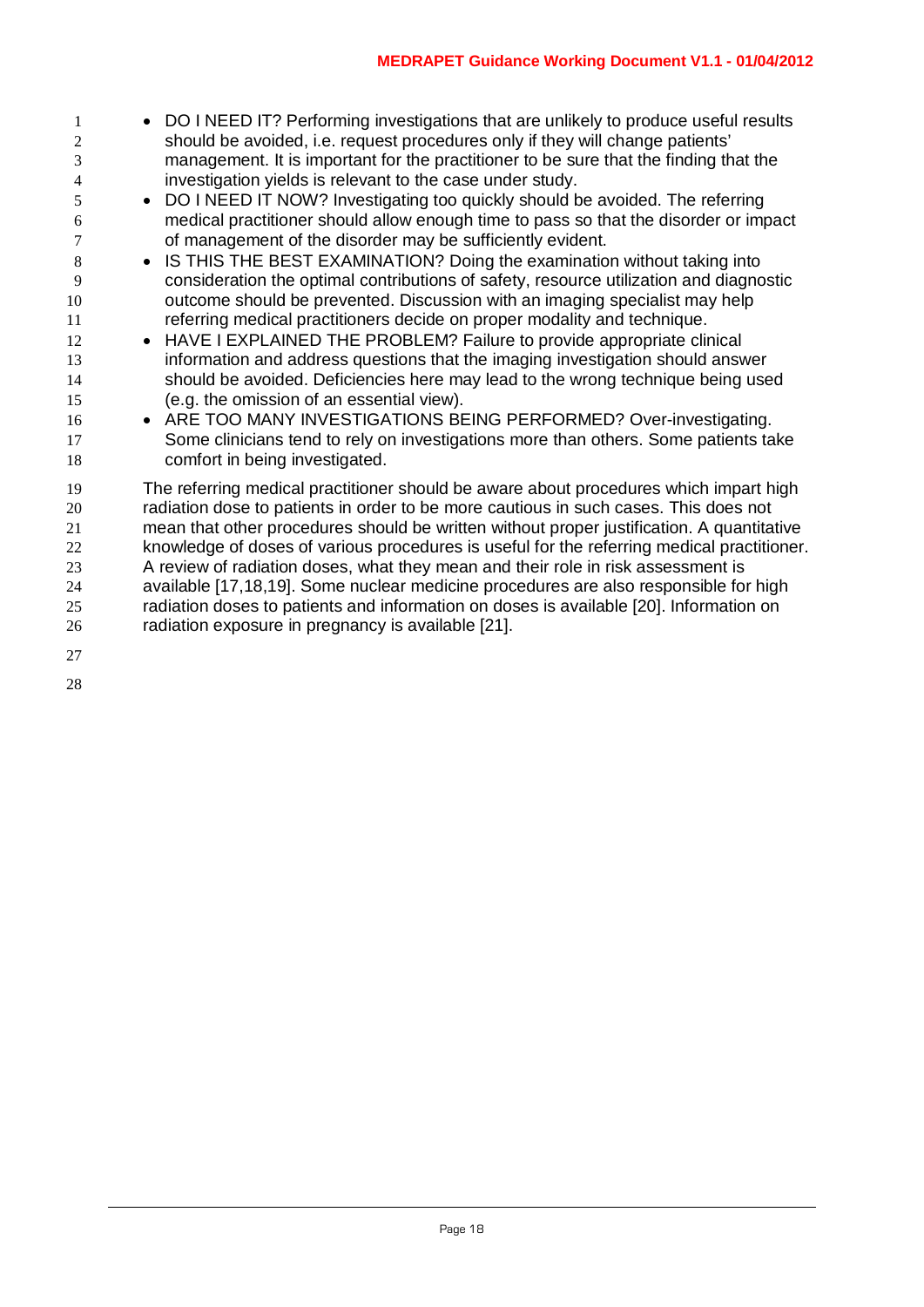|                                             | Knowledge                                                                                                                                                                                                                                                                                                                                                                                                                                                                      | <b>Skills</b>                                                                                                                                                                                                                                                                                                                                                                                                                                                                                                                                                                                                                                                                                                                           | <b>Competences</b>                                                                                                                                                                                                                                                                                                                                                                                                                                                                                                                                                                                                                                                                                                                                                                                                                               |
|---------------------------------------------|--------------------------------------------------------------------------------------------------------------------------------------------------------------------------------------------------------------------------------------------------------------------------------------------------------------------------------------------------------------------------------------------------------------------------------------------------------------------------------|-----------------------------------------------------------------------------------------------------------------------------------------------------------------------------------------------------------------------------------------------------------------------------------------------------------------------------------------------------------------------------------------------------------------------------------------------------------------------------------------------------------------------------------------------------------------------------------------------------------------------------------------------------------------------------------------------------------------------------------------|--------------------------------------------------------------------------------------------------------------------------------------------------------------------------------------------------------------------------------------------------------------------------------------------------------------------------------------------------------------------------------------------------------------------------------------------------------------------------------------------------------------------------------------------------------------------------------------------------------------------------------------------------------------------------------------------------------------------------------------------------------------------------------------------------------------------------------------------------|
|                                             | (facts, principles, theories, practices)                                                                                                                                                                                                                                                                                                                                                                                                                                       | (cognitive and practical)                                                                                                                                                                                                                                                                                                                                                                                                                                                                                                                                                                                                                                                                                                               | (responsibility and autonomy)                                                                                                                                                                                                                                                                                                                                                                                                                                                                                                                                                                                                                                                                                                                                                                                                                    |
| ment<br>Manager<br>/ Risk<br>Patient Safety | K1. Explain  Principles of radiation<br>protection<br>K2. Describe The role of referrer in<br>justification principle<br>K3. Name Radiation imaging tests which<br>impart about 100 times higher radiation<br>dose to patient and those which impart<br>about 10 times<br>K4. Discussfew clinical situations where a<br>test with non-ionizing radiation is better<br>than one using ionizing radiation<br>K5. Be aware about the well-established<br>appropriateness criteria | S1. Assessthe radiation dose a patient has<br>obtained in 2 chest CT scans, 3 chest x-rays and<br>a thallium study for myocardial perfusion<br>S2. Apply Risk benefit analysis for the patient in<br>S1 above assuming clinical condition as you<br>may deem appropriate and discuss how<br>principles of radiation protection will be applied<br>to arrive at an appropriate test<br>S3. Conductan analysis using standard<br>appropriateness criteria and compare your<br>outcome with the outcome you arrived in S2<br>above.<br>S4. Carry out survey of literature to find out<br>radiation dose the patient will get if a cardiac<br>CT, coronary angiography and percutaneous<br>coronary intervention was needed in this patient | C1. Take responsibility for  justification in accordance with<br>Basic Safety Standard (BSS) and provide guidance for<br>optimization of the imaging test<br>C2. Implement Checklist provided in EC 2008 publication<br>for referrers to avoid unjustified irradiation of patient<br>C3. Develop  local guidelines for your colleagues for<br>appropriateness for young patients with non-malignant<br>chronic disease who are typically subjected to frequent CT<br>scans (Pulmonary thromboembolism, Sarcoidosis)<br>C4. Managea patient who underwent an abdomen and pelvic<br>CT scan plus barium follow through and was later found<br>to be pregnant. The exposure occurred in the week when<br>the period was just due<br>C5. Adviseyour colleague on what minimum clinical<br>information is needed while sending a referral for CT scan |

# 1 **Minimum Learning Outcomes for the Referrers in Radiation Protection**

3 4

2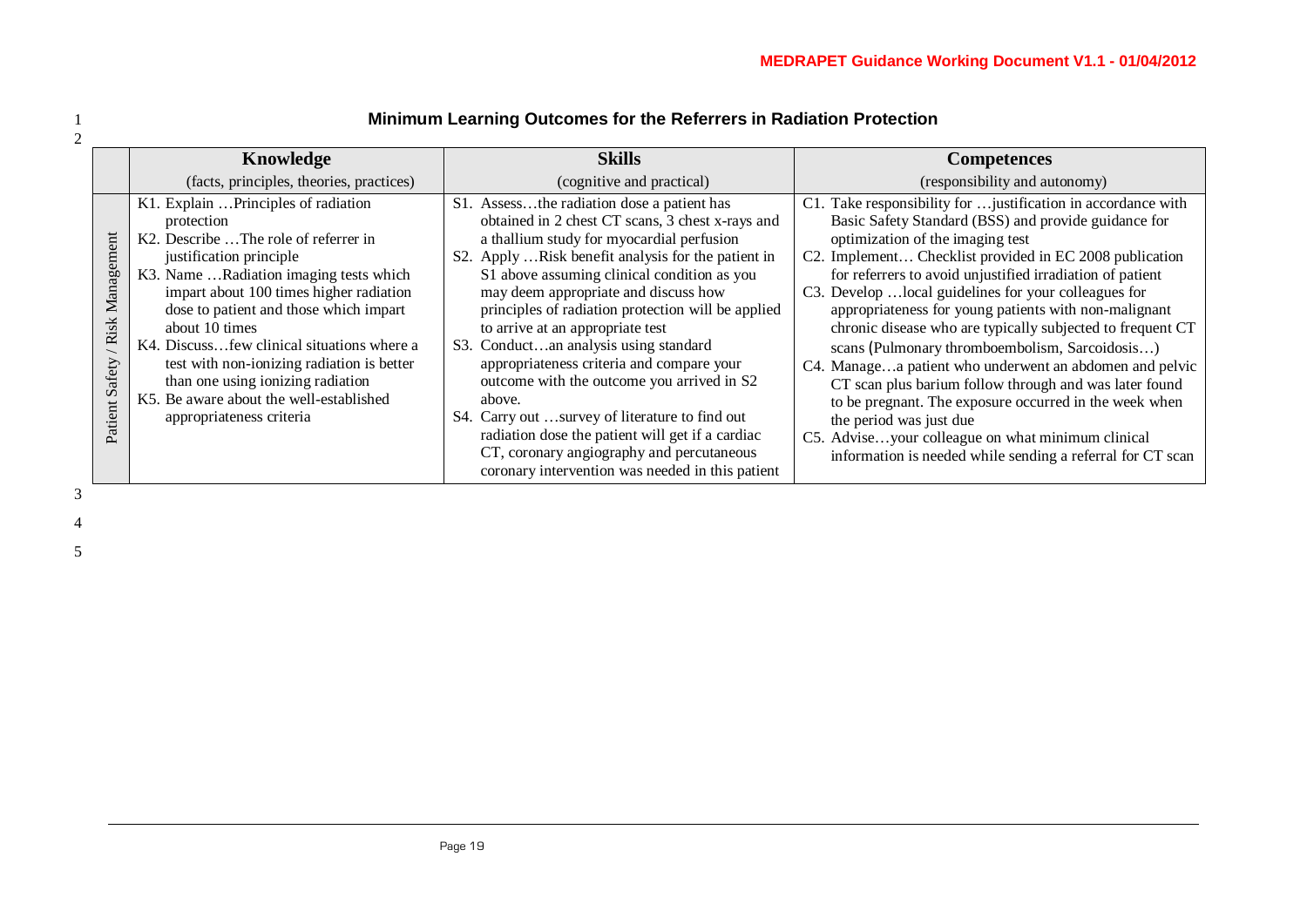| 1                        |        | <b>References</b>                                                                                                                                                                                                                                                                   |  |  |  |
|--------------------------|--------|-------------------------------------------------------------------------------------------------------------------------------------------------------------------------------------------------------------------------------------------------------------------------------------|--|--|--|
| $\sqrt{2}$<br>3          | $[1]$  | Rehani M., Frush D. Tracking radiation exposure of patients. Lancet 2010;<br>376(9743): 754-5.                                                                                                                                                                                      |  |  |  |
| $\overline{4}$<br>5<br>6 | $[2]$  | Sodickson A, Baeyens PF, Andriole KP, et al. Cumulative radiation exposure, and<br>associated radiation-induced cancer risks from CT of adults. Radiology 2009;<br>251(1): 175-84.                                                                                                  |  |  |  |
| $\tau$<br>$\,8\,$        | $[3]$  | International Commission on Radiological Protection, 2007. Recommendations of<br>the ICRP, Publication 103, Pergamon Press, Oxford (2007).                                                                                                                                          |  |  |  |
| 9<br>10<br>11<br>12      | $[4]$  | European Commission. Draft Euratom Basic Safety Standards Directive Version<br>24 February 2010<br>http://ec.europa.eu/energy/nuclear/radiation_protection/doc/art31/2010_02_24_dra<br>ft_euratom_basic_safety_standards_directive.pdf                                              |  |  |  |
| 13<br>14                 | [5]    | Royal College of Radiologists, 2003. Making the best use of a department of<br>clinical radiology, 5th edition. London, UK: Royal College of Radiologists.                                                                                                                          |  |  |  |
| 15<br>16<br>17           | [6]    | American College of Radiology. ACR Appropriateness Criteria®.<br>http://www.acr.org/secondarymainmenucategories/quality_safety/app_criteria.aspx<br>(Accessed on 26 January 2012).                                                                                                  |  |  |  |
| 18<br>19<br>20<br>21     | $[7]$  | Diagnostic imaging pathways. A Clinical Decision Support Tool and Educational<br>Resource for Diagnostic Imaging. Government of Western Australia, Department<br>of Health. http://www.imagingpathways.health.wa.gov.au/includes/index.html<br>(Accessed on 26 January 2012).       |  |  |  |
| 22<br>23<br>24<br>25     | [8]    | European Commission. Radiation protection 118. Referral guidelines for imaging.<br>European Commission, Directorate-General for Energy and Transport, 2007.<br>http://ec.europa.eu/energy/nuclear/radioprotection/publication/doc/118_update_en.<br>pdf                             |  |  |  |
| 26<br>27<br>28           | [9]    | Brenner, J.D., Doll, R., Goodhead, D.T., Hall, E.J., et al., Cancer risks attributable<br>to low doses of ionizing radiation: Assessing what we really know. P Natl Acad Sci<br>USA 100(24) (2003) 13761-13766.                                                                     |  |  |  |
| 29<br>30<br>31           | $[10]$ | Kumar S, Mankad K, Bhartia B. Awareness of making the best use of a Department<br>of Clinical Radiology amongst physicians in Leeds Teaching Hospitals, UK. BJR<br>2007; 80(950): 140.                                                                                              |  |  |  |
| 32<br>33                 | $[11]$ | Hirschl DA, Ruzal-Shapiro C, Taragin BH. Online Survey of Radiologic Ordering<br>Practices by Pediatric Trainees. J Am Coll Radiol 2010; 7: 360-3.                                                                                                                                  |  |  |  |
| 34<br>35<br>36           | $[12]$ | Bautista AB, Burgos A, Nickel BJ, Yoon JL, Tilara AA, Amorosa JK. Do Clinicians<br>Use the American College of Radiology Appropriateness Criteria in the<br>Management of Their Patients? AJR 2009; 192: 1581-5.                                                                    |  |  |  |
| 37<br>38<br>39           | $[13]$ | Chiunda AB, Tan-Lucien H. Mohammed. Knowledge of ACR Thoracic Imaging<br>Appropriateness Criteria among Trainees: One Institution's Experience. Acad<br>Radiol 2012 Feb 18. [Epub ahead of print].                                                                                  |  |  |  |
| 40<br>41<br>42<br>43     | $[14]$ | European Commission. Radiation protection 118. Referral guidelines for imaging.<br>European Commission, Directorate-General for Energy and Transport, 2007.<br>http://ec.europa.eu/energy/nuclear/radioprotection/publication/doc/118_update_en.<br>pdf (Accessed on 21 July 2011). |  |  |  |
| 44<br>45<br>46           | $[15]$ | Radiation Protection of Patients. Information for referring medical practitioners.<br>https://rpop.iaea.org/RPOP/RPoP/Content/InformationFor/HealthProfessionals/6<br>OtherClinicalSpecialities/referring-medical-practitioners/index.htm                                           |  |  |  |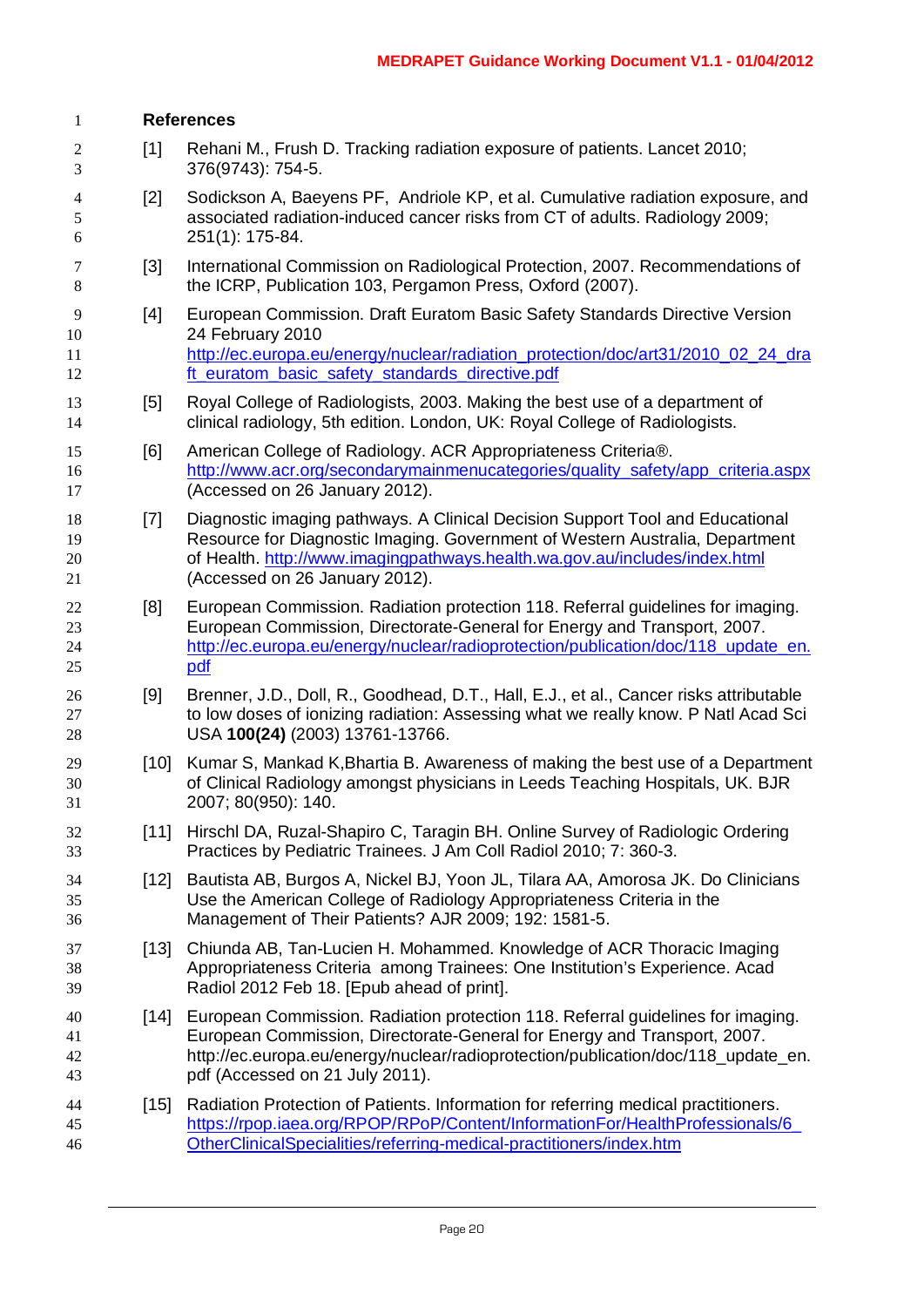- 1 [16] IAEA Smart Card protect: [https://rpop.iaea.org/RPOP/RPoP/Content/News/smart-](https://rpop.iaea.org/RPOP/RPoP/Content/News/smart-card-project.htm) [card-project.htm](https://rpop.iaea.org/RPOP/RPoP/Content/News/smart-card-project.htm) [17] Radiation Protection of Patients website of the IAEA. Computed tomography: [https://rpop.iaea.org/RPOP/RPoP/Content/InformationFor/Patients/patient-](https://rpop.iaea.org/RPOP/RPoP/Content/InformationFor/Patients/patient-information-computed-tomography/index.htm) [information-computed-tomography/index.htm](https://rpop.iaea.org/RPOP/RPoP/Content/InformationFor/Patients/patient-information-computed-tomography/index.htm) [18] Radiation Protection of Patients website of the IAEA. Information for public [https://rpop.iaea.org/RPOP/RPoP/Content/InformationFor/Patients/information-](https://rpop.iaea.org/RPOP/RPoP/Content/InformationFor/Patients/information-public/index.htm) [public/index.htm](https://rpop.iaea.org/RPOP/RPoP/Content/InformationFor/Patients/information-public/index.htm) [19] Radiation Protection of Patients website of the IAEA. Interventional cardiology: [https://rpop.iaea.org/RPOP/RPoP/Content/InformationFor/HealthProfessionals/5\\_I](https://rpop.iaea.org/RPOP/RPoP/Content/InformationFor/HealthProfessionals/5_InterventionalCardiology/index.htm#IntCardFAQ11) [nterventionalCardiology/index.htm#IntCardFAQ11](https://rpop.iaea.org/RPOP/RPoP/Content/InformationFor/HealthProfessionals/5_InterventionalCardiology/index.htm#IntCardFAQ11) [20] Radiation Protection of Patients website of the IAEA. Nuclear Medicine: [https://rpop.iaea.org/RPOP/RPoP/Content/InformationFor/HealthProfessionals/3\\_](https://rpop.iaea.org/RPOP/RPoP/Content/InformationFor/HealthProfessionals/3_NuclearMedicine/DiagnosticNuclearMedicine/DiagnosticNuclearMedicine-Generalissues.htm) [NuclearMedicine/DiagnosticNuclearMedicine/DiagnosticNuclearMedicine-](https://rpop.iaea.org/RPOP/RPoP/Content/InformationFor/HealthProfessionals/3_NuclearMedicine/DiagnosticNuclearMedicine/DiagnosticNuclearMedicine-Generalissues.htm) [Generalissues.htm](https://rpop.iaea.org/RPOP/RPoP/Content/InformationFor/HealthProfessionals/3_NuclearMedicine/DiagnosticNuclearMedicine/DiagnosticNuclearMedicine-Generalissues.htm) [21] Radiation Protection of Patients website of the IAEA. Radiation exposure in **pregnancy:**  [https://rpop.iaea.org/RPOP/RPoP/Content/SpecialGroups/1\\_PregnantWomen/inde](https://rpop.iaea.org/RPOP/RPoP/Content/SpecialGroups/1_PregnantWomen/index.htm) [x.htm](https://rpop.iaea.org/RPOP/RPoP/Content/SpecialGroups/1_PregnantWomen/index.htm)
-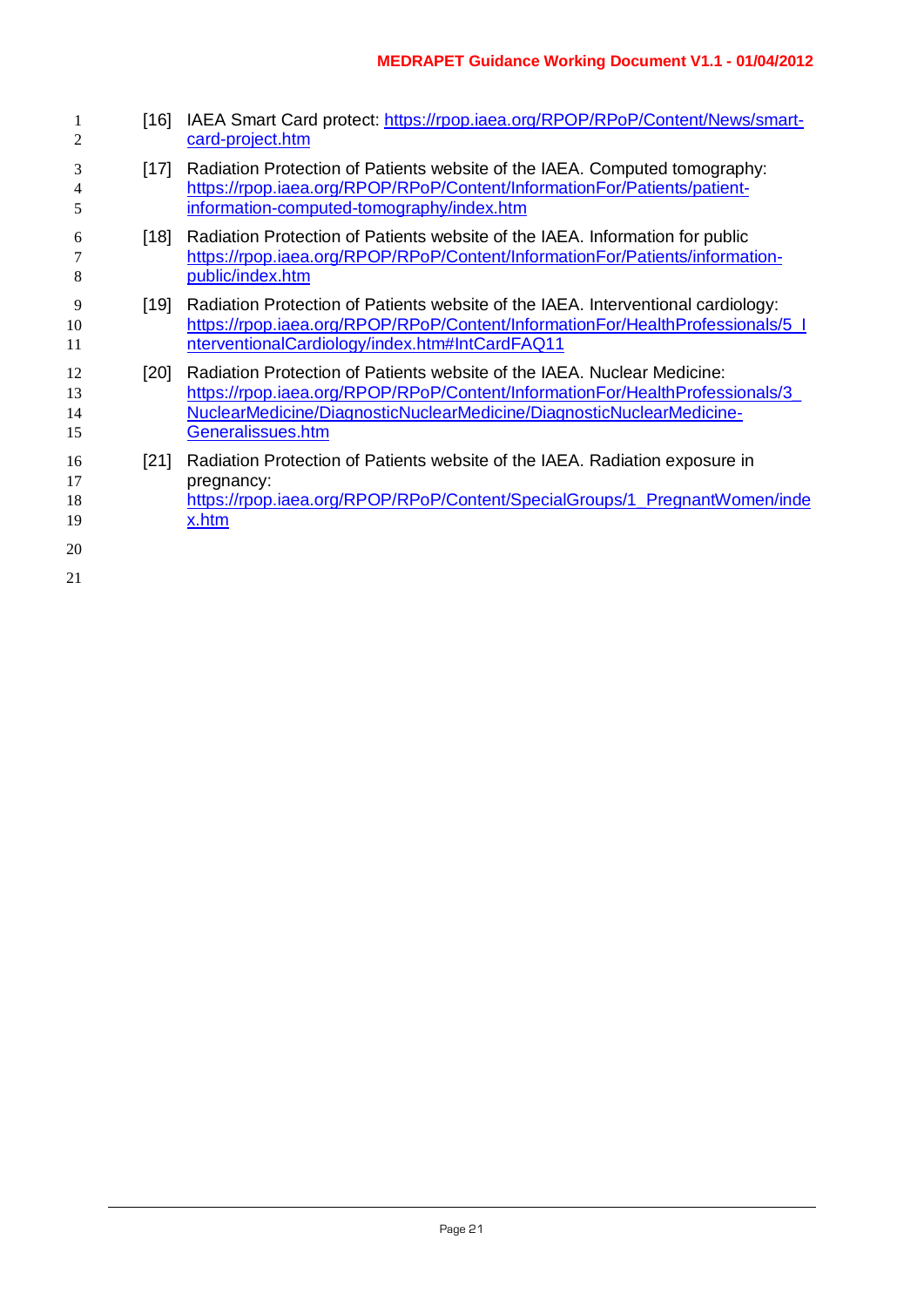#### **4. Learning outcomes for physicians involved directly with the use of radiation**

- The benefits of many procedures that utilise ionising radiation are well established and accepted within the medical profession and by society at large. These benefits should substantially outweigh any of the risks to which patients are exposed during the application of these procedures. This is the basis of including diagnostic and therapeutic 6 applications of ionising radiation in healthcare as common practice. When the procedure<br>
requires exposure to ionising radiation, the risks to be considered include the associated requires exposure to ionising radiation, the risks to be considered include the associated short and long-term health risks [1].
- Having established the need for use of ionising radiation for the benefit of the patient, the 10 justification process ensures that this benefit substantially outweighs any of the short- or 11 long-term risks that the patient may be exposed to.
- The ICRP in its 1990 and 2007 recommendations, state as a principle of justification that "*Any decision that alters the radiation exposure situation should do more good than harm*" [2, 3]. Elaborating on the expression "more good than harm" and taking into account the inherent uncertainty of risk estimation, in order to secure the desired risk-benefit relationship, the benefit should indeed substantially outweigh the incurred risks.
- Furthermore, the ICRP suggests the use of three conceptual levels of justification:
- justification of medical uses of radiation in general,
- justification of generic medical procedures (such as the value of mammography as a practice), and
- Explicit justification of a specific procedure with a specific patient.
- This document focuses on the latter level of justification, whose responsibility lies exclusively with the practitioner (physicians involved directly with the use of ionising radiation).
- The KSC in radiation protection of these physicians should be of a high level to allow 26 them to exercise this principle of justification optimally on a case-by-case base. The aim of this chapter is to provide the necessary KSC on radiation protection for each discipline of physicians involved directly with the use of ionising radiation.
- 

#### References

- [1] Malone, J. et.al, "Justification of a Consultation on Justification of Patient Exposures in Medical Imaging", Radiation Protection Dosimetry, Vol. 135, No.2, pp. 137-144, 2009
- [2] ICRP, "The Recommendations of the International Commission on Radiological Protection", ICRP Publication 60, Ann. ICRP 21 (1-3), 1991
- [3] ICRP, "The 2007 Recommendations of the International Commission on Radiological Protection", ICRP Publication 103, Ann. ICRP 37 (2-4), 2007
- 4.1. Diagnostic Radiologists
- 4.1.1. Entry requirements
- 
- 4.1.2. CPD
-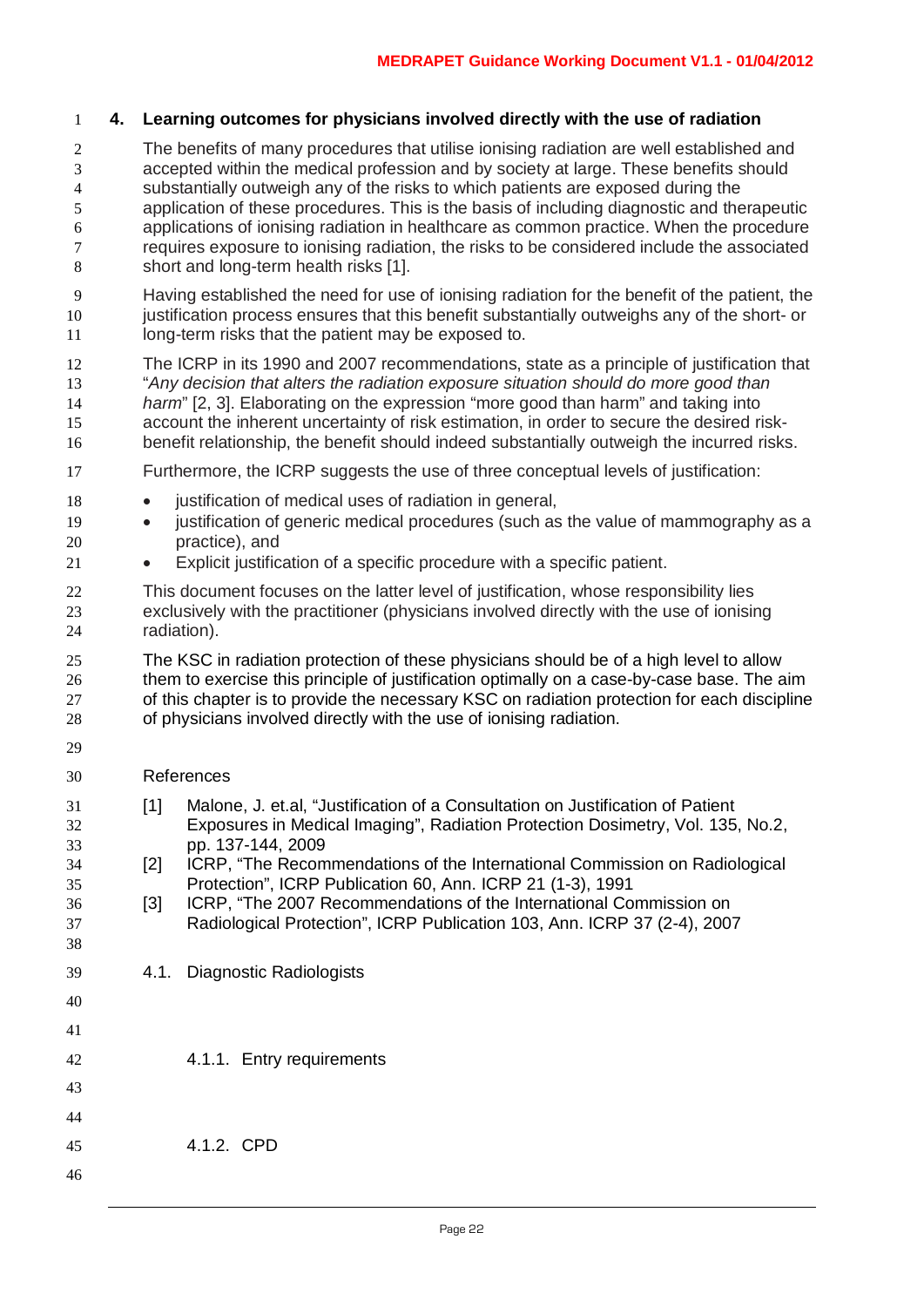| 1                                      |      |                                                                                                                                                                                                                                                                                                                                                                                                                                                                                                                                               |
|----------------------------------------|------|-----------------------------------------------------------------------------------------------------------------------------------------------------------------------------------------------------------------------------------------------------------------------------------------------------------------------------------------------------------------------------------------------------------------------------------------------------------------------------------------------------------------------------------------------|
| $\mathfrak{2}$                         | 4.2. | Interventionalists (Radiologists, Cardiologists etc)                                                                                                                                                                                                                                                                                                                                                                                                                                                                                          |
| 3                                      |      |                                                                                                                                                                                                                                                                                                                                                                                                                                                                                                                                               |
| 4                                      |      |                                                                                                                                                                                                                                                                                                                                                                                                                                                                                                                                               |
| 5                                      |      | 4.2.1. Entry requirements                                                                                                                                                                                                                                                                                                                                                                                                                                                                                                                     |
| 6                                      |      |                                                                                                                                                                                                                                                                                                                                                                                                                                                                                                                                               |
| 7                                      |      |                                                                                                                                                                                                                                                                                                                                                                                                                                                                                                                                               |
| 8                                      |      | 4.2.2. CPD                                                                                                                                                                                                                                                                                                                                                                                                                                                                                                                                    |
| 9                                      |      |                                                                                                                                                                                                                                                                                                                                                                                                                                                                                                                                               |
| 10                                     |      |                                                                                                                                                                                                                                                                                                                                                                                                                                                                                                                                               |
| 11                                     |      | 4.3. Nuclear Medicine Physicians                                                                                                                                                                                                                                                                                                                                                                                                                                                                                                              |
| 12<br>13<br>14<br>15                   |      | Nuclear Medicine (NM) became an independent medical specialty in the European<br>Directives in 1988. The minimum duration of the postgraduate specialized training<br>in the European Union is 4 years, but may be extended beyond this period<br>according to the requirements of training in other clinical disciplines.                                                                                                                                                                                                                    |
| 16<br>17<br>18<br>19<br>20<br>21<br>22 |      | Candidates for specialized training should have a good general background in<br>internal medicine as well as the natural sciences. More detailed knowledge has to<br>be acquired of those conditions which may need to be investigated or treated by<br>NM techniques, as well as of some complementary methods as far as they relate<br>to NM procedures. Education and training in basic sciences is required, such as<br>radiation protection, pharmacokinetics, radiochemistry, instrumentation, computer<br>science and quality control. |
| 23<br>24<br>25<br>26<br>27             |      | It is recognized that the practice of nuclear medicine varies from department to<br>department within a country and from country to country. Not all NM physicians will<br>perform all tasks described within this document. However, where a task is<br>performed the relevant competencies represent what is thought to be good<br>practice.                                                                                                                                                                                                |
| 28<br>29<br>30<br>31<br>32<br>33       |      | Furthermore, the amount of support to the NM physician in radiation protection<br>issues from NM Technologists, Medical Physicists / Medical Physics Experts,<br>Radiochemists / Radiopharmacists will vary greatly from department to<br>department. In most situations, however, the NM practitioner is legally responsible<br>in all RP affairs, rendering the Radiation Protection learning outcomes presented in<br>this document indispensable.                                                                                         |
| 34<br>35                               |      | The Radiation Protection learning outcomes for Nuclear Medicine Specialist<br>physicians (appendix) consist of:                                                                                                                                                                                                                                                                                                                                                                                                                               |
| 36<br>37                               |      | <b>Basic Radiation Protection KSC,</b><br>1.<br>NM Radiation Protection KSC for the areas of<br>2.                                                                                                                                                                                                                                                                                                                                                                                                                                            |
| 38                                     |      | patient exposures (diagnostic and therapeutic),<br>a.                                                                                                                                                                                                                                                                                                                                                                                                                                                                                         |
| 39                                     |      | occupational and public exposures,<br>b.                                                                                                                                                                                                                                                                                                                                                                                                                                                                                                      |
| 40                                     |      | advanced or specialized imaging and therapeutic techniques.<br>c.                                                                                                                                                                                                                                                                                                                                                                                                                                                                             |
| 41                                     |      | 4.3.1. Entry requirements                                                                                                                                                                                                                                                                                                                                                                                                                                                                                                                     |
| 42<br>43<br>44                         |      | The basic radiation protection knowledge is expected to be acquired during<br>the general medical education (before specialization) in order for all<br>physicians to possess RP skills and competence to act as referrers.                                                                                                                                                                                                                                                                                                                   |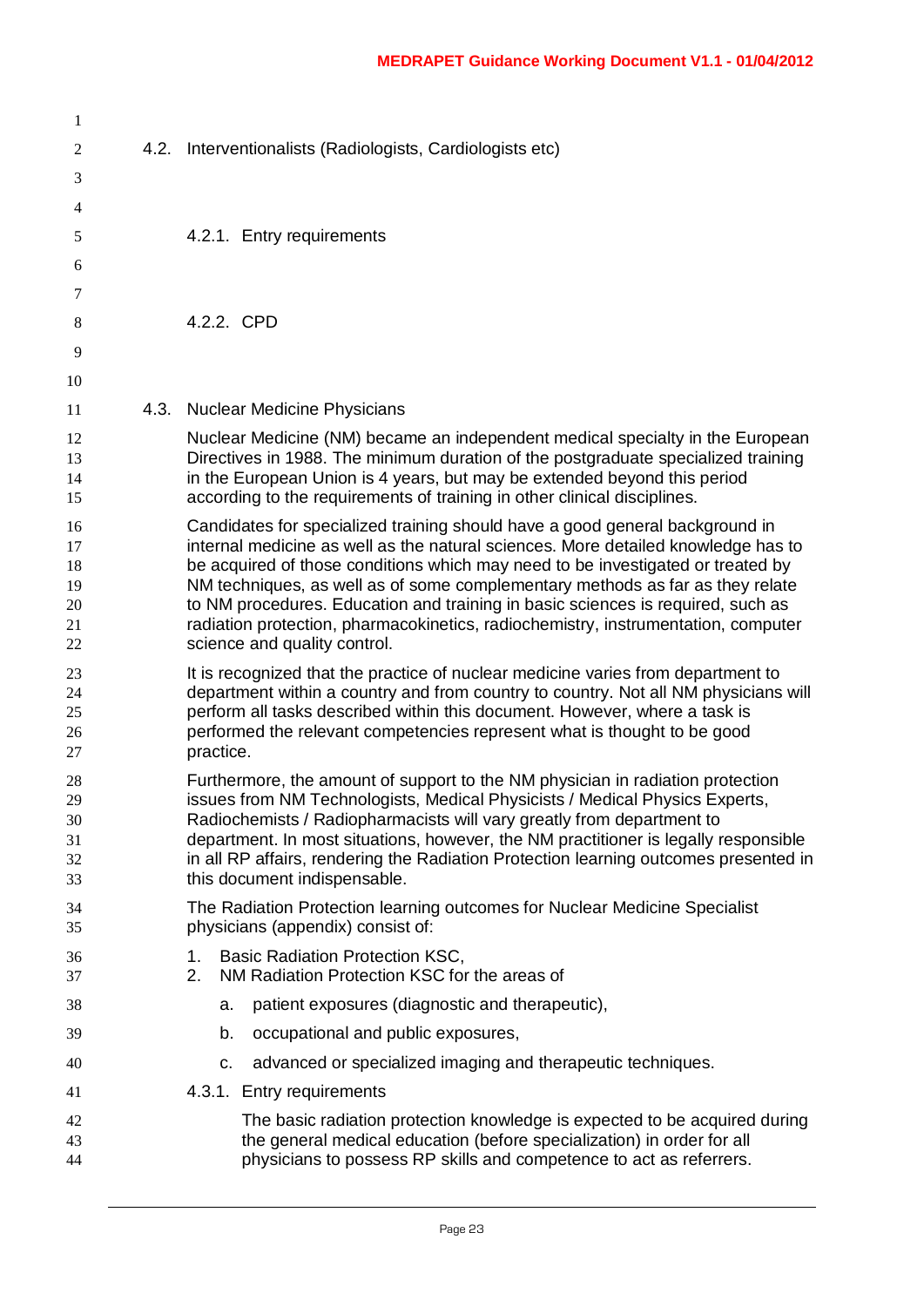| 1<br>$\overline{2}$<br>3<br>4 |            | A Nuclear Medicine Specialist Physician is required to undergo training as<br>detailed in the "Syllabus for postgraduate specialization in Nuclear<br>Medicine" [1] and expected to conform to EQF level 7 in the<br>abovementioned radiation protection KSC.            |
|-------------------------------|------------|--------------------------------------------------------------------------------------------------------------------------------------------------------------------------------------------------------------------------------------------------------------------------|
| 5                             | 4.3.2. CPD |                                                                                                                                                                                                                                                                          |
| 6<br>8<br>9                   |            | CPD for NM Specialist physicians needs to include an updating of RP KSC<br>on a regular basis. One expects at least EQF Level 7 in all RP KSC specific<br>to Nuclear Medicine and EQF Level 8 in RP KSC in the physician's main<br>areas of expertise or specialization. |
| 10                            |            |                                                                                                                                                                                                                                                                          |
| 11                            |            | Reference                                                                                                                                                                                                                                                                |
| 12<br>13<br>14                |            | Cuocolo A, Milcinski M, Bischof Delaloye A. Syllabus for postgraduate<br>$[1]$<br>specialisation in Nuclear Medicine: 2006/07 update. Eur J Nucl Med<br>Mol Imaging 2010;37(2):430-3. DOI: 10.1007/s00259-009-1339-y                                                     |
| 15                            |            |                                                                                                                                                                                                                                                                          |
| 16                            |            |                                                                                                                                                                                                                                                                          |
| 17                            |            |                                                                                                                                                                                                                                                                          |
|                               |            |                                                                                                                                                                                                                                                                          |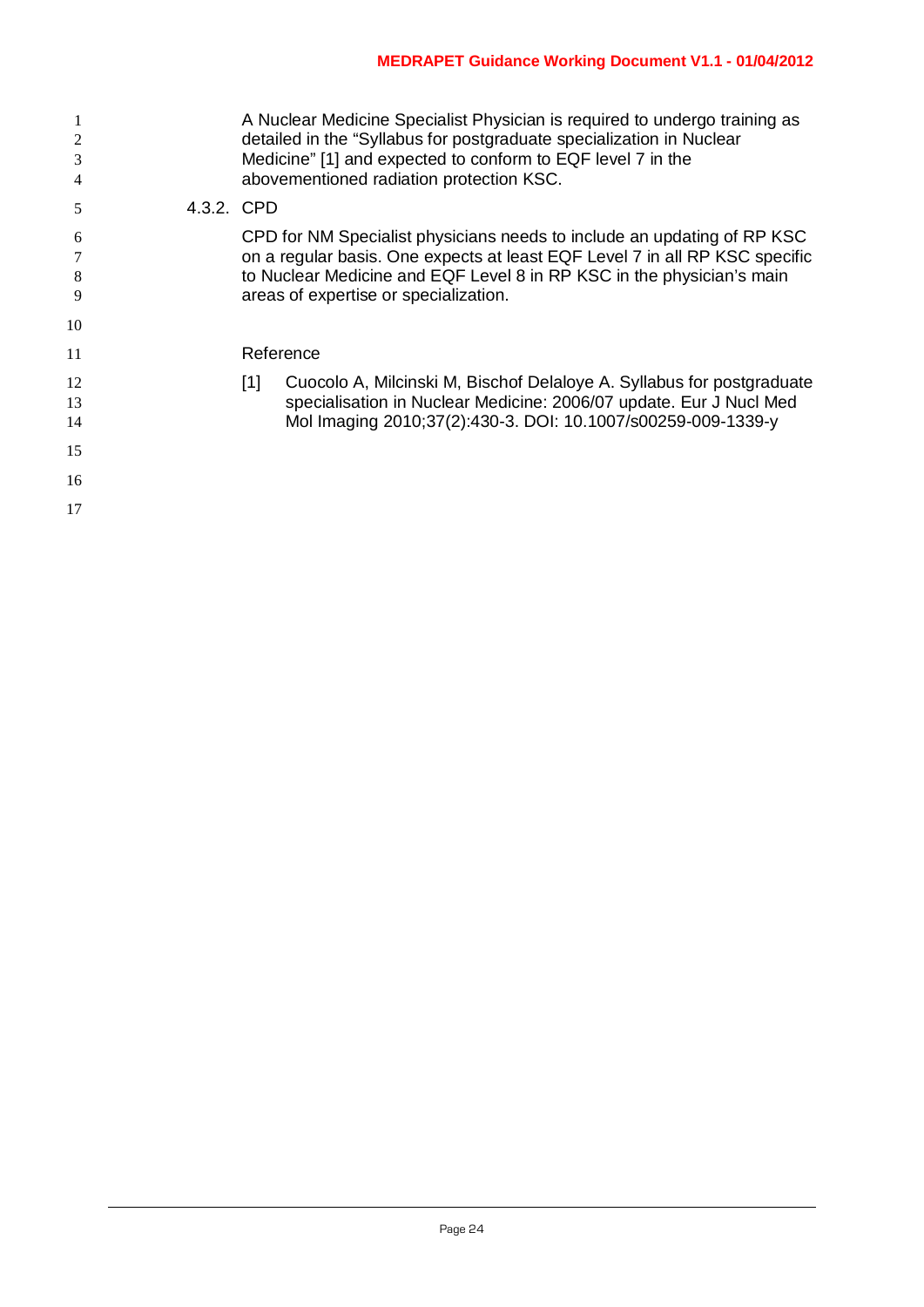|                    | Knowledge                                                                     |                                                                                                         |                  | <b>Skills</b>                                                               | Competence |                                                        |  |
|--------------------|-------------------------------------------------------------------------------|---------------------------------------------------------------------------------------------------------|------------------|-----------------------------------------------------------------------------|------------|--------------------------------------------------------|--|
|                    | K1.                                                                           | List sources and properties of ionizing radiation                                                       | S1.              | Put into scale a reported dose value for a                                  | C1.        | Advise patients on the risks and benefits of a planned |  |
|                    | K <sub>2</sub> .                                                              | List and explain mechanisms of interaction between                                                      |                  | medical procedure to doses from natural                                     |            | procedure in the role or referrer or practitioner      |  |
|                    |                                                                               | ionising radiation and matter / tissues                                                                 |                  | sources.                                                                    |            |                                                        |  |
|                    | K3.                                                                           | List and explain mechanisms of radioactive decay                                                        | S <sub>2</sub> . | Calculate a nominal risk (for stochastic                                    |            |                                                        |  |
|                    | K4.<br>K5.                                                                    | Describe radiation effects upon cells and DNA<br>Describe cellular mechanisms of radiation response and | S3.              | effects) from a given effective dose.<br>Interpret such nominal risk in the |            |                                                        |  |
|                    |                                                                               | repair, and cell survival                                                                               |                  | context of other risks in daily life.                                       |            |                                                        |  |
|                    | K6.                                                                           | Describe radiation effects upon tissues and organs                                                      |                  |                                                                             |            |                                                        |  |
|                    | K7.                                                                           | Explain differences in radiation response between                                                       |                  |                                                                             |            |                                                        |  |
|                    |                                                                               | healthy and tumor tissues as basis for radiation                                                        |                  |                                                                             |            |                                                        |  |
| treatment          |                                                                               |                                                                                                         |                  |                                                                             |            |                                                        |  |
|                    | K8.                                                                           | Define and explain stochastic, deterministic, and                                                       |                  |                                                                             |            |                                                        |  |
|                    |                                                                               | teratogenic radiation effects                                                                           |                  |                                                                             |            |                                                        |  |
| Basic (General) RP | K9.                                                                           | List and explain definitions, quantities and units of                                                   |                  |                                                                             |            |                                                        |  |
|                    |                                                                               | energy dose (Gy), equivalent, organ and effective doses                                                 |                  |                                                                             |            |                                                        |  |
|                    |                                                                               | (Sv)                                                                                                    |                  |                                                                             |            |                                                        |  |
|                    | K10. Describe concepts of dose determination and dose                         |                                                                                                         |                  |                                                                             |            |                                                        |  |
|                    | measurements for patients, occupationally exposed<br>personnel and the public |                                                                                                         |                  |                                                                             |            |                                                        |  |
|                    | K11. List and explain the basic principles of radiation                       |                                                                                                         |                  |                                                                             |            |                                                        |  |
|                    | protection as given by ICRP                                                   |                                                                                                         |                  |                                                                             |            |                                                        |  |
|                    | K12. Define ALARA and describe its applicability to                           |                                                                                                         |                  |                                                                             |            |                                                        |  |
|                    | <b>Nuclear Medicine settings</b>                                              |                                                                                                         |                  |                                                                             |            |                                                        |  |
|                    |                                                                               | K13. Specify types and magnitudes of radiation exposures                                                |                  |                                                                             |            |                                                        |  |
|                    |                                                                               | from natural and man-made sources                                                                       |                  |                                                                             |            |                                                        |  |
|                    |                                                                               | K14. Describe types and magnitudes of radiation risk from                                               |                  |                                                                             |            |                                                        |  |
|                    |                                                                               | internal and external exposure                                                                          |                  |                                                                             |            |                                                        |  |
|                    |                                                                               | K15. List national and international bodies involved in RP                                              |                  |                                                                             |            |                                                        |  |
|                    |                                                                               | regulatory processes                                                                                    |                  |                                                                             |            |                                                        |  |
|                    |                                                                               | K16. Specify the relevant regulatory framework (ordinances,                                             |                  |                                                                             |            |                                                        |  |
|                    |                                                                               | directives, etc.) governing the medical use of ionizing                                                 |                  |                                                                             |            |                                                        |  |
|                    |                                                                               | radiation in your country                                                                               |                  |                                                                             |            |                                                        |  |

# 1 **Minimum Learning Outcomes for Nuclear Medicine Physicians in Radiation Protection**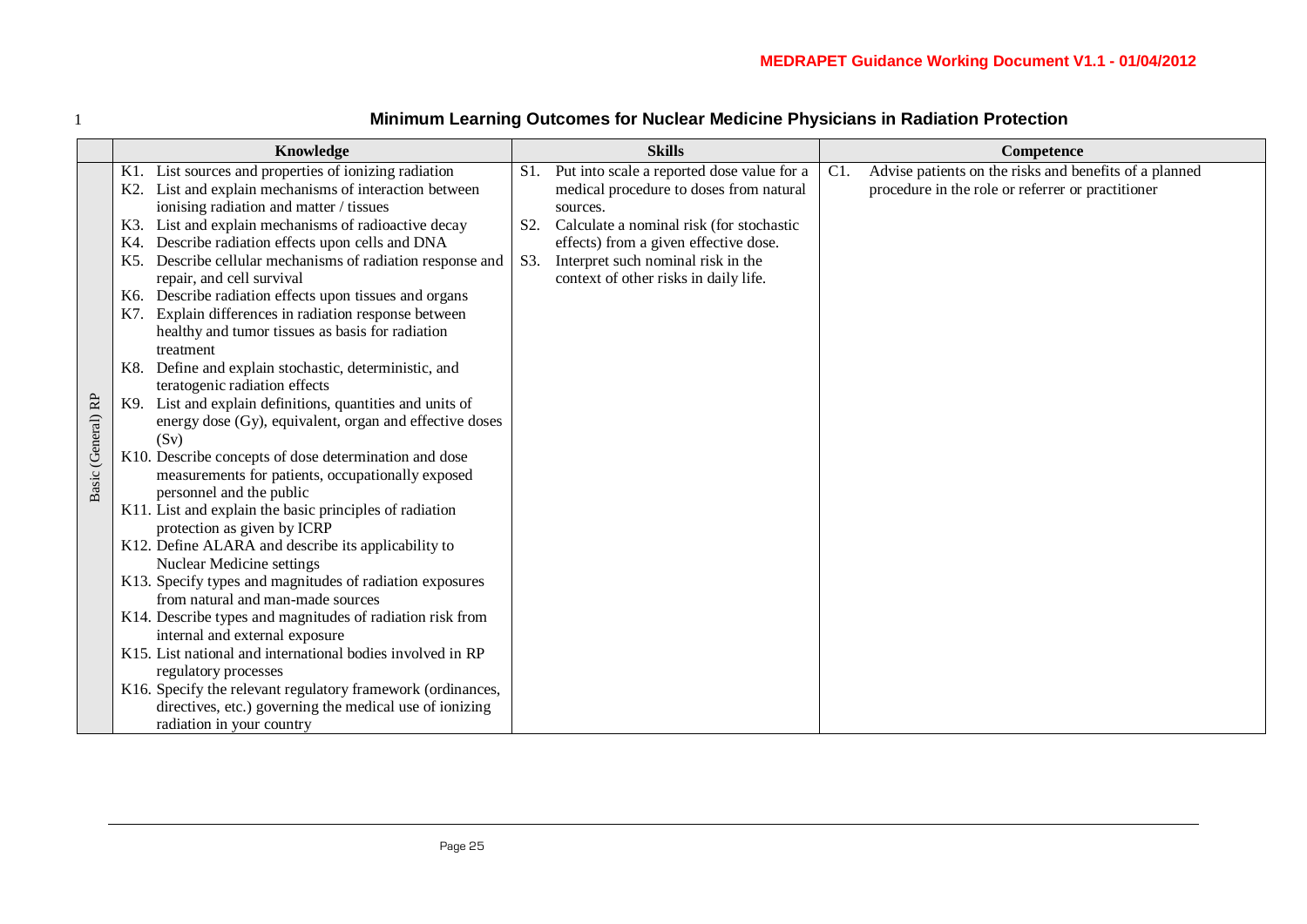|            | K17. Specify the relevant regulatory framework governing      | S4. | Apply the principles of justification (risk) | $C2$ .           | Take responsibility for justification of any patient's radiation |
|------------|---------------------------------------------------------------|-----|----------------------------------------------|------------------|------------------------------------------------------------------|
|            | Nuclear Medicine practice in your country                     |     | / benefit assessment), optimization          |                  | exposure, taking into special consideration the case of a        |
|            | K18. List expected doses (to a reference person) for frequent |     | (including ALARA) and diagnostic             |                  | pregnant patient.                                                |
|            | Nuclear Medicine diagnostic procedures.                       |     | reference levels to protect the patient      | C3.              | Take responsibility for choosing and performing the least        |
|            | K19. Explain the concepts and tools for scaling activity in   |     | from unnecessary risk from radiation.        |                  | dose-intense diagnostic procedure for a given referrer's         |
|            | pediatric Nuclear Medicine (EANM pediatric dosage             | S5. | For each diagnostic or therapeutic           |                  | request.                                                         |
|            | card)                                                         |     | procedure, apply European and national       | C4.              | Take responsibility for conforming with diagnostic reference     |
|            | K20. Explain the influence of the gamma camera energy         |     | laws, regulations, recommendations and       |                  | levels, where applicable.                                        |
|            | window upon the resulting image                               |     | standards related to patient safety.         | C5.              | Take responsibility for optimizing the activity used for a       |
|            | K21. Describe the effect of reconstruction algorithms (FBP,   | S6. | Evaluate the radiation risk to embryo /      |                  | given diagnostic procedure based on patient-individual           |
|            | iterative) on the properties of a tomographic image.          |     | fetus against the benefit of a Nuclear       |                  | information.                                                     |
| Patient RP | K22. Explain the basic concepts of the MIRD scheme,           |     | Medicine procedure.                          | C <sub>6</sub> . | Supervise quality control procedures on all equipment related    |
|            | including time-integrated activity in source region           | S7. | Determine the activity to be applied to      |                  | to patient exposure (e.g. activimeters, probes, imaging devices  |
|            | (cumulated activity) and time-integrated activity             |     | pediatric patients depending on body         |                  | like gamma cameras, SPECT, PET)                                  |
|            | coefficient (residence time).                                 |     | mass.                                        | C7.              | Take responsibility for applying the optimal activity for a      |
|            | K23. Explain the concept of determining the activity to be    | S8. | Calculate organ doses and effective dose     |                  | given therapeutic procedure as determined in a patient-          |
|            | applied for treatment of benign thyroid disease from a        |     | from residence times using tools such as     |                  | individual treatment plan (set up together with a Medical        |
|            | radioiodine test                                              |     | OLINDA.                                      |                  | Physics Expert).                                                 |
|            | K24. List therapeutic procedures performed less frequently    | S9. | Calculate the activity to be applied for     |                  |                                                                  |
|            | or in specialized institutions and their special radiation    |     | treatment of benign thyroid disease from     |                  |                                                                  |
|            | protection aspects.                                           |     | the data of a radioiodine test.              |                  |                                                                  |
|            |                                                               |     | S10. Set up a patient-individual treatment   |                  |                                                                  |
|            |                                                               |     | plan (together with a Medical Physics        |                  |                                                                  |
|            |                                                               |     | Expert) for a given therapeutic              |                  |                                                                  |
|            |                                                               |     | procedure.                                   |                  |                                                                  |
|            |                                                               |     |                                              |                  |                                                                  |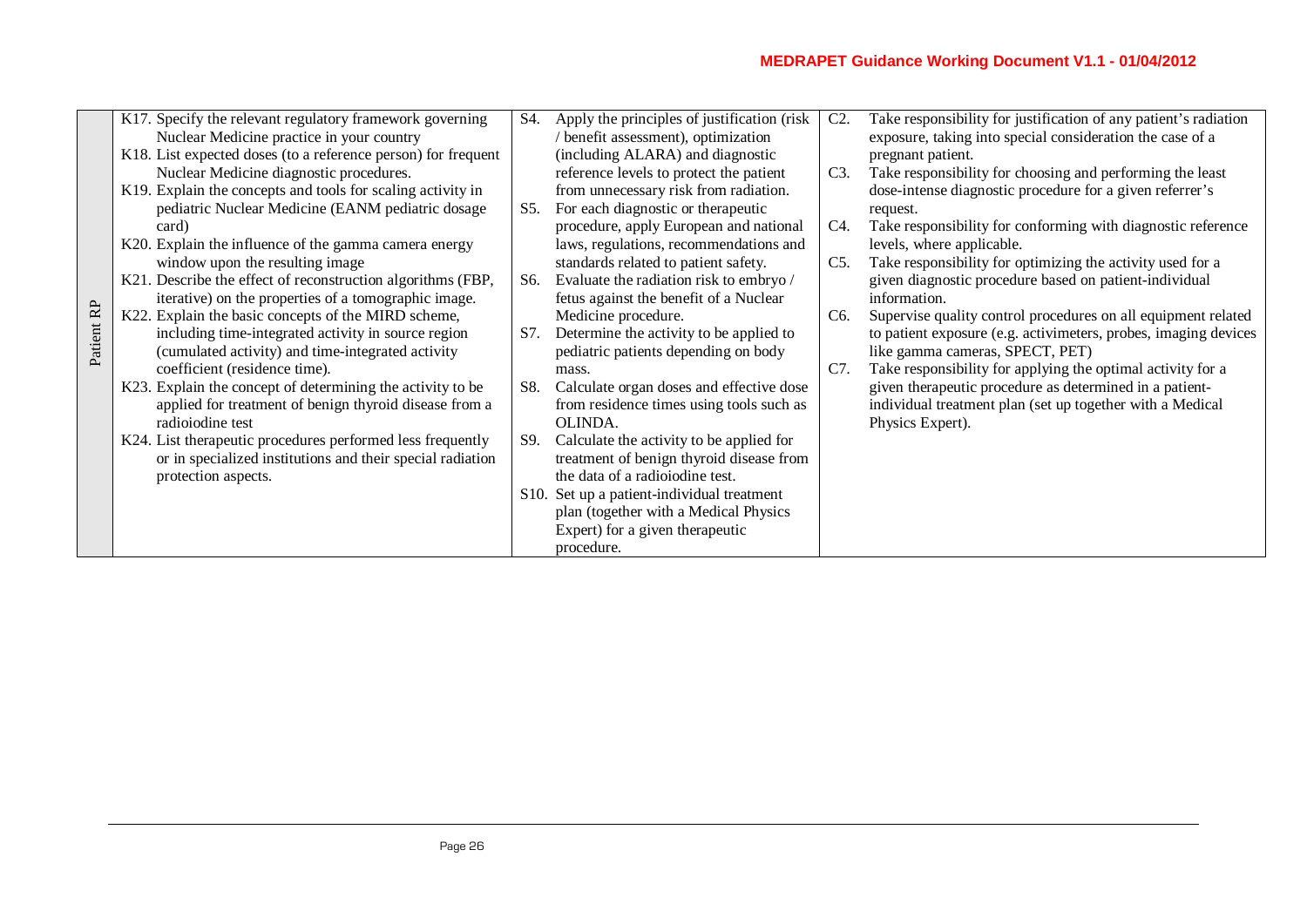| & Public RP<br>Occupational        | K25. Describe the key considerations relevant to radiation<br>protection when designing a new Nuclear Medicine<br>facility.<br>K26. Explain quantitative risk and dose assessment for<br>workers and public from internal and external<br>exposure.<br>K27. Describe the requirements for regulatory compliance<br>with respect to the management and use of sealed and<br>unsealed sources; including requirements for storage,<br>shielding, record-keeping and audit.<br>K28. Describe the requirements for regulatory compliance<br>with regard to the management and disposal of<br>radioactive waste and the transportation of radioactive<br>substances.<br>K29. Explain the nature and sources of internal and external<br>radiation exposure and the relevant dose limits for the<br>worker, including organ doses and dose limits for<br>pregnant workers, and the public, and dose constraints<br>for comforters and carers. | S11. Develop an organisational policy for the<br>safe handling of unsealed radionuclides<br>(e.g. storage, shielding, record keeping,<br>transportation, and waste).<br>S12. Develop an organisational policy to keep<br>doses to personnel from external and<br>internal (inhalation, ingestion) exposure<br>as low as reasonably achievable<br>(ALARA). | Take responsibility for compliance with regulatory<br>C8.<br>requirements concerning occupational and public radiation<br>exposures.<br>C9. Take responsibility for compliance with ALARA principles<br>concerning occupational and public radiation exposures.<br>C10. Take responsibility for the establishment of formal systems of<br>work (Standard Operating Procedures) |
|------------------------------------|-----------------------------------------------------------------------------------------------------------------------------------------------------------------------------------------------------------------------------------------------------------------------------------------------------------------------------------------------------------------------------------------------------------------------------------------------------------------------------------------------------------------------------------------------------------------------------------------------------------------------------------------------------------------------------------------------------------------------------------------------------------------------------------------------------------------------------------------------------------------------------------------------------------------------------------------|-----------------------------------------------------------------------------------------------------------------------------------------------------------------------------------------------------------------------------------------------------------------------------------------------------------------------------------------------------------|--------------------------------------------------------------------------------------------------------------------------------------------------------------------------------------------------------------------------------------------------------------------------------------------------------------------------------------------------------------------------------|
| advance and specialized procedures | K30. SPECT-CT<br>K31. PET-CT<br>K32. PET-MRT<br>K33. therapy RSO / beta emitters<br>K34. therapy targeted e.g. Y-90<br>K35. therapy DOTA-xx eg. Lu-177, Y-90<br>K36. Biologically equivalent dose (BED) from protracted<br>irradiation as in NM                                                                                                                                                                                                                                                                                                                                                                                                                                                                                                                                                                                                                                                                                         | $\overline{S13}$ .                                                                                                                                                                                                                                                                                                                                        | $\overline{C11}$ .                                                                                                                                                                                                                                                                                                                                                             |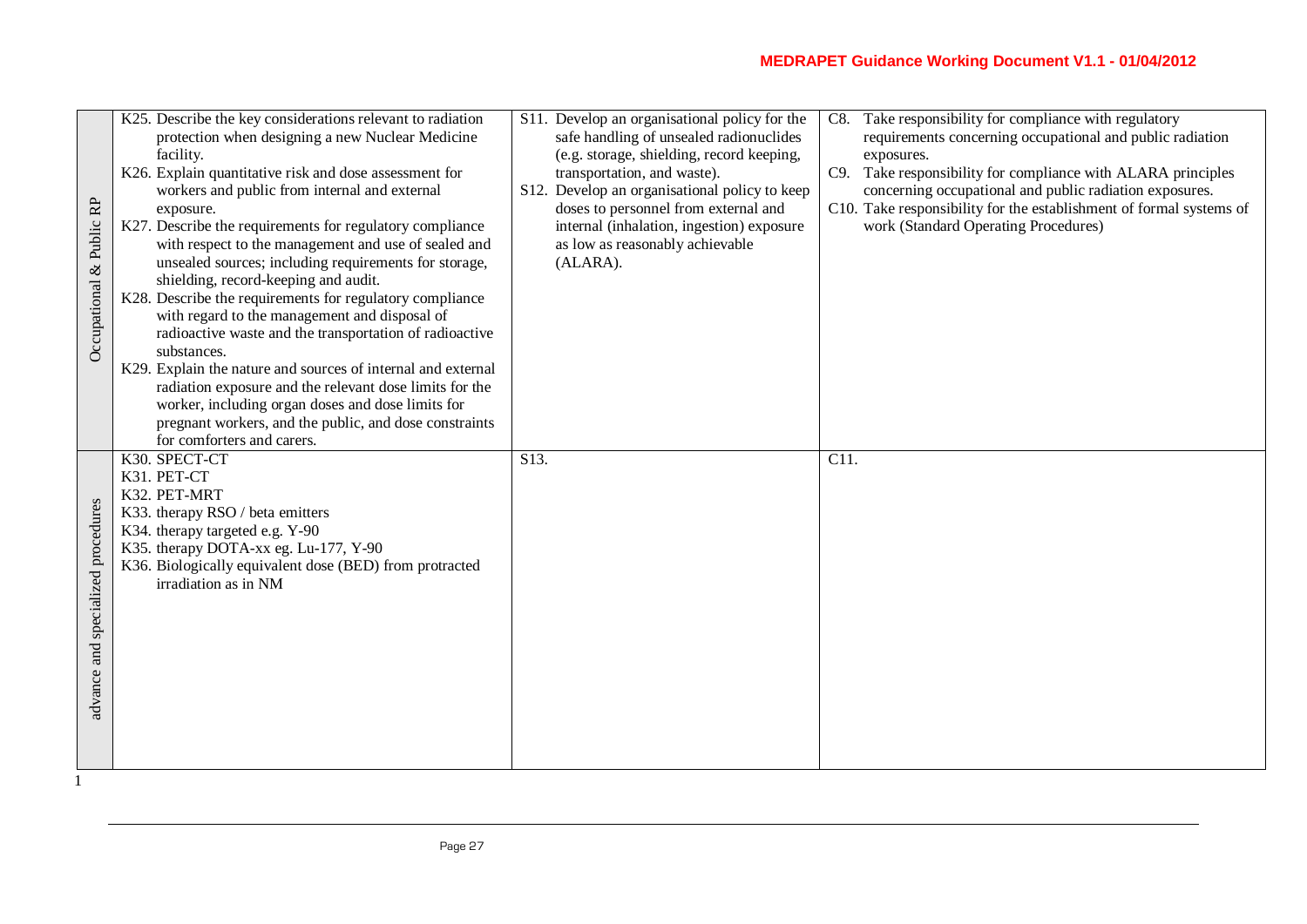| 1                                                        | 4.4. Radiation Oncologists                                                                                                                                                                                                                                                                                                                                                                                                                                                                                                                                                                                                                           |  |  |  |  |  |  |
|----------------------------------------------------------|------------------------------------------------------------------------------------------------------------------------------------------------------------------------------------------------------------------------------------------------------------------------------------------------------------------------------------------------------------------------------------------------------------------------------------------------------------------------------------------------------------------------------------------------------------------------------------------------------------------------------------------------------|--|--|--|--|--|--|
| 2<br>3<br>4                                              | In 2010 ESTRO issued updated guidelines for the education and training of<br>radiation oncology based. The new guidelines are an update of the guidelines that<br>for the first time was published in 1991 and last updated in 2002.                                                                                                                                                                                                                                                                                                                                                                                                                 |  |  |  |  |  |  |
| 5<br>6<br>7<br>8                                         | Contemporary medical education and training is based on competencies. ESTRO<br>decided consequently to revise the core curriculum based on the principles of<br>competency based training. These competencies are defined by the Canadian<br>CANMEDS system and includes the following:                                                                                                                                                                                                                                                                                                                                                              |  |  |  |  |  |  |
| 9                                                        | Medical expertise<br>1.                                                                                                                                                                                                                                                                                                                                                                                                                                                                                                                                                                                                                              |  |  |  |  |  |  |
| 10                                                       | Communication<br>2.                                                                                                                                                                                                                                                                                                                                                                                                                                                                                                                                                                                                                                  |  |  |  |  |  |  |
| 11                                                       | Collaboration<br>3.                                                                                                                                                                                                                                                                                                                                                                                                                                                                                                                                                                                                                                  |  |  |  |  |  |  |
| 12                                                       | Knowledge and science<br>4.                                                                                                                                                                                                                                                                                                                                                                                                                                                                                                                                                                                                                          |  |  |  |  |  |  |
| 13                                                       | 5.<br>Health advocacy/Social actions                                                                                                                                                                                                                                                                                                                                                                                                                                                                                                                                                                                                                 |  |  |  |  |  |  |
| 14                                                       | Management/Organisation<br>6.                                                                                                                                                                                                                                                                                                                                                                                                                                                                                                                                                                                                                        |  |  |  |  |  |  |
| 15                                                       | Professionalism.<br>7.                                                                                                                                                                                                                                                                                                                                                                                                                                                                                                                                                                                                                               |  |  |  |  |  |  |
| 16<br>17<br>18                                           | Knowledge and science (item 4) required for the profession includes<br>comprehension of basic radiation physics, radiation physics applied to radiation<br>therapy, radiation biology as well as radiation protection as follows:                                                                                                                                                                                                                                                                                                                                                                                                                    |  |  |  |  |  |  |
| 19                                                       | Radiobiology                                                                                                                                                                                                                                                                                                                                                                                                                                                                                                                                                                                                                                         |  |  |  |  |  |  |
| 20<br>21<br>22<br>23<br>24<br>25<br>26<br>27<br>28<br>29 | interaction of radiation on molecular level (knowledge)<br>$\bullet$<br>DNA damage (comprehension)<br>٠<br>cellular effects, mechanisms of cell death (knowledge)<br>$\bullet$<br>repair of radiation damage (knowledge)<br>٠<br>cell survival curves (comprehension)<br>$\bullet$<br>normal tissue systems (knowledge)<br>$\bullet$<br>solid tumour and leukaemia systems (knowledge)<br>$\bullet$<br>effects of oxygen, sensitizers and protectors (comprehension)<br>٠<br>effect of time-dose-fractionation, LET, and different radiation modalities and<br>٠<br>interaction between cytotoxic therapy and radiation (comprehension)<br>$\bullet$ |  |  |  |  |  |  |
| 30                                                       | predictive assays (knowledge).<br>٠                                                                                                                                                                                                                                                                                                                                                                                                                                                                                                                                                                                                                  |  |  |  |  |  |  |
| 31                                                       | <b>Basic radiation physics</b>                                                                                                                                                                                                                                                                                                                                                                                                                                                                                                                                                                                                                       |  |  |  |  |  |  |
| 32<br>33<br>34<br>35                                     | atomic and nuclear structure (knowledge)<br>٠<br>radioactive decay (knowledge)<br>properties of particle and electromagnetic radiation (analysis)<br>radioisotopes (knowledge).<br>٠                                                                                                                                                                                                                                                                                                                                                                                                                                                                 |  |  |  |  |  |  |
| 36                                                       | Radiation physics applied to radiation therapy                                                                                                                                                                                                                                                                                                                                                                                                                                                                                                                                                                                                       |  |  |  |  |  |  |
| 37<br>38<br>39<br>40<br>41<br>42                         | mechanism of action of an X-ray tube (comprehension)<br>$\bullet$<br>mechanism of action of a linear accelerators (comprehension)<br>٠<br>collimating systems (knowledge)<br>٠<br>brachytherapy systems (knowledge)<br>$\bullet$<br>mechanism of action of a cyclotron (comprehension)<br>absorbed dose (comprehension)                                                                                                                                                                                                                                                                                                                              |  |  |  |  |  |  |
| 43<br>44<br>45                                           | treatment planning including 3D planning, virtual and CT simulation and<br>٠<br>applies these<br>procedures to plan patients' treatments (application)<br>$\bullet$                                                                                                                                                                                                                                                                                                                                                                                                                                                                                  |  |  |  |  |  |  |
|                                                          |                                                                                                                                                                                                                                                                                                                                                                                                                                                                                                                                                                                                                                                      |  |  |  |  |  |  |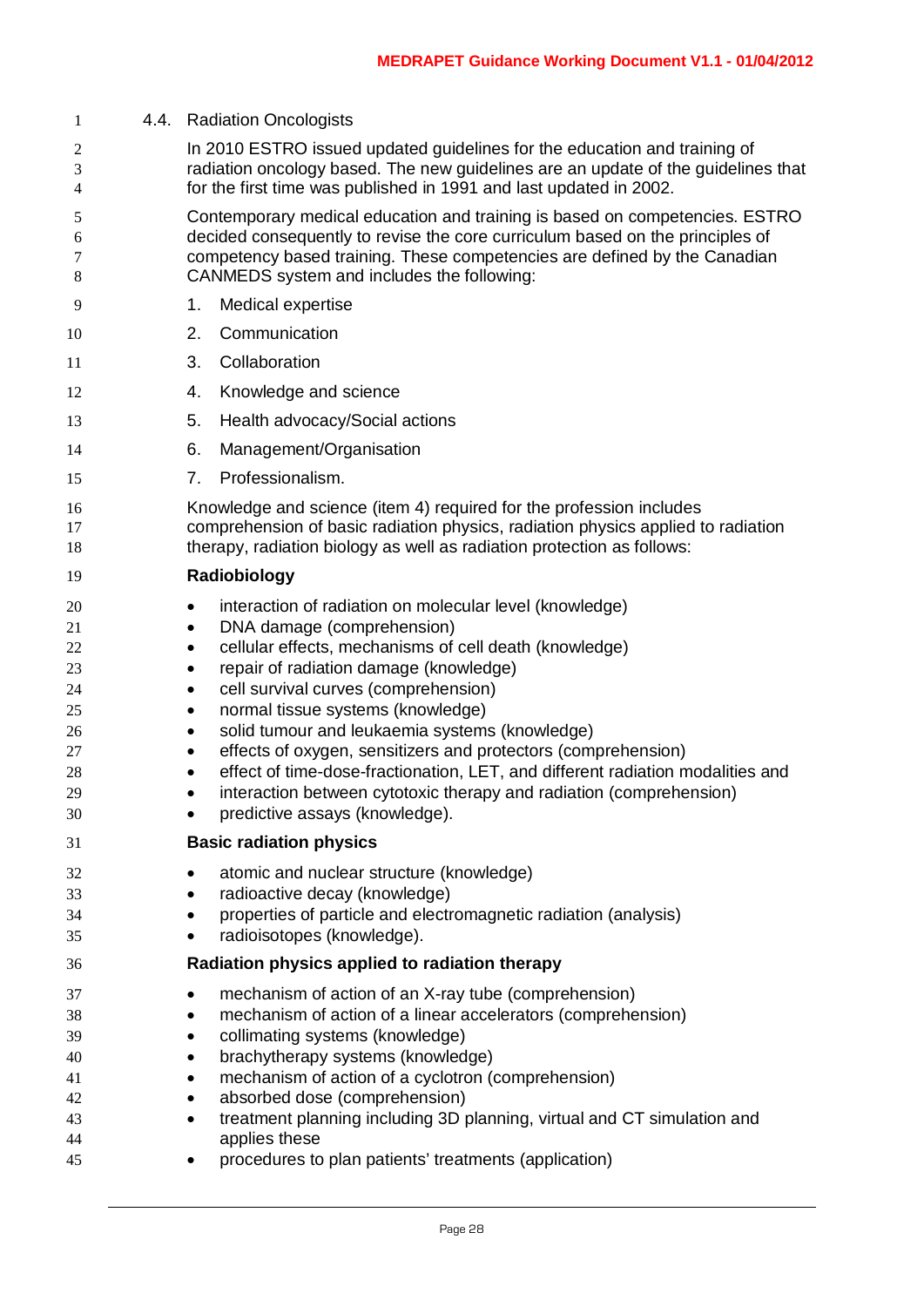| $\mathbf{1}$<br>2<br>3<br>4<br>5<br>6<br>7<br>8<br>9 | evaluate the benefits of conformal and special radiotherapy techniques (IORT,<br>٠<br>stereotactic<br>radiotherapy) (evaluation)<br>٠<br>define target absorbed dose specification in external RT knowledge)<br>٠<br>define target absorbed dose specification in brachytherapy (knowledge)<br>$\bullet$<br>algorithms for 2D dose calculations (application)<br>$\bullet$<br>algorithms for 3D dose calculations (knowledge)<br>$\bullet$<br>applications of conformal RT, IMRT, IGRT, stereotactic RT and particle<br>$\bullet$<br>therapy (comprehension). |
|------------------------------------------------------|---------------------------------------------------------------------------------------------------------------------------------------------------------------------------------------------------------------------------------------------------------------------------------------------------------------------------------------------------------------------------------------------------------------------------------------------------------------------------------------------------------------------------------------------------------------|
| 10                                                   | Concepts and principles of radioprotection                                                                                                                                                                                                                                                                                                                                                                                                                                                                                                                    |
|                                                      |                                                                                                                                                                                                                                                                                                                                                                                                                                                                                                                                                               |
| 11<br>12                                             | general philosophy of radioprotection including ALARA (comprehension)<br>$\bullet$<br>stochastic and deterministic effects (analysis)                                                                                                                                                                                                                                                                                                                                                                                                                         |
| 13                                                   | ٠<br>risk of induction of secondary tumours (comprehension)<br>٠                                                                                                                                                                                                                                                                                                                                                                                                                                                                                              |
| 14                                                   | radiation weighting factor (knowledge)<br>$\bullet$                                                                                                                                                                                                                                                                                                                                                                                                                                                                                                           |
| 15                                                   | equivalent dose - tissue weighting factor (comprehension)<br>٠                                                                                                                                                                                                                                                                                                                                                                                                                                                                                                |
| 16                                                   | occupational/public health consequences of radiation exposure,<br>$\bullet$                                                                                                                                                                                                                                                                                                                                                                                                                                                                                   |
| 17                                                   | radioprotection and dose                                                                                                                                                                                                                                                                                                                                                                                                                                                                                                                                      |
| 18                                                   | limits for occupational and public exposure (comprehension)<br>$\bullet$                                                                                                                                                                                                                                                                                                                                                                                                                                                                                      |
| 19                                                   | European and national legislation (knowledge)<br>$\bullet$                                                                                                                                                                                                                                                                                                                                                                                                                                                                                                    |
| 20                                                   | evidence based in radioprotection (knowledge)<br>$\bullet$                                                                                                                                                                                                                                                                                                                                                                                                                                                                                                    |
| 21                                                   | Based on these and clinical as well as other scientific insight and knowledge under                                                                                                                                                                                                                                                                                                                                                                                                                                                                           |
| 22                                                   | item 4 a set of learning outcomes has been set competence item 1, medical                                                                                                                                                                                                                                                                                                                                                                                                                                                                                     |
| 23                                                   | expertise. Those learning outcomes that are most closely linked to radiation                                                                                                                                                                                                                                                                                                                                                                                                                                                                                  |
| 24                                                   | protection are:                                                                                                                                                                                                                                                                                                                                                                                                                                                                                                                                               |
| 25                                                   | Ability to:                                                                                                                                                                                                                                                                                                                                                                                                                                                                                                                                                   |
| 26                                                   | relate knowledge of clinical and radiological anatomy, physics and biology to<br>$\bullet$                                                                                                                                                                                                                                                                                                                                                                                                                                                                    |
| 27                                                   | diagnosis and therapy                                                                                                                                                                                                                                                                                                                                                                                                                                                                                                                                         |
| 28                                                   | discuss treatment options in the light of the prognosis<br>$\bullet$                                                                                                                                                                                                                                                                                                                                                                                                                                                                                          |
| 29                                                   | develop an evidence based treatment strategy and to assess patients for<br>$\bullet$                                                                                                                                                                                                                                                                                                                                                                                                                                                                          |
| 30<br>31                                             | curative and palliative external beam radiotherapy and brachytherapy<br>evaluate and synthesise research evidence to change practice<br>$\bullet$                                                                                                                                                                                                                                                                                                                                                                                                             |
| 32                                                   | consent patients for radiotherapy<br>$\bullet$                                                                                                                                                                                                                                                                                                                                                                                                                                                                                                                |
| 33                                                   | prescribe appropriate dose and fractionation schedule for curative and<br>٠                                                                                                                                                                                                                                                                                                                                                                                                                                                                                   |
| 34                                                   | palliative external beam radiotherapy and brachytherapy                                                                                                                                                                                                                                                                                                                                                                                                                                                                                                       |
| 35                                                   | develop a radiotherapy treatment strategy and technique<br>$\bullet$                                                                                                                                                                                                                                                                                                                                                                                                                                                                                          |
| 36                                                   | evaluate an external beam radiotherapy/brachytherapy treatment plan in<br>$\bullet$                                                                                                                                                                                                                                                                                                                                                                                                                                                                           |
| 37                                                   | collaboration with physicists and radiographers and knowing the                                                                                                                                                                                                                                                                                                                                                                                                                                                                                               |
| 38                                                   | responsibilities of own and others actions                                                                                                                                                                                                                                                                                                                                                                                                                                                                                                                    |
| 39                                                   | evaluate the risk of a external beam radiation therapy and brachytherapy<br>٠                                                                                                                                                                                                                                                                                                                                                                                                                                                                                 |
| 40                                                   | treatment plan                                                                                                                                                                                                                                                                                                                                                                                                                                                                                                                                                |
| 41                                                   | modify treatment plans according to patient's individual needs, pre-morbid<br>$\bullet$                                                                                                                                                                                                                                                                                                                                                                                                                                                                       |
| 42                                                   | conditions, toxicity of radiotherapy and systemic treatments                                                                                                                                                                                                                                                                                                                                                                                                                                                                                                  |
| 43                                                   | participate in quality assurance (QA) and follow safety policies<br>$\bullet$<br>contribute to planning using IMRT and other techniques such as stereotactic,                                                                                                                                                                                                                                                                                                                                                                                                 |
| 44<br>45                                             | $\bullet$<br>particle and IGRT                                                                                                                                                                                                                                                                                                                                                                                                                                                                                                                                |
| 46                                                   | verify a radiotherapy treatment<br>٠                                                                                                                                                                                                                                                                                                                                                                                                                                                                                                                          |
| 47                                                   | be aware of the clinical implications of IGRT<br>٠                                                                                                                                                                                                                                                                                                                                                                                                                                                                                                            |
| 48                                                   | be aware of the clinical implications and procedures of brachytherapy using<br>$\bullet$                                                                                                                                                                                                                                                                                                                                                                                                                                                                      |
| 49                                                   | sealed and unsealed sources                                                                                                                                                                                                                                                                                                                                                                                                                                                                                                                                   |
| 50                                                   | assess and manage patients undergoing external beam radiotherapy and<br>٠                                                                                                                                                                                                                                                                                                                                                                                                                                                                                     |
| 51                                                   | brachytherapy                                                                                                                                                                                                                                                                                                                                                                                                                                                                                                                                                 |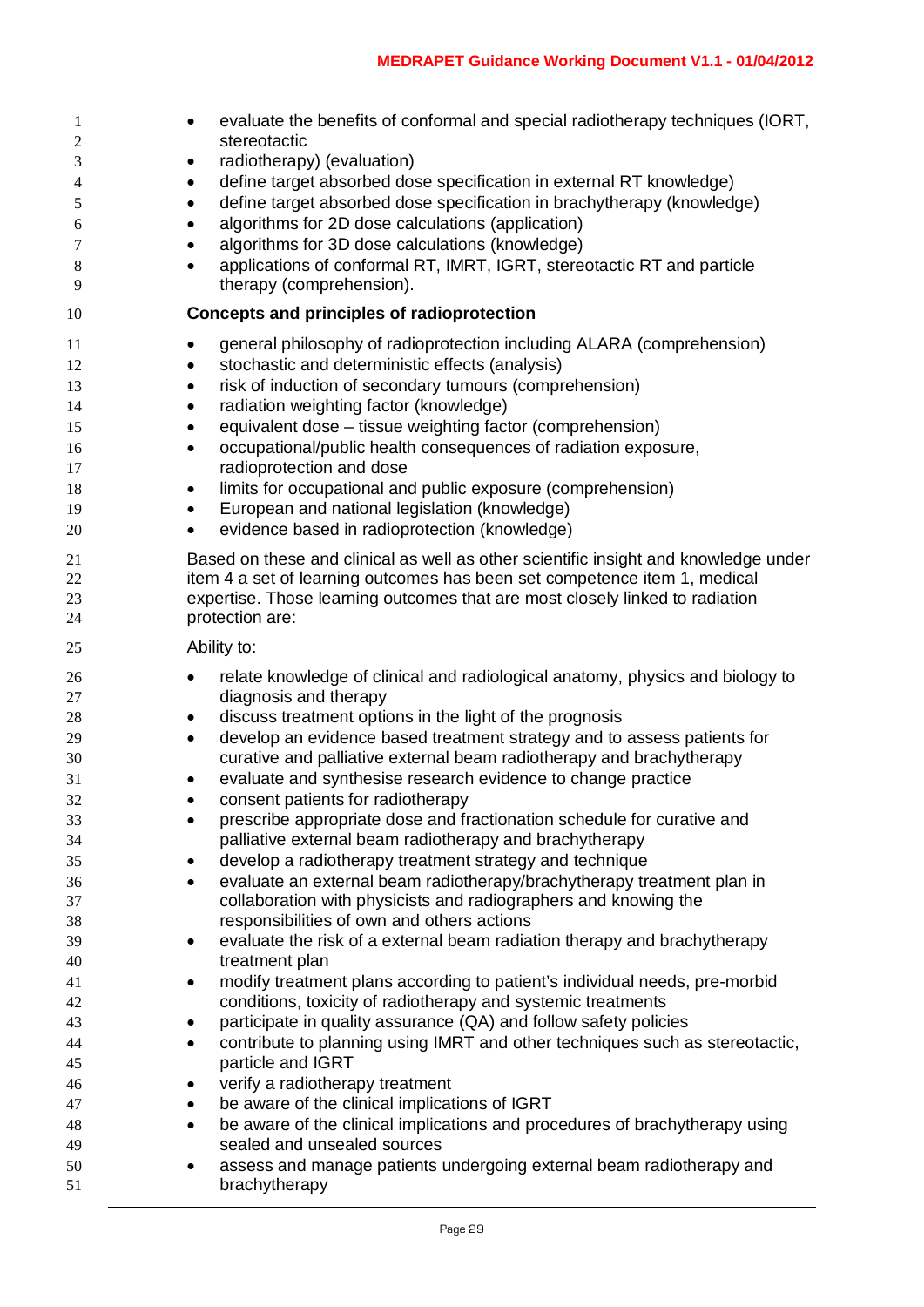| 1<br>2<br>3<br>4<br>5<br>6<br>7        | modify course of radiotherapy treatment for individual patients according to<br>$\bullet$<br>severity of reactions including adjustment for gaps in treatment<br>assess patients for combined modality therapy<br>$\bullet$<br>administer and take clinical responsibility for the delivery of radiation therapy<br>$\bullet$<br>together with systemic agents (and where necessary to work in collaboration<br>with other medical specialists involved in systemic therapies) on an in- or<br>outpatient basis. |  |  |  |  |  |  |  |
|----------------------------------------|------------------------------------------------------------------------------------------------------------------------------------------------------------------------------------------------------------------------------------------------------------------------------------------------------------------------------------------------------------------------------------------------------------------------------------------------------------------------------------------------------------------|--|--|--|--|--|--|--|
| 8<br>9<br>10                           | The guidelines haven been endorsed by European national radiation oncology<br>societies as well as by the European Union of Medical Specialists (UEMS), and<br>can be found at:                                                                                                                                                                                                                                                                                                                                  |  |  |  |  |  |  |  |
| 11<br>12<br>13                         | http://www.estro-<br>education.org/europeantraining/Documents/CC_FINALapprovedESTRO_CCApril2<br>010.pdf                                                                                                                                                                                                                                                                                                                                                                                                          |  |  |  |  |  |  |  |
| 14                                     | 4.4.1. Entry requirements                                                                                                                                                                                                                                                                                                                                                                                                                                                                                        |  |  |  |  |  |  |  |
| 15<br>16<br>17<br>18                   | The ESTRO guidelines for education and training in radiation oncology is<br>based on the entry criteria for medical specialisation (residential<br>programme) as defined by UEMS, .i.e. the degree of MD or equivalent<br>corresponding to minimum 5 year education and training at medical school.                                                                                                                                                                                                              |  |  |  |  |  |  |  |
| 19                                     | 4.4.2. CPD                                                                                                                                                                                                                                                                                                                                                                                                                                                                                                       |  |  |  |  |  |  |  |
| 20<br>21<br>22<br>23<br>24<br>25<br>26 | There are currently no recommendations issued at the European level with<br>respect to continuous professional development (CPD) for radiation<br>oncologists. ESTRO do, however, provide an extensive educational<br>programme covering novel treatment strategies that is highly relevant also<br>from a radiation protection perspective. National regulations with respect to<br>CPD requirements may though vary.                                                                                           |  |  |  |  |  |  |  |
| 27                                     |                                                                                                                                                                                                                                                                                                                                                                                                                                                                                                                  |  |  |  |  |  |  |  |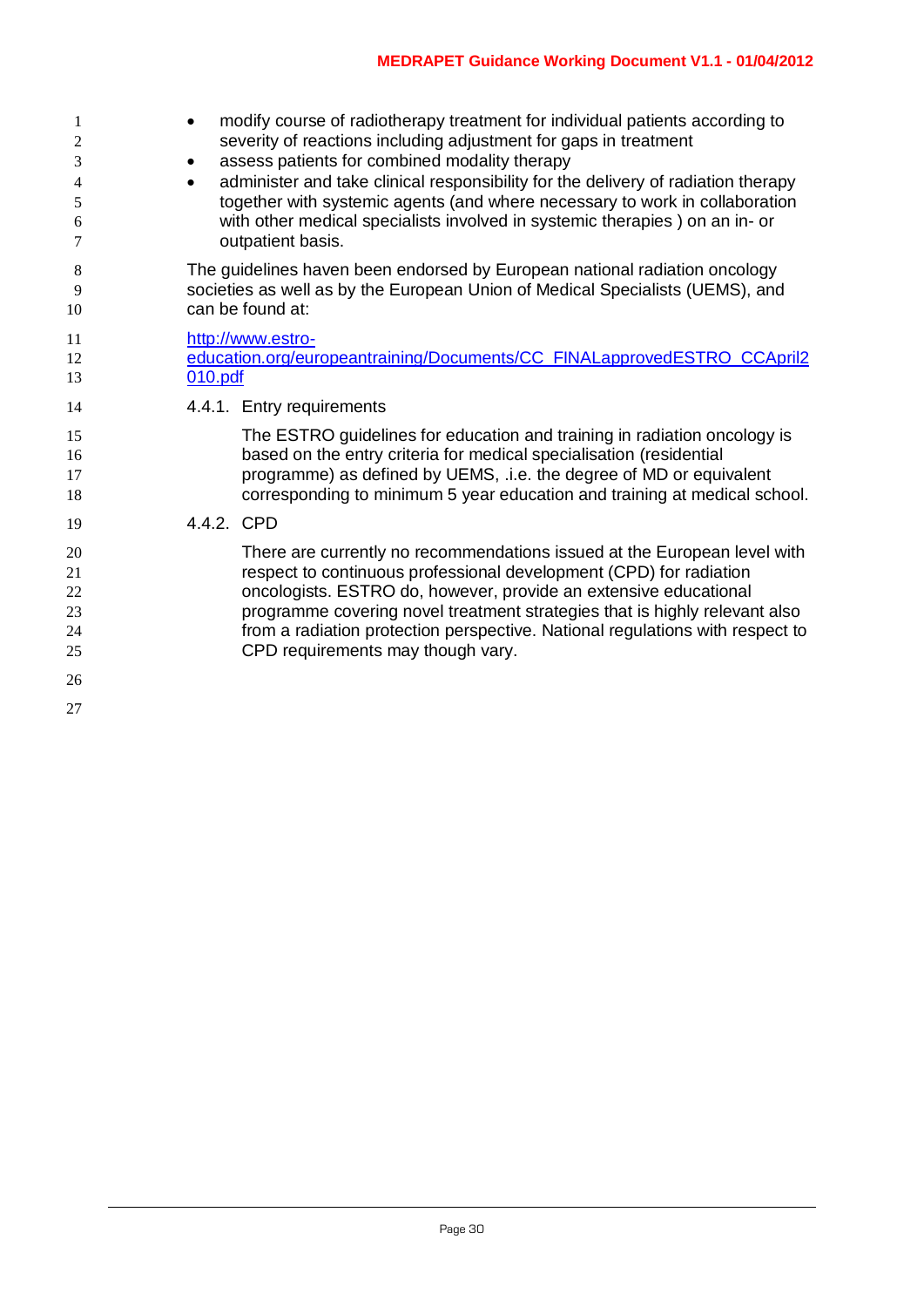## **5. Learning outcomes for Dental Surgeons and Dental Assistants**

 In 1995, the Commission of the European Communities adopted a directive from the European Parliament and it's Council on the recognition of professional qualities (REF). In that document the following has been stated on the profession of Dentistry: 'All Member States must recognise the profession of dental practitioner as a specific 6 profession distinct from that of medical practitioner, whether or not specialised in odonto-<br>6 stomatology. The Member States must ensure that the training given to dental stomatology. The Member States must ensure that the training given to dental practitioners equips them with the skills needed for prevention, diagnosis and treatment relating to anomalies and illnesses of the teeth, mouth, jaws and associated tissues'.

 In the context of radiation protection, dentistry is unique in that it is largely primary care based and the roles of referrer and practitioner are usually combined. In addition, dentists often work in relative isolation from colleagues and without readily available support from a dental peer group and radiation protection support professionals. Notwithstanding this, practice in this area is governed by the European BSS and MED [REF].

16 In addition, the radiation protection situation in dentistry involves specialist dental and maxillofacial radiologists and a number of ancillary groups/ dental care professionals who play roles in radiography. With regard to the dental and maxillofacial radiologists, this group is most logically treated in the same way as Diagnostic Radiologists (section 4.1), Other groups of medical and dental care professionals (e.g. radiographers, dental nurses, hygienists, therapists, etc.) play varied and important roles and need to be treated separately, particularly in the context of variability of practice and role classification within Europe.

5.1. Entry requirements

 The professional activity of the dental practitioner must be carried out by holders of a qualification as dental practitioner, as set out by the Commission [REF]. It is further stated that 'dental education shall comprise at least a total of 5 years full- time theoretical and practical study, comprising a study given in a university (or in an institute providing training and recognised as being of an equivalent level or under the supervision of a university)'. Work is ongoing to achieve alignment with the levels defined in the Bologna process. It is normally required that dentists must also hold professional registration (normally statutory).

5.2. CPD

 In the case of dentists, CPD is regarded as essential to maintain good practice. In some European countries it is a requirement for continued professional registration [GDC; Cowpe et al]. Radiation Protection is recognized as a key component of CPD in dentistry [MED, RP136] and efforts are being made to harmonize practice in Europe [dentCPD.org].

- 
- References

41 Advisory Committee on the Training of Dental Practitioners. Report and recommendation concerning<br>42 clinical proficiencies required for the practice of dentistry in the European Union. European 42 clinical proficiencies required for the practice of dentistry in the European Union. European 43 Commission. Directorate General XV. (XV/E/8316/7/93-EN). Brussels:

- Commission, Directorate General XV, (XV/E/8316/7/93-EN). Brussels:
- ACDTP, 1995.
- RP136
- The Dent*CPD* Team (Cowpe J, Bullock A, et al) (2011) Harmonisation and Standardisation of
- European Dental Schools' Programmes of Continuing Professional Development for Graduate
- Dentists DentCPD. *Journal of the European Higher Education Area*A3.3-7 pg1-26
-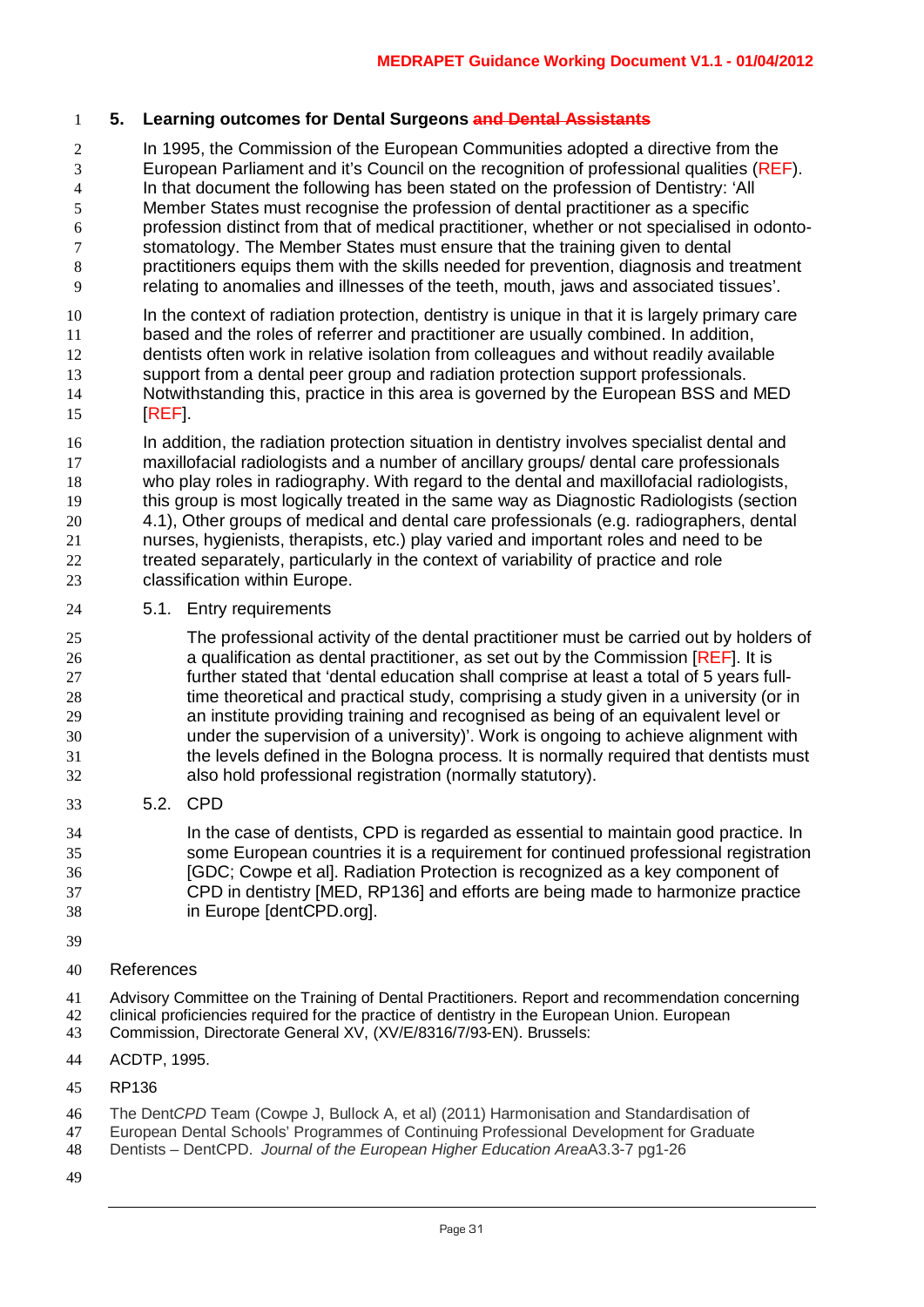# 1 **Radiation Protection in Dentistry for MEDRAPET**

|                                                        | Knowledge<br>Unless otherwise stated, the following outcomes apply to all<br>of intraoral, panoramic, cephalometric and CBCT imaging |                                                                                                                                                                                             |            | Skills                                                                                                                                                                                             | Competence |                                                                                                      |  |
|--------------------------------------------------------|--------------------------------------------------------------------------------------------------------------------------------------|---------------------------------------------------------------------------------------------------------------------------------------------------------------------------------------------|------------|----------------------------------------------------------------------------------------------------------------------------------------------------------------------------------------------------|------------|------------------------------------------------------------------------------------------------------|--|
| of $X$ -<br>radiation<br>Nature                        | K1.<br>K2.<br>K3.                                                                                                                    | Be aware of the electromagnetic spectrum.<br>Understand the place of x-rays as ionizing radiation<br>within the electromagnetic spectrum.<br>Explain background radiation.                  | $S1$ .     | Create a context for risk/benefit<br>discussions                                                                                                                                                   | C1         | Implement radiation protection based on a sound<br>understanding of the nature of ionizing radiation |  |
| Production of<br>X-rays                                | K4.                                                                                                                                  | Describe how x-rays for diagnostic applications are<br>produced                                                                                                                             |            |                                                                                                                                                                                                    |            |                                                                                                      |  |
| Interaction of X-<br>rays with matter<br>rays with mat |                                                                                                                                      | Explain how x-rays interact with matter.<br>K6. Understand absorption and scatter of X-rays in different<br>materials, including tissues.                                                   | S2.<br>S3. | Select radiation protection measures<br>which use appropriate attenuation of x-<br>rays.<br>Implement measures to avoid scatter<br>and unnecessary absorption to patients,<br>staff and the public |            |                                                                                                      |  |
| <b>Biological effects of</b><br>radiation              | K7<br>K8.<br>K9.                                                                                                                     | Explain the biological effects of radiation.<br>Understand somatic and genetic effects of x-rays on<br>tissues.<br>Understand stochastic effects and radiation-induced<br>tissue reactions. | S4.        | Communicate effectively to patients the<br>nature of radiation risks.                                                                                                                              |            |                                                                                                      |  |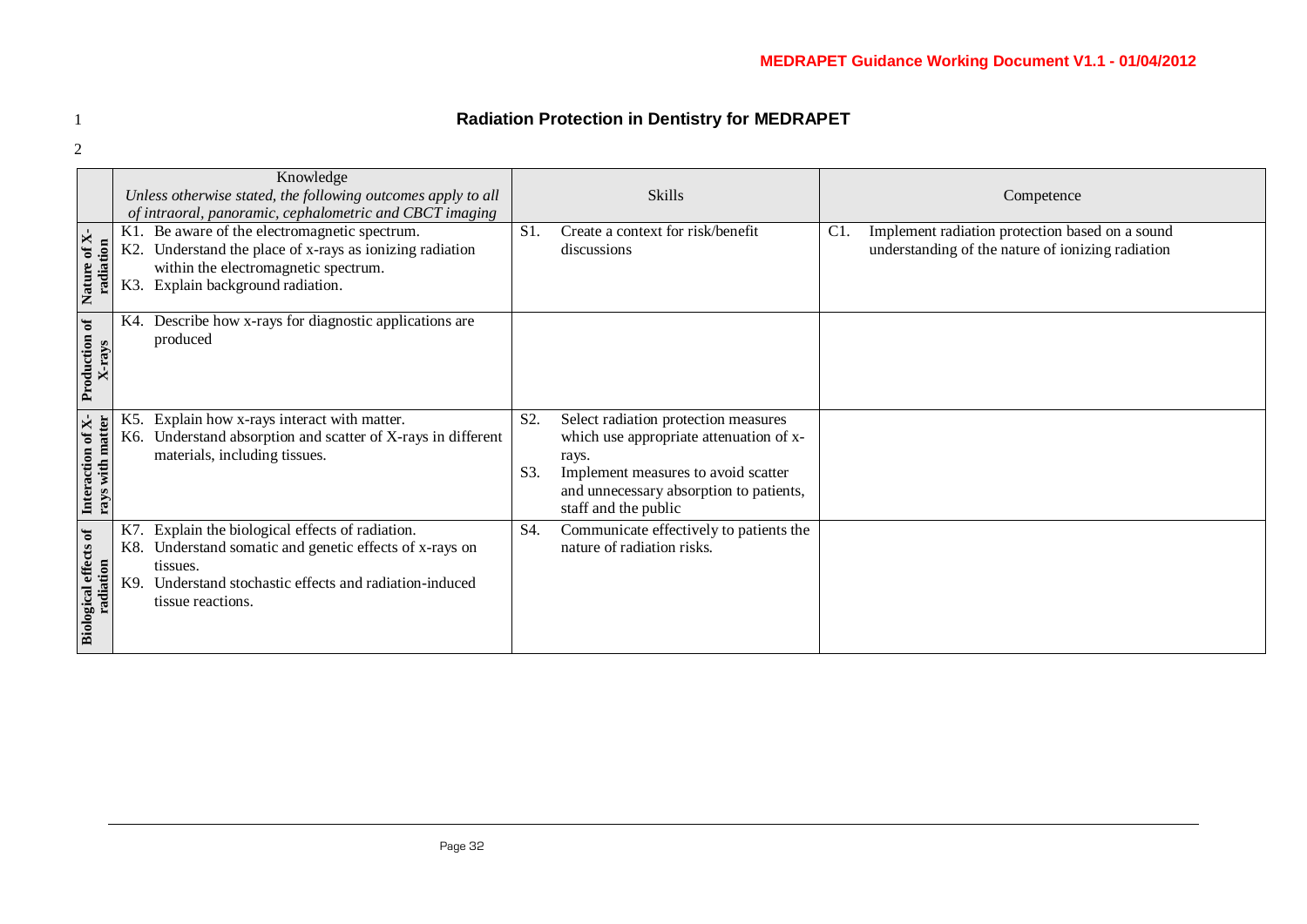|                                   | K10. Define the units of radiation dose.                                                                                                                               | S5.               | Take account of dose when establishing                                    | $C2$ .         | Implement protection measures appropriate to the level of      |
|-----------------------------------|------------------------------------------------------------------------------------------------------------------------------------------------------------------------|-------------------|---------------------------------------------------------------------------|----------------|----------------------------------------------------------------|
| and risk<br><b>Radiation</b> dose | K11. Understand the concepts of clinical radiation dose                                                                                                                |                   | imaging protocols.                                                        |                | exposure and risk                                              |
|                                   | measurement.                                                                                                                                                           | S6.               | Use exposure factors to optimize dose.                                    | C3.            | Establish a framework for dose monitoring.                     |
|                                   | K12. Describe the factors which influence radiation exposure                                                                                                           | S7.               | Take account of patient age when                                          | C4.            | Compare patient doses with DRLs and take appropriate           |
|                                   | and dose.                                                                                                                                                              |                   | establishing imaging protocols.                                           |                | actions when necessary.                                        |
|                                   | K13. Understand the influence of patient age on radiation                                                                                                              |                   |                                                                           |                |                                                                |
|                                   | risk.                                                                                                                                                                  |                   |                                                                           |                |                                                                |
|                                   | K14. Understand Diagnostic Reference Levels and European                                                                                                               |                   |                                                                           |                |                                                                |
|                                   | or national dose surveys.                                                                                                                                              |                   |                                                                           |                |                                                                |
|                                   | K15. Understand the level of radiation-related risk associated                                                                                                         |                   |                                                                           |                |                                                                |
|                                   | with dental imaging to patients, operators and the                                                                                                                     |                   |                                                                           |                |                                                                |
|                                   | public.                                                                                                                                                                |                   |                                                                           |                |                                                                |
|                                   | K16. Understand the principles of radiation protection.                                                                                                                | S8.               | Perform the justification process, taking                                 | C5.            | Lead the implementation of the evidence-based radiation        |
|                                   | K17. Understand the need for justification, including consent.                                                                                                         |                   | into account the risks and benefits.                                      |                | protection programme.                                          |
|                                   | K18. Describe referral guidelines for dental imaging.                                                                                                                  | S9.               | Source referral guidelines for                                            | C <sub>6</sub> | Take responsibility for and implement justification.           |
|                                   | K19. Understand the role of other forms of clinical                                                                                                                    |                   | dental imaging.                                                           | C7.            | Take responsibility for and establish practices to ensure      |
|                                   | examination and diagnosis not involving ionizing                                                                                                                       | S <sub>10</sub> . | Apply referral guidelines to specific                                     |                | optimization of dental radiographic exposures.                 |
|                                   | radiation.                                                                                                                                                             |                   | clinical situations.                                                      | C8.            | Take responsibility for and establish practices to ensure dose |
|                                   | K20. Understand when to refer to specialists in dental and                                                                                                             | S <sub>11</sub> . | Source advice on optimization.                                            |                | limitation for dental staff and the public.                    |
|                                   | maxillofacial, or medical, radiologists.                                                                                                                               | S <sub>12</sub> . | Apply measures to optimize exposure                                       | C9.            | Take responsibility for and establish practices to ensure      |
|                                   | K21. Explain the ALARA principle.                                                                                                                                      |                   | consistent to diagnostic image                                            |                | implementation of a quality assurance programme.               |
|                                   | K22. Understand the inter-relationship of radiation dose and                                                                                                           |                   | production.                                                               | C10.           | Review justification, optimization and limitation though       |
| <b>Radiation Protection</b>       | image quality.                                                                                                                                                         |                   | S13. Apply measures to limit staff and public                             |                | clinical audit.                                                |
|                                   | K23. Describe the practical steps available in dental imaging                                                                                                          |                   | exposures.                                                                |                |                                                                |
|                                   | to optimize patient dose.                                                                                                                                              |                   | S14. Source advice on quality assurance                                   |                |                                                                |
|                                   | K24. Describe practical dose reduction strategies for dental                                                                                                           |                   | programmes.                                                               |                |                                                                |
|                                   | staff and the public, including the use of shielding and                                                                                                               | S15.              | Detect and act on significant changes in                                  |                |                                                                |
|                                   |                                                                                                                                                                        |                   |                                                                           |                |                                                                |
|                                   |                                                                                                                                                                        |                   |                                                                           |                |                                                                |
|                                   |                                                                                                                                                                        |                   |                                                                           |                |                                                                |
|                                   |                                                                                                                                                                        |                   |                                                                           |                |                                                                |
|                                   |                                                                                                                                                                        |                   |                                                                           |                |                                                                |
|                                   | dose monitoring.<br>K25. Describe a quality assurance programme for dental<br>imaging.<br>K26. To understand the clinical audit cycle as applied to<br>dental imaging. |                   | imaging performance.<br>S16. Source advice and perform clinical<br>audit. |                |                                                                |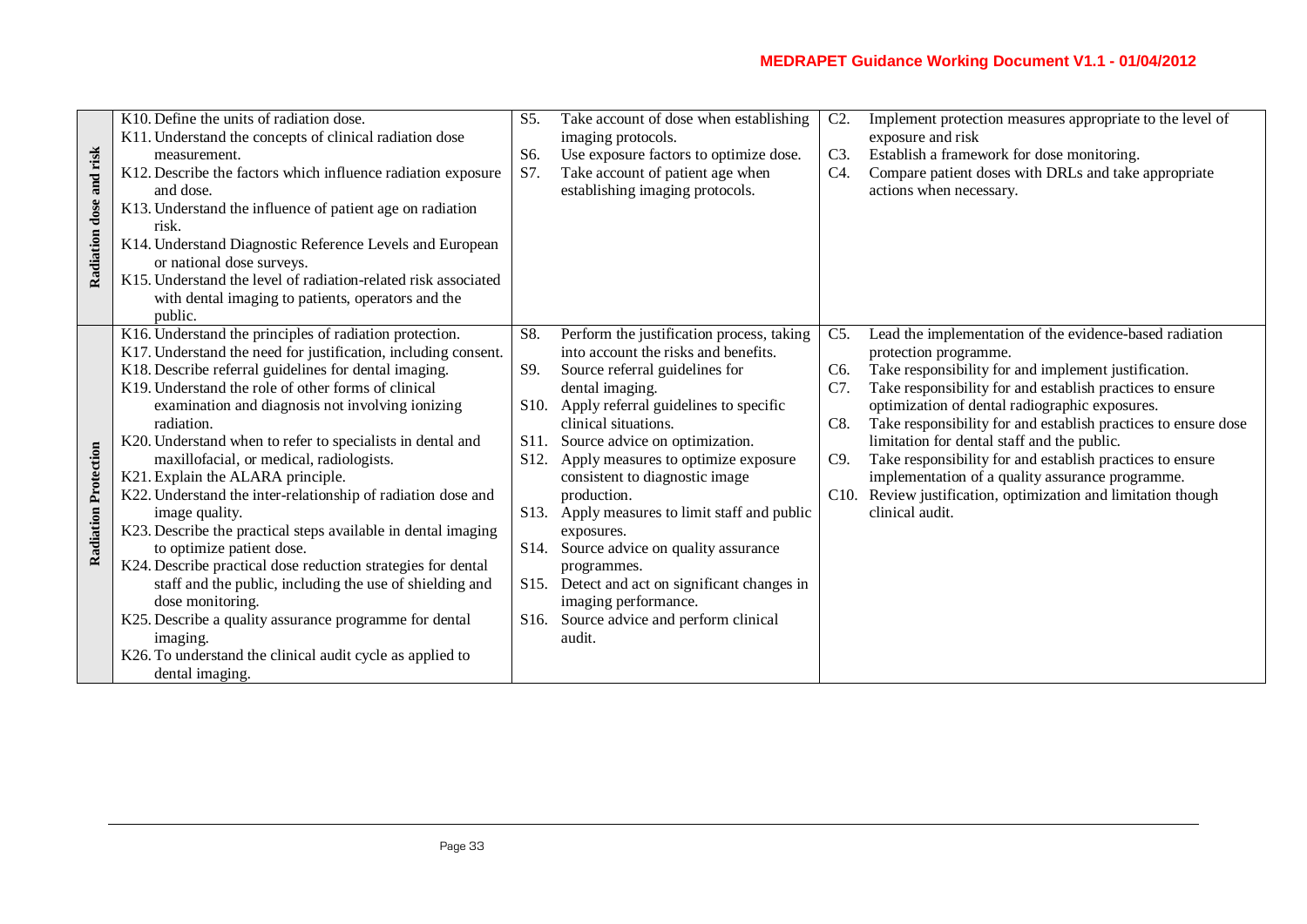| Regulations &<br>Medico-legal issues | K27. Name and explain the relevant, international, European,<br>national and local regulations relating to dental<br>imaging.<br>K28. Understand the responsibilities and roles of different<br>professionals relating to use of X-rays in dental<br>imaging.                                                                                                                                                                                                                                                                                                                                                                                            | S17.<br>S <sub>18</sub> .                      | Comply with relevant regulations.<br>Seek advice from appropriate sources<br>with regard to regulations and<br>compliance.                                                                                                                                              | C11.                              | Consult with appropriate professionals to achieve optimal<br>radiation protection within the regulations.                                                                                                                                                                                                                                       |
|--------------------------------------|----------------------------------------------------------------------------------------------------------------------------------------------------------------------------------------------------------------------------------------------------------------------------------------------------------------------------------------------------------------------------------------------------------------------------------------------------------------------------------------------------------------------------------------------------------------------------------------------------------------------------------------------------------|------------------------------------------------|-------------------------------------------------------------------------------------------------------------------------------------------------------------------------------------------------------------------------------------------------------------------------|-----------------------------------|-------------------------------------------------------------------------------------------------------------------------------------------------------------------------------------------------------------------------------------------------------------------------------------------------------------------------------------------------|
| <b>Equipment and Techniques</b>      | K29. Describe the concept of the imaging "chain", from<br>initiating the x-ray exposure to display of the image.<br>K30. Explain the difference between 2D / 3D imaging,<br>analogue/digital, and extraoral/intraoral imaging.<br>K31. Describe how x-rays interact with image detectors to<br>give an image.<br>K32. Describe the different examination techniques in dental<br>and maxillofacial imaging.<br>K33. Describe the construction and function of equipment for<br>dental imaging (intraoral and extraoral).<br>K34. Understand the influences of chemical film processing<br>and digital post-acquisition processing on the final<br>image. | S <sub>19</sub> .                              | Select appropriate techniques and<br>equipment factors for acquisition and<br>post-acquisition processing.                                                                                                                                                              | C <sub>12</sub> .<br>C13.<br>C14. | Establish a procurement policy for equipment which takes<br>account of radiation protection principles.<br>Establish and implement a preventative maintenance<br>programme for dental imaging equipment.<br>Establish and implement an equipment applications training<br>programme for staff, based on radiation protection<br>considerations. |
| INTERPRETATION                       | K35. Understand the need to perform and record a clinical<br>evaluation of dental x-ray imaging examinations.<br>K36. Understand the principles of diagnostic imaging.<br>K37. Describe the appearance of normal anatomical<br>structures in radiographs.<br>K38. Describe the radiological appearances of pathoses<br>affecting the teeth and jaws.<br>K39. Explain principles of projection and its influence on<br>image interpretation.                                                                                                                                                                                                              | S <sub>20</sub> .<br>S <sub>21</sub> .<br>S22. | Recognize the appearances of normal<br>anatomy on dental imaging<br>examinations, including normal<br>variants.<br>Recognize the signs of pathoses on<br>dental radiological examinations.<br>Interpret dental radiological images and<br>construct and record a report | C <sub>15</sub> .                 | Implement practices which put optimal patient care at the<br>centre of dental imaging.                                                                                                                                                                                                                                                          |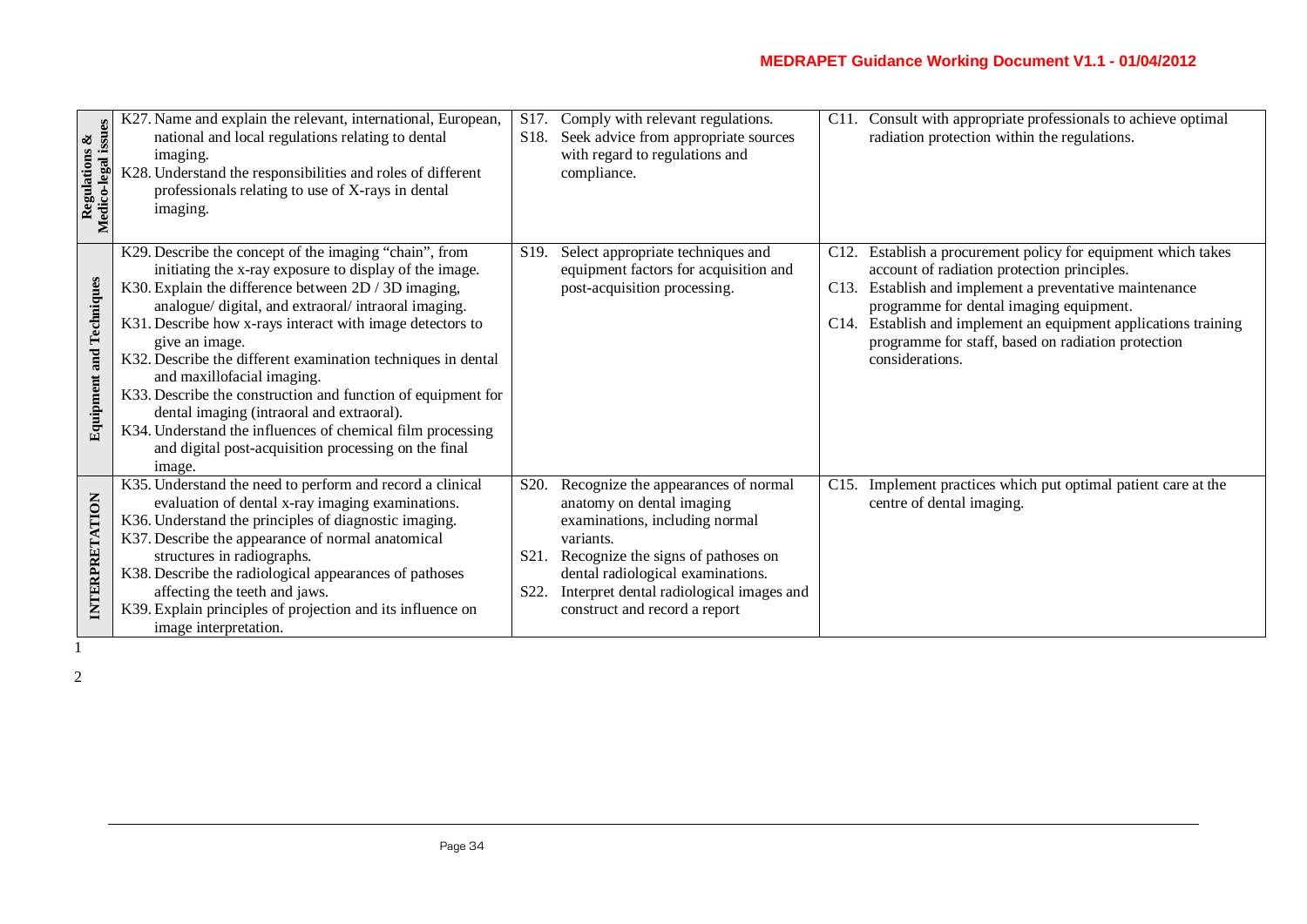| $\mathbf{1}$     |  | 6. Learning outcomes for Radiographers |
|------------------|--|----------------------------------------|
| $\overline{c}$   |  |                                        |
| $\mathfrak{Z}$   |  |                                        |
| $\overline{4}$   |  | 6.1. Radiology                         |
| $\mathfrak s$    |  |                                        |
| 6                |  |                                        |
| $\boldsymbol{7}$ |  | 6.1.1. Entry requirements              |
| $8\phantom{1}$   |  |                                        |
| 9                |  |                                        |
| 10               |  | 6.1.2. CPD                             |
| 11               |  |                                        |
| 12               |  |                                        |
| 13               |  | 6.2. Nuclear Medicine                  |
| 14               |  |                                        |
| 15               |  |                                        |
| 16               |  | 6.2.1. Entry requirements              |
| 17               |  |                                        |
| 18               |  |                                        |
| 19               |  | 6.2.2. CPD                             |
| 20               |  |                                        |
| 21               |  |                                        |
| 22               |  | 6.3. Radiation Oncology                |
| 23               |  |                                        |
| 24               |  |                                        |
| 25               |  | 6.3.1. Entry requirements              |
| 26               |  |                                        |
| 27               |  |                                        |
| 28               |  | 6.3.2. CPD                             |
| 29               |  |                                        |
| 30               |  |                                        |
| 31               |  |                                        |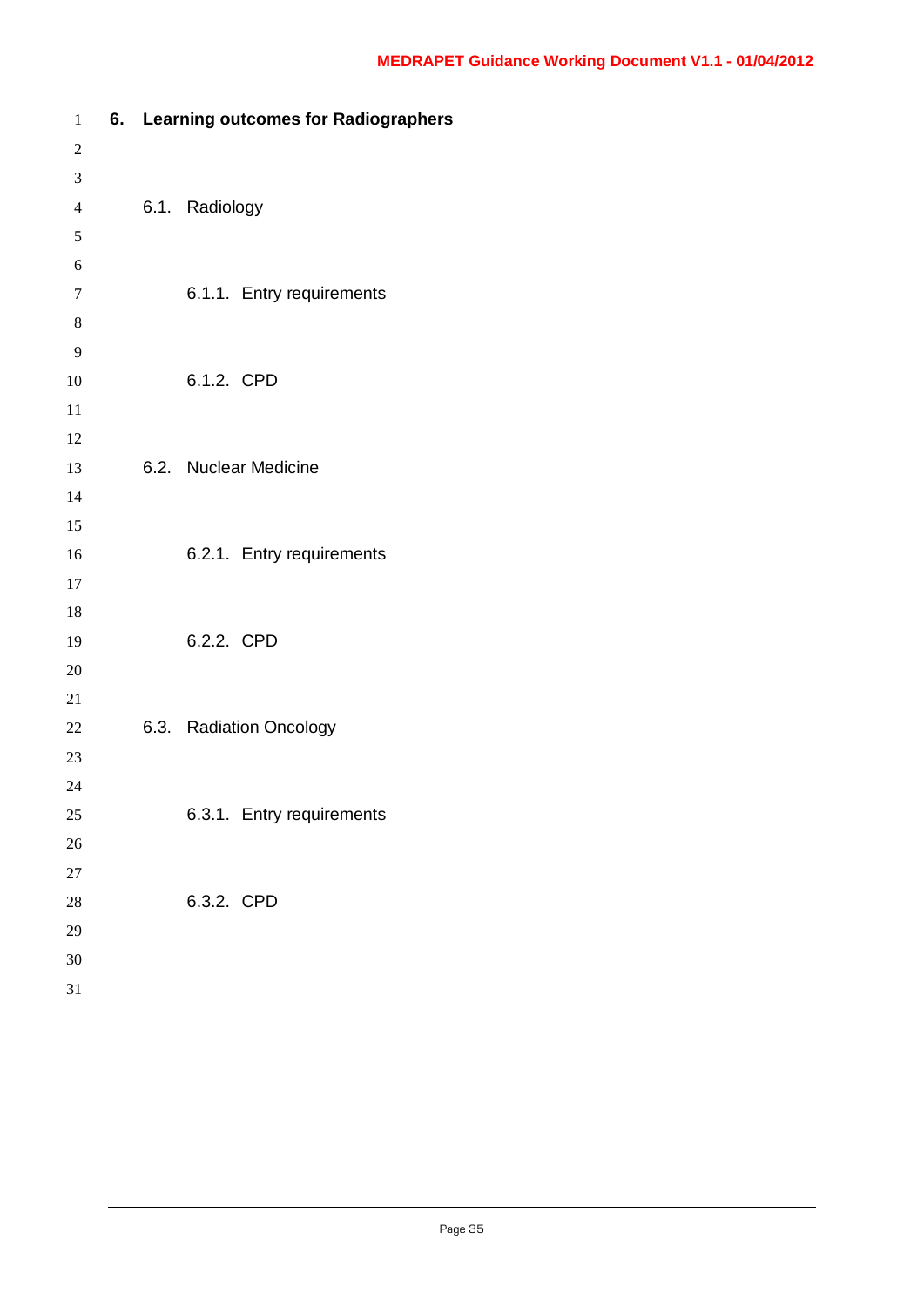#### **7. Learning outcomes for Medical Physicists/Medical Physics Experts**

 The mission statement for Medical Physics Services is: "Medical Physics Services will contribute to maintaining and improving the quality, safety and cost-effectiveness of healthcare services through patient-oriented activities requiring expert action, involvement or advice regarding the specification, selection, acceptance testing, commissioning, quality assurance including quality control, and optimised clinical use of the medical devices used in Diagnostic and Interventional Radiology, Nuclear Medicine and Radiation Oncology and regarding risks from associated physical agents (particularly though not exclusively ionising radiation); all activities will be based on current best evidence or own scientific research when the available evidence is not sufficient. The scope includes risks to volunteers in biomedical research, workers and public (when associated with patient safety and including carers and comforters)" (EC, 2012, Guidelines on the Medical Physics Expert).

- The term 'physical agent' includes both ionising and non-ionising radiations. The use of non-ionising radiation imaging modalities as alternatives to ionising radiation is mandated by Article 3 of 97/43/Euratom and Article 80 of its proposed successor ('Proposal for a Council Directive laying down basic safety standards for protection against the dangers arising from exposure to ionizing radiation' of 29.09.2011).
- This mission includes the following key activities: Comprehensive Physics Problem Solving Service, Radiation Dosimetry Measurements, Patient Safety / Risk Management (including volunteers in biomedical research), Occupational and Public Safety / Risk Management (when associated with patient safety and including carers and comforters), Clinical Medical Device Management (particularly specification, selection, acceptance testing, commissioning and quality assurance including quality control), Clinical Involvement, Development of Service Quality and Cost-Effectiveness, Expert Consultancy, Education of Healthcare Professionals (including Medical Physics trainees), Health Technology Assessment (HTA) and Innovation.
- *Definitions of these key activities and a complete inventory of the underpinning KSC can be found in the document 'Guidelines on Medical Physics Expert' (EC, ). Owing to the special and extensive role of Medical Physicists and Medical Physics Experts in radiation protection the KSC inventory is quite extensive. An illustrative subset is presented in this document. Readers are directed to the aforementioned reference for a complete set of KSC.*
- The Radiation Protection learning outcomes presented in this document are divided into:
- a) Core Radiation Protection learning outcomes common to all three areas of Medical Physics,
- b) Radiation Protection learning outcomes specific to each area of the three areas of Medical Physics.
- These are presented as an appendix to this chapter.
- 7.1. Diagnostic & Interventional Radiology
- 7.1.1. Entry requirements
- At entry level in Diagnostic and Interventional Radiology one expects EQF level 7 in:
- (a) all the knowledge learning outcomes in the Core KSC and the KSC specific to Diagnostic and Interventional Radiology
- (b) the skills and competences in the document "Clinical Training of Medical Physicists Specializing in Diagnostic Radiology" (IAEA, 2010).
- 7.1.2. CPD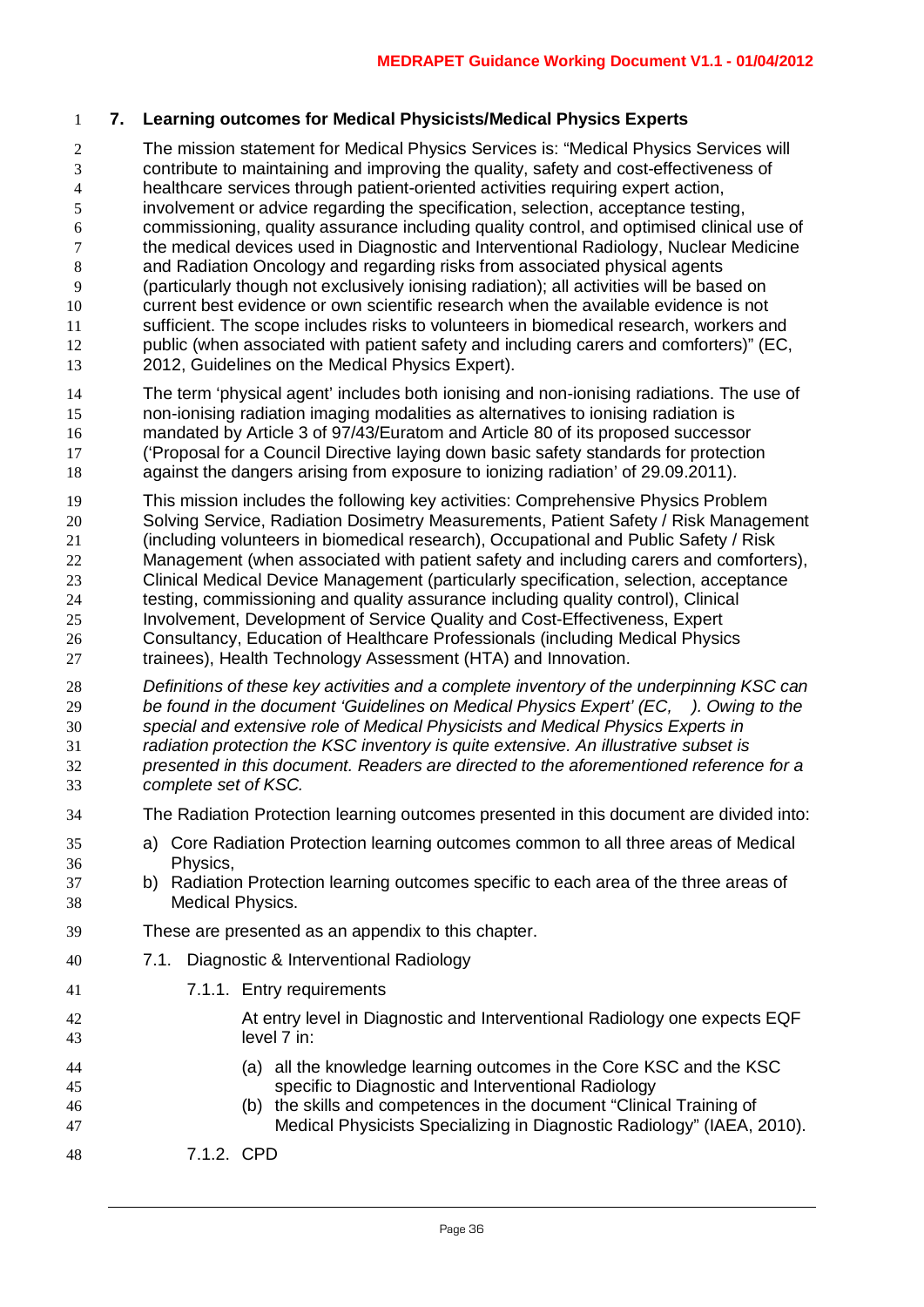| 1<br>$\overline{2}$<br>3<br>$\overline{4}$<br>5 |            | In the case of Medical Physicists the term CPD has a special meaning<br>which is: advanced education, training and experience leading to<br>recognition as Medical Physics Expert (in this case in Diagnostic and<br>Interventional Radiology). One expects EQF Level 8 in all the Core KSC<br>and the KSC specific to Diagnostic and Interventional Radiology. |
|-------------------------------------------------|------------|-----------------------------------------------------------------------------------------------------------------------------------------------------------------------------------------------------------------------------------------------------------------------------------------------------------------------------------------------------------------|
| 6                                               |            | 7.2. Nuclear Medicine                                                                                                                                                                                                                                                                                                                                           |
| 7                                               |            | 7.2.1. Entry requirements                                                                                                                                                                                                                                                                                                                                       |
| 8                                               |            | At entry level in Nuclear Medicine one expects EQF level 7 in:                                                                                                                                                                                                                                                                                                  |
| 9<br>10<br>11<br>12                             |            | (a) all knowledge learning outcomes in the Core KSC and the KSC<br>specific to Nuclear Medicine<br>(b) the skills and competences in the document "Clinical Training of<br>Medical Physicists Specializing in Nuclear Medicine" (IAEA, 2011).                                                                                                                   |
| 13                                              | 7.2.2. CPD |                                                                                                                                                                                                                                                                                                                                                                 |
| 14<br>15<br>16<br>17<br>18                      |            | In the case of Medical Physicists the term CPD has a special meaning<br>which is: advanced education, training and experience leading to<br>recognition as Medical Physics Expert (in this case in Nuclear Medicine).<br>One expects EQF Level 8 in all the Core KSC and the KSC specific to<br>Nuclear Medicine.                                               |
| 19                                              |            | 7.3. Radiation Oncology                                                                                                                                                                                                                                                                                                                                         |
| 20                                              |            | 7.3.1. Entry requirements                                                                                                                                                                                                                                                                                                                                       |
| 21                                              |            | At entry level in Radiation Oncology one expects EQF level 7 in:                                                                                                                                                                                                                                                                                                |
| 22<br>23<br>24<br>25                            |            | (a) all the knowledge learning outcomes in the Core KSC and the KSC<br>specific to Radiation Oncology<br>(b) the skills and competences in the document "Clinical Training of<br>Medical Physicists Specializing in Radiation Oncology" (IAEA, 2009).                                                                                                           |
| 26                                              | 7.3.2. CPD |                                                                                                                                                                                                                                                                                                                                                                 |
| 27<br>28<br>29<br>30<br>31<br>32                |            | In the case of Medical Physicists the term CPD has a special meaning<br>which is: advanced education, training and experience leading to<br>recognition as Medical Physics Expert (in this case in Radiation Oncology).<br>One expects EQF Level 8 in all the Core KSC and the KSC specific to<br>Radiation Oncology.                                           |
|                                                 |            |                                                                                                                                                                                                                                                                                                                                                                 |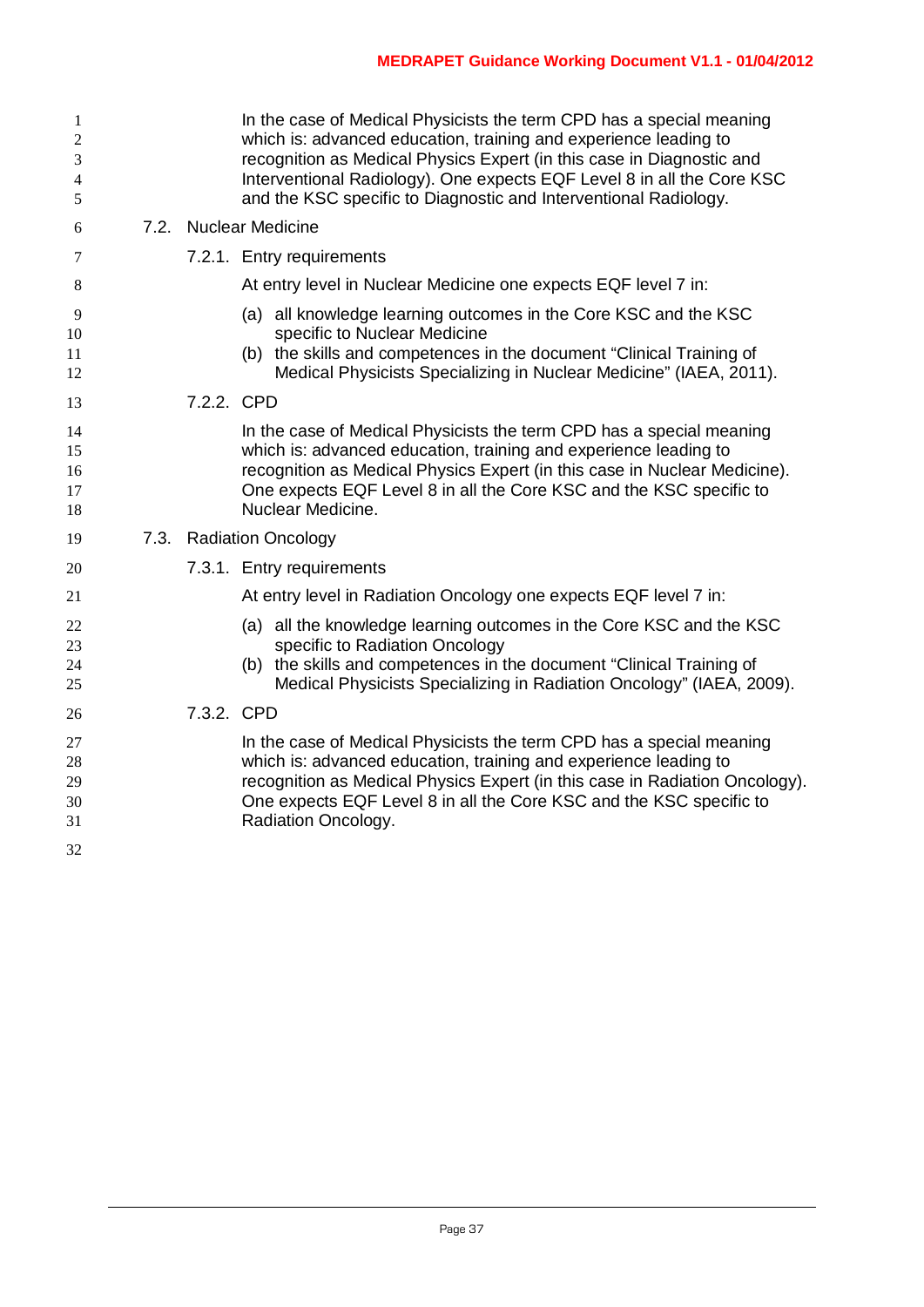### 1 **Appendix: Illustrative Subset of Radiation Protection Learning Outcomes for Medical Physicists and Medical Physics Experts**

#### 3 **Core Radiation Protection KSC for Medical Physics**

|                                                        |     | Knowledge                                                                                                                                                                                                                       | <b>Skills</b> |                                                                                                                                                                         |      | Competence                                                                                                                                                                                                                                                |  |  |
|--------------------------------------------------------|-----|---------------------------------------------------------------------------------------------------------------------------------------------------------------------------------------------------------------------------------|---------------|-------------------------------------------------------------------------------------------------------------------------------------------------------------------------|------|-----------------------------------------------------------------------------------------------------------------------------------------------------------------------------------------------------------------------------------------------------------|--|--|
|                                                        | K6. | Explain quantitatively using biological models the<br>beneficial and/or adverse biological effects of<br>radiation, the factors influencing the magnitude of the                                                                | S5.           | Apply the general concepts,<br>principles, theories and practices of<br>physics to the solution of clinical                                                             | C6.  | Take responsibility for the setting-up and organization of a<br>Medical Physics Service in own area of medical physics<br>practice.                                                                                                                       |  |  |
| Service<br>Problem Solving<br>Physics<br>Comprehensive |     | biological effect and the way these can be<br>manipulated to improve clinical outcomes e.g., in the<br>case of ionizing radiation this would include                                                                            | S6.           | problems concerning safety / risk<br>management with respect to radiation.<br>Use the general concepts, principles,                                                     | C7.  | Take responsibility for applying the general concepts,<br>principles, theories and practices of physics to the solution<br>of clinical problems concerning the optimal use of medical                                                                     |  |  |
|                                                        |     | radiobiological models, radiation epidemiology,<br>mutagenesis, carcinogenesis (including<br>leukaemogenesis), genetic effects on offspring from<br>irradiation of gametes, teratogenic effects on the                          |               | theories and practices of physics to<br>analyze the research literature<br>concerning safety / risk management<br>with respect to radiation.                            | C8.  | devices and management of risk from radiation in own area<br>of medical physics practice.<br>Take responsibility for using the general concepts,<br>principles, theories and practices of physics to analyze the                                          |  |  |
|                                                        |     | conceptus, skin effects, eye cataracts, cell survival<br>curves, linear-quadratic model, absorbed dose, type of<br>radiation (RBE, radiation weighting factor), tissue<br>radiosensitivity (LET, RBE, tissue weighting factor), | S7.           | Use physics research skills to develop<br>the experimental evidence base for<br>safety / risk management with respect<br>to radiation when present evidence is          |      | research literature concerning the optimal use of medical<br>devices and management of risk from radiation and to<br>transfer relevant published research results to the clinical<br>environment in own area of medical physics practice.                 |  |  |
|                                                        |     | dose rate, presence of radiosensitisers, oxygen and<br>radioprotectors, age, dose-effect relationships.                                                                                                                         | S8.           | insufficient.<br>Use the general concepts, principles,<br>theories and practices of physics to<br>ensure effective and safe practice in<br>own area of medical physics. | C9.  | Take responsibility to use the general concepts, principles,<br>theories and practices of physics for the selection and<br>insertion of new medical devices within own area of<br>medical physics practice and to facilitate safe use of said<br>devices. |  |  |
|                                                        |     |                                                                                                                                                                                                                                 |               |                                                                                                                                                                         | C10. | Take responsibility to use physics research skills to develop<br>the evidence base for the safe use of medical devices in own<br>area of medical physics practice when present evidence is<br>insufficient.                                               |  |  |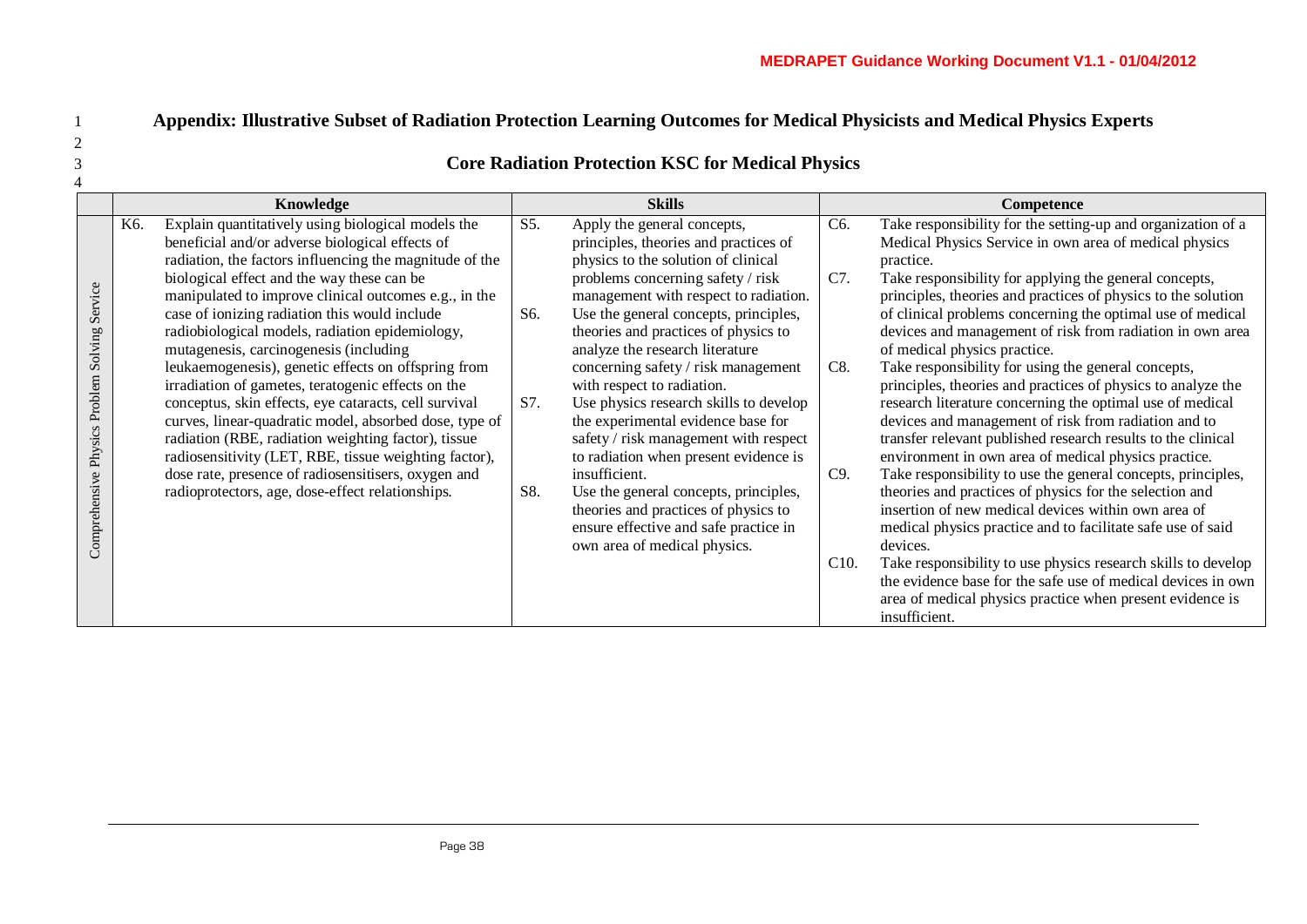| Define and explain the dosimetric quantities used to<br>S9.<br>C <sub>11</sub> .<br>Take responsibility for statutory and institutional<br>Select and use instruments for<br>K7.<br>assess beneficial or adverse biological effects of<br>requirements for Medical Physics Services in own area of<br>dosimetric quantities for patients,<br>workers and public in own area of<br>medical physics practice with respect to Radiation<br>radiation in own area of medical physics practice (use<br>Dosimetry Measurements (including ionising and non-<br>ICRU 85, 2011 definitions).<br>medical physics practice.<br>Measurements<br>Define patient dosimetric quantities for each clinical<br>K8.<br>Develop rigorous dosimetry protocols<br>S <sub>10</sub> .<br><i>ionising radiations</i> ).<br>procedure in own area of medical physics and explain<br>in own area of medical physics<br>C <sub>12</sub> .<br>Equip an appropriate laboratory for the measurement of<br>methods for measurement / calculation.<br>dosimetric quantities for the radiation protection of patients,<br>practice. |  |
|-----------------------------------------------------------------------------------------------------------------------------------------------------------------------------------------------------------------------------------------------------------------------------------------------------------------------------------------------------------------------------------------------------------------------------------------------------------------------------------------------------------------------------------------------------------------------------------------------------------------------------------------------------------------------------------------------------------------------------------------------------------------------------------------------------------------------------------------------------------------------------------------------------------------------------------------------------------------------------------------------------------------------------------------------------------------------------------------------------|--|
|                                                                                                                                                                                                                                                                                                                                                                                                                                                                                                                                                                                                                                                                                                                                                                                                                                                                                                                                                                                                                                                                                                     |  |
|                                                                                                                                                                                                                                                                                                                                                                                                                                                                                                                                                                                                                                                                                                                                                                                                                                                                                                                                                                                                                                                                                                     |  |
|                                                                                                                                                                                                                                                                                                                                                                                                                                                                                                                                                                                                                                                                                                                                                                                                                                                                                                                                                                                                                                                                                                     |  |
|                                                                                                                                                                                                                                                                                                                                                                                                                                                                                                                                                                                                                                                                                                                                                                                                                                                                                                                                                                                                                                                                                                     |  |
|                                                                                                                                                                                                                                                                                                                                                                                                                                                                                                                                                                                                                                                                                                                                                                                                                                                                                                                                                                                                                                                                                                     |  |
|                                                                                                                                                                                                                                                                                                                                                                                                                                                                                                                                                                                                                                                                                                                                                                                                                                                                                                                                                                                                                                                                                                     |  |
|                                                                                                                                                                                                                                                                                                                                                                                                                                                                                                                                                                                                                                                                                                                                                                                                                                                                                                                                                                                                                                                                                                     |  |
| workers and public in own area of medical physics practice.<br>Explain the relationship between the various<br>K9.<br>Interpret the results of dosimetry<br>S <sub>11</sub> .                                                                                                                                                                                                                                                                                                                                                                                                                                                                                                                                                                                                                                                                                                                                                                                                                                                                                                                       |  |
| Take responsibility for the selection, acceptance testing,<br>dosimetric quantities used.<br>C <sub>13</sub> .<br>measurements.                                                                                                                                                                                                                                                                                                                                                                                                                                                                                                                                                                                                                                                                                                                                                                                                                                                                                                                                                                     |  |
| Radiation Dosimetry<br>commissioning and quality control of instruments for the<br>K10. Define operational quantities used in personal<br>S <sub>12</sub> .<br>Maintain calibration of dosimetry                                                                                                                                                                                                                                                                                                                                                                                                                                                                                                                                                                                                                                                                                                                                                                                                                                                                                                    |  |
| dosimetry e.g., $H^*(10)$ , $H'(0.07)$ , angle), $H_P(10)$ ,<br>measurement of dosimetric quantities in own area of<br>instruments.                                                                                                                                                                                                                                                                                                                                                                                                                                                                                                                                                                                                                                                                                                                                                                                                                                                                                                                                                                 |  |
| $HP(0.07)$ and methods for measurement / calculation.<br>S <sub>13</sub> .<br>medical physics practice.<br>Implement cross-calibration                                                                                                                                                                                                                                                                                                                                                                                                                                                                                                                                                                                                                                                                                                                                                                                                                                                                                                                                                              |  |
| K11. Describe and explain in detail and quantitatively the<br>procedures for dosimetry instruments.<br>C14.<br>Take responsibility for the handling, management,                                                                                                                                                                                                                                                                                                                                                                                                                                                                                                                                                                                                                                                                                                                                                                                                                                                                                                                                    |  |
| Convert dosimetry quantities<br>calibration and maintenance of dosimetry instruments in<br>structure, operation and advantages / disadvantages of<br>S <sub>14</sub> .                                                                                                                                                                                                                                                                                                                                                                                                                                                                                                                                                                                                                                                                                                                                                                                                                                                                                                                              |  |
| measured in air or other medium to<br>the various types of patient and personal dosimeters<br>own area of medical physics practice.                                                                                                                                                                                                                                                                                                                                                                                                                                                                                                                                                                                                                                                                                                                                                                                                                                                                                                                                                                 |  |
| and area monitors available for the various types of<br>Take responsibility for dosimetric investigations and the<br>relevant dosimetric quantities in<br>C15.                                                                                                                                                                                                                                                                                                                                                                                                                                                                                                                                                                                                                                                                                                                                                                                                                                                                                                                                      |  |
| radiation including criteria for selection, management,<br>supervision of dosimetry measurements.<br>tissue.                                                                                                                                                                                                                                                                                                                                                                                                                                                                                                                                                                                                                                                                                                                                                                                                                                                                                                                                                                                        |  |
| calibration, traceability and user protocols.                                                                                                                                                                                                                                                                                                                                                                                                                                                                                                                                                                                                                                                                                                                                                                                                                                                                                                                                                                                                                                                       |  |
|                                                                                                                                                                                                                                                                                                                                                                                                                                                                                                                                                                                                                                                                                                                                                                                                                                                                                                                                                                                                                                                                                                     |  |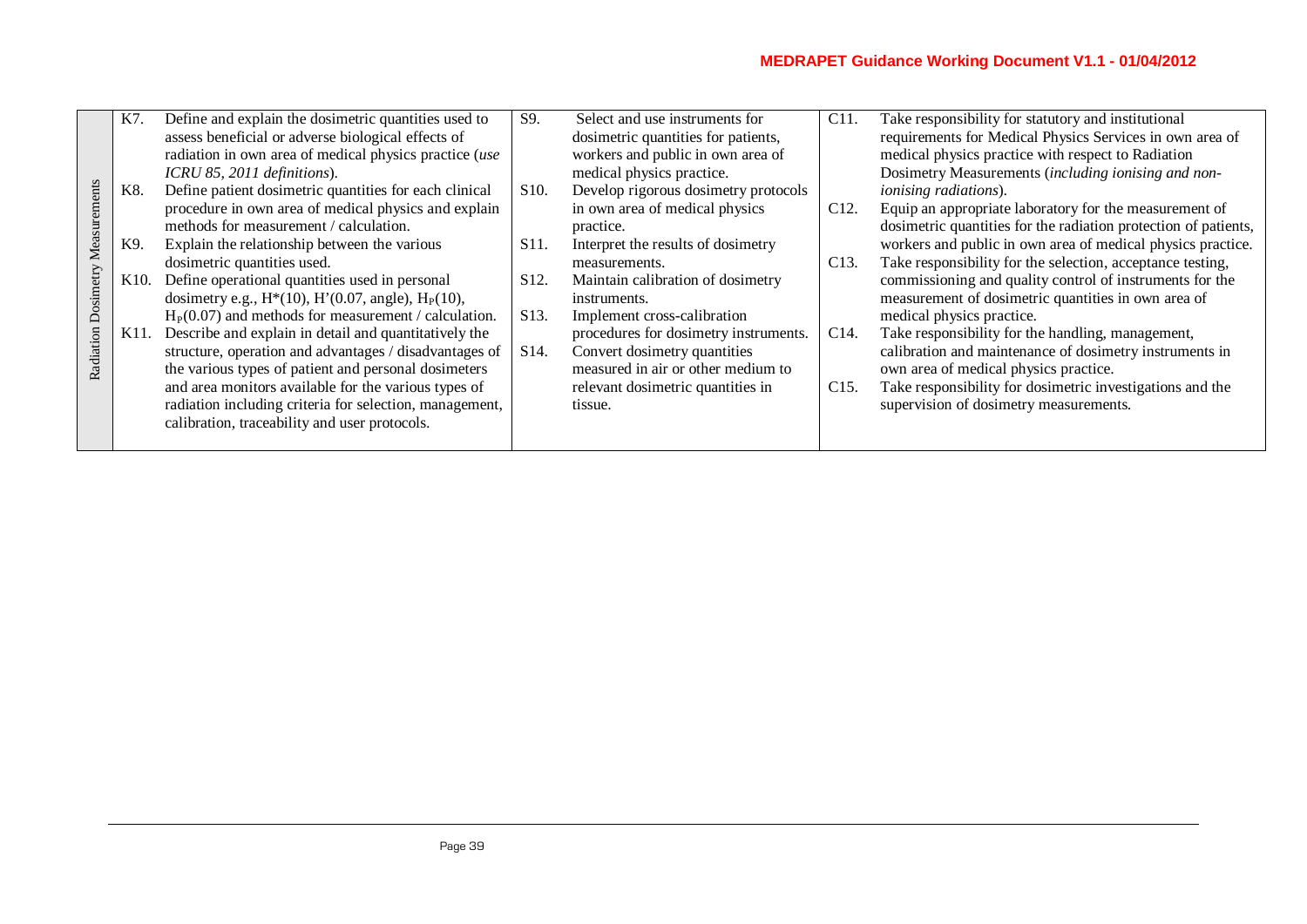|                                  |                   | K12. Explain the principles of patient risk management as         | $\overline{S15}$ . | Calculate patient risk from              | C <sub>16</sub> . | Inventorize sources of radiation present in the hospital       |
|----------------------------------|-------------------|-------------------------------------------------------------------|--------------------|------------------------------------------|-------------------|----------------------------------------------------------------|
|                                  |                   | applied to radiation in own area of medical physics.              |                    | measurement data of the dosimetry        |                   | environment with respect to patient safety.                    |
|                                  |                   | K13. Explain relevant international, EU, national and local       |                    | quantities used to assess adverse        | C17.              | Take responsibility for the ongoing optimization of existing   |
|                                  |                   | legislation, recommendations and documentation                    |                    | biological effects.                      |                   | and newly introduced protocols in own area of medical          |
|                                  |                   | regarding risk from radiation with the purpose of                 | S16.               | Assess patient risks from given          |                   | physics practice with respect to patient protection and in     |
|                                  |                   | hazard prevention and emergency preparedness in the               |                    | procedures in own area of medical        |                   | accordance with the latest published evidence or own           |
|                                  |                   | healthcare environment with regard to patient safety /            |                    | physics practice from measured           |                   | research when the available evidence is not sufficient.        |
|                                  |                   | risk management.                                                  |                    | patient dose data and dose-effect        | C18.              | Carry out a radiation dose audit with respect to patient       |
|                                  | K14.              | Describe the process and practical implementation of              |                    | relationships.                           |                   | safety in own area of medical physics practice.                |
|                                  |                   | patient risk assessments in own area of medical                   | S17.               | Apply the principles of justification    | C19.              | Take responsibility for the development of patient safety      |
|                                  |                   | physics practice.                                                 |                    | (risk / benefit assessment),             |                   | teams in own area of medical physics practice.                 |
|                                  |                   | K15. Describe and explain the procedures for the                  |                    | optimization (including ALARA) and       | C20.              | Implement corrective procedures with regard to patient         |
|                                  |                   | prevention, investigation and handling of adverse                 |                    | the setting up of reference levels to    |                   | safety in own area of medical physics practice.                |
|                                  |                   | incidents (including use of Root Cause Analysis /                 |                    | protect the patient from unnecessary     | C21.              | Take responsibility for the planning for emergency             |
|                                  |                   | Failure Modes and Effects Analysis or alternative                 |                    | risk from radiation.                     |                   | situations with regard to patient safety in own area of        |
|                                  |                   | methodology; recommendations of appropriate                       | S18.               | Apply the various means of dose          |                   | medical physics practice.                                      |
|                                  |                   | remedial actions) with respect to patients in own area            |                    | reduction (appropriate source            | C22.              | Implement a detailed organisational policy to support the      |
|                                  |                   | of medical physics practice.                                      |                    | strengths, exposure time, distance,      |                   | safety of patients in own area of medical physics practice.    |
|                                  | K <sub>16</sub> . | Name and explain the function of the main National,               |                    | shielding) in protocol optimization.     | C <sub>23</sub> . | Take responsibility for the establishment and use of           |
|                                  |                   | European and International organizations concerned                | S19.               | Calculate risks to the unborn child in   |                   | appropriate reference levels with respect to risks from        |
|                                  |                   | with protection of patients from radiation.                       |                    | the case of exposure to radiation.       |                   | radiation.                                                     |
|                                  | K17.              | Explain how research exposures are managed in own                 | S20.               | Develop an organisational policy to      | C24.              | Develop contingency plans for emergency procedures with        |
|                                  |                   | area of medical physics practice including the                    |                    | achieve regulatory compliance for        |                   | respect to patient safety in own area of medical physics       |
|                                  |                   | processes of ethical review and including the use of              |                    | patient safety from radiation in own     |                   | practice.                                                      |
| Patient Safety / Risk Management |                   | dose constraints where appropriate.                               |                    | area of medical physics practice.        | C <sub>25</sub> . | Take responsibility for the design of a new facility           |
|                                  | K18.              | Describe the requirements for, and the practical                  | S21.               | Investigate incidents to determine the   |                   | (including waiting and resting rooms) in own area of           |
|                                  |                   | implementation of, appropriate systems for the                    |                    | cause(s) and recommending                |                   | medical physics practice taking into consideration patient     |
|                                  |                   | monitoring of doses to patients from radiation in own             |                    | appropriate remedial action with         |                   | safety.                                                        |
|                                  |                   | area of medical physics practice.                                 |                    | respect to patient safety in own area    | C <sub>26</sub> . | Take responsibility for the surveillance of installations with |
|                                  | K19.              | Describe the principles and practice of contingency               |                    | of medical physics practice.             |                   | respect to protection of patients from radiation.              |
|                                  |                   | planning and emergency procedures with respect to                 | S22.               | Conduct critical examinations            | C27.              | Take responsibility for the management of good and safe        |
|                                  |                   | patient safety in own area of medical physics.                    |                    | (interlocks, warning systems, safety     |                   | practice in the use of ionising radiation beams and sealed /   |
|                                  | K20.              | Describe the key considerations for the design of a               |                    | design features and barriers) related to |                   | unsealed sources in own area of medical physics practice in    |
|                                  |                   | new facility with regards to patient safety.                      |                    | patient safety in own area of medical    |                   | relation to patient safety.                                    |
|                                  | K21.              | Explain how the application of good safety practices              |                    | physics practice.                        |                   |                                                                |
|                                  |                   | and the use of appropriate devices and techniques are             | S23.               | Give advice on the choice and use of     |                   |                                                                |
|                                  |                   | used to optimize clinical protocols.                              |                    | protective equipment related to          |                   |                                                                |
|                                  | K22.              | Explain the characteristics and limitations of the                |                    | patient safety in own area of medical    |                   |                                                                |
|                                  |                   | various models / algorithms used in the quantification            |                    | physics practice.                        |                   |                                                                |
|                                  |                   | of patient doses from external sources and                        | S24.               | Assess patient risks for a given         |                   |                                                                |
|                                  |                   | compartmental / bio-kinetic models of the MIRD                    |                    | experimental procedure.                  |                   |                                                                |
|                                  |                   | model for internal radionuclide patient dosinferry. <sup>40</sup> |                    |                                          |                   |                                                                |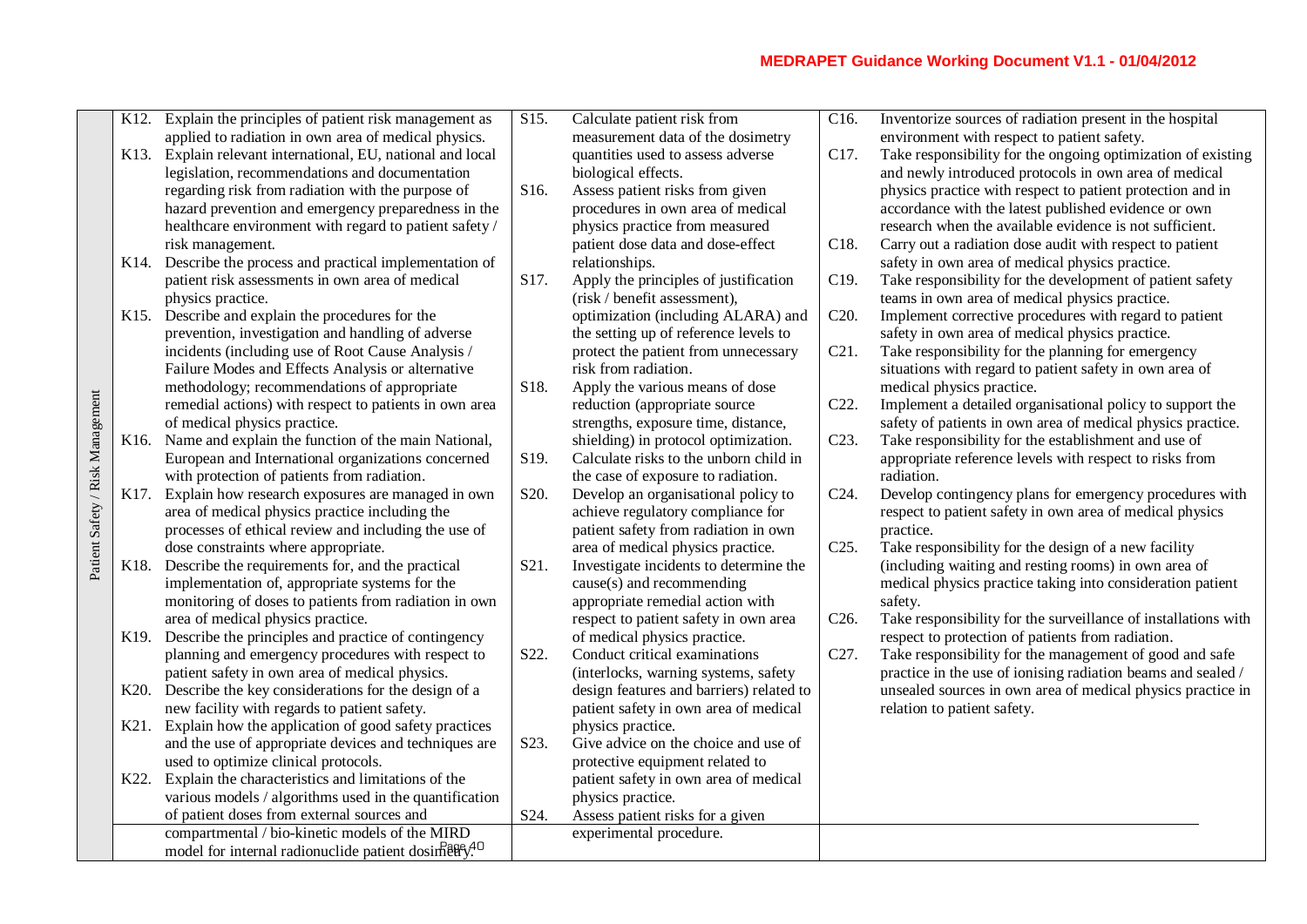|                                                | K23.              | Describe the possible adverse biological effects        | $\overline{S}25.$ | Perform occupational / public risk      | C28. | Inventorize physical agent sources present in the hospital   |
|------------------------------------------------|-------------------|---------------------------------------------------------|-------------------|-----------------------------------------|------|--------------------------------------------------------------|
|                                                |                   | (including mechanism) to workers / public from          |                   | assessment based on facility survey     |      | environment with respect to occupational / public safety /   |
|                                                |                   | radiation including the factors impacting the           |                   | and estimated / measured dosimetry      |      | risk management.                                             |
|                                                |                   | magnitude of the biological effect.                     |                   | data in own area of medical physics.    | C29. | Manage the optimization of protocols with respect to         |
|                                                | K24.              | Explain the principles of occupational risk audit and   | S26.              | Assess occupational risk from given     |      | radiation and occupational / public risk in own area of      |
|                                                |                   | management, hazard prevention and emergency             |                   | procedures in own area of medical       |      | medical physics.                                             |
|                                                |                   | preparedness as applied to radiation in own area of     |                   | physics practice from measured          | C30. | Take responsibility for the conduct of radiation surveys and |
|                                                |                   | medical physics practice.                               |                   | occupational dose data and dose-        |      | implementation of resultant recommendations.                 |
|                                                | K <sub>25</sub> . | Explain relevant international, European, national and  |                   | effect relationships.                   | C31. | Take responsibility for the management and organization of   |
|                                                |                   | local legislation, recommendations and                  | S27.              | Carry out a risk audit with respect to  |      | measures for the safety of staff and public from radiation,  |
|                                                |                   | documentation regarding risk from radiation with        |                   | occupational / public safety from       |      | practical measures to support protection, good safety        |
|                                                |                   | regard to occupational and public safety in own area    |                   | radiation in own area of medical        |      | practice, methods of compliance, record keeping and the use  |
|                                                |                   | of medical physics practice.                            |                   | physics.                                |      | of personal protective equipment in own area of medical      |
|                                                | K <sub>26</sub> . | Explain how the principles of justification,            | S28.              | Evaluate facilities/systems/procedures  |      | physics.                                                     |
|                                                |                   | optimization (including ALARA), and risk limitation     |                   | in terms of occupational / public       | C32. | Develop occupational and public safety / risk management     |
|                                                |                   | are used for occupational and public protection from    |                   | safety from radiation in own area of    |      | teams in own area of medical physics.                        |
|                                                |                   | the deleterious effects of radiation.                   |                   | medical physics.                        | C33. | Take responsibility for the prevention, investigation and    |
|                                                | K27.              | Name and explain the function of the main National,     | S29.              | Develop a detailed organisational       |      | handling of adverse incidents (including root causes and     |
|                                                |                   | European and International organizations concerned      |                   | policy to support the safety of staff / |      | recommendations of appropriate remedial actions) with        |
|                                                |                   | with protection of workers and the general public       |                   | public in own area of medical           |      | respect to workers/public in own area of medical physics.    |
| Occupational & Public Safety / Risk Management |                   | from radiation (e.g., ICRP, ICNIRP, IAEA).              |                   | physics.                                | C34. | Take responsibility for the management of emergency          |
|                                                | K28.              | Explain how sites and facilities are designed to ensure | S30.              | Carry out specialized safety related    |      | situations with regard to occupational and public safety in  |
|                                                |                   | protection of workers and the general public.           |                   | calculations (e.g., shielding           |      | own area of medical physics.                                 |
|                                                | K29.              | Describe and explain the procedures for the             |                   | calculations including use of           | C35. | Take responsibility for the establishment of formal systems  |
|                                                |                   | prevention, investigation and handling of adverse       |                   | specialized shielding calculation       |      | of work ('local rules').                                     |
|                                                |                   | incidents (including root causes and recommendations    |                   | software).                              | C36. | Develop an organisational policy to achieve regulatory       |
|                                                |                   | of appropriate remedial actions) with respect to        | S31.              | Investigate incidents to determine      |      | compliance for occupational / public safety from radiation   |
|                                                |                   | workers/public in own area of medical physics           |                   | causes and recommending appropriate     |      | in own area of medical physics (e.g., security               |
|                                                |                   | practice.                                               |                   | remedial action with respect to         |      | considerations, storage, shielding, record keeping, audit,   |
|                                                | K30.              | Define and measure or calculate the operational         |                   | occupational / public safety in own     |      | waste, transportation of hazardous materials).               |
|                                                |                   | quantities (including units and inter-relationships)    |                   | area of medical physics practice.       |      |                                                              |
|                                                |                   | used in personal dosimetry in own area of medical       | S32.              | Give advice on personal protective      |      |                                                              |
|                                                |                   | physics practice (e.g., ambient, directional and        |                   | equipment and fixed and mobile          |      |                                                              |
|                                                |                   | personal dose equivalents at recommended depth,         |                   | shielding devices in own area of        |      |                                                              |
|                                                |                   | annual limit on intake, derived air concentration).     |                   | medical physics.                        |      |                                                              |
|                                                | K31.              | Calculate doserate from a point source.                 |                   |                                         |      |                                                              |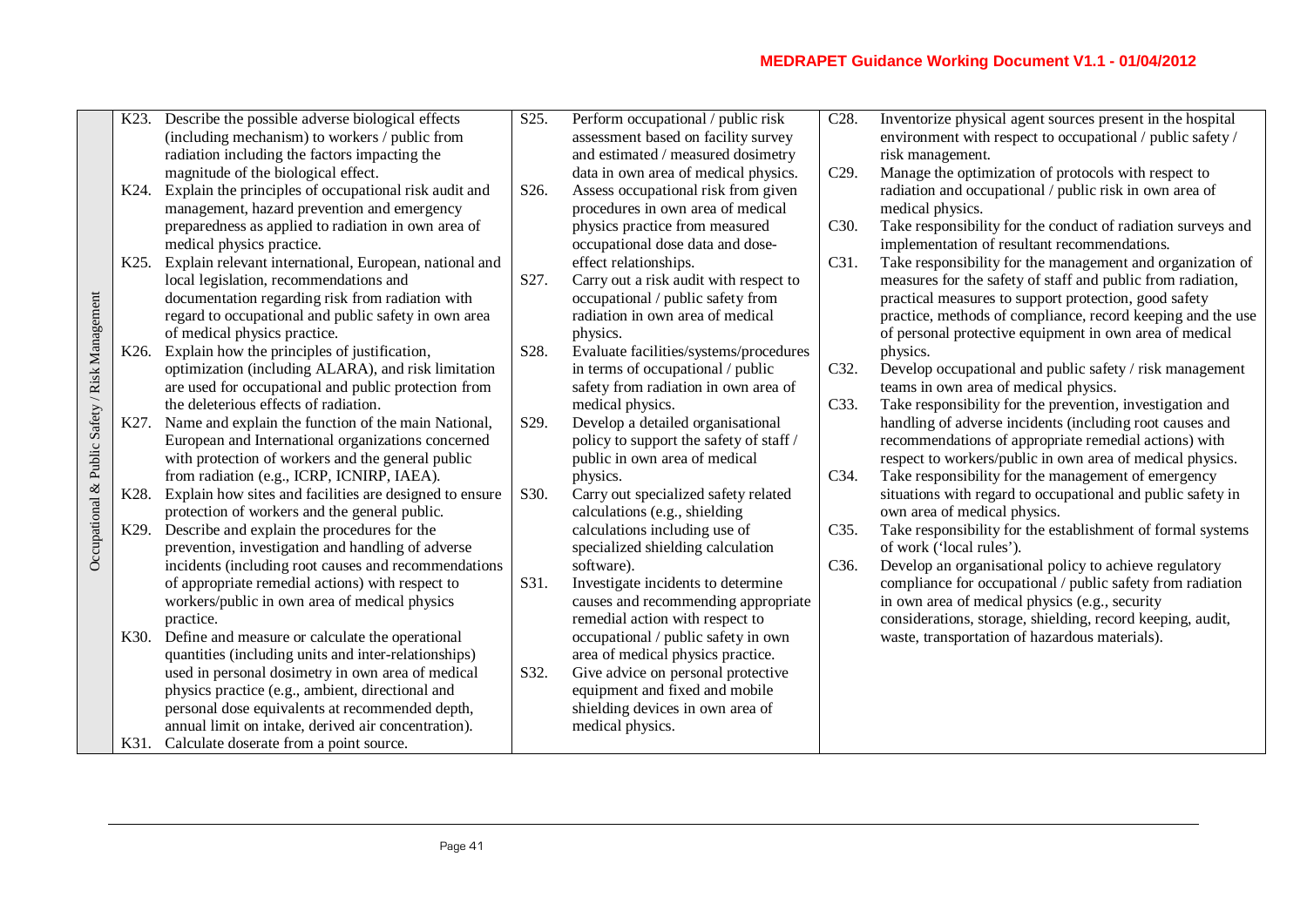|                                                        | K32. | Explain the roles of occupational / public safety       | S33. | Conduct critical examinations            | C37.              | Take responsibility for the management of good and safe      |
|--------------------------------------------------------|------|---------------------------------------------------------|------|------------------------------------------|-------------------|--------------------------------------------------------------|
|                                                        |      | personnel associated with radiation such as Radiation   |      | (interlocks, warning systems, safety     |                   | practice in the use of radiation beams and sealed / unsealed |
|                                                        |      | Protection Expert and Radiation Protection Officer as   |      | design features and barriers) related to |                   | sources in own area of medical physics practice in relation  |
|                                                        |      | defined in European, national and local legislation /   |      | occupational / public safety in own      |                   | to occupational and public safety.                           |
|                                                        |      | documentation.                                          |      | area of medical physics practice.        | C38.              | Take responsibility for the design of a new facility         |
|                                                        | K33. | Explain in quantitative terms the various means of      | S34. | Develop contingency plans for            |                   | (including waiting and resting rooms) in own area of         |
|                                                        |      | dose reduction for external radiation (source           |      | emergency situations with respect to     |                   | medical physics practice taking into consideration           |
|                                                        |      | strengths, exposure times, distance, shielding) and     |      | occupational / public safety in own      |                   | occupational / public dose limits, dose constraints,         |
|                                                        |      | internal radionuclides with respect to occupational /   |      | area of medical physics practice.        |                   | designation of areas and ALARA.                              |
|                                                        |      | public safety.                                          | S35. | Design new facilities in own area of     | C39.              | Take responsibility for the planning for emergency           |
|                                                        | K34. | Describe the process and practical implementation of    |      | medical physics practice with due        |                   | situations with regard to occupational and public safety in  |
|                                                        |      | occup. / public risk assessments in own area of         |      | consideration to occupational / public   |                   | own area of medical physics practice.                        |
|                                                        |      | medical physics practice, using techniques for the      |      | safety.                                  | C <sub>40</sub> . | Implement contingency plans for emergency procedures in      |
|                                                        |      | qualitative and quantitative assessment of risk.        | S36. | Set up area surface/air monitoring       |                   | own area of medical physics practice.                        |
|                                                        | K35. | Describe the key considerations for the design of a     |      | devices where appropriate and            | C41.              | Classify work areas and workers according to hazard levels.  |
|                                                        |      | new facility (including waiting and resting rooms)      |      | according to hazard type and level.      | C42.              | Investigate incidents.                                       |
|                                                        |      | with regards to occupational / public safety in own     | S37. | Manage a contamination incident.         | C43.              | Assess occupational risks for a given experimental           |
|                                                        |      | area of medical physics.                                | S38. | Implement appropriate systems for        |                   | procedure particularly when this is linked to patient risk   |
|                                                        | K36. | Describe the principles and practice of contingency     |      | monitoring radiation doses from          |                   | (e.g., interventional procedures).                           |
| Occupational & Public Safety / Risk Management (cont.) |      | planning and the implementation of emergency            |      | external / internal sources for workers  | C44.              | Take responsibility for the surveillance of radiological     |
|                                                        |      | procedures with respect to occupational / public        |      | (including pregnant / lactating          |                   | installations with respect to radiation protection of the    |
|                                                        |      | safety in own area of medical physics.                  |      | workers), comforters, carers and the     |                   | workers and public.                                          |
|                                                        | K37. | Describe suitable processes for the reporting of        |      | public; including selection and          | C45.              | Take responsibility for regulatory compliance with respect   |
|                                                        |      | radiation incidents involving workers / members of      |      | management of devices used to record     |                   | to the management of radiation sources, radiation waste and  |
|                                                        |      | the general public in the context of own area of        |      | doses in own area of medical physics     |                   | the transportation of radioactive substances.                |
|                                                        |      | medical physics practice, using root cause analysis     |      | practice.                                |                   |                                                              |
|                                                        |      | and/or other tools to determine the underlying          | S39. | Assess occupational risks for a given    |                   |                                                              |
|                                                        |      | $cause(s)$ .                                            |      | experimental procedure.                  |                   |                                                              |
|                                                        | K38. | Describe the requirements for, and the practical        |      |                                          |                   |                                                              |
|                                                        |      | implementation of, appropriate systems for the          |      |                                          |                   |                                                              |
|                                                        |      | monitoring of radiation dose to the worker, including   |      |                                          |                   |                                                              |
|                                                        |      | extremity doses and dose limits for pregnant and        |      |                                          |                   |                                                              |
|                                                        |      | lactating workers, and young workers; and for the       |      |                                          |                   |                                                              |
|                                                        |      | public; including selection, management and             |      |                                          |                   |                                                              |
|                                                        |      | calibration of devices used to measure such doses,      |      |                                          |                   |                                                              |
|                                                        |      | dose records and techniques for dose measurement.       |      |                                          |                   |                                                              |
|                                                        | K39. | Explain how the application of good radiation safety    |      |                                          |                   |                                                              |
|                                                        |      | practice and the use of appropriate personal protective |      |                                          |                   |                                                              |
|                                                        |      | equipment minimises worker and public doses in          |      |                                          |                   |                                                              |
|                                                        |      | medicine.                                               |      |                                          |                   |                                                              |
|                                                        | K40. | List and explain the functioning of safety systems      |      |                                          |                   |                                                              |
|                                                        |      | found in own area of medical physics practice \$1\$-2.  |      |                                          |                   |                                                              |
|                                                        |      | vis occupational / public safety.                       |      |                                          |                   |                                                              |
|                                                        |      |                                                         |      |                                          |                   |                                                              |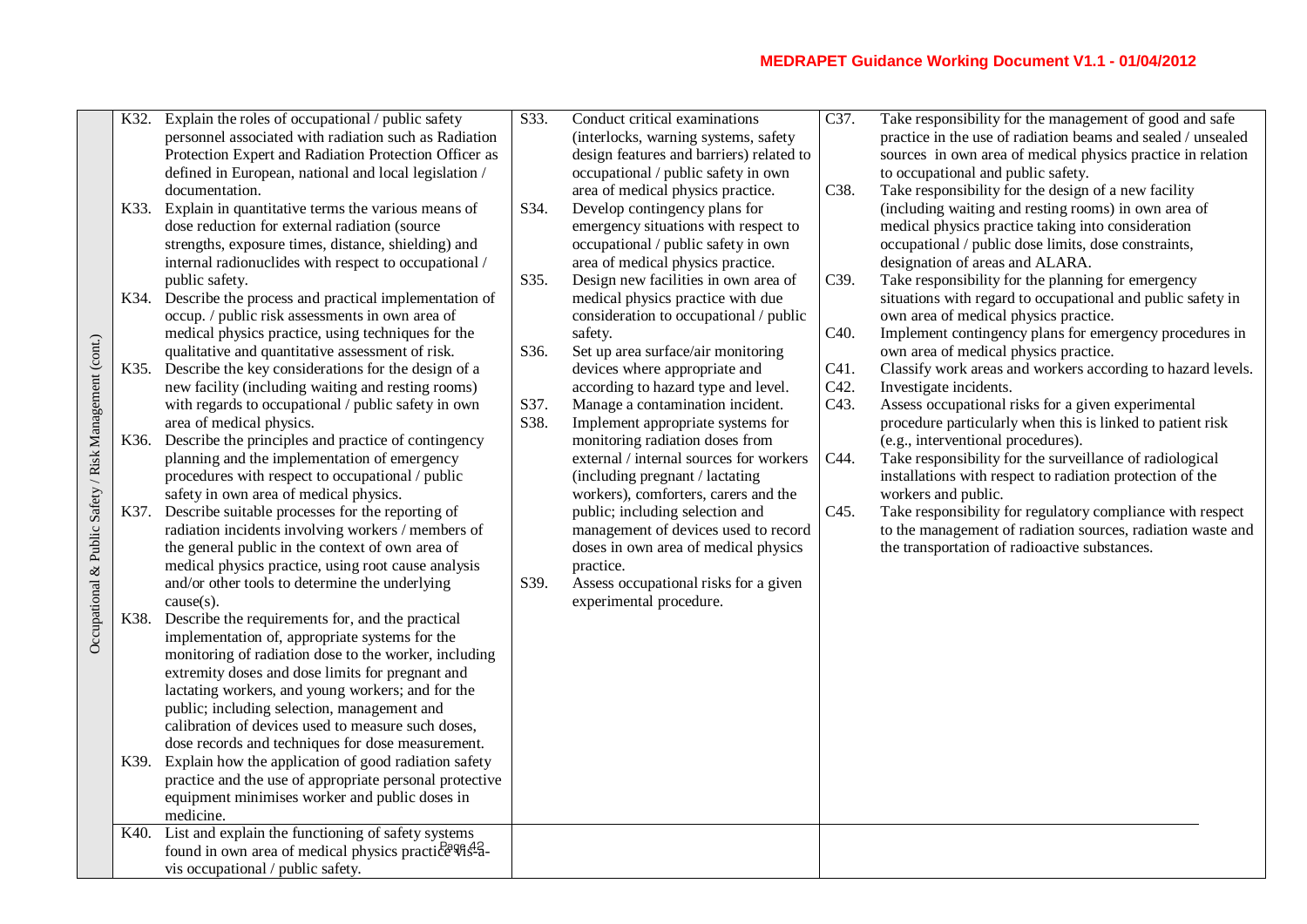|                                    |      | K41. Explain the meaning of 'acceptability criteria' as   | S40. | Use appropriate physical / software    | C <sub>46</sub> . | Take responsibility for medical device (including software,   |
|------------------------------------|------|-----------------------------------------------------------|------|----------------------------------------|-------------------|---------------------------------------------------------------|
|                                    |      | applied to medical devices.                               |      | test objects / phantoms, data          |                   | information systems, PACS) management including               |
|                                    | K42. | Define and explain the principles of quality, quality     |      | acquisition protocols, data recording  |                   | planning, evaluation of clinical needs, specification for     |
|                                    |      | assurance, quality control, performance indicators,       |      | forms, national / European /           |                   | tender purposes, evaluation of tendered devices, acceptance   |
|                                    |      | constancy testing, quality control tests, test frequency, |      | international protocols to measure the |                   | testing, commissioning, constancy testing (including setting  |
|                                    |      | tolerances, and action criteria with respect to medical   |      | performance indicators of medical      |                   | of warning and suspension levels), maintenance,               |
|                                    |      | devices.                                                  |      | devices in own area of medical         |                   | decommissioning and service contract management in own        |
|                                    | K43. | Describe and explain in detail international, national    |      | physics, assess deviations from        |                   | area of medical physics practice.                             |
|                                    |      | and local protocols for assessing the performance of      |      | acceptable values (as indicated by     | C47.              | Participate in the procurement of new devices in own area     |
|                                    |      | medical devices in own area of medical physics            |      | manufacturer and international /       |                   | of medical physics practice.                                  |
|                                    |      | practice.                                                 |      | European / national standard setting   | C48.              | Take responsibility for the maintenance of quality control    |
|                                    | K44. | Explain the principles of medical device (including       |      | bodies), evaluate the relevance of     |                   | records.                                                      |
| Clinical Medical Device Management |      | associated software) management including planning,       |      | deviations for clinical practice and   | C49.              | Establish and plan QA/QC procedures in appropriate            |
|                                    |      | evaluation of clinical needs, specification for tender    |      | suggest actions for restoring default  |                   | support of the specific activity in own area of medical       |
|                                    |      | purposes, evaluation of tendered devices,                 |      | performance.                           |                   | physics practice.                                             |
|                                    |      | procurement, acceptance testing, commissioning,           | S41. | Evaluate technical specifications of   | C50.              | Take responsibility for the development of an institutional   |
|                                    |      | constancy testing, maintenance and decommissioning;       |      | commercial devices in own area of      |                   | quality assurance / quality control medical device service as |
|                                    |      | service contract management.                              |      | medical physics.                       |                   | required by European and national medical device standard     |
|                                    | K45. | List and explain the functions of the major               | S42. | Carry out acceptance testing,          |                   | setting bodies in own area of medical physics practice.       |
|                                    |      | International and European standard (e.g., IEC,           |      | commissioning and constancy testing    | C51.              | Take responsibility for the development and ongoing update    |
|                                    |      | CENELEC) setting bodies (and others such as               |      | procedures in own area of medical      |                   | of departmental quality control protocols for medical         |
|                                    |      | NEMA) for medical devices and describe the various        |      | physics practice.                      |                   | devices in own area of medical physics practice.              |
|                                    |      | types of documentation issued by these bodies and         | S43. | Evaluate whether medical device        | C52.              | Participate in the installation of new devices in own area of |
|                                    |      | their use in medical device management.                   |      | service agreements (including          |                   | medical physics practice.                                     |
|                                    |      |                                                           |      | software updates) are adequate to      | C53.              | Negotiate device acceptance with provider and own             |
|                                    |      |                                                           |      | ensure patient and occupational safety |                   | department management following acceptance tests.             |
|                                    |      |                                                           |      | in own area of medical physics         | C54.              | Organize, manage and train quality control teams in own       |
|                                    |      |                                                           |      | practice.                              |                   | area of medical physics practice.                             |
|                                    |      |                                                           | S44. | Interpret and apply local occupational | C55.              | Decide if actions are required on a medical device to restore |
|                                    |      |                                                           |      | protection rules as applicable to      |                   | default performance.                                          |
|                                    |      |                                                           |      | medical device QC procedures.          | C56.              | Define warning and suspension levels for devices.             |
|                                    |      |                                                           | S45. | Evaluate and participate in the        |                   |                                                               |
|                                    |      |                                                           |      | selection of medical devices in a      |                   |                                                               |
|                                    |      |                                                           |      | tender in own area of medical physics  |                   |                                                               |
|                                    |      |                                                           |      | practice.                              |                   |                                                               |
|                                    |      |                                                           |      |                                        |                   |                                                               |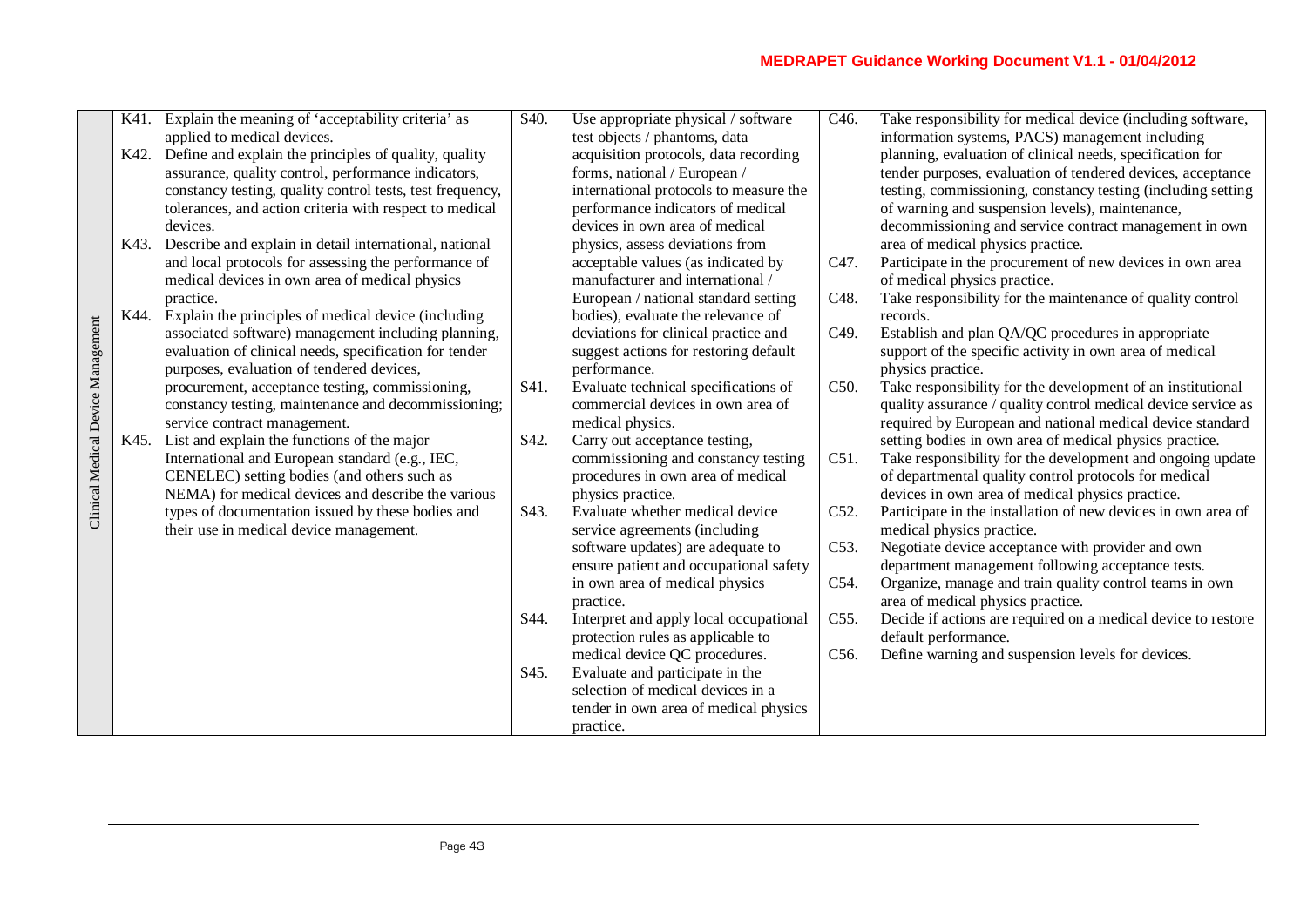|                                                    | K46. | Explain the risk/benefit justification of procedures in<br>own area of medical physics<br>K47. Explain protocol optimization principles in own area | S <sub>46</sub> . | Analyze critically protocol proposals<br>in terms of feasibility, effectiveness<br>and safety. | C57.              | Oversee daily patient safety / risk management in<br>procedures involving radiation in own area of medical<br>physics.    |
|----------------------------------------------------|------|-----------------------------------------------------------------------------------------------------------------------------------------------------|-------------------|------------------------------------------------------------------------------------------------|-------------------|---------------------------------------------------------------------------------------------------------------------------|
|                                                    | K48. | of medical physics practice.<br>Explain the design principles, relevant legislation                                                                 | S47.              | Operate medical devices in own area<br>of medical physics practice                             | C58.              | Participate in the evaluation and optimization of clinical<br>protocols and risk elimination / reduction in own area of   |
|                                                    | K49. | issues and approval procedures for clinical trials.<br>Describe general indications and contra-indications                                          |                   | effectively and safely.                                                                        | C59.              | medical physics in both routine and non-routine procedures.<br>Participate in definition of clin. procedure acceptability |
|                                                    |      | for the use of devices in own area of medical physics                                                                                               |                   |                                                                                                |                   | limits.                                                                                                                   |
| Clinical Involvement                               | K50. | practice.<br>Describe the purpose and implementation of local                                                                                       |                   |                                                                                                | C <sub>60</sub> . | Advise on the most appropriate procedure with respect to<br>risk/benefit ratio.                                           |
|                                                    |      | systems for formal incident reporting and internal<br>review with regard to risk management.                                                        |                   |                                                                                                | C61.              | Supervise paediatric investigations with respect to dose<br>optimiz.                                                      |
|                                                    |      |                                                                                                                                                     |                   |                                                                                                | C <sub>62</sub> . | Advise other healthcare professionals on optimization and                                                                 |
|                                                    |      |                                                                                                                                                     |                   |                                                                                                |                   | safety of individual patient examination / treatment and                                                                  |
|                                                    |      |                                                                                                                                                     |                   |                                                                                                |                   | examination / treatment protocols.                                                                                        |
|                                                    | K51. | Define quality objectives in own area of medical                                                                                                    | S48.              | Set up a service quality development                                                           | C63.              | Advise on the technical aspects impacting the clinical                                                                    |
|                                                    |      | physics practice.                                                                                                                                   |                   | strategy for own area of medical                                                               |                   | effectiveness and safety of new medical devices or                                                                        |
|                                                    | K52. | Describe the institutional framework of QA activity                                                                                                 |                   | physics practice.                                                                              |                   | techniques prior to their introduction into clinical practice.                                                            |
| Development of Service<br>Quality vis-a-vis Safety |      | and regulation in own area of medical physics<br>practice.                                                                                          | S49.              | Measure quality management<br>performance and improvements in                                  | C64.              | Participate in the design and implementation of QA systems<br>in own area of medical physics practice.                    |
|                                                    | K53. | Describe the purpose and implementation of local                                                                                                    |                   | own area of medical physics practice.                                                          | C65.              | Assume responsibility for quality management audits                                                                       |
|                                                    |      | systems for formal incident reporting and internal                                                                                                  | S50.              | Participate in the reporting, review                                                           |                   | involving medical devices and associated radiation.                                                                       |
|                                                    |      | review with regard to improvement of service quality.                                                                                               |                   | and analysis of incidents.                                                                     | C66.              | Take responsibility for the formal review and analysis of                                                                 |
|                                                    |      |                                                                                                                                                     |                   |                                                                                                |                   | incidents within own area of medical physics practice.                                                                    |
|                                                    | K54. | Describe the general role of the medical physicist as                                                                                               | S51.              | Identify and manage ethical issues                                                             | C67.              | Produce and/or audit reports as an independent provider for                                                               |
|                                                    |      | consultant in own area of medical physics practice.                                                                                                 |                   | involved in delivering a consultancy                                                           |                   | organizations other than one's own.                                                                                       |
|                                                    | K55. | Discuss the specific ethical issues involved in                                                                                                     |                   | service in own area of medical                                                                 | C68.              | Design and evaluate continuous professional courses in own                                                                |
| Expert Cons.                                       |      | delivering a consultancy service in own area of                                                                                                     |                   | physics practice (including conflict of                                                        |                   | area of medical physics practice for organizations other than                                                             |
|                                                    |      | medical physics practice (including conflict of interest                                                                                            |                   | interest issues).                                                                              |                   | one's own.                                                                                                                |
|                                                    |      | issues).                                                                                                                                            |                   |                                                                                                |                   |                                                                                                                           |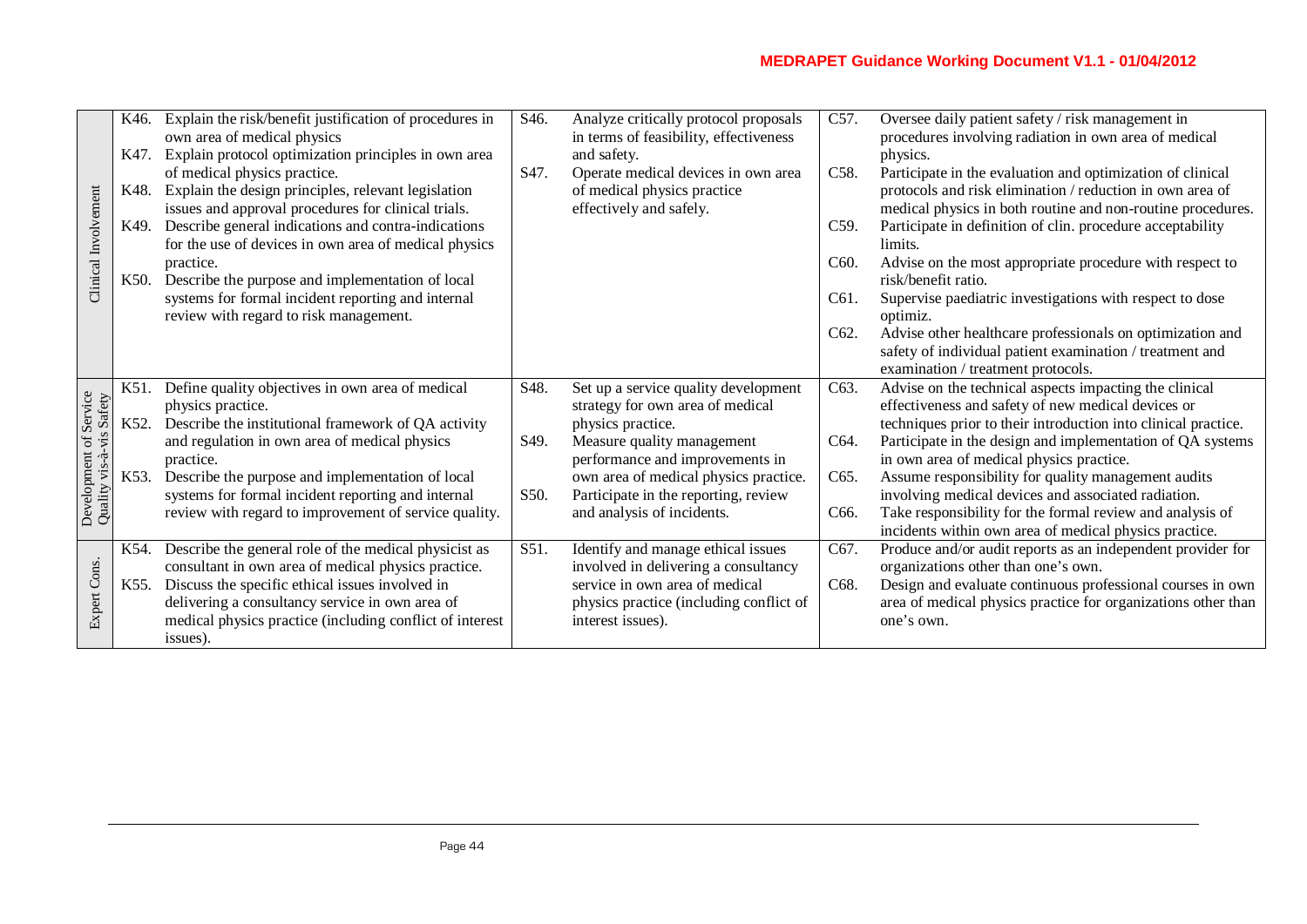| Educ. of Healthcare Professionals (including<br>Medical Physics trainees) | K56.<br>K57.                 | Discuss the principles of modern adult pedagogy and<br>apply them to the radiation protection educational<br>needs of healthcare professionals (including<br>continuous professional development activities) and<br>including training associated with the introduction of<br>new devices and techniques.<br>Discuss the factors which impact the choice of<br>learning outcomes and methods of knowledge transfer<br>to the case of medical device and radiation knowledge<br>for specific healthcare professionals in specific<br>clinical environments (such as previous education and<br>training and the usability and safety features of<br>devices). | S52.<br>S53. | Set up an inventory of learning<br>outcomes tailored to the specific<br>learning needs of specific healthcare<br>professionals in specific clinical<br>environments in conjunction with the<br>leaders of the respective healthcare<br>professions.<br>Prepare effective and efficient modes of<br>knowledge transfer activities specific to<br>the specific learning needs of specific<br>healthcare professionals in specific<br>clinical environments in conjunction<br>with the leaders of the respective<br>healthcare professions. | C69.<br>C70.<br>C71.<br>C72.         | Take responsibility for the education of healthcare<br>professionals (including Medical Physics trainees) regarding<br>the optimised clinical use of medical devices and safety<br>from radiation in specific clinical environments in own area<br>of medical physics practice.<br>Take responsibility for the education of healthcare<br>professionals in performing QC procedures in own area of<br>medical physics.<br>Take responsibility for the education of healthcare<br>professionals regarding protection from radiation including<br>the use of personal dose monitors and personal protection<br>equipment.<br>In conjunction with other healthcare professionals take<br>responsibility for ensuring that referrers are knowledgeable<br>of current referral criteria in own area of medical physics<br>practice. |
|---------------------------------------------------------------------------|------------------------------|-------------------------------------------------------------------------------------------------------------------------------------------------------------------------------------------------------------------------------------------------------------------------------------------------------------------------------------------------------------------------------------------------------------------------------------------------------------------------------------------------------------------------------------------------------------------------------------------------------------------------------------------------------------|--------------|------------------------------------------------------------------------------------------------------------------------------------------------------------------------------------------------------------------------------------------------------------------------------------------------------------------------------------------------------------------------------------------------------------------------------------------------------------------------------------------------------------------------------------------|--------------------------------------|--------------------------------------------------------------------------------------------------------------------------------------------------------------------------------------------------------------------------------------------------------------------------------------------------------------------------------------------------------------------------------------------------------------------------------------------------------------------------------------------------------------------------------------------------------------------------------------------------------------------------------------------------------------------------------------------------------------------------------------------------------------------------------------------------------------------------------|
| Assessment<br>Health Technology                                           | K58.<br>K59.<br>K60.<br>K61. | Explain the principles of HTA as applied to medical<br>devices and procedures in own area of medical<br>physics practice.<br>Discuss the ethical issues associated with clinical<br>trials involving radiation.<br>Describe how to apply for approval from a hospital<br>and /or university based ethics committee for a<br>clinical trial involving radiation.<br>Describe the fundamentals and design models of<br>clinical trials in own area of medical physics practice.                                                                                                                                                                               | S54.<br>S55. | Perform a systematic review of the<br>existing evidence base to evaluate the<br>clinical effectiveness and safety of a<br>new medical device or new procedure<br>involving radiation.<br>Conduct the technical components of an<br>HTA project in own area of medical<br>physics practice.                                                                                                                                                                                                                                               | C73.<br>C74.<br>C75.<br>C76.<br>C77. | Use the methodologies of HTA to carry out a HTA in<br>conjunction with other healthcare professionals.<br>Take responsibility for the technical component of a HTA<br>involving radiation.<br>Take responsibility and communicate with relevant<br>authorities with regards to safety from radiation in the case<br>of clinical trials.<br>Apply for approval from a hospital and /or university based<br>ethics committee for a clinical trial involving radiation.<br>Advise on and take responsibility for the preclinical device<br>aspects of the ethical review of a clinical trial involving<br>radiation.                                                                                                                                                                                                              |
| Innovation                                                                |                              |                                                                                                                                                                                                                                                                                                                                                                                                                                                                                                                                                                                                                                                             | S56.         | Apply the methodology of horizon<br>scanning (including listing of specific<br>information sources) for new and<br>emerging technologies to own area of<br>medical physics practice.                                                                                                                                                                                                                                                                                                                                                     | C78.                                 | Take responsibility for the development of new radiation<br>devices (including software) and modification of existing<br>radiation devices (including software), including their<br>implementation and evaluation in response to clinical needs<br>and legal issues in own area of medical physics practice.                                                                                                                                                                                                                                                                                                                                                                                                                                                                                                                   |

- 2
- 3
- 4
- 5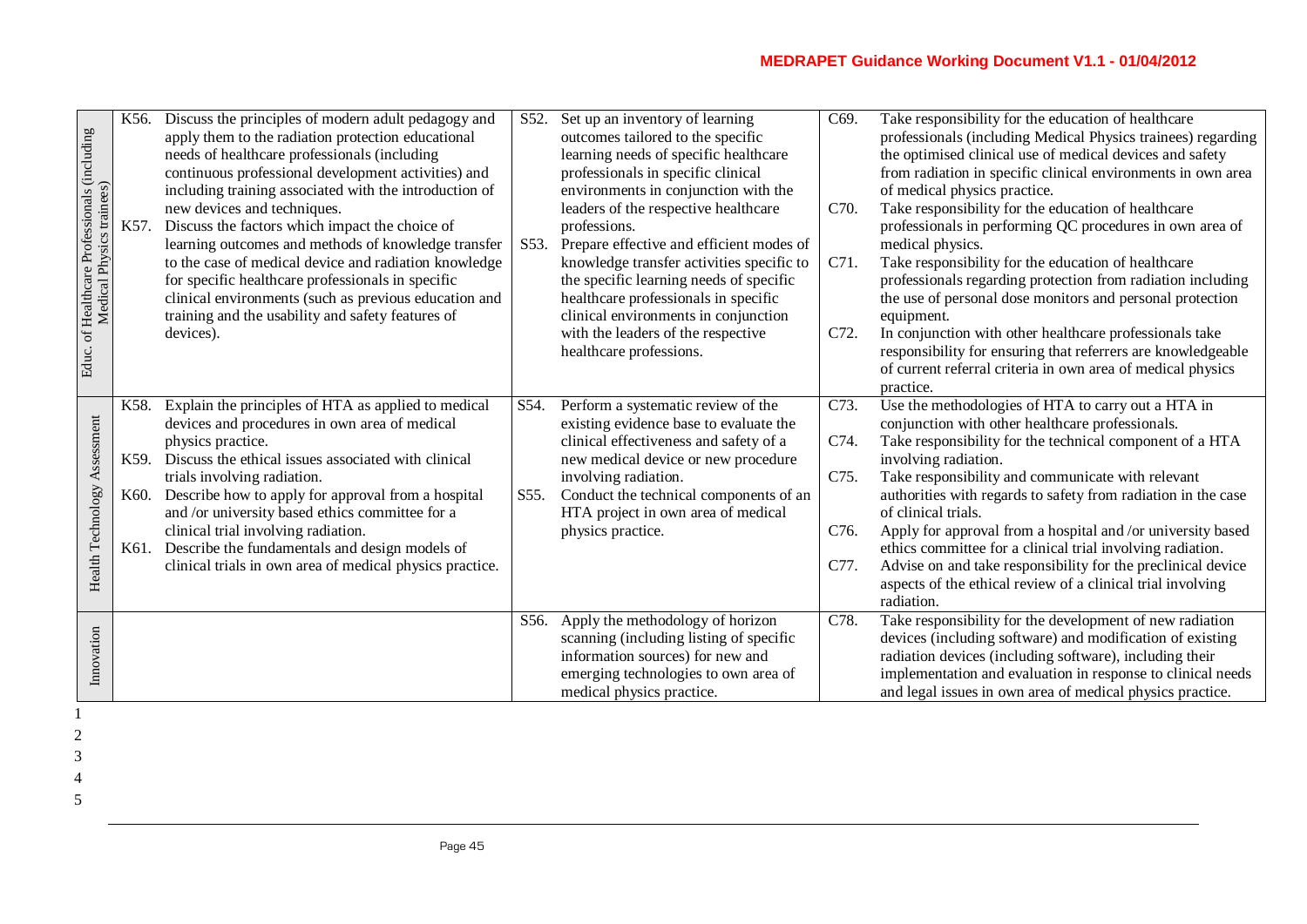|                                                  | Radiation Protection KSC for Medical Physics in Diagnostic and Interventional Radiology |                                                                                                                                                                                                                                                                                                                                                                                                                                                                                                                                                                                                                                                                                                                                                                                                                                                                                                                                                                                                                                                                                                                                                                                                                                                                                                                                                                                                                                                                                                                                                                                                                                                                                                                                                                                                                                                                                              |                                |                                                                                                                                                                                                                                                                                                                                                                                                                                                                                                                                                                                                                                                                                                                                                                                                                                                                                                                                                                                                                                                     |     |                                                                                                                                                                               |  |  |  |  |  |
|--------------------------------------------------|-----------------------------------------------------------------------------------------|----------------------------------------------------------------------------------------------------------------------------------------------------------------------------------------------------------------------------------------------------------------------------------------------------------------------------------------------------------------------------------------------------------------------------------------------------------------------------------------------------------------------------------------------------------------------------------------------------------------------------------------------------------------------------------------------------------------------------------------------------------------------------------------------------------------------------------------------------------------------------------------------------------------------------------------------------------------------------------------------------------------------------------------------------------------------------------------------------------------------------------------------------------------------------------------------------------------------------------------------------------------------------------------------------------------------------------------------------------------------------------------------------------------------------------------------------------------------------------------------------------------------------------------------------------------------------------------------------------------------------------------------------------------------------------------------------------------------------------------------------------------------------------------------------------------------------------------------------------------------------------------------|--------------------------------|-----------------------------------------------------------------------------------------------------------------------------------------------------------------------------------------------------------------------------------------------------------------------------------------------------------------------------------------------------------------------------------------------------------------------------------------------------------------------------------------------------------------------------------------------------------------------------------------------------------------------------------------------------------------------------------------------------------------------------------------------------------------------------------------------------------------------------------------------------------------------------------------------------------------------------------------------------------------------------------------------------------------------------------------------------|-----|-------------------------------------------------------------------------------------------------------------------------------------------------------------------------------|--|--|--|--|--|
|                                                  |                                                                                         | Knowledge                                                                                                                                                                                                                                                                                                                                                                                                                                                                                                                                                                                                                                                                                                                                                                                                                                                                                                                                                                                                                                                                                                                                                                                                                                                                                                                                                                                                                                                                                                                                                                                                                                                                                                                                                                                                                                                                                    |                                | <b>Skills</b>                                                                                                                                                                                                                                                                                                                                                                                                                                                                                                                                                                                                                                                                                                                                                                                                                                                                                                                                                                                                                                       |     | Competence                                                                                                                                                                    |  |  |  |  |  |
| Service<br>Comprehensive Physics Problem Solving | K1.<br>K <sub>2</sub> .<br>K3.                                                          | For each imaging modality, list and explain user controlled variables/settings<br>and their impact on image quality/diagnostic efficacy and patient risk.<br>For each imaging modality, describe and explain differences in device design<br>and their effects on image quality and patient safety for dedicated devices<br>(e.g., mammography, dental systems for projection x-ray imaging).<br>Describe in detail x-ray projection and CT imaging devices for general<br>projection x-ray imaging, chest systems, mammography (including<br>tomosynthesis), dental systems (intra-oral, OPG, cephalometric<br>systems), mobile, dual energy projection x-ray imaging, flat<br>panel/image intensifier/mobile/over/under table fluoroscopes and C-<br>arms, interventional systems, paediatric systems, radiostereometric<br>(RSA) systems, stereotactic / biopsy systems (e.g., mammography), dual<br>energy X-ray absorptiometry (DXA), sequential/axial and helical mode<br>CT, multidetector CT, dual source/energy CT, volumetric CT scanners,<br>CT scanners for radiotherapy planning, CT fluoroscopy and cone-beam<br>CT, including:<br>image quality related performance indicators<br>device design for image quality and patient/occupational dose<br>optimization, including special features for dedicated systems<br>user determined parameters and their manipulation for optimising image<br>quality and patient dose<br>Explain in detail the following features of fluoroscopes: flat-panel / image<br>intensifier detectors (including problems with image intensifiers such as<br>geometric distortion, environmental magnetic field effects), continuous and<br>pulsed acquisition including frame rate, automatic brightness control, high<br>dose rate fluoroscopy, digital spot imaging, cine runs, last image hold,<br>roadmapping, 3D - cone beam CT acquisition. | S1.<br>S <sub>2</sub> .<br>S3. | For each modality, operate imaging<br>devices at the level necessary for give<br>advice on optimization of imaging<br>protocols, quality control, image<br>quality manipulation, and carry out<br>research when the available evidence<br>for advice is not sufficient.<br>Manipulate acquisition parameters for<br>all forms of projection x-ray imaging<br>devices (e.g., kV, filtration, mAs,<br>sensitivity ('speed'), collimation,<br>magnification, SID, SSD, frame rate,<br>screening time, manual/AED modes,<br>compression), explain the effect on<br>image quality and relevant patient<br>dose quantities (and occupational dose<br>particularly when this is correlated<br>with patient dose) and relevance to<br>specific clinical studies.<br>Manipulate acquisition parameters for<br>all forms of CT imaging, explain the<br>effect on image quality and relevant<br>patient dose quantities (and<br>occupational dose particularly when<br>this is correlated with patient dose)<br>and relevance to specific clinical<br>studies. | C1. | Carry out or supervise as<br>appropriate the measurement of<br>physical quantities relevant to<br>the safe use of radiation in<br>Diagnostic and Interventional<br>Radiology. |  |  |  |  |  |
|                                                  |                                                                                         |                                                                                                                                                                                                                                                                                                                                                                                                                                                                                                                                                                                                                                                                                                                                                                                                                                                                                                                                                                                                                                                                                                                                                                                                                                                                                                                                                                                                                                                                                                                                                                                                                                                                                                                                                                                                                                                                                              | S4.                            | Use specialised test tools e.g.,<br>contrast-detail test objects, to evaluate<br>imaging systems.                                                                                                                                                                                                                                                                                                                                                                                                                                                                                                                                                                                                                                                                                                                                                                                                                                                                                                                                                   |     |                                                                                                                                                                               |  |  |  |  |  |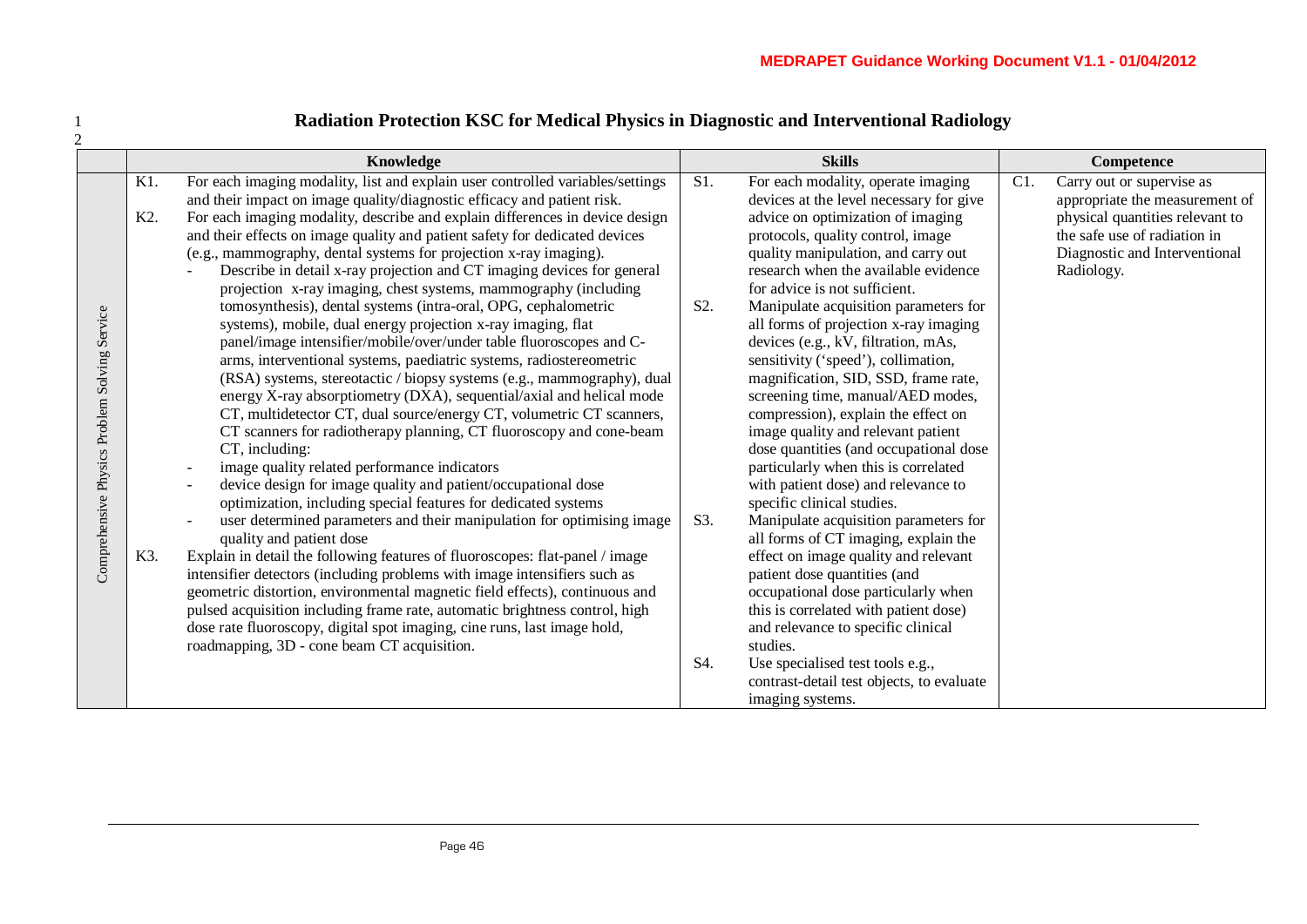| Ionizing & Non-Ionizing Radiation<br>Dosimetry Measurements | K4.               | For each imaging modality define patient safety /dosimetry related<br>indicators/quantities (use both ICRU 74 and commonly used terminology for<br>$x$ -radiation):<br>projection radiography: photon / energy fluence and fluence rate,<br>absorbed dose, terma, kerma, KAP (P <sub>KA</sub> , DAP), IAK (K <sub>i</sub> ), ESAK<br>$(K_e)$ , ESD, effective dose, glandular dose in mammography<br>fluoroscopy: cumulative fluoroscopy time, cumulative fluoroscopy<br>KAP, cumulative fluorography KAP, total cumulative KAP, cumulative<br>air kerma at the international reference point, peak skin dose, organ<br>absorbed dose, effective dose<br>CT: CTDI <sub>air</sub> (C <sub>a,100</sub> ), CTDI <sub>W</sub> (C <sub>W</sub> ), CTDI <sub>vol</sub> (C <sub>VOL</sub> ), KLP (P <sub>KLCT</sub> ),<br>organ absorbed dose, effective dose<br><b>MRI: SAR</b> | S5.<br>S6.<br>S7. | For each imaging modality, identify and<br>carry out appropriate patient /<br>occupational / public safety related<br>dosimetric measurements and<br>calculations.<br>For each imaging modality measure /<br>calculate patient safety /dose related<br>indicators/quantities and wherever<br>possible verify independently values<br>supplied by manufacturers.<br>For each imaging modality, select<br>appropriate phantoms/phantom<br>materials for dosimetry. | $C2$ .<br>C3. | For each imaging modality,<br>take responsibility for the<br>measurement of appropriate<br>patient / occupational / public<br>safety related dosimetric<br>monitoring quantities.<br>Carry out a dose assessment for<br>the conceptus in the case of<br>pregnant patients. |
|-------------------------------------------------------------|-------------------|---------------------------------------------------------------------------------------------------------------------------------------------------------------------------------------------------------------------------------------------------------------------------------------------------------------------------------------------------------------------------------------------------------------------------------------------------------------------------------------------------------------------------------------------------------------------------------------------------------------------------------------------------------------------------------------------------------------------------------------------------------------------------------------------------------------------------------------------------------------------------|-------------------|------------------------------------------------------------------------------------------------------------------------------------------------------------------------------------------------------------------------------------------------------------------------------------------------------------------------------------------------------------------------------------------------------------------------------------------------------------------|---------------|----------------------------------------------------------------------------------------------------------------------------------------------------------------------------------------------------------------------------------------------------------------------------|
|                                                             | K5.               | Ultrasound: mechanical and thermal indices, acoustic output<br>Define and explain methods of measurement of occupational / public dose<br>indicators suitable for ensuring adherence to exposure limit values and dose<br>constraints.                                                                                                                                                                                                                                                                                                                                                                                                                                                                                                                                                                                                                                    | S8.               | Use specialized dosimetry software /<br>conversion coefficients to calculate<br>effective doses and organ absorbed<br>doses from dosimetry measurements.                                                                                                                                                                                                                                                                                                         |               |                                                                                                                                                                                                                                                                            |
|                                                             | K6.               | Explain radiobiological dose-effect relationships relevant to Diagnostic and<br>Interventional Radiology with respect to patient safety including discussion<br>of the physical and biological background, response of tissues to radiation on<br>molecular, cellular and macroscopic level, models of radiation induced<br>cancer and hereditary risks and radiation effects on humans in general,<br>children and the conceptus.                                                                                                                                                                                                                                                                                                                                                                                                                                        | S9.               | Use radiobiological dose-effect<br>relationships relevant to Diagnostic<br>and Interventional Radiology to<br>estimate patient risk (including<br>adverse incidents involving high<br>exposures).                                                                                                                                                                                                                                                                | C4.<br>$C5$ . | Take responsibility for the<br>protection of patients by<br>optimization of practices,<br>procedures and acquisition<br>protocols.<br>Take responsibility for                                                                                                              |
|                                                             | K7.               | Explain the meaning of justification and optimization as applied to medical<br>imaging practices.                                                                                                                                                                                                                                                                                                                                                                                                                                                                                                                                                                                                                                                                                                                                                                         | S <sub>10</sub> . | Apply the concepts of justification,<br>optimization and diagnostic reference                                                                                                                                                                                                                                                                                                                                                                                    | C6.           | establishment of DRLs.<br>Take responsibility for ensuring                                                                                                                                                                                                                 |
|                                                             | K8.               | For each imaging modality, list and explain the target patient safety outcomes                                                                                                                                                                                                                                                                                                                                                                                                                                                                                                                                                                                                                                                                                                                                                                                            |                   | levels to patient protection.                                                                                                                                                                                                                                                                                                                                                                                                                                    |               | that doses in a facility are                                                                                                                                                                                                                                               |
| Patient Safety / Dose Optimization                          | K9.               | with respect to hazards from radiation.<br>For each imaging modality, list and explain in detail and whenever possible<br>quantitatively protocol design variables which impact patient safety and<br>optimization of practices, procedures and acquisition protocols.                                                                                                                                                                                                                                                                                                                                                                                                                                                                                                                                                                                                    | S <sub>11</sub> . | For each imaging modality, apply<br>local European laws, regulations,<br>recommendations and standards<br>related to patient safety.                                                                                                                                                                                                                                                                                                                             |               | measured, are consonant with<br>European, national and local<br>diagnostic reference levels and<br>advise management and                                                                                                                                                   |
|                                                             |                   | K10. Explain the methodology for the setting up of DRLs.<br>K11. For each imaging modality explain the physical principles underpinning use<br>of protective barriers, accessories and apparel with regard to patient safety.                                                                                                                                                                                                                                                                                                                                                                                                                                                                                                                                                                                                                                             | S12.              | Optimize patient radiation protection<br>in high dose or high risk practices:<br>interventional radiology, CT, health                                                                                                                                                                                                                                                                                                                                            |               | imaging professionals on means<br>of reducing doses when<br>necessary.                                                                                                                                                                                                     |
|                                                             | K <sub>12</sub> . | For each imaging modality, describe the key considerations for the design of<br>a new facility with respect to patient safety.                                                                                                                                                                                                                                                                                                                                                                                                                                                                                                                                                                                                                                                                                                                                            |                   | screening programmes, irradiation of<br>children, neonates or the foetus,                                                                                                                                                                                                                                                                                                                                                                                        | C7.           | Participate in the establishment<br>of referral criteria and                                                                                                                                                                                                               |
|                                                             | K14.              | K13. Describe the practical implementation of patient safety / dose audits.<br>For each imaging modality, explain the physical basis of any<br>contraindications for device use and procedures for avoiding adverse events.                                                                                                                                                                                                                                                                                                                                                                                                                                                                                                                                                                                                                                               |                   | genetic predisposition for detrimental<br>radiation effects.                                                                                                                                                                                                                                                                                                                                                                                                     |               | justification of practices.                                                                                                                                                                                                                                                |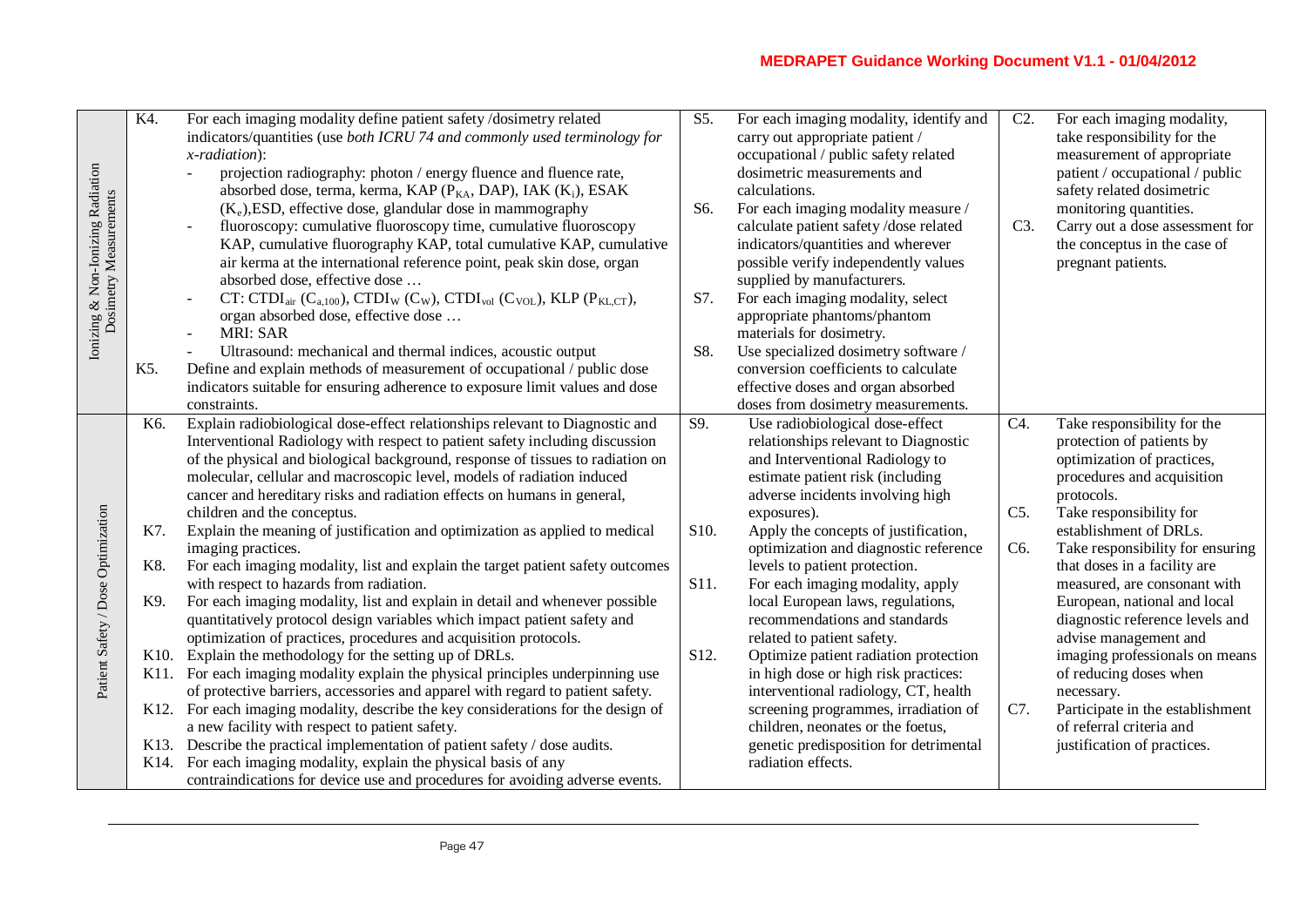|              | K <sub>15</sub> . | For each imaging modality list and explain target occupational/public safety                    | S <sub>13</sub> . | Use radiobiological dose-effect           | C8.  | Take responsibility for         |
|--------------|-------------------|-------------------------------------------------------------------------------------------------|-------------------|-------------------------------------------|------|---------------------------------|
|              |                   | outcomes with respect to hazards from radiation.                                                |                   | relationships relevant to Diagnostic and  |      | occupational / public risk      |
|              | K <sub>16</sub> . | Explain the practical application of ALARA to promote the radiation safety                      |                   | Interventional Radiology to estimate      |      | assessment in Diagnostic and    |
|              |                   | of the worker and public in Diagnostic and Interventional Radiology.                            |                   | occupational/public risk (including       |      | <b>Interventional Radiology</b> |
|              | K17.              | Explain radiobiological dose-effect relationships relevant to Diagnostic and                    |                   | adverse incidents involving high          |      | facilities.                     |
|              |                   | Interventional Radiology with respect to occupational/public safety including                   |                   | exposures).                               | C9.  | Take responsibility to evaluate |
| Optimization |                   | models of radiation induced cancer and hereditary risks and radiation effects                   | S <sub>14</sub> . | For each modality apply local European    |      | and optimise the risks of a     |
|              |                   | on humans in general, children and the conceptus.                                               |                   | laws, regulations, recommendations and    |      | given Diagnostic and            |
| / Dose       | K <sub>18</sub> . | For each imaging modality, explain the physical principles underpinning the                     |                   | standards related to occupational/public  |      | <b>Interventional Radiology</b> |
|              |                   | use of protective barriers, accessories and personal protective equipment.                      |                   | safety.                                   |      | procedure or protocol for       |
| Safety       | K <sub>19</sub> . | For each imaging modality explain the protocol design variables which                           | S <sub>15</sub> . | Perform shielding calculations for x-ray  |      | healthcare professionals or     |
|              |                   | occupational/public safety.                                                                     |                   | rooms (general radiography,               |      | public.                         |
|              | K <sub>20</sub> . | Explain the principles of time, distance and shielding with respect to external                 |                   | mammography, CT, fluoroscopy,             | C10. | Give advice on personal         |
| $&$ Public   |                   | radiation exposure, and the practical application of these principles to the                    |                   | interventional radiology,                 |      | protective equipment, including |
|              |                   | radiation safety of the worker and public in Diagnostic and Interventional                      |                   | mammography, dental).                     |      | protective garments, and fixed  |
|              |                   | Radiology.                                                                                      | S <sub>16</sub> . | Verify that radiation protection and risk |      | and mobile shielding.           |
| Occupational | K21.              | Define and describe the role of the RPE and RPO in the establishment and                        |                   | management is in compliance with          |      |                                 |
|              |                   | management of systems for radiation safety.                                                     |                   | guidelines, directives, and legislation   |      |                                 |
|              | K22.              | For each imaging modality define and explain appropriate                                        |                   | (including dose limits).                  |      |                                 |
|              |                   | occupational/public physical agent dose monitoring quantities.                                  |                   |                                           |      |                                 |
|              | K <sub>23</sub> . | Explain the special requirements with respect to occupational radiation                         |                   |                                           |      |                                 |
|              |                   | protection in fluoroscopy (e.g., particularly in paediatrics and interventional<br>procedures). |                   |                                           |      |                                 |
|              |                   |                                                                                                 |                   |                                           |      |                                 |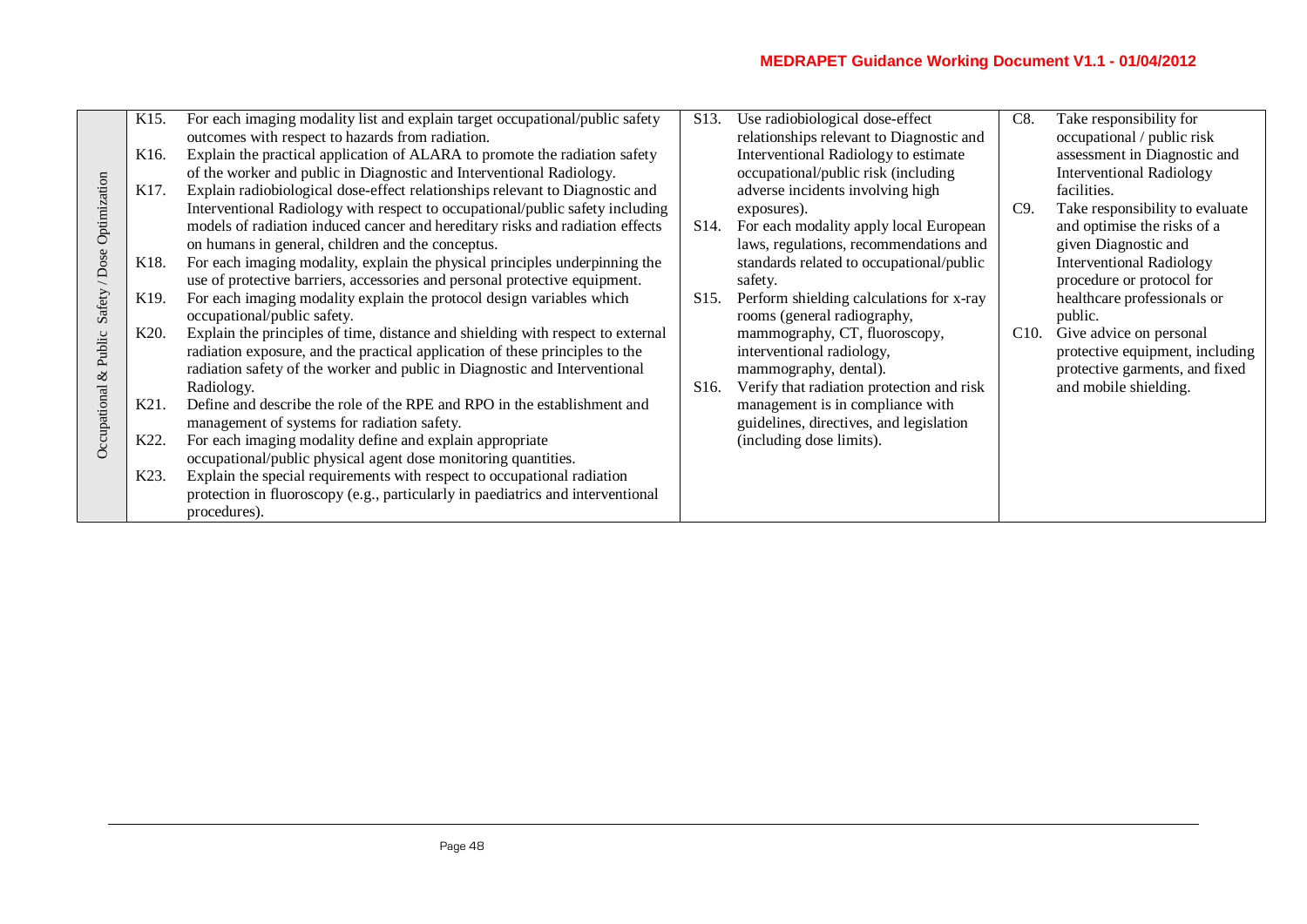| Clinical D&IR Device<br>Management | K24.<br>K25.<br>K26. | Demonstrate an understanding of the required technological infrastructure<br>for a Diagnostic and Interventional Radiology department and knowledge<br>of how to establish the necessary interactions with the infrastructures of<br>other medical specialities within the hospital that utilize medical imaging<br>(e.g., nuclear medicine, radiation oncology; cardiology, surgery).<br>For each imaging modality list and explain acceptability criteria and tender<br>specifications.<br>For each imaging modality, explain EU and national legislation,<br>recommendations and regulations impacting the use of the modality.                                                                                 | S17.<br>S <sub>18</sub> .<br>S <sub>19</sub> . | Evaluate imaging device performance<br>for each imaging modality, from the<br>measurement of suitable performance<br>indicators using suitable test objects /<br>phantoms.<br>For each imaging modality, carry out<br>acceptance testing, commissioning and<br>QC procedures.<br>Calibrate the various types of devices<br>used in Diagnostic and Interventional<br>Radiology. | C <sub>11</sub> .<br>C12.<br>C <sub>13</sub> . | Advise on the purchase of the<br>most appropriate image device<br>model for a specific clinical<br>application.<br>Select hardware / software<br>systems for image display and<br>image processing.<br>Take responsibility for the<br>acceptance, commissioning and<br>constancy testing of image<br>display and processing systems. |
|------------------------------------|----------------------|--------------------------------------------------------------------------------------------------------------------------------------------------------------------------------------------------------------------------------------------------------------------------------------------------------------------------------------------------------------------------------------------------------------------------------------------------------------------------------------------------------------------------------------------------------------------------------------------------------------------------------------------------------------------------------------------------------------------|------------------------------------------------|--------------------------------------------------------------------------------------------------------------------------------------------------------------------------------------------------------------------------------------------------------------------------------------------------------------------------------------------------------------------------------|------------------------------------------------|--------------------------------------------------------------------------------------------------------------------------------------------------------------------------------------------------------------------------------------------------------------------------------------------------------------------------------------|
|                                    |                      |                                                                                                                                                                                                                                                                                                                                                                                                                                                                                                                                                                                                                                                                                                                    | S <sub>20</sub> .                              | Conduct critical examinations for each<br>imaging modality (interlocks, warning<br>systems, safety design features and<br>barriers).                                                                                                                                                                                                                                           | C14.                                           | Take responsibility to ensure<br>conformity with European and<br>national laws, regulations,<br>recommendations and standards<br>(including acceptability<br>criteria).                                                                                                                                                              |
| Clinical Involvement               |                      | For each imaging modality, list and explain the protocol design variables<br>(including appropriate device settings, accessories, and safety measures) which<br>impact image quality and discuss possible effects on diagnostic accuracy.<br>For each imaging modality, explain the physical principles underpinning the<br>effective and safe use of any ancillary medical devices and the safe disposal of non-<br>reusable ancillary medical devices.<br>For each imaging modality explain the different acquisition protocols used to<br>perform common types of examinations (e.g., obstetrics and gynaecology, cardiac,<br>abdominal, small parts- breast, testes, thyroid, musculo-skeletal, paediatric and | S <sub>21</sub> .<br>S22.                      | For each imaging modality, recognize<br>normal anatomy as well as pathology in<br>images to a level necessary for the<br>clinical involvement role of the MPE.<br>For each imaging modality, manipulate<br>acquisition parameters (e.g., tube<br>voltage, filtration, contour filters, tube<br>current, exposure time, field size,<br>magnification in projection x-ray        | C15.<br>C <sub>16</sub> .                      | For each imaging modality,<br>give advice regarding the<br>adjustment of protocols to the<br>needs of particular clients in<br>studies which are complex,<br>unusual, beyond-protocol and<br>non-predictable.<br>For each imaging modality,<br>advise on protocol                                                                    |
|                                    |                      | vascular in ultrasound imaging).                                                                                                                                                                                                                                                                                                                                                                                                                                                                                                                                                                                                                                                                                   | S <sub>2</sub> 3.                              | imaging) to optimize image quality and<br>patient dose.<br>For each imaging modality identify and<br>correct causes of below target image<br>quality and safety criteria.                                                                                                                                                                                                      | C17.                                           | modifications for paediatric<br>imaging.<br>For each imaging modality,<br>provide practical safety-related<br>guidelines.                                                                                                                                                                                                            |
| Expert<br>Cons.                    | K30.                 | Discuss the particular ethical issues involved in expert consultancy in areas<br>involving a high level of collective dose.                                                                                                                                                                                                                                                                                                                                                                                                                                                                                                                                                                                        |                                                |                                                                                                                                                                                                                                                                                                                                                                                |                                                |                                                                                                                                                                                                                                                                                                                                      |
|                                    |                      |                                                                                                                                                                                                                                                                                                                                                                                                                                                                                                                                                                                                                                                                                                                    |                                                |                                                                                                                                                                                                                                                                                                                                                                                |                                                |                                                                                                                                                                                                                                                                                                                                      |

- 2 3
- 4
- 5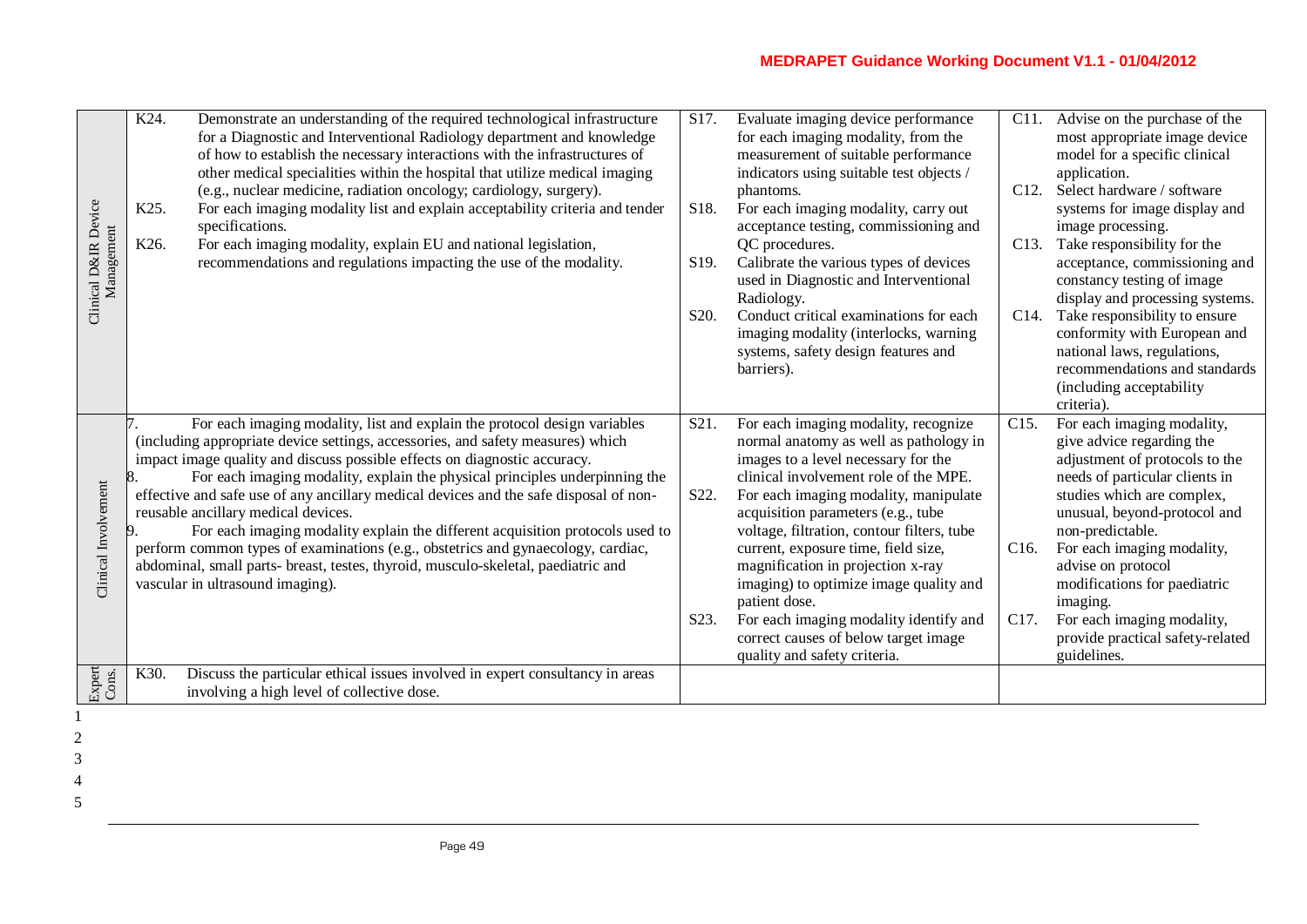|                      |            | Knowledge                                                                                                                                           |                  | <b>Skills</b>                                                                                                                                     |     | Competence                                                                                                  |
|----------------------|------------|-----------------------------------------------------------------------------------------------------------------------------------------------------|------------------|---------------------------------------------------------------------------------------------------------------------------------------------------|-----|-------------------------------------------------------------------------------------------------------------|
|                      | K1.<br>K2. | List and describe the radiation detectors specific to Nuclear<br>Medicine.<br>Illustrate the characteristics of a Nuclear Medicine counting         | S1.              | Operate radiation measurement devices/detectors and<br>interpret the results in the context of Nuclear<br>Medicine.                               | C1. | Take responsibility for<br>statutory and institutional<br>requirements for Medical                          |
| Service              | K3.        | system including the effect of background counts and minimum<br>detectable counts.<br>Discuss the characteristics of electronics related to Nuclear | S <sub>2</sub> . | Operate radiation measurement devices/detectors and<br>interpret the results in the context of Nuclear<br>Medicine.                               |     | Physics Services in Nuclear<br>Medicine with respect to<br>Comprehensive Physics                            |
| olving<br>Ō          | K4.        | Medicine devices<br>Describe the concepts of fundamental detector properties and<br>how they affect the performance of Nuclear Medicine devices.    | S3.              | Realize experiments for the measurement of<br>properties relevant for instrument specific<br>performance assessment, especially with reference to | C2. | Problem Solving Service.<br>Take responsibility for good<br>practice in the use of                          |
| Problem              | K5.        | Explain how statistical techniques are used for radiation<br>measurement in Nuclear Medicine                                                        |                  | established national and international standards<br>(NEMA, IEC).                                                                                  |     | sealed/unsealed sources of<br>ionizing radiation.                                                           |
| <b>Physics</b><br>ye | K6.        | Describe the basic concepts of image reconstruction in Nuclear<br>Medicine including analytical and iterative reconstruction<br>techniques.         | S4.<br>$S5$ .    | Develop, assess and implement new methods and<br>technologies in Nuclear Medicine.<br>Analyze and handle images from a Nuclear Medicine           | C3. | Take responsibility for<br>inventory of sealed radiation<br>sources present in the                          |
| Comprehensi          | K7.        | Explain the concepts of compartmental analysis and its use in<br>Nuclear Medicine.                                                                  | S6.              | imaging device.<br>Extract parametrical information/image from Nuclear                                                                            |     | laboratory and in the<br>hospital environment.                                                              |
|                      | K8.        | List and explain the main types of computer codes used for dose<br>calculation.                                                                     | S7.              | Medicine data.<br>Calculate biological parameters from Nuclear<br>Medicine images using compartmental modelling.                                  | C4. | Take responsibility for the<br>handling, management and<br>maintenance of radiation<br>measurement devices. |

# 1 **Radiation Protection KSC for Medical Physics in Nuclear Medicine**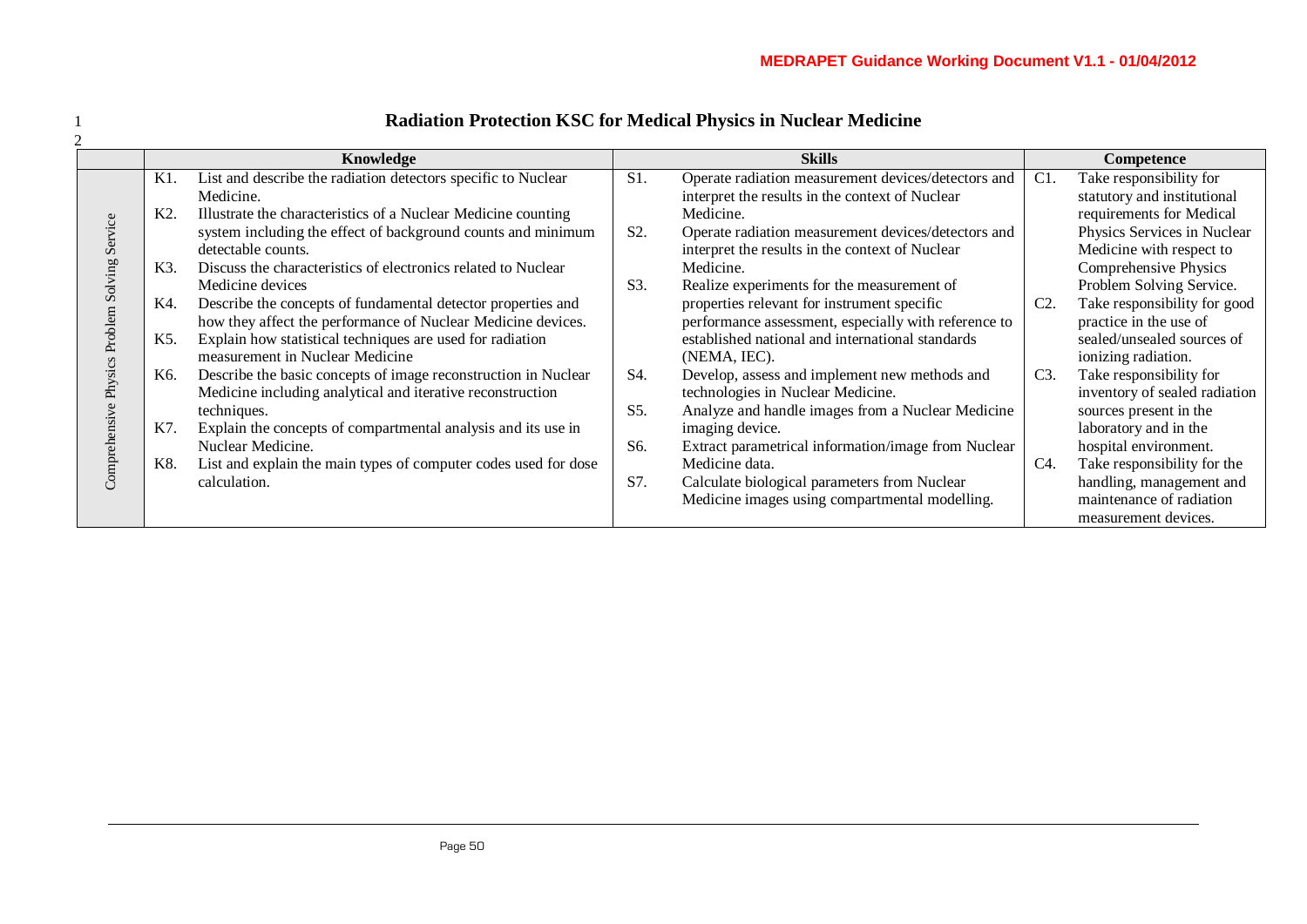|                           | K9.               | List the various equipments and devices required within the            | S8.               | Distinguish between requirements for radiation         | C5.              | Take responsibility for   |
|---------------------------|-------------------|------------------------------------------------------------------------|-------------------|--------------------------------------------------------|------------------|---------------------------|
|                           |                   | context of patient dosimetry including probes, well counters,          |                   | protection dosimetry and the need for patient-specific |                  | dosimetric measurements   |
|                           |                   | dose calibrators, gamma cameras & PET scanners (incl. hybrid           |                   | dosimetry in a therapeutic setting.                    |                  | necessary for dosimetric  |
|                           |                   | systems)                                                               | S9.               | Design optimal dosimetry protocols and calculation     |                  | investigations.           |
|                           |                   | K10. Describe calibration factors including phantoms, phantom setup    |                   | procedures for molecular radiotherapies.               | C <sub>6</sub> . | Take responsibility and   |
|                           |                   | and measurements for dosimetry image quantification.                   | S <sub>10</sub> . | Assess the requirements for quantitative imaging       |                  | supervise the development |
|                           |                   | K11. Explain how cumulated activity is calculated from time-activity   |                   | and/or other measurements for dosimetric purposes.     |                  | of appropriate dosimetry  |
|                           |                   | curve data by appropriate methods, including curve fitting             | S <sub>11</sub> . | Calculate cumulative activities (incl. curve-fitting   |                  | protocols including       |
|                           |                   | algorithms and compartmental analysis.                                 |                   | techniques and use of compartmental modelling).        |                  | quantitative imaging      |
|                           |                   | K12. Describe the influence of equipment settings (e.g. choice of      | S <sub>12</sub> . | Develop methods for ensuring reproducibility of        |                  | aspects, time-sampling,   |
|                           |                   | energy windows, collimators) on activity results and how               |                   | dosimetry assessments.                                 |                  | time-activity curves      |
|                           |                   | temporal sampling affects the results obtained.                        | S <sub>13</sub> . | Perform dosimetric calculations using the MIRD         |                  | derivation and dose       |
|                           | K13.              | Describe the influence of the reconstruction method and                |                   | formalism.                                             |                  | calculations.             |
| NM Dosimetry Measurements |                   | processing parameters used in PET/SPECT (e.g. cut-off                  | S <sub>14</sub> . | Delineate the differences between methods used for     |                  |                           |
|                           |                   | frequency, number of iterations) on activity measurements.             |                   | calculating dose factors (point-kernel vs. Monte-      |                  |                           |
|                           |                   | K14. List methods for determining patient-specific organ masses        |                   | Carlo).                                                |                  |                           |
|                           |                   | including the respective errors and explain the difference             | S <sub>15</sub> . | Determine organ masses using different imaging         |                  |                           |
| Diag.& Therap.            |                   | between morphological and functional volume of organs or               |                   | modalities.                                            |                  |                           |
|                           |                   | lesions.                                                               | S <sub>16</sub> . | Determine whole body, organ and effective doses        |                  |                           |
|                           |                   | K15. Explain the fundamental limitations of dosimetry at the organ     |                   | using tools such as OLINDA.                            |                  |                           |
|                           |                   | level, for instance in deriving tumour dosimetry, taking into          | S <sub>17</sub> . | Apply correct radiobiological concepts.                |                  |                           |
|                           |                   | account activity and density heterogeneities.                          | S18.              | Determine when voxel-based dosimetry and use of        |                  |                           |
|                           |                   | K16. Describe the application and use of techniques for the estimation |                   | dose-volume histograms are appropriate.                |                  |                           |
|                           |                   | of dose at the sub-organ, voxel and cellular level, in the context     | S <sub>19</sub> . | Understand the concept of reference sources, both      |                  |                           |
|                           |                   | of radionuclide therapy (including radioimmunotherapy).                |                   | internal and external for absolute radioactivity       |                  |                           |
|                           | K <sub>17</sub> . | Describe how DVH or isodose curves are calculated and what             |                   | determination (e.g., traceability, reference           |                  |                           |
|                           |                   | results should be provided.                                            |                   | laboratories, accuracy).                               |                  |                           |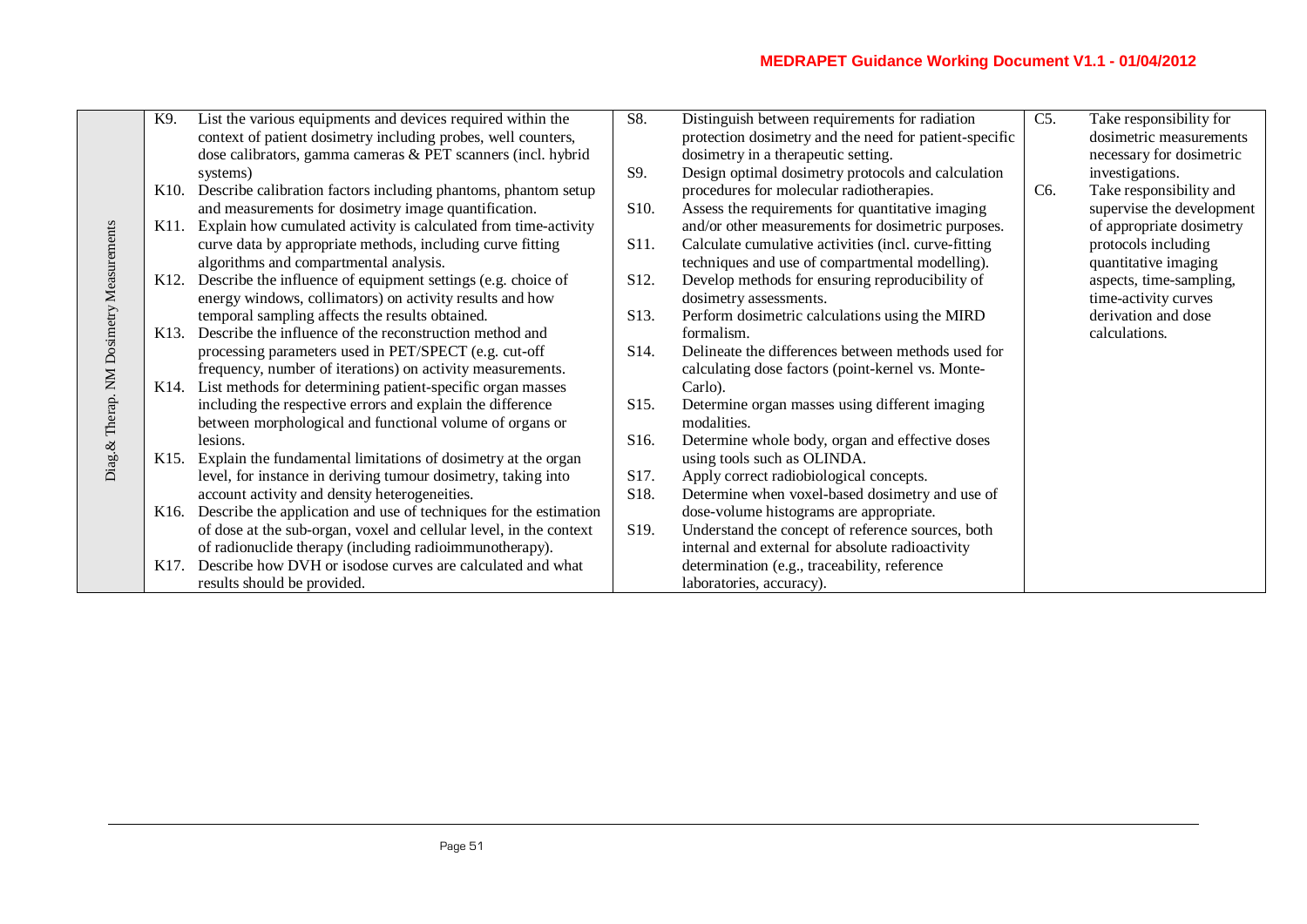|                     | K18.              | Explain the concepts of absorbed dose and effective dose as    | S <sub>20</sub> . | Participate in the development of optimized imaging  | C7. | Take responsibility for   |
|---------------------|-------------------|----------------------------------------------------------------|-------------------|------------------------------------------------------|-----|---------------------------|
|                     |                   | applied to Patient Safety / Dose Optimization in Nuclear       |                   | and therapeutic protocols.                           |     | patient dose optimization |
|                     |                   | Medicine.                                                      | S <sub>21</sub> . | Systematize the inclusion of dosimetry reports based |     | within the Nuclear        |
|                     | K <sub>19</sub> . | Explain the MIRD scheme and fundamental characteristics and    |                   | on injected activity and ICRP data for diagnostic    |     | Medicine facility.        |
|                     |                   | limitations of the formalism, and how this governs its usage.  |                   | procedures in patient medical records.               | C8. | Advise on the             |
| / Dose Optimization | K <sub>20</sub> . | Explain how standard geometric models may be made patient-     | S22.              | Apply relevant guidance document in dosimetry        |     | optimization of clinical  |
|                     |                   | specific by scaling to individual characteristics.             |                   | reporting for molecular radiotherapy.                |     | protocols for Nuclear     |
|                     | K21.              | Explain how the main types of computer codes used for dose     | S23.              | Interpret radiation dose quantities related to CT    |     | Medicine (including       |
|                     |                   | calculation can be used for dose optimization.                 |                   | devices as part of hybrid systems and apply these    |     | software aspects).        |
|                     | K22.              | Describe how diagnostic and therapeutic exposures are          |                   | appropriately to dose optimization.                  |     |                           |
| Safety              |                   | managed, including optimization of dose through prescription   |                   |                                                      |     |                           |
|                     |                   | of activity and protocol.                                      |                   |                                                      |     |                           |
|                     | K23.              | Explain how research medical exposures are managed,            |                   |                                                      |     |                           |
| Patient             |                   | including the processes of ethical review, clinical trial      |                   |                                                      |     |                           |
|                     |                   | administration and the use of appropriate dose constraints.    |                   |                                                      |     |                           |
|                     | K24.              | Describe the process and practical implementation of radiation |                   |                                                      |     |                           |
|                     |                   | risk assessments using the assessment of dose to the patient   |                   |                                                      |     |                           |
|                     |                   | arising from both internal and external sources of exposure.   |                   |                                                      |     |                           |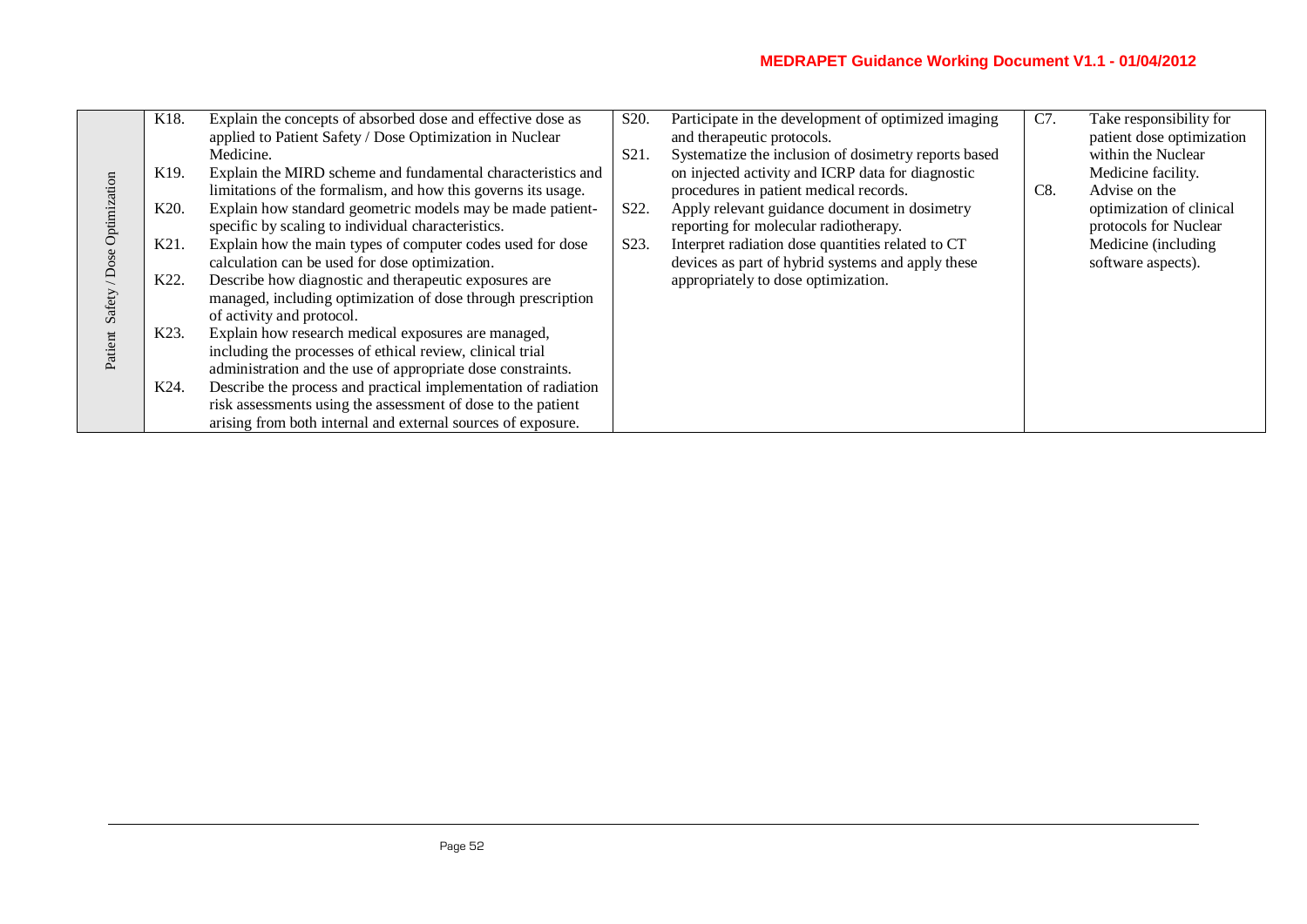|                                                  | K25.              | Describe the key considerations when designing a new Nuclear                                                                            | S24.              | Design a new Nuclear Medicine facility, including       | C9.               | Take responsibility for the                   |
|--------------------------------------------------|-------------------|-----------------------------------------------------------------------------------------------------------------------------------------|-------------------|---------------------------------------------------------|-------------------|-----------------------------------------------|
|                                                  |                   | Medicine facility that optimise radiation safety of workers and                                                                         |                   | PET and multi-modality imaging, non-imaging or in-      |                   | design of a Nuclear                           |
|                                                  |                   | the public; to include diagnostic Nuclear Medicine imaging                                                                              |                   | vitro laboratory procedures, radionuclide therapy,      |                   | Medicine facility, including                  |
|                                                  |                   | with PET and multi-modality imaging, non-imaging or in-vitro                                                                            |                   | and radiopharmaceutical production including            |                   | PET and multi-modality                        |
|                                                  |                   | laboratory procedures, radionuclide therapy, and                                                                                        |                   | cyclotron PET tracer production with respect to         |                   | imaging, non-imaging or in-                   |
|                                                  |                   | radiopharmaceutical production including cyclotron PET tracer                                                                           |                   | occupational and public radiation protection.           |                   | vitro laboratory procedures,                  |
|                                                  |                   | production.                                                                                                                             | S25.              | Classify appropriately radiation areas within a         |                   | radionuclide therapy, and                     |
|                                                  | K <sub>26</sub> . | Explain quantitative risk and dose assessment to workers and                                                                            |                   | Nuclear Medicine facility.                              |                   | radiopharmaceutical                           |
|                                                  |                   | public from internal and external exposure.                                                                                             | S26.              | Develop a detailed organisational (hospital) policy to  |                   | production including                          |
|                                                  | K27.              | Describe the requirements for regulatory compliance with                                                                                |                   | support the radiation safety of staff and public in     |                   | cyclotron PET tracer                          |
|                                                  |                   | respect to the management and use of sealed and unsealed                                                                                |                   | Nuclear Medicine.                                       |                   | production.                                   |
|                                                  |                   | sources; including security considerations, requirements for                                                                            | S <sub>27</sub> . | Develop an organisational (hospital) policy for         |                   | C10. Take responsibility for the              |
|                                                  |                   | storage, shielding, record-keeping and audit.                                                                                           |                   | regulatory compliance with regard to the                |                   | classification of radiation                   |
|                                                  | K28.              | Describe the requirements for regulatory compliance with                                                                                |                   | management of radiation sources and radiation waste.    |                   | areas within a Nuclear                        |
|                                                  |                   | regard to the management and disposal of radioactive waste                                                                              | S28.              | Develop a policy for regulatory compliance with         |                   | Medicine facility.                            |
|                                                  |                   | and the transportation of radioactive substances.                                                                                       |                   | regard to the transportation of radioactive substances. |                   | C11. Take responsibility for the              |
|                                                  | K <sub>29</sub> . | Explain the nature and sources of internal and external                                                                                 | S29.              | Implement appropriate systems for monitoring the        |                   | implementation of a detailed                  |
|                                                  |                   | radiation exposure and the relevant dose limits in Nuclear                                                                              |                   | dose of the worker (also pregnant and lactating         |                   | organisational policy to                      |
|                                                  |                   | Medicine for the worker, including extremity doses and dose                                                                             |                   | workers), comforters and carers and the public;         |                   | support the radiation safety                  |
|                                                  |                   | limits for pregnant and lactating workers, and young workers,                                                                           |                   | including selection, management and calibration of      |                   | of staff and public.                          |
|                                                  |                   | and the public, and dose constraints for comforters and carers.                                                                         |                   | devices used to record doses and practical techniques   | C <sub>12</sub> . | Take responsibility for                       |
| Occupational & Public Safety / Dose Optimization | K30.              | Explain how therapeutic exposures are managed in both                                                                                   |                   | for dose measurement.                                   |                   | regulatory compliance with                    |
|                                                  |                   | inpatient and outpatient contexts.                                                                                                      | S30.              | Apply the concept of ALARA and the principles of        |                   | respect to the management                     |
|                                                  | K31.              | Describe factors for optimizing acquisition/processing                                                                                  |                   | time, distance and shielding to the radiation safety of |                   | of radiation sources and                      |
|                                                  |                   | procedures to decrease CT dose in combined modalities.                                                                                  |                   | the worker and public in Nuclear Medicine.              |                   | radiation waste.                              |
|                                                  | K32.              | Describe appropriate systems for monitoring dose to pregnant                                                                            | S31.              | Apply good radiation safety practice and the            | C13.              | Take responsibility for                       |
|                                                  |                   | and lactating workers, young workers, and the public,                                                                                   |                   | appropriate use of personal protective equipment to     |                   | regulatory compliance with                    |
|                                                  |                   | including selection, management and calibration of devices                                                                              |                   | minimise internal and external radiation exposure of    |                   | regard to the transportation                  |
|                                                  |                   | used to record doses and practical techniques for dose                                                                                  |                   | workers and the public arising from Nuclear             |                   | of radioactive substances.                    |
|                                                  |                   | measurement.                                                                                                                            |                   | Medicine.                                               |                   | C14. Take responsibility for the              |
|                                                  | K33.              | Explain how good radiation safety practice and appropriate                                                                              | S32.              | Develop formal systems of work ('local rules') with     |                   | implementation of formal                      |
|                                                  |                   | personal protective equipment minimises internal radiation                                                                              |                   | regard to radiation safety in Nuclear Medicine.         |                   | systems of work ('local                       |
|                                                  |                   | exposure of the worker and public in Nuclear Medicine.                                                                                  | S33.              | Investigate radiation incidents in Nuclear Medicine     |                   | rules').                                      |
|                                                  | K34.              | Explain the nature of contamination and practical measures                                                                              |                   | to determine the cause(s) and recommending              | C15.              | Take responsibility for the                   |
|                                                  |                   | required to affect environmental and personal decontamination                                                                           |                   | appropriate remedial action(s).                         |                   | radiation safety of staff and                 |
|                                                  |                   | in Nuclear Medicine; its relevance to radiation safety of the                                                                           | S34.              | Develop a detailed organisational (hospital) policy to  |                   | public, systems for                           |
|                                                  |                   | worker and public, and the principles, systems and precautions                                                                          |                   | support the radiation safety of staff and public in     |                   | monitoring doses of workers                   |
|                                                  |                   | required to minimise the hazard.                                                                                                        |                   | Nuclear Medicine.                                       |                   | and public, and practical                     |
|                                                  | K35.              | Describe the principles of contingency planning and                                                                                     | S35.              | Develop contingency plans for emergency                 |                   | measures to support this.                     |
|                                                  |                   | emergency procedures in Nuclear Medicine.                                                                                               |                   | procedures relevant to Nuclear Medicine.                |                   | C16. Take responsibility for the              |
|                                                  | K36.              | Describe suitable processes for the reporting of radiation<br>incidents in Nuclear Medicine, using <sup>Poof</sup> t aluse analysis and |                   |                                                         |                   | management of radiation<br>risk including the |
|                                                  |                   | other tools to determine the underlying cause(s)                                                                                        |                   |                                                         |                   | implementation of the risk                    |
|                                                  |                   |                                                                                                                                         |                   |                                                         |                   | assessment findings.                          |
|                                                  |                   |                                                                                                                                         |                   |                                                         |                   | C17. Take responsibility for the              |
|                                                  |                   |                                                                                                                                         |                   |                                                         |                   | $implement_{\alpha}$                          |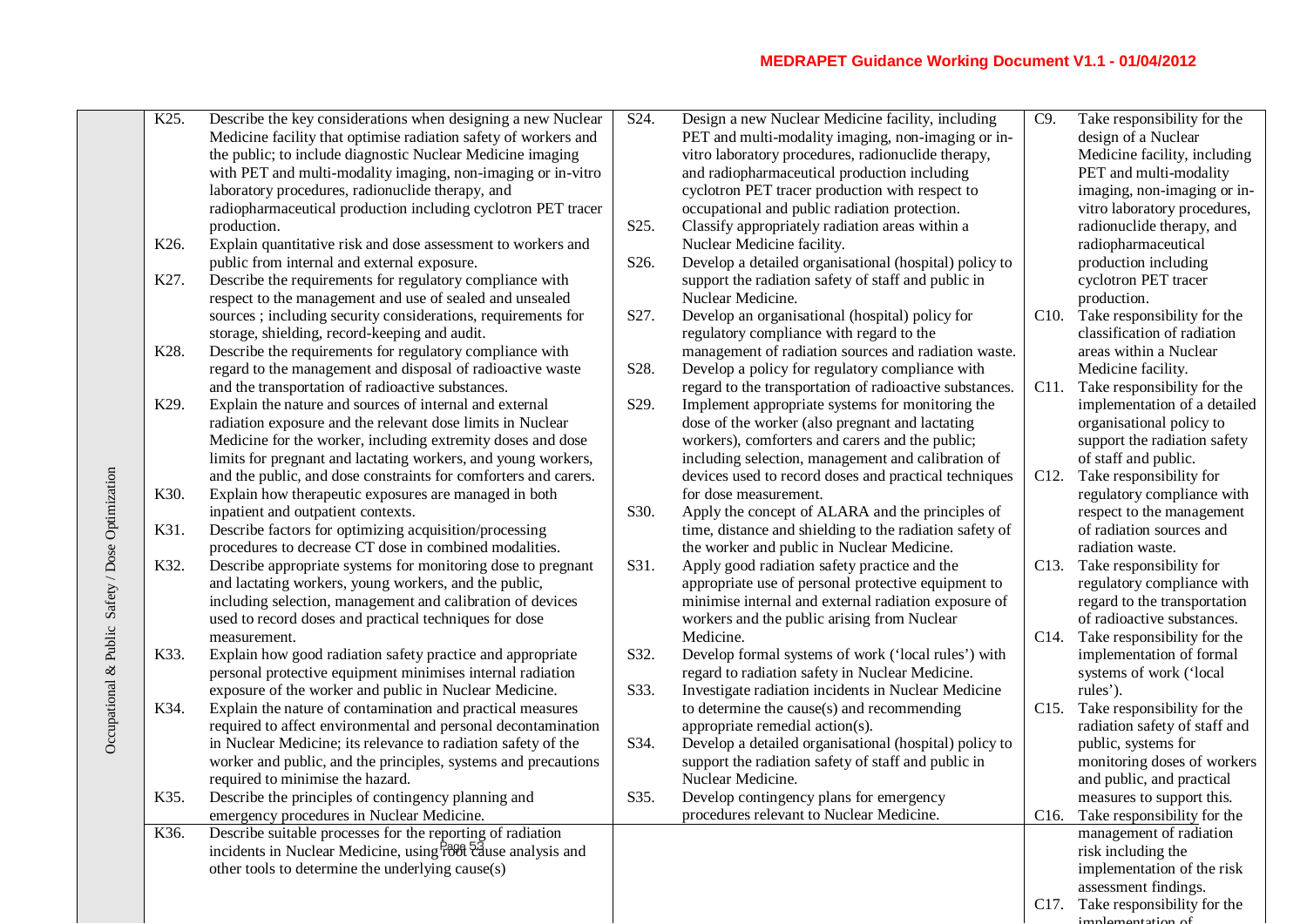| K37. | Define the specifications of a Nuclear Medicine imaging          | S36.              | Design a Nuclear Medicine facility.                   | C <sub>19</sub> . | Take responsibility for the    |
|------|------------------------------------------------------------------|-------------------|-------------------------------------------------------|-------------------|--------------------------------|
|      | device for tender purposes, generally and as tailored to         | S37.              | Evaluate Nuclear Medicine devices in a tender both    |                   | statutory and institutional    |
|      | particular clinical requirements.                                |                   | generally and with respect to particular clinical     |                   | requirements for Medical       |
| K38. | Specify acceptability criteria for medical devices.              |                   | requirements.                                         |                   | Physics Services in Nuclear    |
| K39. | Describe the principles of QC for Nuclear Medicine devices,      | S38.              | Adapt QC protocols to the specific types/models.      |                   | Medicine with respect to       |
|      | such as gamma probes, well counters, dose calibrators, gamma     | S39.              | Analyze results of QC procedures; assess device       |                   | <b>Clinical Medical Device</b> |
|      | cameras, SPECT, PET, hybrid systems etc.                         |                   | performance by comparison to reference values as      |                   |                                |
|      |                                                                  |                   |                                                       |                   | Management.                    |
| K40. | List the physical and chemical properties of radionuclide        |                   | indicated by the manufacturer and/or local, national, | C20.              | Organize infrastructures for   |
|      | compounds selected to implement Quality Control (QC) and         |                   | European and other authorities/bodies.                |                   | distribution, archiving and    |
|      | their radioprotection implications.                              | S <sub>40</sub> . | Design and test physical and technical methods for    |                   | retrieval of Nuclear           |
| K41. | Describe duties and responsibility of other health professionals |                   | the assessment of devices used in Nuclear Medicine    |                   | Medicine images.               |
|      | involved in QA activities                                        |                   | procedures.                                           | C <sub>21</sub> . | Organize infrastructures for   |
| K42. | Explain the principles of Quality Control for production of      | S41.              | Interpret and apply local radioprotection rules as    |                   | display and reading of         |
|      | isotopes and synthesis of radiopharmaceuticals.                  |                   | applicable to QC procedures.                          |                   | examinations and for the       |
| K43. | Describe QC measures in sequential imaging (several patient      | S <sub>42</sub> . | Assess deviations of performance parameters from      |                   | reporting and archiving of     |
|      | visits).                                                         |                   | reference levels and interpret their relevance.       |                   | findings.                      |
|      |                                                                  | S <sub>43</sub> . | Implement cross-calibration procedures between        | C22.              | Organize and supervise the     |
|      |                                                                  |                   | devices.                                              |                   | preparation of radioactive     |
|      |                                                                  | S44.              | Perform a documented risk assessment for equipment    |                   | sources for QC procedures.     |
|      |                                                                  |                   |                                                       |                   |                                |
|      |                                                                  |                   | not within suspension levels.                         |                   |                                |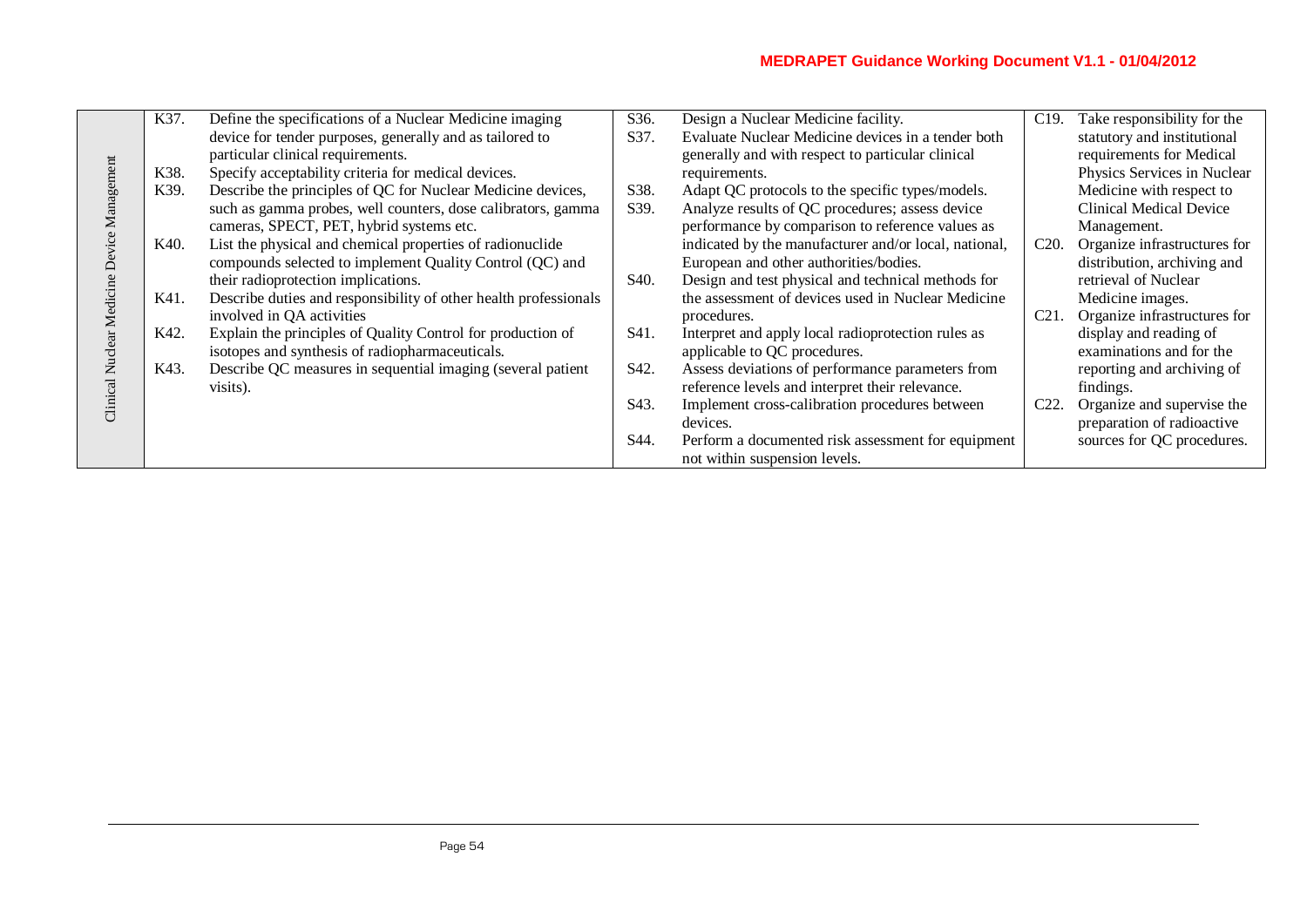|                      | K44. | Describe the general role of Nuclear Medicine procedures in        | S45.              | Participate in the design of a patient specific treatment | $\overline{C}23.$ | <b>Advise Nuclear Medicine</b>  |
|----------------------|------|--------------------------------------------------------------------|-------------------|-----------------------------------------------------------|-------------------|---------------------------------|
|                      |      | diagnosis, therapy (including radioimmunotherapy) and              |                   | plan.                                                     |                   | physicians in imaging           |
|                      |      | treatment response evaluation.                                     | S <sub>46</sub> . | Estimate relevant activity to inject to paediatric        |                   | interpretation and              |
|                      |      | K45. Describe radiopharmaceutical preparation and quality control. |                   | patients according to international recommendations.      |                   | quantification.                 |
|                      | K46. | Describe radiopharmaceutical biodistribution in normal organ       | S47.              | Analyze how molecular radiotherapy could impact on        | $C24$ .           | Take responsibility for         |
|                      |      | and target tissues.                                                |                   | other treatment modalities.                               |                   | deriving semi-quantitative      |
|                      | K47. | Describe the fundamentals of molecular radiotherapy                | S48.              | Analyze critically new protocol proposals (i.e.           |                   | and quantitative data for       |
|                      |      | (including radioimmunotherapy).                                    |                   | feasibility, safety).                                     |                   | clinical application.           |
|                      | K48. | Explain the fundamentals of the use of PET in EBRT planning.       | S49.              | Analyze the limits of acceptability of clinical Nuclear   | C25.              | Advise on different             |
|                      | K49. | Describe general indications and contra-indications for Nuclear    |                   | Medicine procedures.                                      |                   | treatment schedule              |
|                      |      | Medicine procedures.                                               | S50.              | Calculate patient and operator doses and consequent       |                   | options.                        |
|                      | K50. | Describe diagnostic procedure and clinical procedure               |                   | risks for a given clinical or experimental procedure.     | C <sub>26</sub> . | Advise on the most              |
|                      |      | guidelines.                                                        | S51.              | Perform dosimetric calculations using the MIRD            |                   | appropriate procedure           |
|                      |      | K51. Describe protocol optimization principles.                    |                   | formalism, including the appropriate adaptation of        |                   | with respect to risk/benefit    |
|                      | K52. | Describe the risk/benefit justification of Nuclear Medicine        |                   | standard models and data to achieve patient-specific      |                   | ratio.                          |
|                      |      | diagnostic and therapeutic procedures.                             |                   | estimates.                                                | C <sub>27</sub> . | Advise on and take              |
|                      |      | K53. Explain the interactions/synergism between chemotherapy,      |                   |                                                           |                   | responsibility for daily        |
|                      |      | EBRT and molecular radiotherapy.                                   |                   |                                                           |                   | optimization of clinical        |
| Clinical Involvement |      | K54. Illustrate methodologies for the measurement of lesion        |                   |                                                           |                   | acquisition protocols for       |
|                      |      | response to therapy.                                               |                   |                                                           |                   | individual patients in both     |
|                      |      | K55. List laboratory and imaging procedures to evaluate organ      |                   |                                                           |                   | standard and non-standard       |
|                      |      | toxicity.                                                          |                   |                                                           |                   | situations and their            |
|                      |      | K56. Illustrate dose limiting toxicity classification and          |                   |                                                           |                   | adaptation for particular       |
|                      |      | quantification.                                                    |                   |                                                           |                   | patients.                       |
|                      |      | K57. Describe how dosimetric calculations may be made in           |                   |                                                           | C <sub>28</sub> . | Supervise procedures for        |
|                      |      | diagnostic and therapeutic practice, and how this conditions the   |                   |                                                           |                   | paediatric investigations.      |
|                      |      | level of accuracy required.                                        |                   |                                                           | C <sub>29</sub> . | Advise on the use of            |
|                      | K58. | Explain how standard geometric models (e.g., MIRD) may be          |                   |                                                           |                   | Nuclear Medicine data for       |
|                      |      | made patient-specific by scaling to individual body mass,          |                   |                                                           |                   | radiotherapy planning.          |
|                      |      | organ volume/mass and tissue density.                              |                   |                                                           | C30.              | Assume responsibility for       |
|                      |      | K59. Explain how standard exposures and procedures can be          |                   |                                                           |                   | data handling / recording.      |
|                      |      | modified in special cases e.g., the pregnant patient, the          |                   |                                                           | C31.              | <b>Support Nuclear Medicine</b> |
|                      |      | lactating patient, paediatric patients.                            |                   |                                                           |                   | staff with physical-            |
|                      | K60. | Explain the radiation protection principles underpinning           |                   |                                                           |                   | technical guidelines.           |
|                      |      | current referral criteria for Nuclear Medicine procedures.         |                   |                                                           | C32.              | Supervise image                 |
|                      |      |                                                                    |                   |                                                           |                   | reconstruction and image        |
|                      |      |                                                                    |                   |                                                           |                   | handling procedures.            |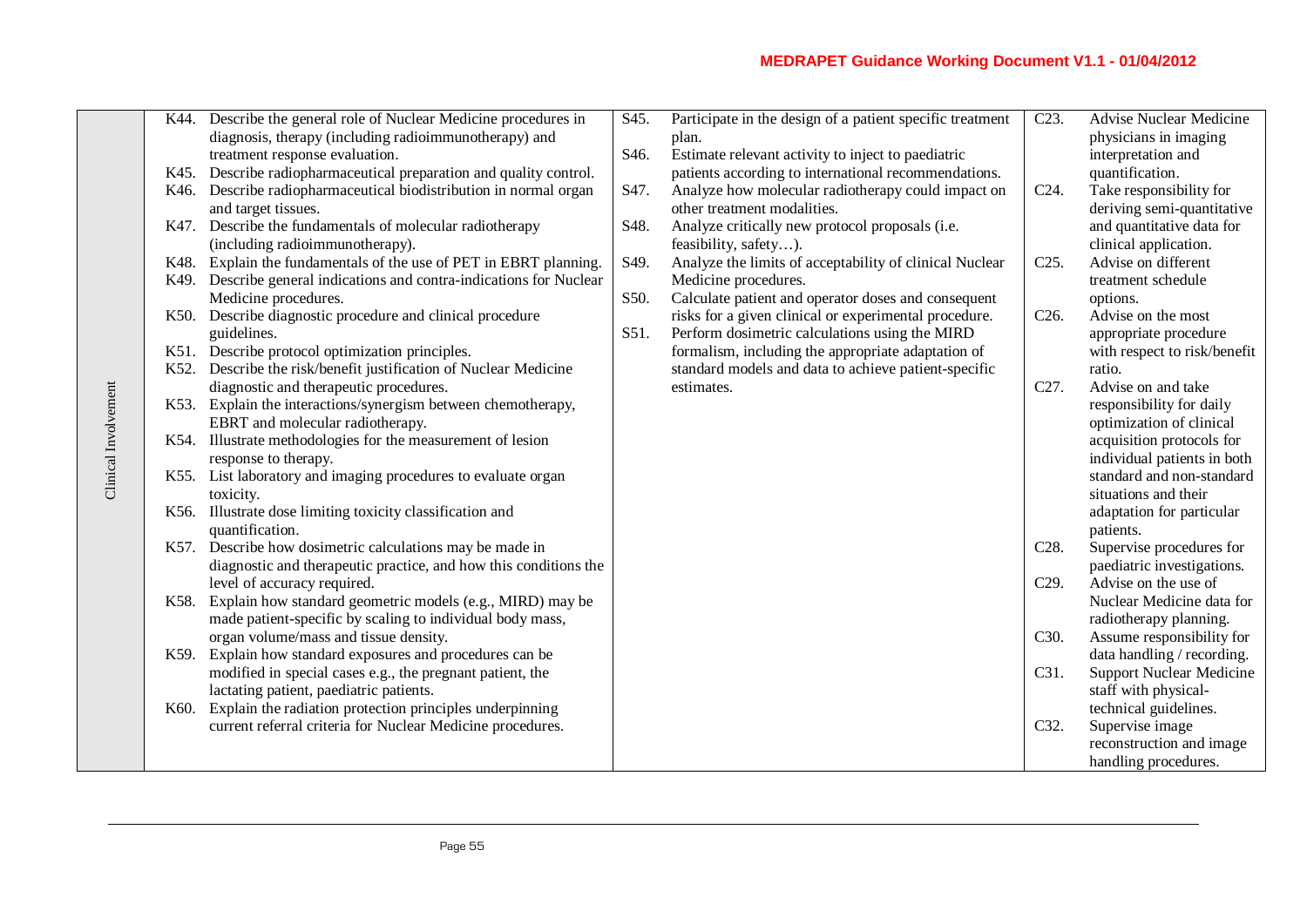| ) as | K61. | Describe appropriate programmes for staff training in radiation<br>safety in Nuclear Medicine. | S52. | Develop appropriate programmes for staff training in<br>radiation safety with regard to Nuclear Medicine. | C <sub>33</sub> . | Take responsibility for the<br>delivery of appropriate<br>programmes for staff<br>training in radiation safety<br>and optimized use of<br>devices. |
|------|------|------------------------------------------------------------------------------------------------|------|-----------------------------------------------------------------------------------------------------------|-------------------|----------------------------------------------------------------------------------------------------------------------------------------------------|
|      |      |                                                                                                |      |                                                                                                           |                   |                                                                                                                                                    |

# 3 **Radiation Protection KSC for Medical Physics in Radiation Oncology**

|                      |            | Knowledge                                                                                                                                                                                                                                   |                        | <b>Skills</b>                                                                                                          |                | Competence                                                                                                                                      |
|----------------------|------------|---------------------------------------------------------------------------------------------------------------------------------------------------------------------------------------------------------------------------------------------|------------------------|------------------------------------------------------------------------------------------------------------------------|----------------|-------------------------------------------------------------------------------------------------------------------------------------------------|
| $\tilde{\mathbf{a}}$ | K1.<br>K2. | Explain the function of TPS software as a virtual treatment system with<br>dose distribution calculator (including associated features e.g., BEV,<br>DRR, DVH).<br>Discuss the limitations of dose calculation algorithms for heterogeneity | S1<br>S <sub>2</sub> . | Operate devices used in radiation<br>oncology.<br>Operate radiation measurement<br>devices/detectors and interpret the | C <sub>1</sub> | Carry out or supervise the<br>measurement of physical quantities<br>relevant to the effective and safe use of<br>devices in Radiation Oncology. |
| Hroblem 9            | K3.        | corrections in low density tissue and tissue interfaces where electronic<br>equilibrium is not fully established.<br>Explain the AAPM TG-43 dose calculation algorithm and modern model<br>based algorithms for brachytherapy.              |                        | results in the context of Radiation<br>Oncology.                                                                       | C <sub>2</sub> | Evaluate and implement new methods<br>and technologies in Radiation<br>Oncology.                                                                |

 $\begin{array}{c} 2 \\ 3 \end{array}$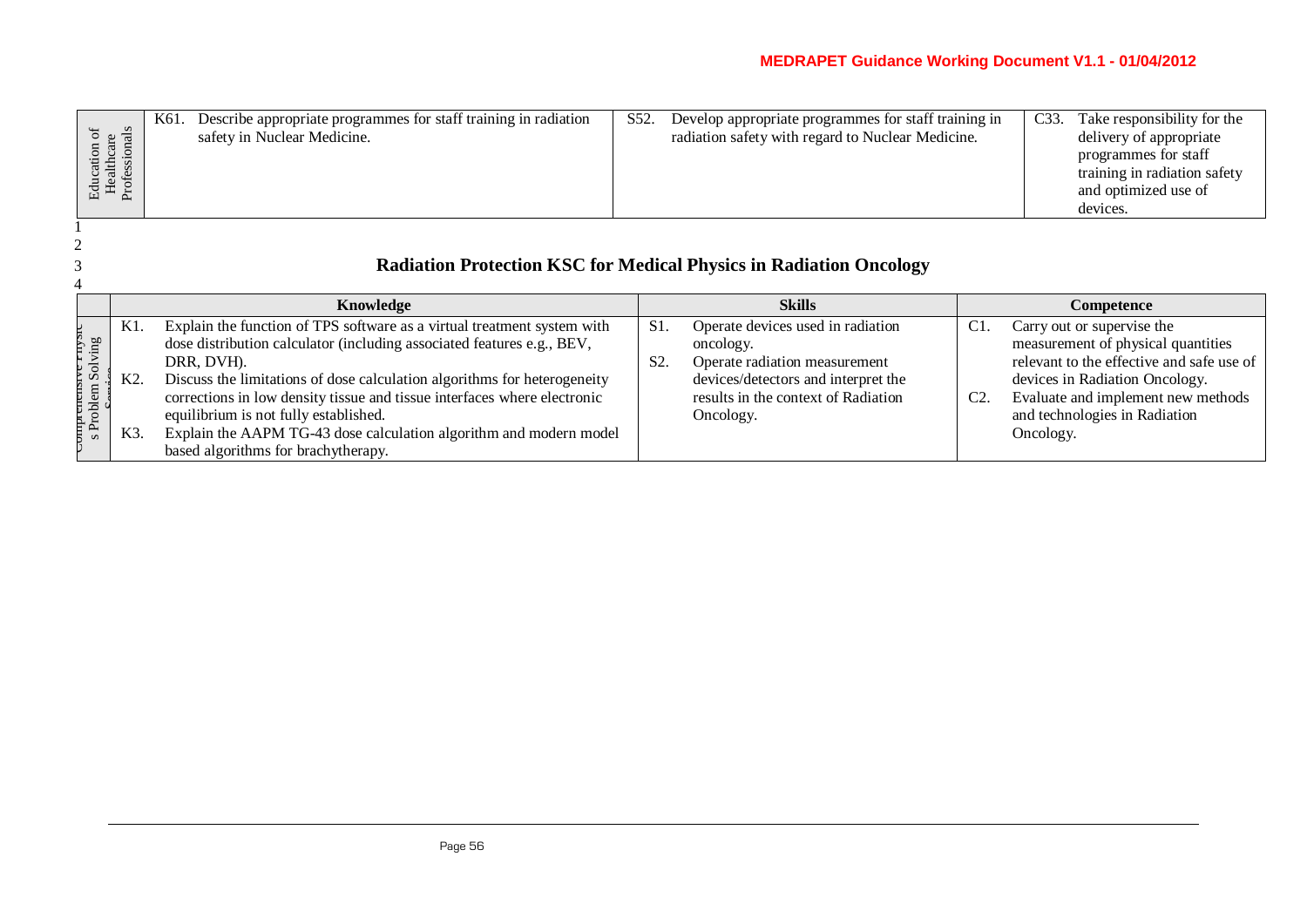| K4.  | Explain the terminology used in photon, electron and proton Radiation       | S3.                                                                                                                                                                                                                    | Select the most appropriate detector for   | C3.                                                                   | Take responsibility for in-vivo          |
|------|-----------------------------------------------------------------------------|------------------------------------------------------------------------------------------------------------------------------------------------------------------------------------------------------------------------|--------------------------------------------|-----------------------------------------------------------------------|------------------------------------------|
|      |                                                                             |                                                                                                                                                                                                                        |                                            |                                                                       |                                          |
|      | Oncology dosimetry (e.g., PDD, TMR, TPR, OAR).                              |                                                                                                                                                                                                                        | measuring absolute and relative dose       |                                                                       | dosimetry in external beam and           |
| K5.  | Describe and explain recommended national and international (e.g.,          |                                                                                                                                                                                                                        | distributions in different irradiation     |                                                                       | brachytherapy Radiation Oncology.        |
|      | IAEA) absorbed dose measurement protocols based on absorbed dose in         |                                                                                                                                                                                                                        | conditions for photon and for electron     | C4.                                                                   | Set up a program for acceptance          |
|      | water/solid phantoms for photon, electron, proton and heavier ion beams     |                                                                                                                                                                                                                        | beams.                                     |                                                                       | testing, calibration and quality control |
|      |                                                                             | S4.                                                                                                                                                                                                                    | Calculate uncertainties in Radiation       |                                                                       | of dose measurement systems used in      |
|      | TLD).                                                                       |                                                                                                                                                                                                                        |                                            |                                                                       | Radiation Oncology.                      |
| K6.  | Explain the various approaches to in-vivo dosimetry for Radiation           | S5.                                                                                                                                                                                                                    | Use the national recommended Code of       | C5.                                                                   | Carry out a Radiation Oncology dose      |
|      |                                                                             |                                                                                                                                                                                                                        | Practice for the determination of          |                                                                       | audit.                                   |
| K7.  | Describe the calibration chain for dosimetry sensors used in Radiation      |                                                                                                                                                                                                                        | absorbed dose to water from external       | C <sub>6</sub> .                                                      | Take responsibility for the calibration  |
|      | Oncology.                                                                   |                                                                                                                                                                                                                        | radiotherapy photon beams.                 |                                                                       | of ionizing chambers in a traceable      |
| K8.  | Explain the theoretical and practical aspects of reference dosimetry for    | S6.                                                                                                                                                                                                                    | Measure absorbed dose in external          |                                                                       | dosimetry laboratory.                    |
|      | high-energy photons, electrons and brachytherapy sources.                   |                                                                                                                                                                                                                        | radiotherapy beams under both reference    | C7.                                                                   | Determine brachytherapy source           |
| K9.  | Explain the concepts of in-vivo dosimetry for ion beam Radiation            |                                                                                                                                                                                                                        | and non-reference conditions.              |                                                                       | strengths according to national and      |
|      | Oncology including range verification methods using PET.                    | S7.                                                                                                                                                                                                                    | Cross-calibrate ionization chambers and    |                                                                       | international (e.g., IAEA) protocols     |
| K10. | Describe and explain recommended methods for reference air kerma            |                                                                                                                                                                                                                        | diode dosimeters at the local facility.    |                                                                       | and recommendations.                     |
|      | (RAK) determination for LDR/HDR/PDR brachytherapy sources.                  | S8.                                                                                                                                                                                                                    | Perform brachytherapy source               | C8.                                                                   | Perform pre-treatment dosimetric         |
| K11. | Describe and explain the functioning, characteristics, strengths and        |                                                                                                                                                                                                                        | calibration (including measurement         |                                                                       | verification of treatment plans for      |
|      | limitations of sensors used for RAK measurement.                            |                                                                                                                                                                                                                        | uncertainties).                            |                                                                       | standard and sophisticated Radiation     |
| K12. | Define reference conditions for fixed-SSD and isocentric approaches.        | S9.                                                                                                                                                                                                                    | Interpret source calibration certificates. |                                                                       | Oncology techniques (such as standard    |
| K13. | Explain basic dosimetry in non-reference conditions (e.g. extended SSD,     | S <sub>10</sub> .                                                                                                                                                                                                      | Perform constancy checks (e.g.,            |                                                                       | 3D-CRT plans, special technique          |
|      | off-axis).                                                                  |                                                                                                                                                                                                                        |                                            |                                                                       | plans, IMRT) in a phantom.               |
| K14. | Explain the following concepts and methods of relative dosimetry: central   |                                                                                                                                                                                                                        | chambers and calibrate diode               |                                                                       |                                          |
|      | axis dose distribution in water, output factors, 3D dose distribution, beam |                                                                                                                                                                                                                        | dosimeters.                                |                                                                       |                                          |
|      |                                                                             | S <sub>11</sub> .                                                                                                                                                                                                      | Perform in-vivo dosimetry with             |                                                                       |                                          |
|      | modifiers such as hard and virtual wedges, compensators and bolus.          |                                                                                                                                                                                                                        | appropriately chosen protocols and         |                                                                       |                                          |
|      |                                                                             |                                                                                                                                                                                                                        | sensors including verification of the      |                                                                       |                                          |
|      |                                                                             |                                                                                                                                                                                                                        | delivered dose at single points or planes. |                                                                       |                                          |
|      |                                                                             | using different sensors types of sensors (ionisation chambers, diodes, film,<br>Oncology beams and discuss choice of appropriate sensors.<br>profiles (e.g., penumbra region, flatness, and symmetry), effects of beam |                                            | Oncology dosimetry measurements.<br>strontium-90 based) on ionization |                                          |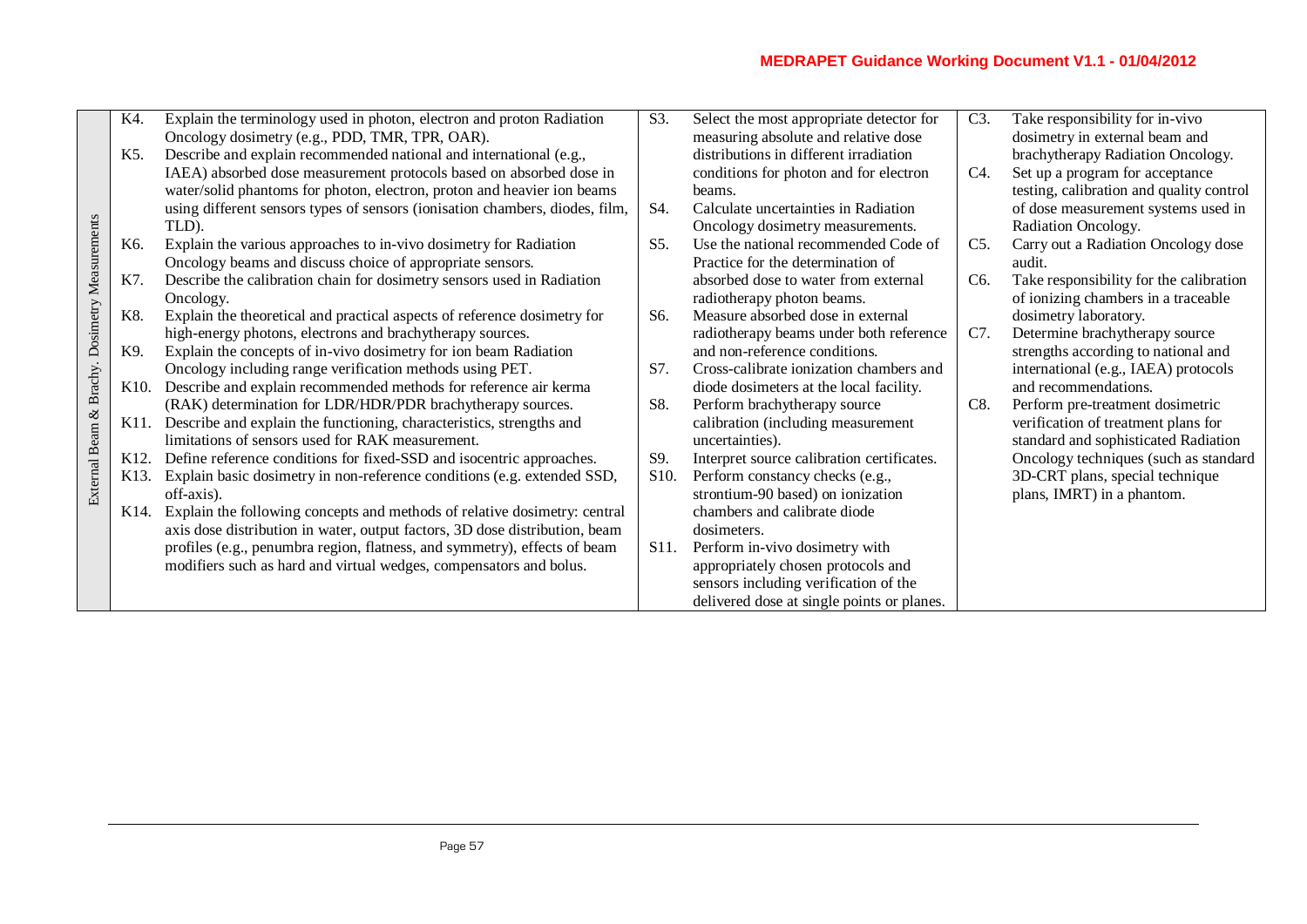|              | K <sub>15</sub> . | Explain dose-effect relationships relevant to Radiation Oncology with     | S <sub>12</sub> . | Use radiobiological dose-effect           | C9                | Take responsibility for patient dose  |
|--------------|-------------------|---------------------------------------------------------------------------|-------------------|-------------------------------------------|-------------------|---------------------------------------|
|              |                   | respect to patient safety including discussion of the physical and        |                   | relationships relevant to Radiation       |                   | optimization within the Radiation     |
|              |                   | biological background, response of tissues to radiation on molecular,     |                   | Oncology to estimate patient risks        |                   | Oncology facility.                    |
|              |                   | cellular and macroscopic level, models (including limitations of existing |                   | (including potential adverse incidents)   | C10.              | Investigate radiation incidents       |
|              |                   | models) of radiation induced cancer and hereditary risks and radiation    |                   | involving high exposures).                |                   | involving patients to determine the   |
| Optimization |                   | effects on humans in general, children and the conceptus.                 | S <sub>13</sub> . | Assess sources and levels of uncertainty  |                   | cause(s) and recommend appropriate    |
|              | K <sub>16</sub> . | Describe and explain the principles and structure of treatment planning   |                   | in geometry and dose delivery and apply   |                   | remedial action.                      |
|              |                   | and dose optimization (including limitations) in the case of patients     |                   | methods for their monitoring and          | C <sub>11</sub> . | Take responsibility for good practice |
| Dose         |                   | undergoing treatment with photon, electron, proton and heavier ion beams  |                   | control.                                  |                   | in the use of sealed/unsealed sources |
|              |                   | (including special techniques such as stereotactic treatments, IMRT,      | S <sub>14</sub> . | Evaluate the clinical implications of the |                   | of ionizing radiation with respect to |
|              |                   | IMAT).                                                                    |                   | strengths and limitations of the locally  |                   | patient safety.                       |
| Safety       | K17.              | Describe and explain the principles and structure of brachytherapy        |                   | available afterloading systems and        | C <sub>12</sub> . | Evaluate critical radiobiological     |
|              |                   | treatment planning systems, dose calculation algorithms (TG 43, model     |                   | sources.                                  |                   | calculations performed by commercial  |
| Patient      |                   | based algorithms) and optimization algorithms for HDR, LDR and PDR.       |                   |                                           |                   | treatment planning systems.           |
|              | K18.              | Explain limitations in existing models for treatment planning systems.    |                   |                                           | C <sub>13</sub> . | Set the requirements of PET studies   |
|              | K <sub>19</sub> . | Explain how conventional techniques are used to optimize dose             |                   |                                           |                   | specifically for Radiation Oncology   |
|              |                   | distributions.                                                            |                   |                                           |                   | planning.                             |
|              | K20.              | Explain P+, utility function and other appropriate models used in         |                   |                                           |                   |                                       |
|              |                   | optimization of treatment outcomes.                                       |                   |                                           |                   |                                       |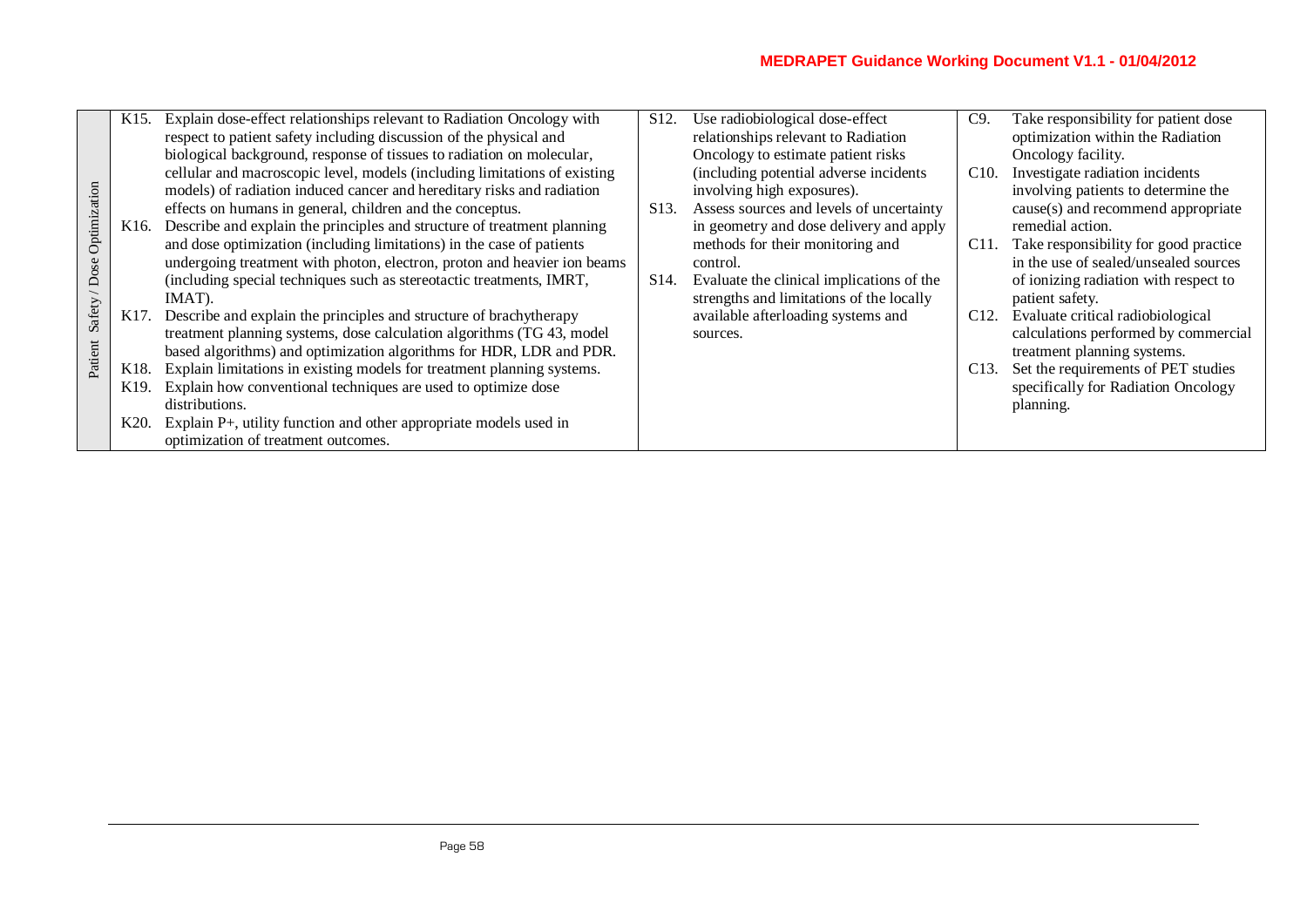|                            | K21.              | Explain dose-effect relationships relevant to Radiation Oncology with                                                          | S <sub>15</sub> . | Use radiobiological dose-effect                                  | $C14$ .           | Take responsibility for the assessment                           |
|----------------------------|-------------------|--------------------------------------------------------------------------------------------------------------------------------|-------------------|------------------------------------------------------------------|-------------------|------------------------------------------------------------------|
|                            |                   | respect to occupational/public safety including discussion of the physical                                                     |                   | relationships relevant to Radiation                              |                   | and optimization of the risks of a given                         |
|                            |                   | and biological background, response of tissues to radiation on molecular,                                                      |                   | Oncology to estimate                                             |                   | procedure or protocol for healthcare                             |
|                            |                   | cellular and macroscopic level, models of radiation induced cancer and                                                         |                   | occupational/public risks (including                             |                   | professionals and public.                                        |
|                            |                   | hereditary risks and radiation effects on humans in general and the                                                            |                   | adverse incidents involving high                                 | C <sub>15</sub> . | Take responsibility for regulatory                               |
|                            |                   | conceptus.                                                                                                                     |                   | exposures).                                                      |                   | compliance in management of                                      |
|                            | K22.              | Explain the principles of risk management as applied to Radiation                                                              | S <sub>16</sub> . | Carry out a comprehensive risk analysis                          |                   | radiation sources and waste, and the                             |
|                            |                   | Oncology devices and ionising radiation in the case of workers / public                                                        |                   | of a Radiation Oncology facility.                                |                   | transportation of radioactive                                    |
|                            |                   | with respect to external beam therapy and brachytherapy.                                                                       | S17.              | Apply International, European and                                |                   | substances.                                                      |
| Safety / Dose Optimization | K23.              | Explain international, European and local radiation protection regulations                                                     |                   | National regulations for the transport,                          | C16.              | Take responsibility for environmental                            |
|                            |                   | regarding the use of radiation producing devices and sealed radioactive                                                        |                   | handling, storage and use of radioactive                         |                   | radiation surveys.                                               |
|                            |                   | sources.                                                                                                                       |                   | sources in Radiation Oncology.                                   | C <sub>17</sub> . | Set-up, implement, evaluate and                                  |
|                            | K <sub>24</sub> . | Explain how comforters and carers are managed in the context of radiation                                                      | S <sub>18</sub> . | Perform radiation protection calculations                        |                   | improve radiation safety plans.                                  |
| $&$ Public                 |                   | oncology and the use of appropriate dose constraints.                                                                          |                   | for the design of new treatment,                                 | C18.              | Develop plans for the avoidance of                               |
|                            | K <sub>25</sub> . | Explain the principles underpinning the design of radiation safety plans                                                       |                   | simulator and, sealed / unsealed source                          |                   | incidents involving staff/public.                                |
|                            | K <sub>26</sub> . | for radiation producing devices in Radiation Oncology.<br>Describe suitable processes for the reporting of radiation incidents |                   | storage rooms with respect to<br>occupational/public protection. | C19.              | Investigate radiation incidents to<br>determine the cause(s) and |
|                            |                   | involving workers / members of the general public in the context of                                                            |                   |                                                                  |                   | recommending appropriate remedial                                |
|                            |                   | radiation oncology, using root cause analysis and/or other tools to                                                            |                   |                                                                  |                   | action with respect to occupational /                            |
|                            |                   | determine the underlying cause(s).                                                                                             |                   |                                                                  |                   | public safety.                                                   |
| Occupational               |                   |                                                                                                                                |                   |                                                                  | C <sub>20</sub> . | Develop contingency plans for                                    |
|                            |                   |                                                                                                                                |                   |                                                                  |                   | emergency procedures with respect to                             |
|                            |                   |                                                                                                                                |                   |                                                                  |                   | occupational / public safety.                                    |
|                            |                   |                                                                                                                                |                   |                                                                  | C21.              | Take responsibility for good practice                            |
|                            |                   |                                                                                                                                |                   |                                                                  |                   | in the use of sealed/unsealed sources                            |
|                            |                   |                                                                                                                                |                   |                                                                  |                   | of ionizing radiation with respect to                            |
|                            |                   |                                                                                                                                |                   |                                                                  |                   | occupational/public safety.                                      |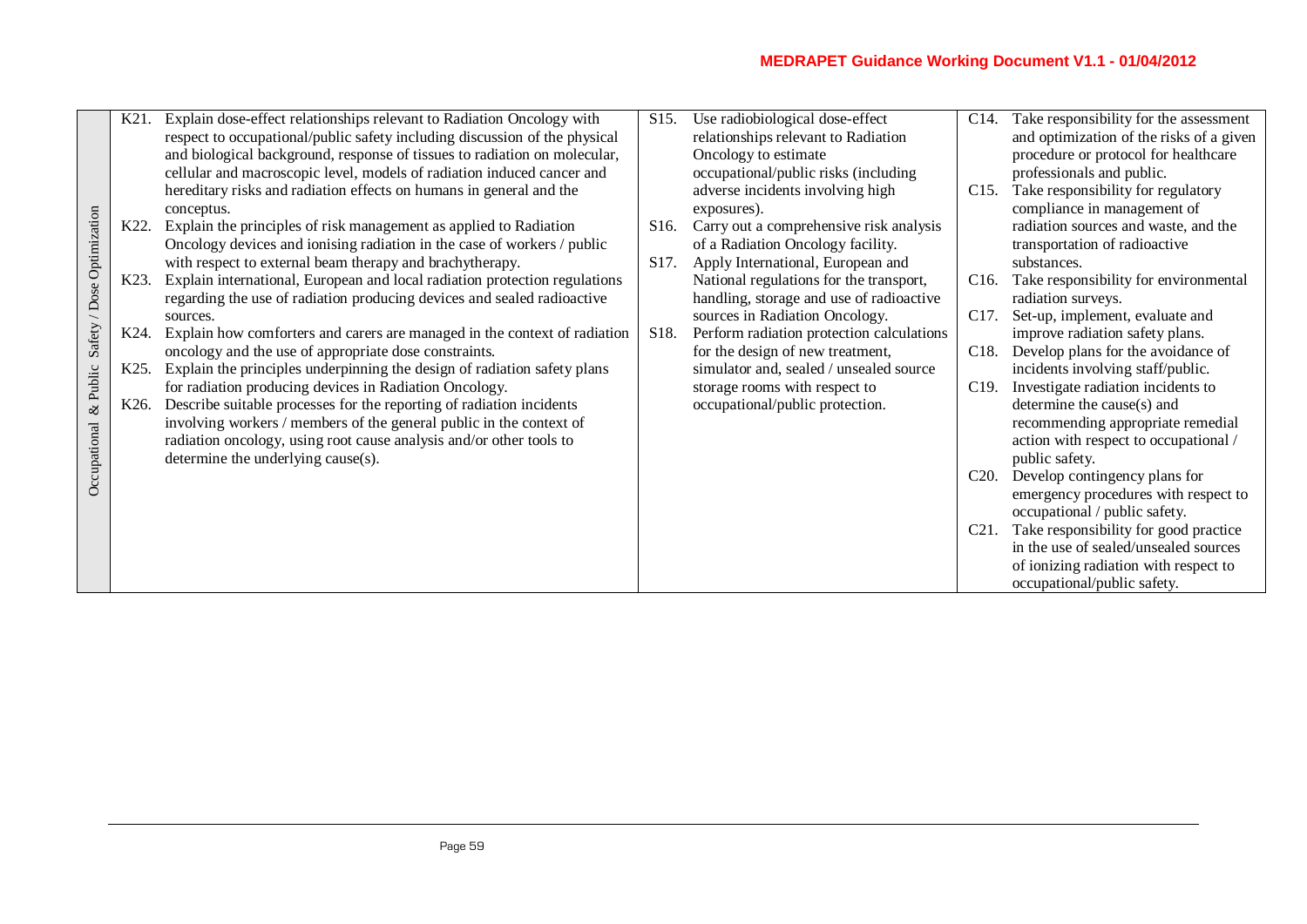|                                               | K27. Explain the principles of quality control of external beam, brachytherapy, | S19.              | Specify criteria for selecting treatment  | C <sub>22</sub> . | Take responsibility for acceptance     |
|-----------------------------------------------|---------------------------------------------------------------------------------|-------------------|-------------------------------------------|-------------------|----------------------------------------|
|                                               | TPS and associated imaging systems.                                             |                   | and in-room imaging devices.              |                   | testing, commissioning and quality     |
|                                               |                                                                                 | S20.              | Import measured beam data into a TPS.     |                   | control of treatments units, TPS,      |
|                                               |                                                                                 | S <sub>21</sub>   | Specify the criteria for selecting a TPS. |                   | imaging systems and networks in        |
|                                               |                                                                                 | S22.              | Evaluate the specifications for external  |                   | Radiation Oncology.                    |
|                                               |                                                                                 |                   | beam therapy devices.                     | C <sub>23</sub> . | Take responsibility for acceptance     |
| Clinical Radiation Oncology Device Management |                                                                                 | S <sub>2</sub> 3. | Perform acceptance testing,               |                   | testing, commissioning and constancy   |
|                                               |                                                                                 |                   | commissioning and QC of treatments        |                   | testing of treatment and in-room       |
|                                               |                                                                                 |                   | units, TPS, imaging systems and           |                   | imaging devices.                       |
|                                               |                                                                                 |                   | networks.                                 | $C24$ .           | Take responsibility for acceptance     |
|                                               |                                                                                 | S <sub>24</sub> . | Perform acceptance testing,               |                   | testing, commissioning and QC of       |
|                                               |                                                                                 |                   | commissioning and constancy testing of    |                   | after-loading equipment (LDR, HDR,     |
|                                               |                                                                                 |                   | treatment units and in-room imaging       |                   | PDR), TPS, sources and applicators,    |
|                                               |                                                                                 |                   | devices.                                  |                   | imaging systems in brachytherapy, etc. |
|                                               |                                                                                 | S25.              | Perform acceptance testing,               |                   | using national and internat.           |
|                                               |                                                                                 |                   | commissioning and QC of after-loading     |                   | recommend. and local protocols.        |
|                                               |                                                                                 |                   | equipment (LDR, HDR, PDR), treatment      | $C25$ .           | Manage brachytherapy sources           |
|                                               |                                                                                 |                   | planning systems, sources and             |                   | including source specification,        |
|                                               |                                                                                 |                   | applicators, imaging systems in           |                   | security, loss & disposal.             |
|                                               |                                                                                 |                   | brachytherapy, networks, etc. using       | C <sub>26</sub> . | Setup and manage a QC program for      |
|                                               |                                                                                 |                   | national, international recommendations   |                   | brachytherapy sources (including       |
|                                               |                                                                                 |                   | and local protocols.                      |                   | leakage tests), source calibration     |
|                                               |                                                                                 |                   |                                           |                   | equipment, applicators and treatment   |
|                                               |                                                                                 |                   |                                           |                   | planning systems.                      |
|                                               |                                                                                 |                   |                                           | C <sub>27</sub> . | Take responsibility for inventory of   |
|                                               |                                                                                 |                   |                                           |                   | sealed brachtherapy sources.           |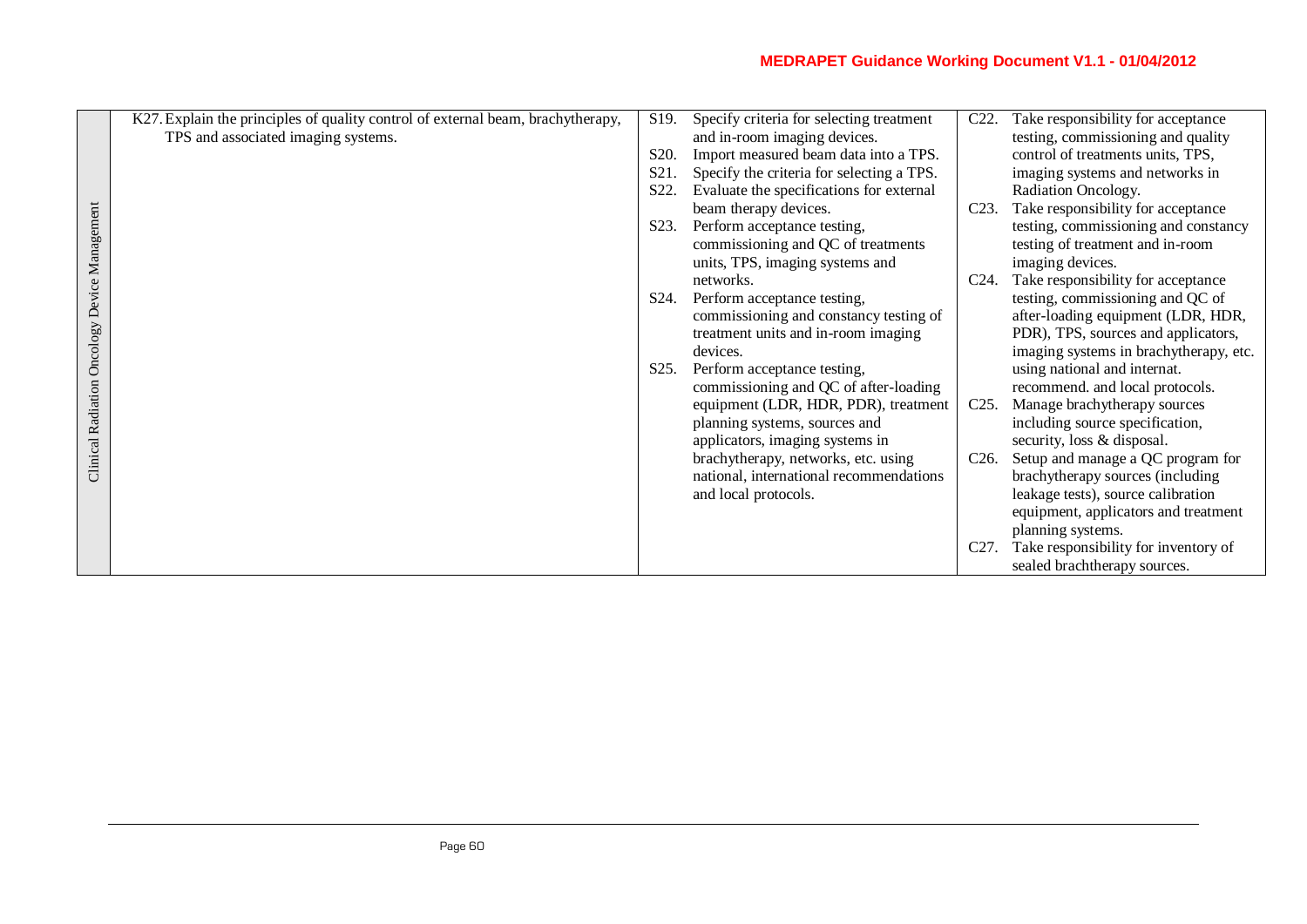|                      | K28.              | Explain models for DNA damage, cell survival, repair and fractionation      | S <sub>26</sub> . | Use a TPS for patient specific treatment   | C <sub>28</sub> . | Take responsibility for patient specific                                       |
|----------------------|-------------------|-----------------------------------------------------------------------------|-------------------|--------------------------------------------|-------------------|--------------------------------------------------------------------------------|
|                      |                   | models.                                                                     |                   | plan generation and optimization.          |                   | patient treatment plan optimization and                                        |
|                      | K <sub>29</sub> . | Explain the mechanisms involved in novel drugs commonly used in             | S <sub>27</sub> . | Use conventional techniques for creating   |                   | minimizing absorbed doses to organs                                            |
|                      |                   | combination with radiation.                                                 |                   | optimized patient specific dose            |                   | at risk.                                                                       |
|                      | K <sub>30</sub> . | Describe the radiosensitivity of relevant tissues and tolerance doses for   |                   | distributions using beam combinations,     | $C29$ .           | Take responsibility for the accuracy of                                        |
|                      |                   | normal tissues (e.g., QUANTEC).                                             |                   | beam shaping, weighting and                |                   | MU calculations and treatment MU                                               |
|                      | K31.              | Explain how the radiosensitivity of tumour and normal tissues is            |                   | normalization, wedges, bolus,              |                   | verification using suitable                                                    |
|                      |                   | influenced by combinations of chemotherapy and radiation therapy.           |                   | compensators, MLCs, field matching.        |                   | measurements or independent                                                    |
|                      | K32.              | Explain the radiobiological rationale underpinning the various treatment    | S28.              | Operate treatment devices and in-room      |                   | calculation.                                                                   |
|                      |                   | strategies (fractionation, dose rate, radiosensitization and reoxygenation) |                   | imaging devices effectively and safely.    | C <sub>30</sub> . | Evaluate image quality acquired                                                |
|                      |                   | in radiation therapy.                                                       | S29.              | Use immobilization (incl stereotactic)     |                   | during the Radiation Oncology                                                  |
|                      | K33.              | Explain therapeutic ratio, tumour control probability, normal tissue        |                   | devices for the immobilization of          |                   | process.                                                                       |
|                      |                   | complication probability, tolerance doses, dose-volume effects.             |                   | patients.                                  | C31.              | Give advice on optimization and safety                                         |
|                      | K34.              | Explain the response to therapeutic levels of X-ray, electrons, protons and | S <sub>30</sub> . | Design and test physical and technical     |                   | of individual patient                                                          |
| Clinical Involvement |                   | heavier ions at the molecular, cellular, tissue and macroscopic levels for  |                   | aids for simulation/treatment of patients. |                   | simulation/treatment and                                                       |
|                      |                   | tumour and normal tissue.                                                   | S31.              | Perform detailed dose-response analysis    |                   | simulation/treatment protocols.                                                |
|                      | K35.              | Explain and use ICRU terminology and recommendations regarding target       |                   | from clinical data & patient series.       | C32.              | Optimise treatment parameters and                                              |
|                      |                   | volumes (e.g., GTV, CTV, PTV, PRV), organ at risks and specification of     | S32.              | Analyze dose specifications and volume     |                   | perform specific dose measurements                                             |
|                      |                   | dose and volumes, margin decisions, including international                 |                   | definitions according to national and      |                   | for pregnancy cases.                                                           |
|                      |                   | recommendations (ICRU 50, 62, 83).                                          |                   | international protocols and                | C <sub>3</sub> 3. | Advise on fractionation and dosimetry                                          |
|                      | K36.              | Describe quantitatively the radiation fields produced by external beam      |                   | recommendations (including ICRU 38         |                   | for completion of a Radiation                                                  |
|                      |                   | devices and their clinical specification.                                   |                   | and 58, GEC ESTRO, ABS).                   |                   | Oncology treatment following                                                   |
|                      |                   |                                                                             | S <sub>33</sub> . | Use conventional and CT/CBCT               |                   | omission of a wedge in early fractions.                                        |
|                      |                   |                                                                             |                   | simulators for planning and verification.  | C34.              | Give advice regarding the most                                                 |
|                      |                   |                                                                             | S34.              | Evaluate how normal tissue tolerances      |                   | appropriate technique according to<br>tumour site and intent of the treatment. |
|                      |                   |                                                                             |                   | are set up in own department.              |                   |                                                                                |
|                      |                   |                                                                             |                   |                                            |                   |                                                                                |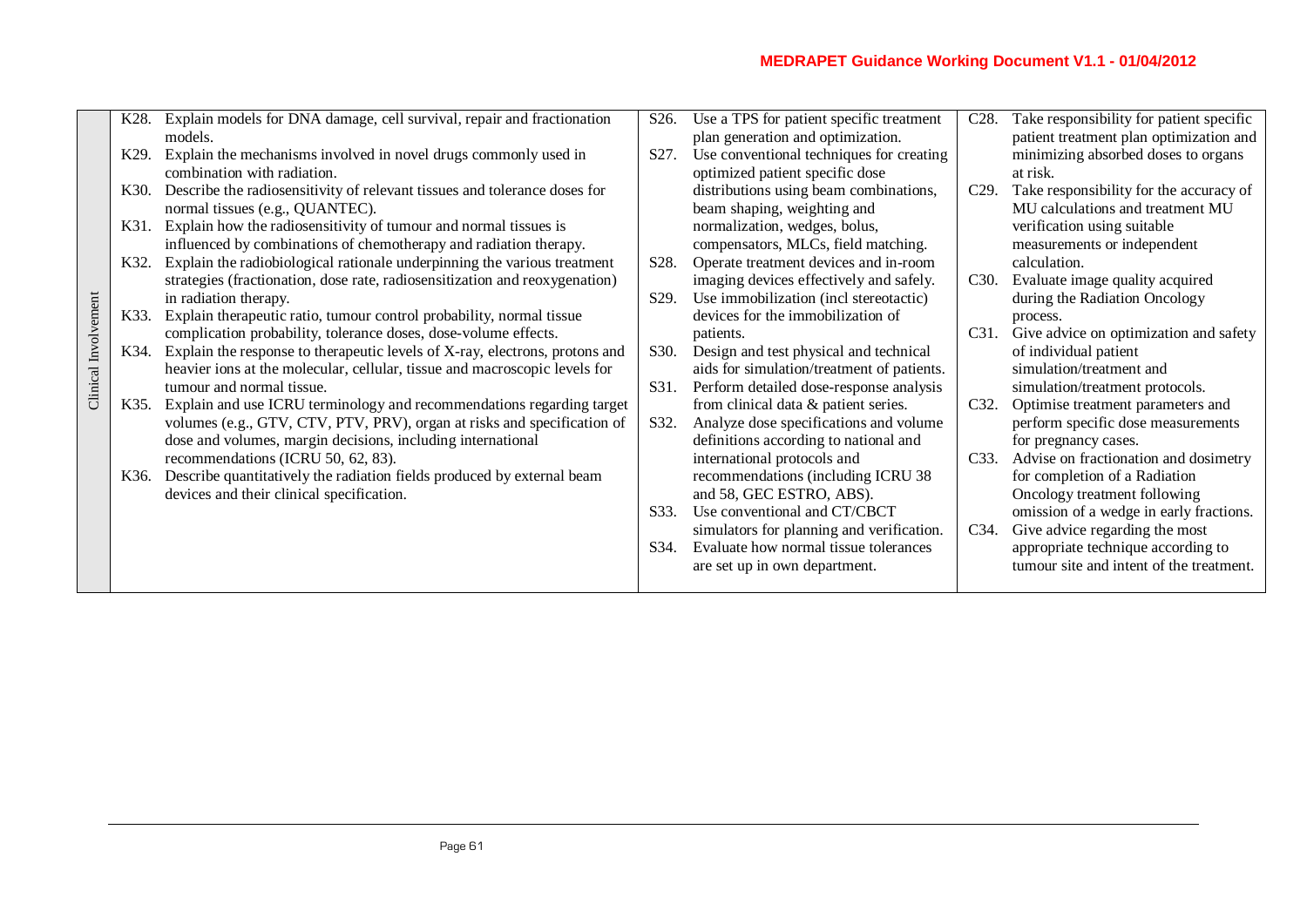|                              | K37. | Describe the characteristics of clinical beams in air and water / solid                                                       | S35.              | Perform fractionation calculations,                                                 | C <sub>35</sub> . | Record and report dosimetric                   |
|------------------------------|------|-------------------------------------------------------------------------------------------------------------------------------|-------------------|-------------------------------------------------------------------------------------|-------------------|------------------------------------------------|
|                              |      | phantoms.                                                                                                                     |                   | response calculations (using NTCP/TCP                                               |                   | parameters according to international          |
|                              |      | K38. Explain the use of the various imaging modalities (including PET/CT,                                                     |                   | models), effective dose calculations and                                            |                   | recommendations.                               |
|                              |      | PET/MRI, and ultrasound) in the different stages of the Radiation                                                             |                   | volume effect corrections using                                                     |                   | C36. Take responsibility for the evaluation    |
|                              |      | Oncology process.                                                                                                             |                   | established models.                                                                 |                   | of magnitudes and sources of day-to-           |
|                              |      | K39. Explain the methods for management of patient organ motion in Radiation                                                  | S36.              | Perform plan optimization and                                                       |                   | day treatment variability / uncertainties      |
|                              |      | Oncology.                                                                                                                     |                   | evaluation using uniformity criteria,                                               |                   | in radiation oncology and their clinical       |
|                              | K40. | Explain how CT patient simulators provide a virtual (immobilized) patient                                                     |                   | constraints, DVHs and biological                                                    |                   | implications, set tolerances and action        |
|                              |      | for treatment plan generation and optimization purposes.                                                                      |                   | parameters (TCP, NTCP).                                                             |                   | levels.                                        |
|                              |      | K41. Compare national and international treatment protocols for different                                                     | S37.              | Operate imaging systems used in                                                     | C37.              | Involve oneself closely in the overall         |
|                              |      | irradiation techniques with those used at own institution.                                                                    |                   | brachytherapy.                                                                      |                   | clinical process of brachytherapy from         |
|                              | K42. | Describe the effect of various beam arrangements, beam modification                                                           | S38.              | Use classical dose distribution                                                     |                   | operating theatre through simulator            |
|                              |      | devices (hard and virtual wedges, compensators, blocks, MLCs, bolus)                                                          |                   | calculation systems for LDR (e.g., Paris                                            |                   | localization, treatment planning,              |
|                              |      | and beam weights on dose distribution.                                                                                        |                   | and Manchester systems) and extension                                               |                   | source preparation and delivery.               |
|                              | K43. | Explain how IMRT techniques are used for creating optimized dose                                                              |                   | to HDR, PDR.                                                                        | C <sub>38</sub> . | Take responsibility for independent            |
|                              |      | distributions: fixed-gantry IMRT (static or dynamic MLC), rotating-                                                           | S39.              | Participate in special brachytherapy                                                |                   | verifications of calculated treatment          |
|                              |      | gantry IMRT (serial and helical tomotherapy, intensity-modulated arc                                                          |                   | techniques.                                                                         |                   | times of intra-cavitary insertions and         |
|                              | K44. | therapy).                                                                                                                     | S <sub>40</sub> . | Participate in the verification of the                                              |                   | interstitial implants using manual<br>methods. |
|                              | K45. | Discuss the use of 4D treatment planning systems.<br>Compare different levels of treatment planning complexity in relation to |                   | different steps of treatment: patient<br>positioning, target localisation, and plan | C39.              | Take responsibility to verify, optimize        |
|                              |      | clinical requirements and the uncertainties involved.                                                                         |                   | verification.                                                                       |                   | and QA treatment plans for individual          |
|                              | K46. | List and describe the various radionuclides and types of sealed sources                                                       | S41.              | Perform conformal 3D and IMRT                                                       |                   | patients.                                      |
|                              |      | used in brachytherapy and their clinical use.                                                                                 |                   | treatment plans of a suitable set of the                                            | C <sub>40</sub> . | Implement techniques for minimizing            |
|                              | K47. | Describe in mathematical terms dose calculation algorithms (correction-                                                       |                   | most representative tumour sites.                                                   |                   | errors due to target motion resulting          |
|                              |      | based, model-based and Monte Carlo) for photon and electron beams.                                                            | S42.              | Perform optimised plans for                                                         |                   | from respiration (respiratory gating,          |
|                              | K48. | Explain pre-planning models for intracavitary and interstitial                                                                |                   | LDR/HDR/PDR.                                                                        |                   | breath hold and tumor tracking).               |
|                              |      | brachytherapy (GEC ESTRO, Manchester, Paris, image based dosimetry).                                                          | S43.              | Perform optimised plans for permanent                                               | C41.              | Take responsibility for the verification       |
|                              | K49. | Explain how research medical exposures are managed in the context of                                                          |                   | seeds prostate brachytherapy                                                        |                   | of correct data transfer from the TPS to       |
|                              |      | Radiation Oncology, including the processes of ethical review and clinical                                                    |                   | implantation.                                                                       |                   | the treatment unit.                            |
|                              |      | trials administration and governance (GCP) and the use of appropriate                                                         | S44.              | Use the 'record and verify' system                                                  |                   |                                                |
|                              |      | dose constraints.                                                                                                             |                   | available at the institution to verify data                                         |                   |                                                |
| Clinical Involvement (cont.) |      |                                                                                                                               |                   | transfer from the TPS to the treatment                                              |                   |                                                |
|                              |      |                                                                                                                               |                   | unit.                                                                               |                   |                                                |
|                              |      |                                                                                                                               | S45.              | Apply the principles of optimization in                                             |                   |                                                |
|                              |      |                                                                                                                               |                   | daily routine in a Radiation Oncology                                               |                   |                                                |
|                              |      |                                                                                                                               |                   | facility with respect to patient dose                                               |                   |                                                |
|                              |      |                                                                                                                               |                   | optimization.                                                                       |                   |                                                |
|                              |      |                                                                                                                               | S46.              | Perform independent monitor unit                                                    |                   |                                                |
|                              |      |                                                                                                                               |                   | calculation for dosimetric verification of                                          |                   |                                                |
|                              |      |                                                                                                                               |                   | treatment plans.                                                                    |                   |                                                |
|                              |      | Page 62                                                                                                                       |                   | S47. Implement different IGRT on-line or                                            |                   |                                                |
|                              |      |                                                                                                                               |                   | off-line correction protocols to improve                                            |                   |                                                |
|                              |      |                                                                                                                               |                   | accuracy of patient positioning, target                                             |                   |                                                |
|                              |      |                                                                                                                               |                   | localization, and minimize intra and<br>inter-fraction set-up errors.               |                   |                                                |
|                              |      |                                                                                                                               |                   | Create optimized does distributions for                                             |                   |                                                |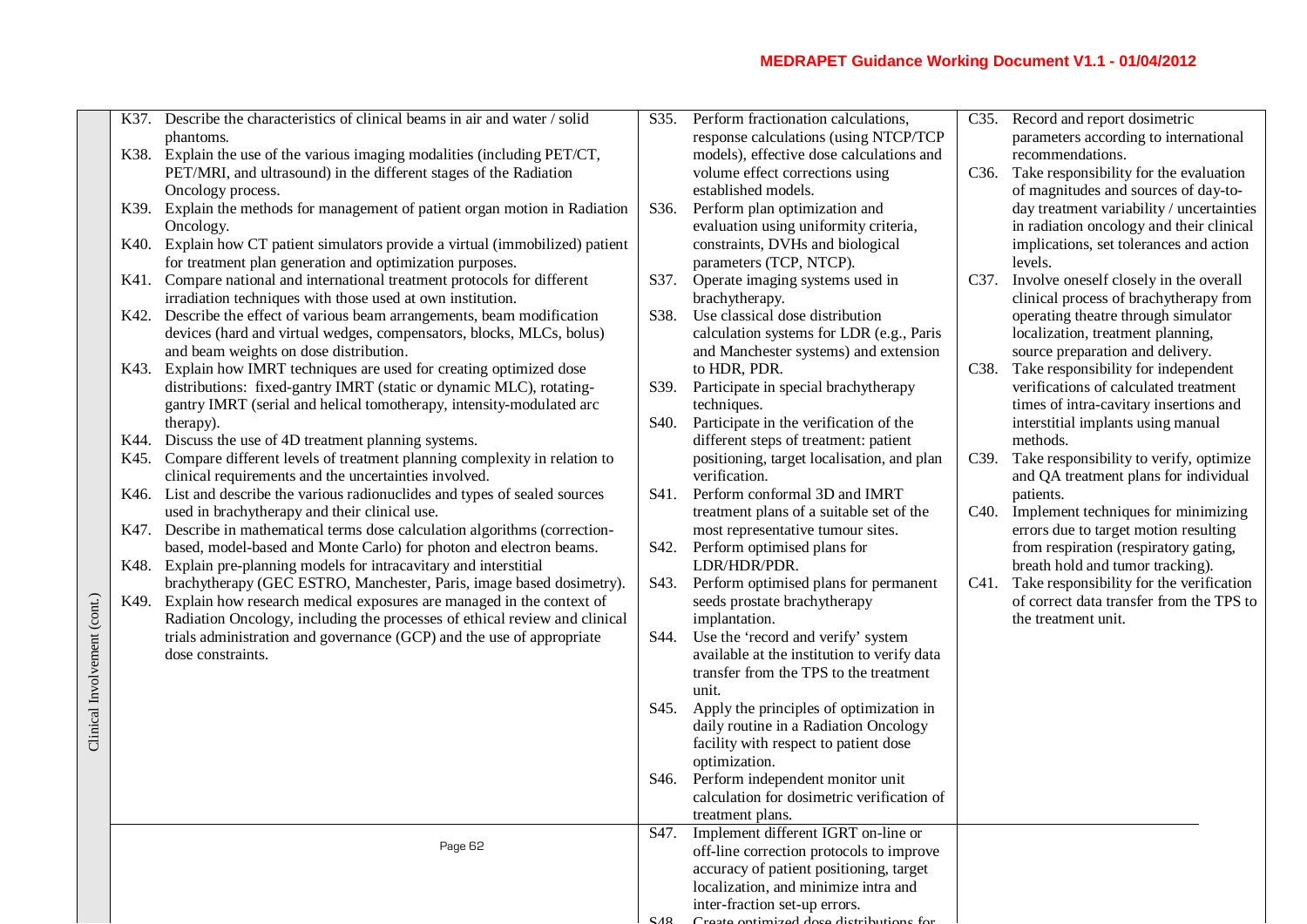| Service<br>Quality | K50. | Explain why development of service quality and cost-effectiveness in<br>radiation oncology involves the development of all steps of treatment i.e.,<br>simulation, planning, verification, delivery and reporting. |                   |                                                                                                                                       |
|--------------------|------|--------------------------------------------------------------------------------------------------------------------------------------------------------------------------------------------------------------------|-------------------|---------------------------------------------------------------------------------------------------------------------------------------|
| Expert<br>Cons.    | K51. | Discuss the particular nature of consultancy and ethical issues involved in<br>the clinical use of high levels of ionising radiation.                                                                              | C <sub>42</sub> . | Take responsibility for the particular<br>nature of consultancy and ethical<br>issues involved in use of high levels of<br>radiation. |
| Educ. of $HCP$     | K52. | Discuss the particular education and training issues associated with the<br>clinical use of high levels of ionising radiation.                                                                                     | C43.              | Take responsibility for the particular<br>education and training issues<br>associated with the use of high levels<br>of radiation.    |
| HTA                | K53. | Discuss the particular issues associated with HTA activities involving the<br>clinical use of high levels of ionising radiation.                                                                                   |                   |                                                                                                                                       |
| ation              | K54. | Discuss the particular issues associated with innovation involving<br>Radiation Oncology and in particular the clinical use of high levels of<br>ionising radiation.                                               | C44.              | Take responsibility for the particular<br>issues associated with innovation<br>involving use of high levels of ionising<br>radiation. |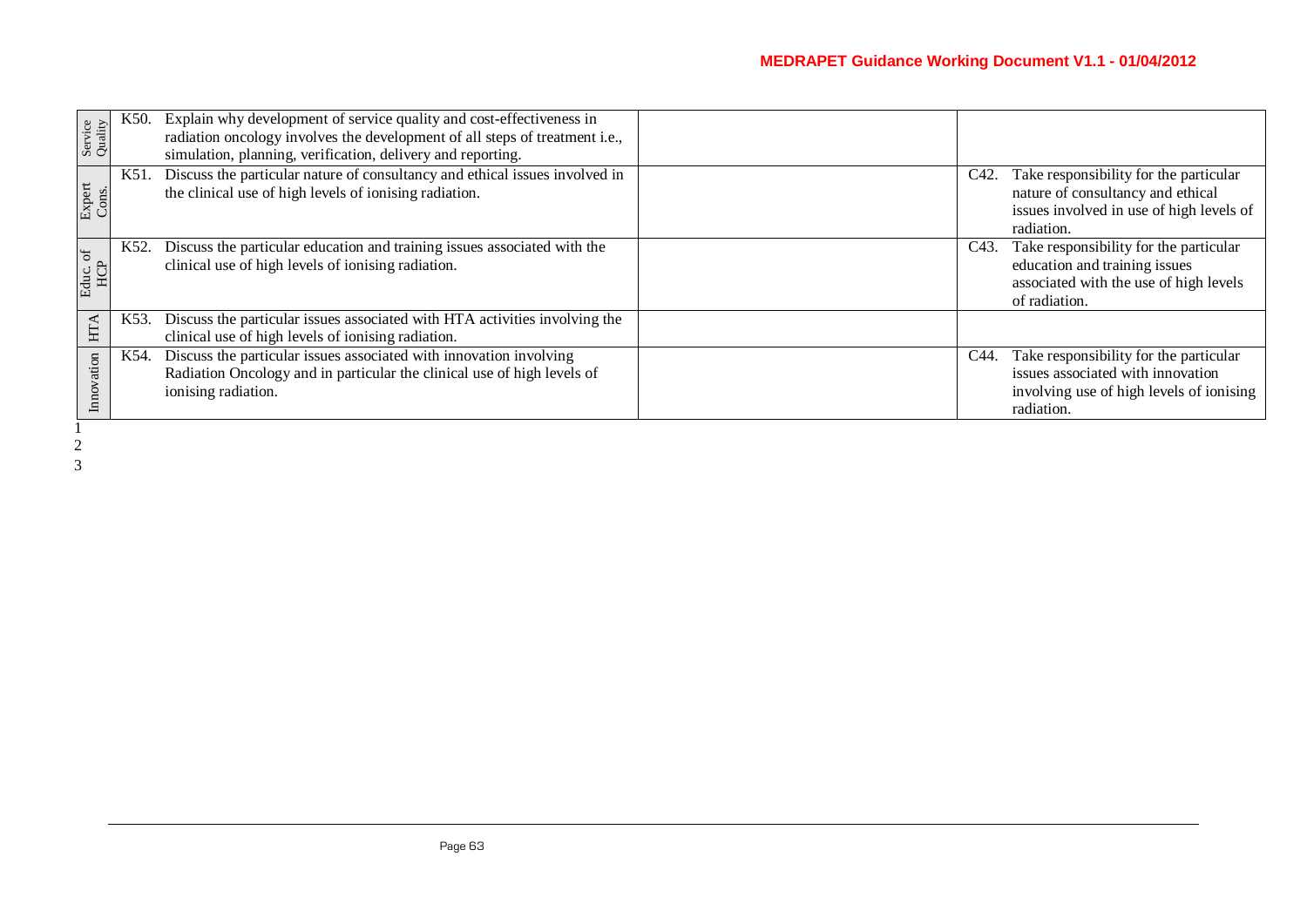| 1              |  | 8. Learning outcomes for Nurses |
|----------------|--|---------------------------------|
| $\overline{2}$ |  |                                 |
| 3              |  |                                 |
| $\overline{4}$ |  | 8.1. Entry requirements         |
| 5              |  |                                 |
| 6              |  |                                 |
| 7              |  | 8.2. CPD                        |
| 8              |  |                                 |
| 9              |  |                                 |
| 10             |  |                                 |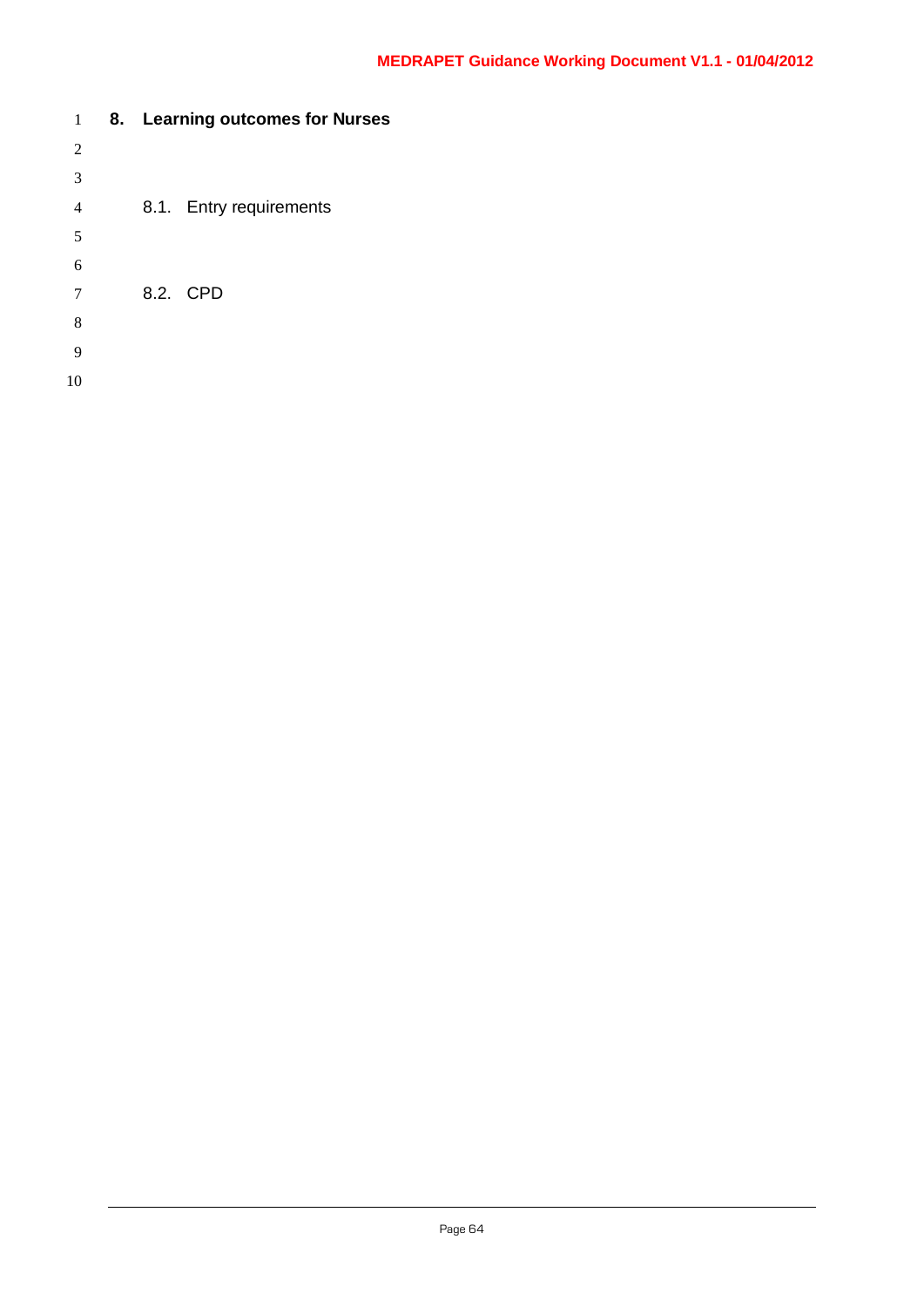| $\pm$          |  | 9. Learning outcomes for maintenance engineers and maintenance technicians |
|----------------|--|----------------------------------------------------------------------------|
| 2              |  |                                                                            |
| 3              |  |                                                                            |
| $\overline{4}$ |  | 9.1. Entry requirements                                                    |
| 5              |  |                                                                            |
| 6              |  |                                                                            |
| 7              |  | 9.2. CPD                                                                   |
| 8              |  |                                                                            |
| 9              |  |                                                                            |
| 10             |  |                                                                            |
|                |  |                                                                            |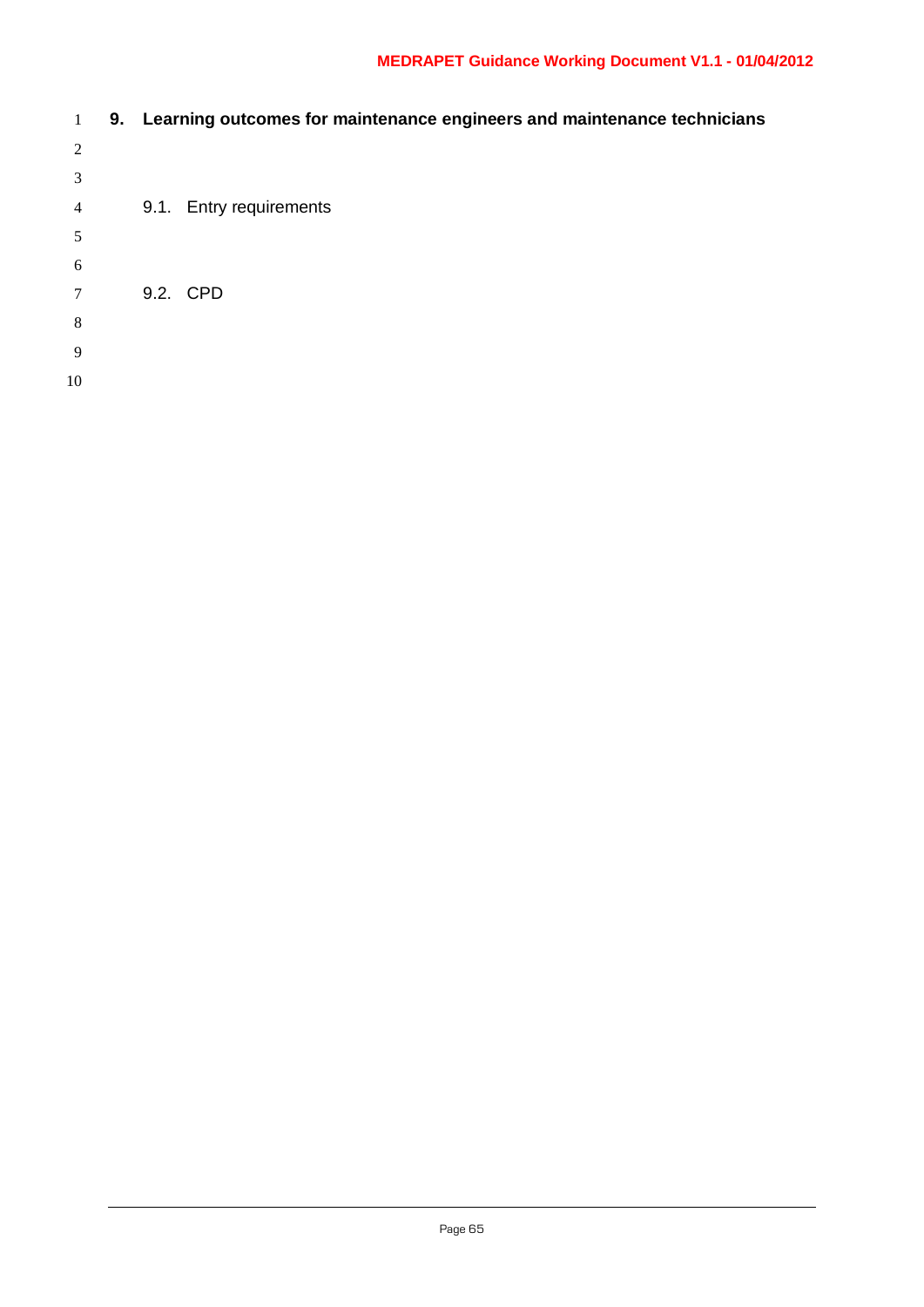#### **10. Accreditation, Certification and Recognition of the Medical Education and Training in Radiation Protection**

- There is high demand for developing education and training courses in medical radiation protection due to the rapid development of medical techniques based on ionizing radiation, growth of hospitals and the continuous need to produce competent health professionals in radiation protection. However, external assessment of the quality of education or training provision is needed [1].
- **Accreditation** is a process by which a recognized body assesses and recognizes that education and/or training on medical radiation protection provided by an institution meets acceptable levels of quality. Therefore, there are two parties involved in this process: the institution that provides education and training and an external organization which performs the external assessment and awards accreditation as a result of positive evaluation.
- **Recognition** is a process by which a national authority recognizes the professional equivalence of foreign higher education diplomas or other evidence of formal qualification awarded upon the completion of a course at a higher education institution.
- **Certification** is a process that recognizes an individual medical professional who has demonstrated special knowledge and expertise on medical radiation protection and has completed successfully the education or training provided by an accredited organization. Medical personnel certified in radiation protection bring important benefits to their patients and themselves. Because of their special education and training, certified medical personnel demonstrate knowledge and confidence in the field of medical radiation protection, enabling them to justify and optimize medical procedures and provide better patient care.
- Accreditation should be based upon established standards and guidelines [2]. The minimum requirements for accreditation of a training programme should take into account aspects related to admission policy, facilities, staff, certification program, educational material, teaching methods, administration and archive, course update and course evaluation. Training in medical radiation protection should be provided in clinical radiation facilities. Hands-on training can be very effective because it provides real world experience by allowing the trainee to carry out measurements and understand radiation protection techniques rather than just hear about them. All staff should possess appropriate qualifications and experience in medical radiation protection. Scientific program contents and educational material should be reviewed periodically to ensure they remain up-to-date. Course evaluation is usually performed at the end of a course or semester using a questionnaire. Course participants answer questions related to several aspects of educational process such as educational material, course duration and teaching effectiveness. An accreditation decision should be made following a periodic on-site evaluation by a team of experts in the field of medical radiation protection.
- Certification is usually based on examinations. Several evaluation methods can be considered to examine knowledge in medical radiation protection including written examinations, oral examinations and research projects. Re-certification programs ensure that certified professionals maintain, develop or improve knowledge in the area of medical radiation protection they are certified.
- There are several initiatives and tools developed by the European Commission to facilitate the accreditation, certification, validation and recognition of knowledge as well as to promote the mobility of students, educators and researchers. The European Qualification Framework (EQF) for lifelong learning is a tool based on learning outcomes and aims to relate national qualifications frameworks to a common European reference framework [3]. The European Credit Transfer and accumulation System (ECTS) is a grading system developed to facilitate the transfer of students. ECTS is compatible with the EQF and can help medical radiation protection schools to implement quality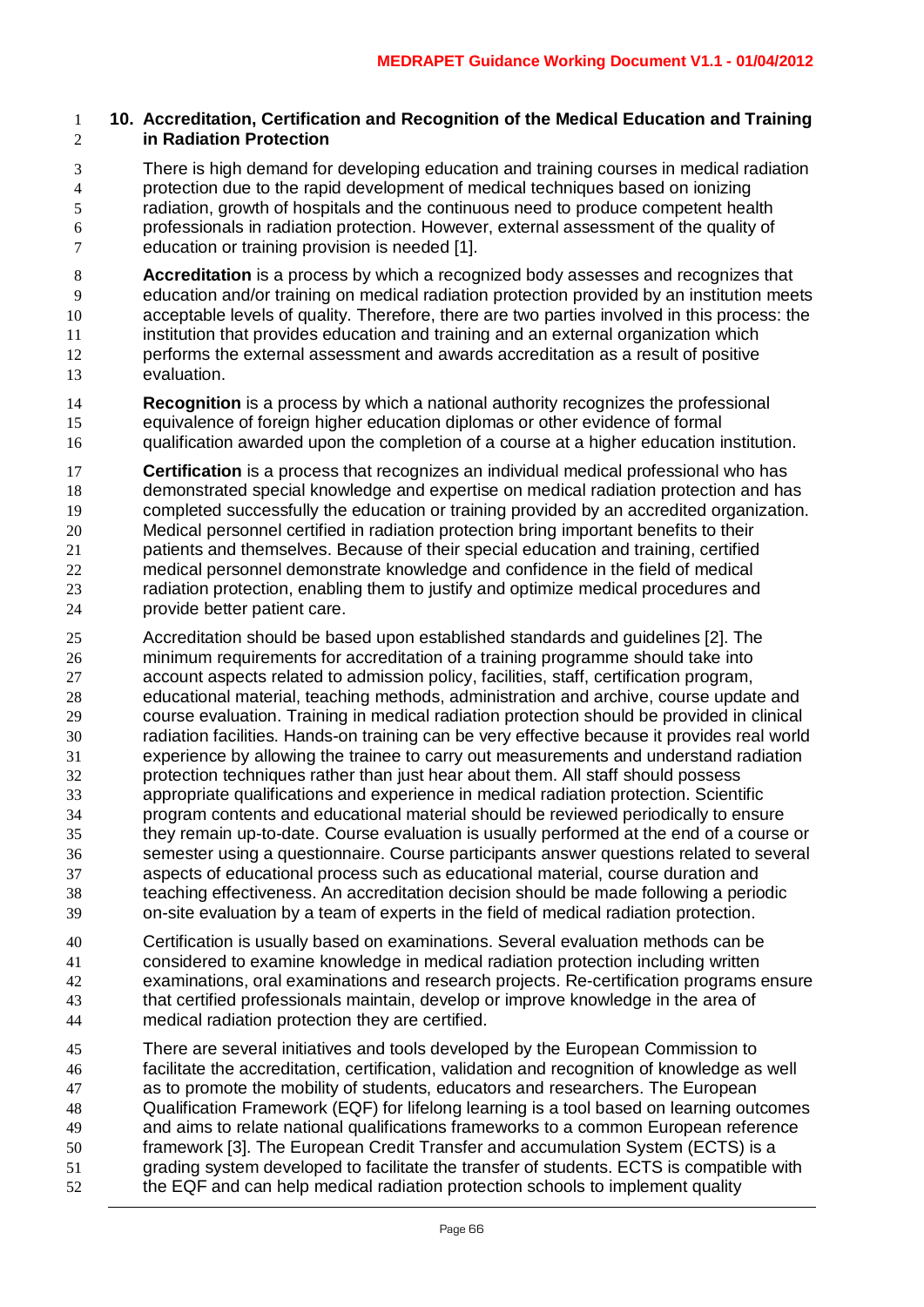- assurance procedures [4]. The European Credit system for Vocational Education and Training (ECVET) is a system for credit accumulation and transfer for vocational
- education and training [5].
- 

#### **References**

- [1] Education and Training in Radiological Protection for Diagnostic and Interventional Procedures. International Commission on Radiological Protection (ICRP) Publication 113, Ann ICRP (2009) 39(5).
- [2] Accreditation and quality assurance in vocational education and training. Selected European approaches. European Centre for the development of vocational training, CEDEFOP, Luxembourg, 2009
- [3] Recommendation of the European Parliament and of the Council of 23 April 2008 on the establishment of the European Qualifications Framework for lifelong learning (Official Journal C 111, 6.5.2008)
- [4] ECTS Users' Guide. European Communities, Brussels, 2009
- [5] The European Credit System for Vocational Education and Training (ECVET). Get to know ECVET better. Questions and Answers. European Commission, 2011
-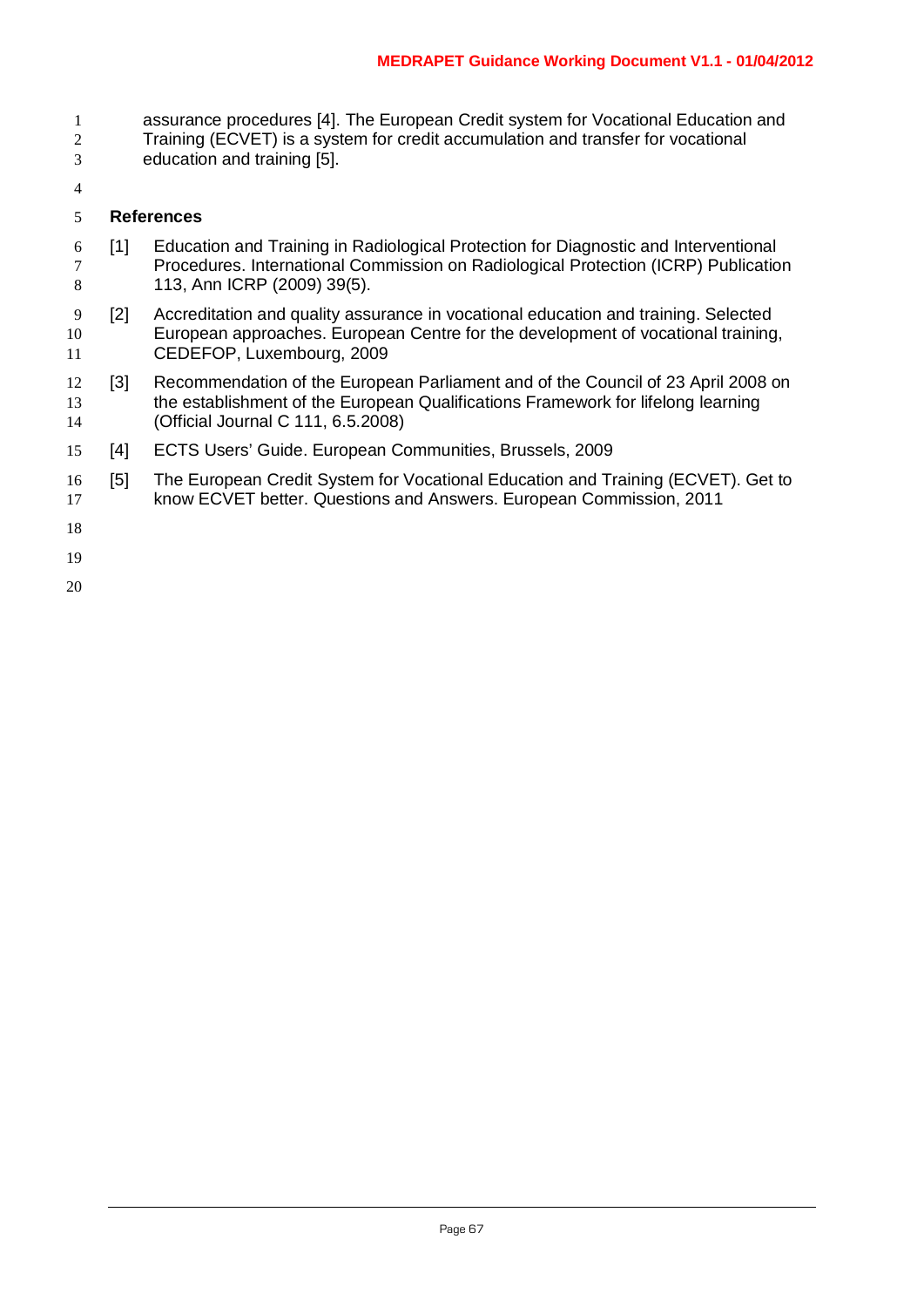| $\mathbf{1}$         |    | 11. Education and training resources                                                                                                                                                                                                                                                                       |
|----------------------|----|------------------------------------------------------------------------------------------------------------------------------------------------------------------------------------------------------------------------------------------------------------------------------------------------------------|
| $\overline{2}$       |    | <b>Education and Training Resources for Referrers</b>                                                                                                                                                                                                                                                      |
| 3<br>$\overline{4}$  | 1. | American College of Radiology. ACR Appropriateness Criteria.<br>http://www.acr.org/secondarymainmenucategories/quality_safety/app_criteria.aspx                                                                                                                                                            |
| 5<br>6               | 2. | Australian Department of Health of Western Australia. Diagnostic Imaging Pathways<br>http://www.imagingpathways.health.wa.gov.au/includes/index.html                                                                                                                                                       |
| 7<br>8               | 3. | International Commission on Radiological Protection, 2007. Recommendations of<br>the ICRP, Publication 103, Pergamon Press, Oxford (2007).                                                                                                                                                                 |
| 9<br>10<br>11<br>12  | 4. | International Atomic Energy Agency. International Basic Safety Standards for<br>protecting people and the environment. Radiation Protection and Safety of Radiation<br>Sources: International Basic Safety Standards. General Safety Requirements Part 3.<br>No. GSR Part3 (Interim), IAEA, Vienna (2011). |
| 13<br>14<br>15       | 5. | International Atomic Energy Agency. Information for referring medical practitioners:<br>https://rpop.iaea.org/RPOP/RPoP/Content/InformationFor/HealthProfessionals/6 Ot<br>herClinicalSpecialities/referring-medical-practitioners/index.htm                                                               |
| 16<br>17<br>18<br>19 | 6. | European Commission. Radiation protection 118. Referral guidelines for imaging.<br>European Commission, Directorate-General for the Environment, 2000.<br>http://ec.europa.eu/energy/nuclear/radioprotection/publication/doc/118_en.pdf<br>(Accessed on 21 July 2011).                                     |
| 20<br>21<br>22<br>23 |    | 7. European Commission. Radiation protection 118. Referral guidelines for imaging.<br>European Commission, Directorate-General for Energy and Transport, 2007.<br>http://ec.europa.eu/energy/nuclear/radioprotection/publication/doc/118 update en.p<br>df (Accessed on 21 July 2011).                     |
| 24<br>25<br>26       | 8. | European Commission. Draft European Basis Safety Standard Directive.<br>http://ec.europa.eu/energy/nuclear/radiation_protection/doc/art31/2010_02_24_draft<br>euratom basic safety standards directive.pdf                                                                                                 |
| 27<br>28             | 9. | Rehani MM, Frush D. Tracking radiation exposure of patients. Lancet. 2010 Sep<br>4;376(9743):754-5.                                                                                                                                                                                                        |
| 29                   |    | 10. Royal College of Radiologists: Making the best use of clinical radiology, UK                                                                                                                                                                                                                           |
| 30<br>31<br>32       |    | 11. Shiralkar, S., Rennie, A., Snow, M., Galland, R.B., Lewis, M.H., Gower-Thomas, K.,<br>Doctors' knowledge of radiation exposure: questionnaire study. BMJ 327 (2003)<br>$371 - 372.$                                                                                                                    |
| 33                   |    |                                                                                                                                                                                                                                                                                                            |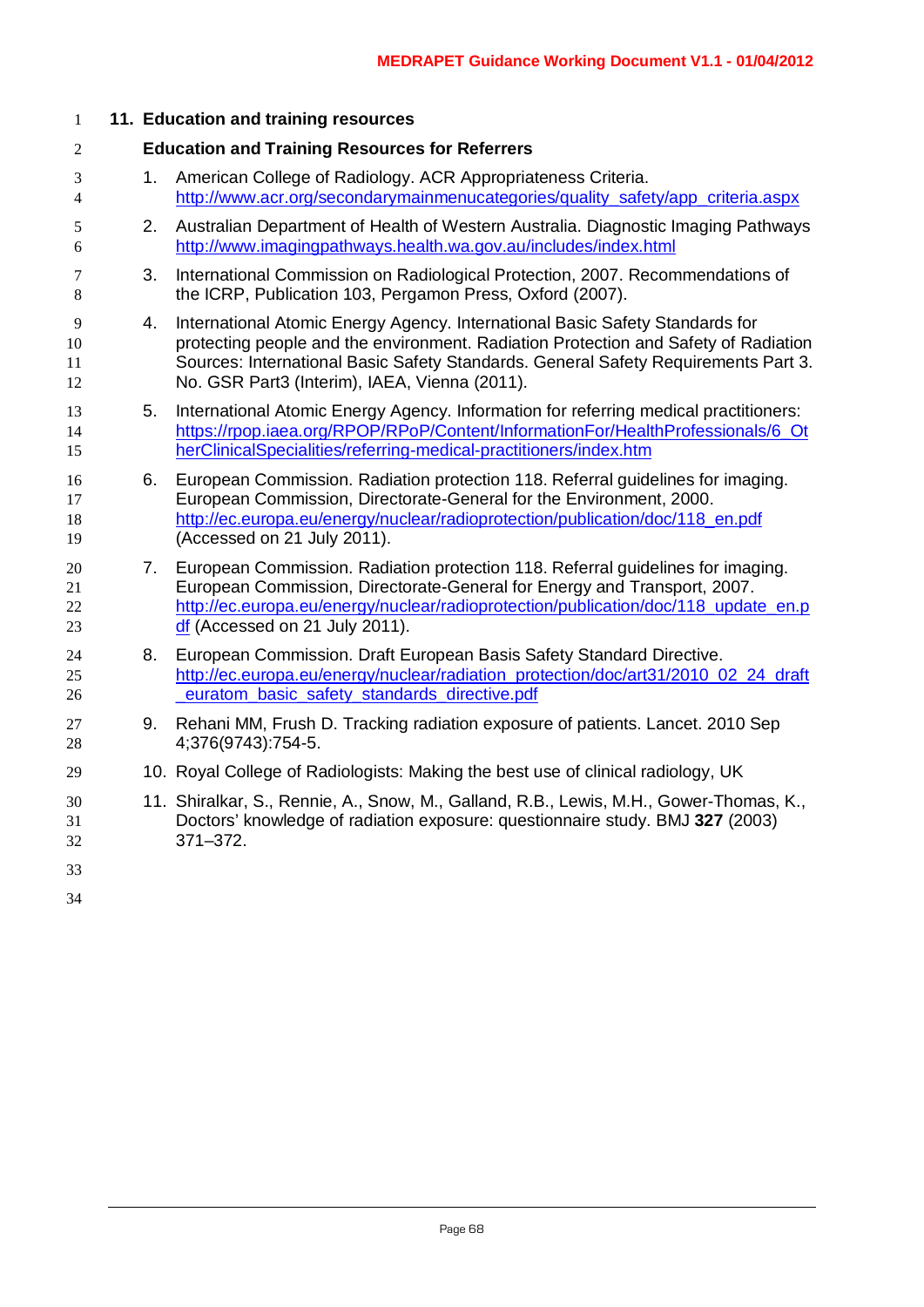## 1 **12. Glossary**

- 2
- 3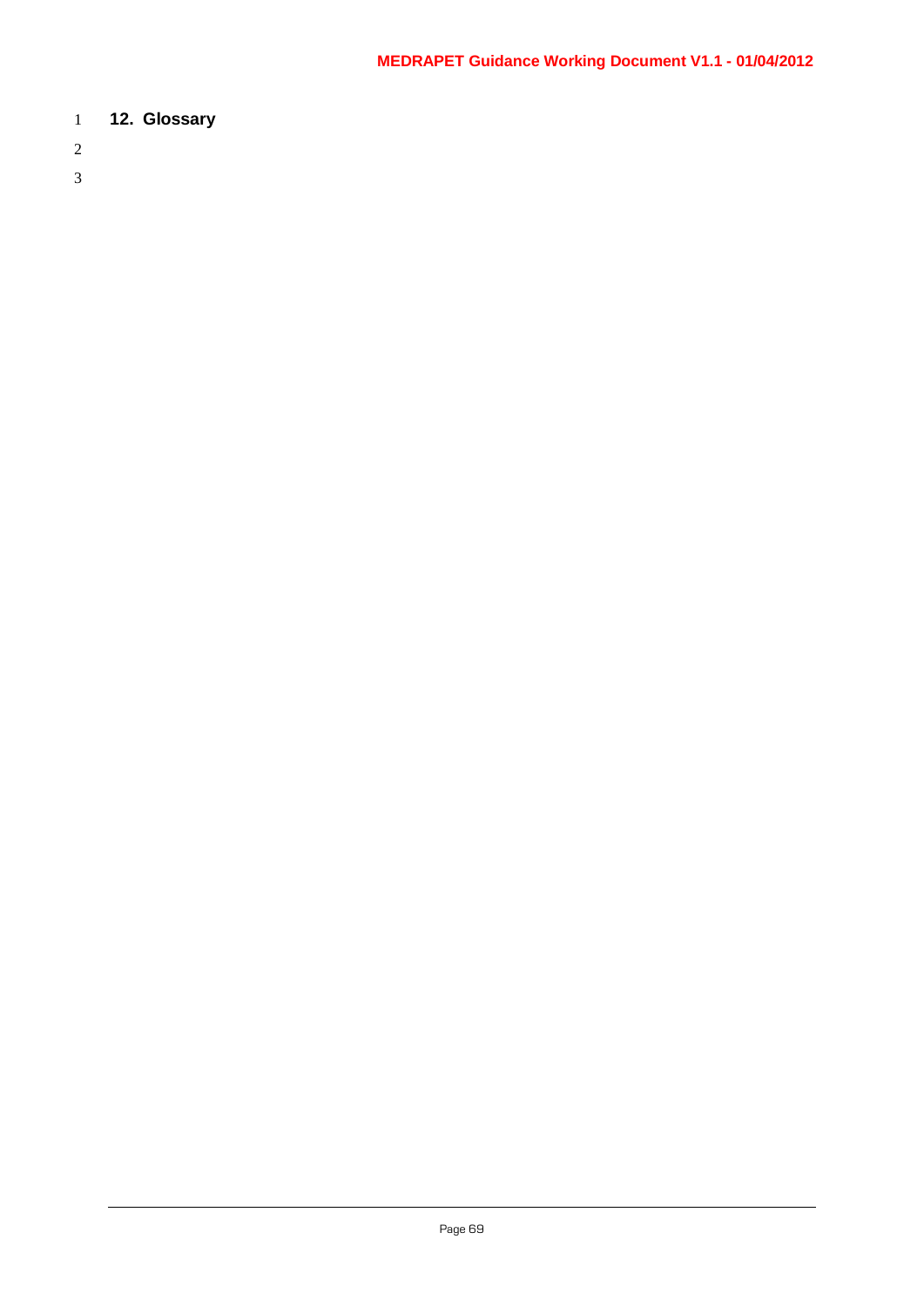#### 1 **References**

- 2 If decided the references for each section will be combined and listed here.
- 3 Personally I think that each section should have its own reference list as it is in the current version of the document.
- version of the document.

5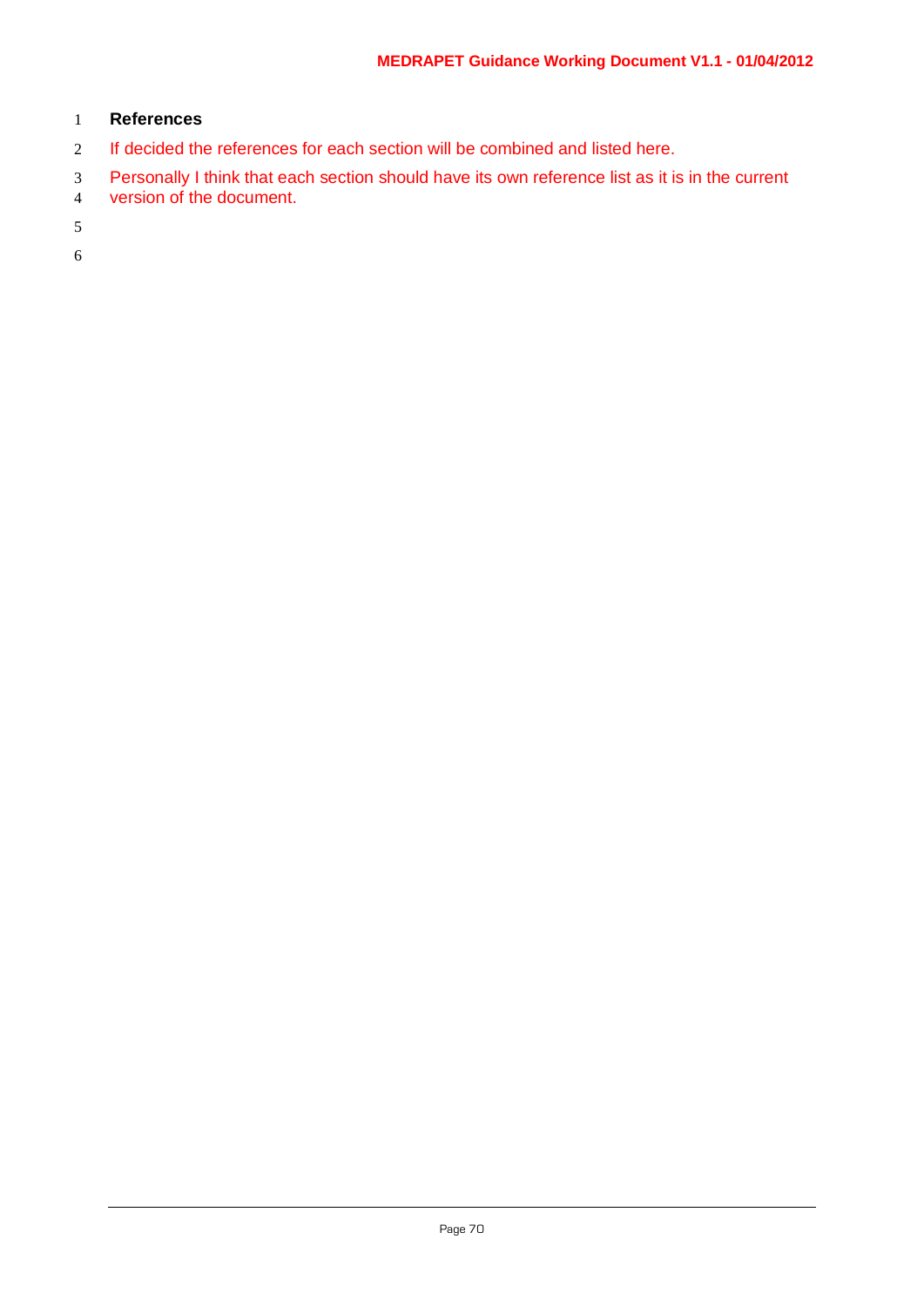#### **Abbreviations**

- CIRSE Cardiovascular and Interventional Radiological Society of Europe (, Austria)
- CPD Continuous Professional Development
- EANM European Association of Nuclear Medicine (, Austria)
- EC European Commission
- EFRS European Federation of Radiographer Societies (, The Netherlands)
- EFOMP European Federation of Organisations for Medical Physics (, UK)
- ESR European Society of Radiology (, Austria), (Coordinator)
- ESTRO European Society for Therapeutic Radiology and Oncology (, Belgium)
- 10 IAEA International Atomic Energy Agency
- 11 ICRP International Commission on Radiological Protection
- MED Medical Exposures Directive
- MS Member States
- WHO World Health Organisation
- 
- 
- 
- 
-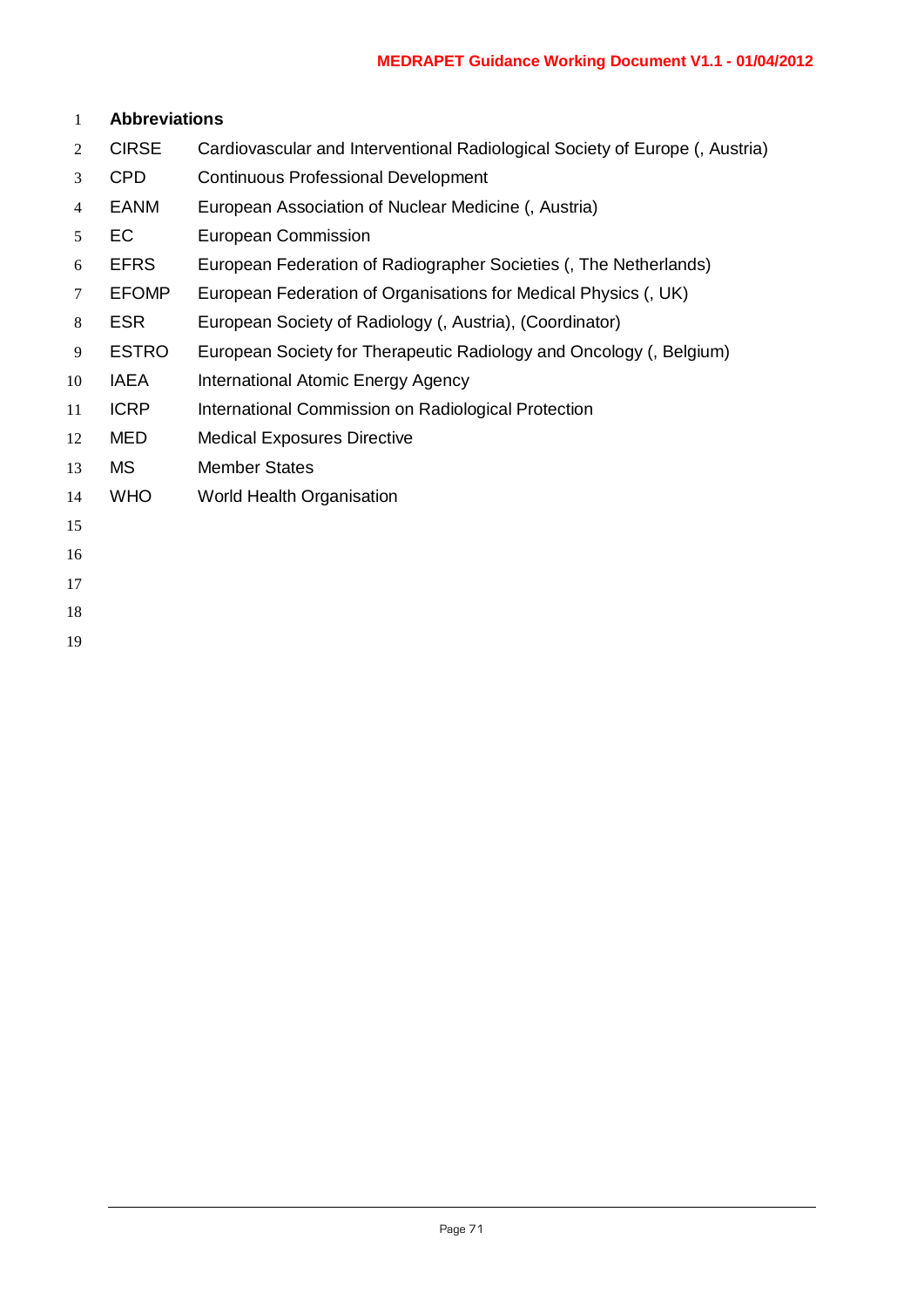# **Appendices**

# **Appendix A: Relevant Extracts from the Medical Exposures Directive (97/43/EURATOM**

- *Article 5: Responsibilities*
- *3. the practical aspects for the procedure or part of it may be delegated by the holder of the radiological installation or the practitioner, as appropriate, to one or more individuals entitled to act in this respect in a recognized field of specialization.*
- 
- *Article 6: Procedures*

 *3. In radiotherapeutic practices, a medical physics expert shall be closely involved. In standardized therapeutical nuclear medicine practices and in diagnostic nuclear medicine practices, a medical physics expert shall be available. For other radiological practices, a medical physics expert shall be involved, as appropriate, for consultation on optimization including patient dosimetry and quality assurance including quality control, and also to give advice on matters relating to radiation protection concerning medical exposure, as* 

- *required.*
- 
- *Article 7: Training*
- *1. Member States shall ensure that practitioners and those individuals mentioned in Articles 5 (3) and 6 (3) have adequate theoretical and practical training for the purpose of radiological practices, as well as relevant competence in radiation protection.*
- *For this purpose Member States shall ensure that appropriate curricula are established and shall recognize the corresponding diplomas, certificates or formal qualifications.*
- *2. Individuals undergoing relevant training programmes may participate in practical aspects for the procedures mentioned in Article 5 (3).*
- *3. Member States shall ensure that continuing education and training after qualification is provided and, in the special case of the clinical use of new techniques, the organization of training related to these techniques and the relevant radiation protection requirements.*
- *4. Member States shall encourage the introduction of a course on radiation protection in the basic curriculum of medical and dental schools.*
-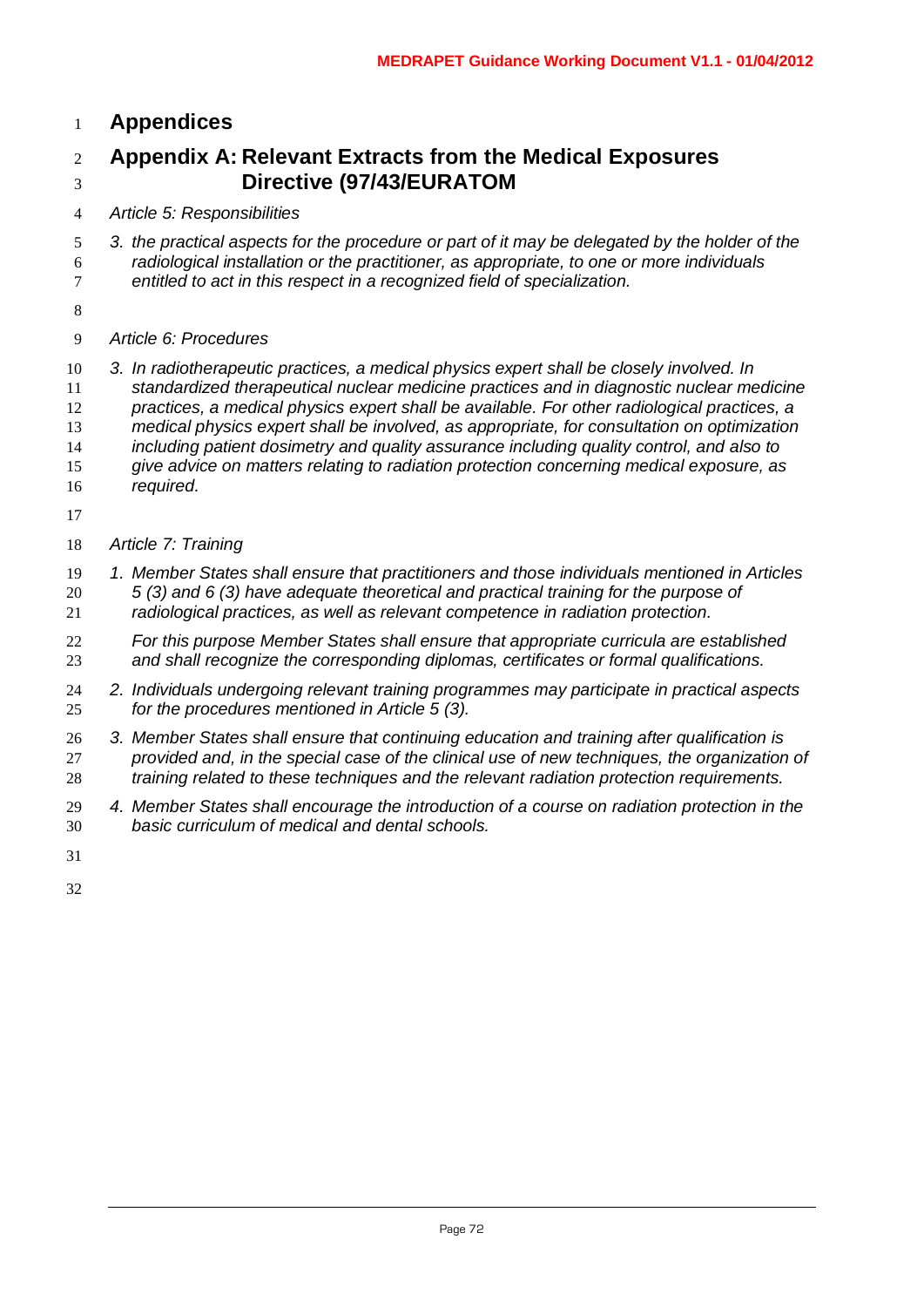## **ANNEXES**

- **1. Outline of specific educational objectives for mammography**
- **The Annexes will be written once the rest of the sections are finalised.**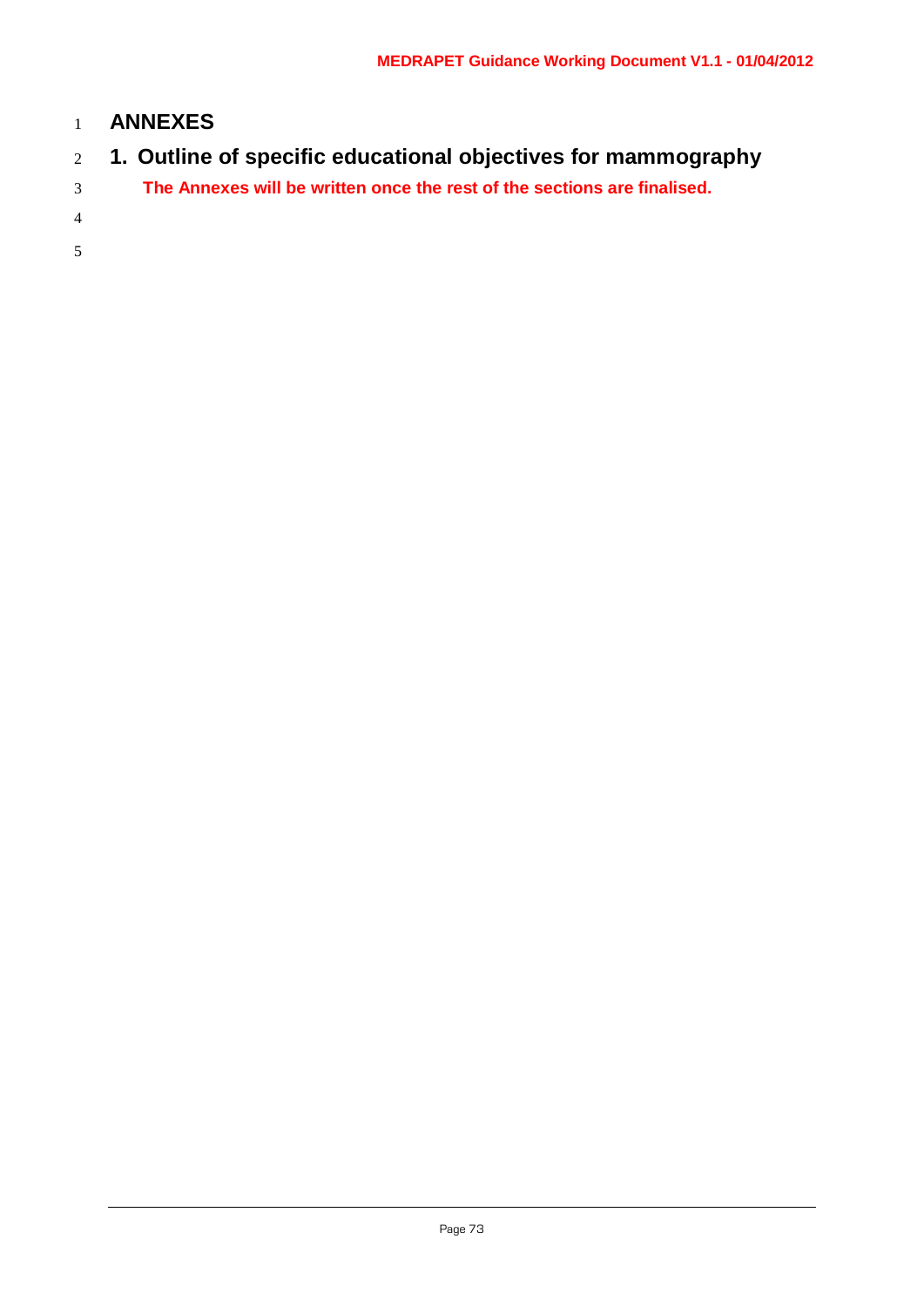- **2. Outline of specific educational objectives for paediatric radiology**
- **The Annexes will be written once the rest of the sections are finalised.**
- 
-